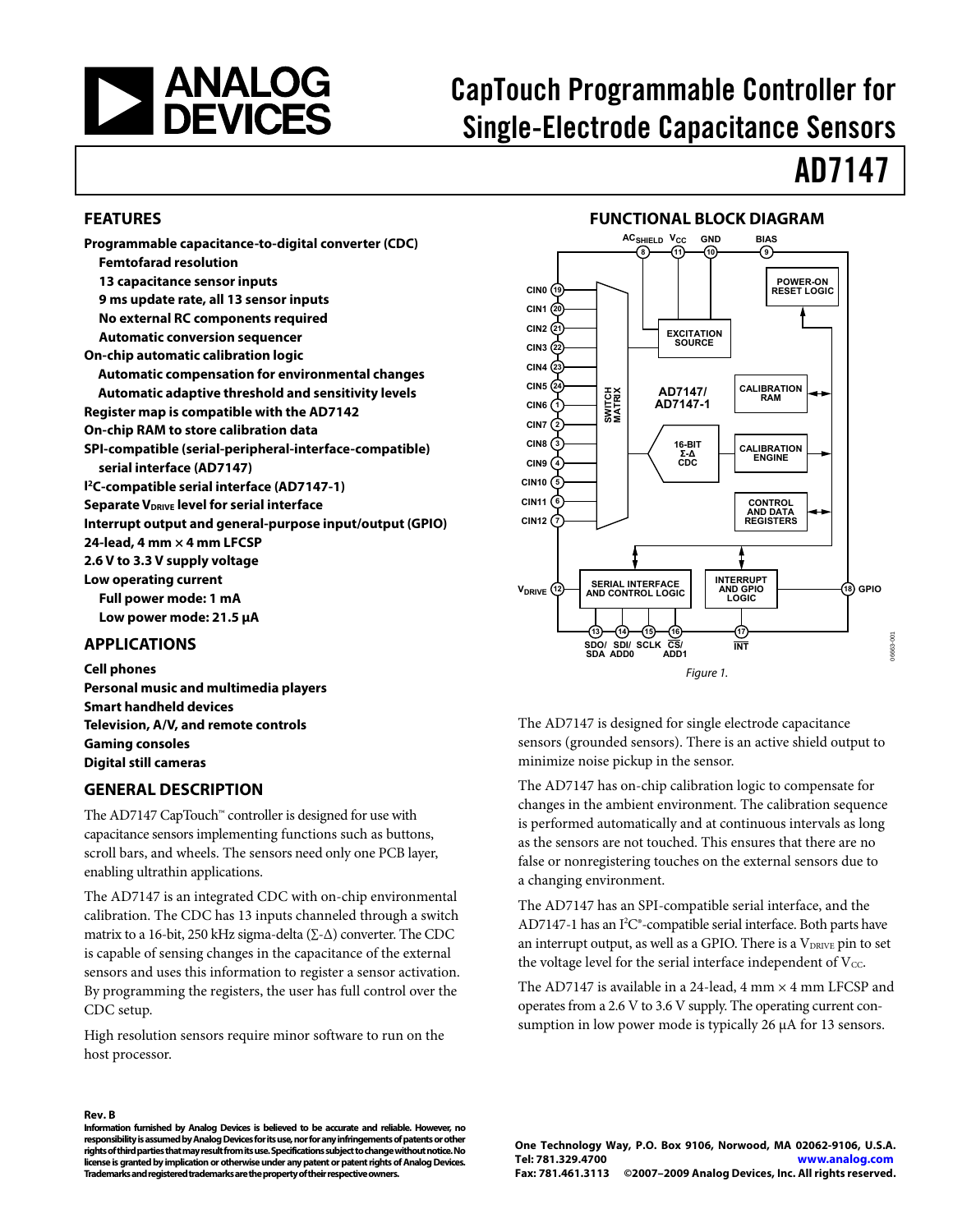### TABLE OF CONTENTS

| Pin Configurations and Function Descriptions  8 |
|-------------------------------------------------|
|                                                 |
|                                                 |
|                                                 |
|                                                 |
|                                                 |
|                                                 |
|                                                 |
|                                                 |
|                                                 |
|                                                 |
|                                                 |
|                                                 |
|                                                 |
|                                                 |
|                                                 |
|                                                 |
|                                                 |
|                                                 |
|                                                 |

### **REVISION HISTORY**

| $7/09$ —Rev. A to Rev. B |  |
|--------------------------|--|
|                          |  |
|                          |  |

### **8/08—Rev. 0 to Rev. A**

| Capacitance Sensor Behavior Without Calibration 23   |  |
|------------------------------------------------------|--|
|                                                      |  |
| Capacitance Sensor Behavior with Calibration 24      |  |
|                                                      |  |
|                                                      |  |
|                                                      |  |
|                                                      |  |
|                                                      |  |
|                                                      |  |
|                                                      |  |
|                                                      |  |
|                                                      |  |
| General-Purpose Input/Output (GPIO)  32              |  |
| Using the GPIO to Turn On/Off an LED 32              |  |
|                                                      |  |
|                                                      |  |
|                                                      |  |
|                                                      |  |
|                                                      |  |
| Capacitive Sensor Board Mechanical Specifications 38 |  |
|                                                      |  |
|                                                      |  |
|                                                      |  |
|                                                      |  |
|                                                      |  |
|                                                      |  |
|                                                      |  |
|                                                      |  |
|                                                      |  |
|                                                      |  |
|                                                      |  |

| Added Latency from Touch to Response Section  13     |  |
|------------------------------------------------------|--|
| Added Low Latency from Touch to Response Section 13  |  |
|                                                      |  |
|                                                      |  |
| Added Exposed Pad Notation to Outline Dimensions  68 |  |

**9/07—Revision 0: Initial Version**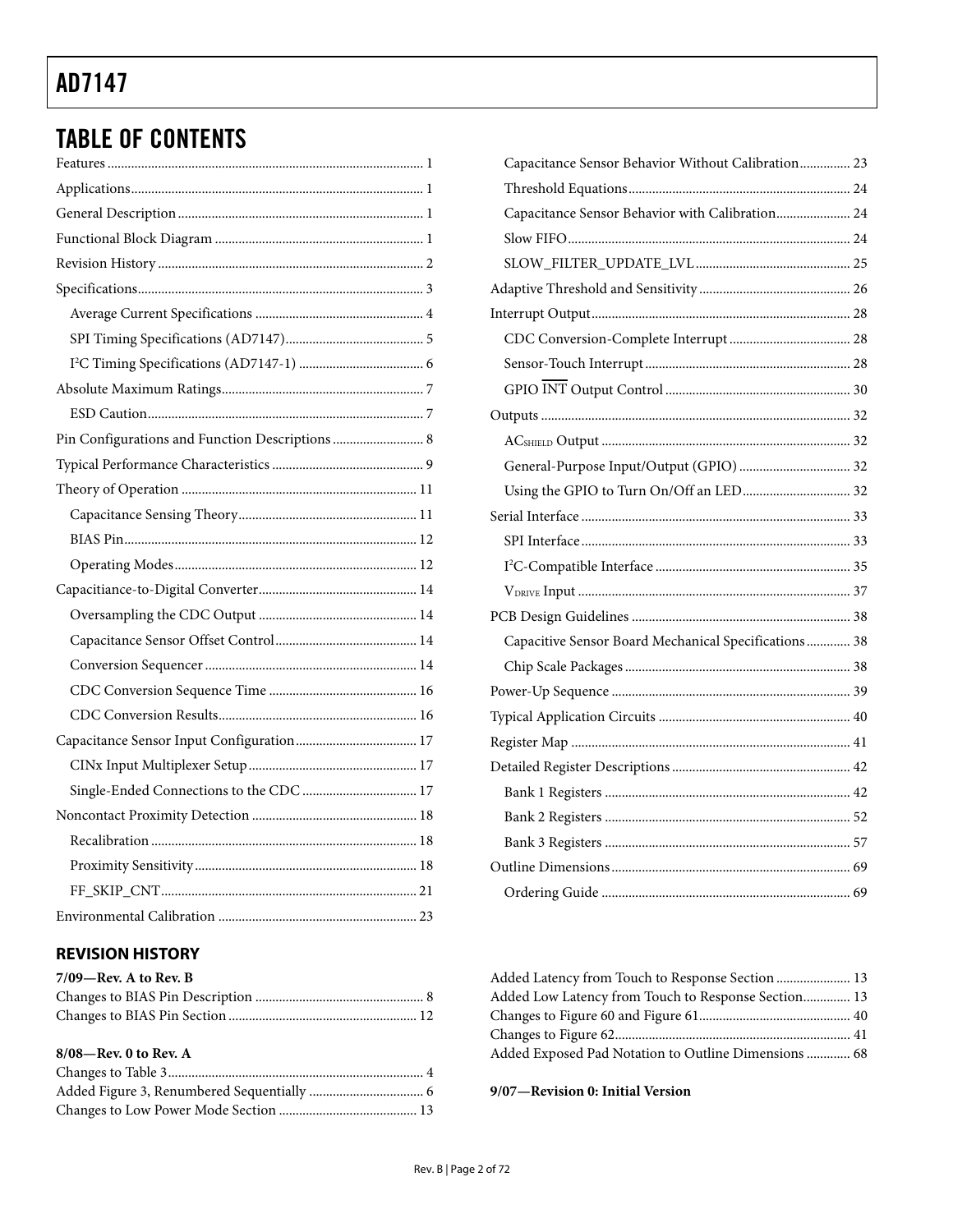### <span id="page-2-0"></span>**SPECIFICATIONS**

 $V_{\text{CC}} = 2.6$  V to 3.6 V, T<sub>A</sub> =  $-40^{\circ}$ C to +85 $^{\circ}$ C, unless otherwise noted.

### **Table 1.**

| CAPACITANCE-TO-DIGITAL CONVERTER<br><b>Update Rate</b><br>8.73<br>9<br>9.27<br>12 conversion stages, decimation = $64$<br>ms<br>12 conversion stages, decimation = 128<br>17.46<br>18.54<br>18<br>ms<br>12 conversion stages, decimation = 256<br>34.9<br>37.1<br>36<br>ms<br>Resolution<br><b>Bits</b><br>16<br><b>CINx Input Range</b><br>pF<br>±8<br>No Missing Codes<br>16<br><b>Bits</b><br>Guaranteed by design, but not production<br>tested<br>CINx Input Leakage<br>25<br>nA<br>Maximum Output Load<br>20<br>pF<br>Capacitance load on CINx to ground<br><b>Total Unadjusted Error</b><br>$\frac{0}{0}$<br>±20<br>Output Noise (Peak-to-Peak)<br>12<br>Codes<br>Decimation rate = $64$<br>7<br>Codes<br>Decimation rate $= 128$<br>Codes<br>3<br>Decimation rate = $256$<br>Codes<br>Decimation rate = $64$<br><b>Output Noise (RMS)</b><br>1.1<br>Codes<br>0.8<br>Decimation rate $= 128$<br>Codes<br>0.5<br>Decimation rate = $256$<br><b>CSTRAY Offset Range</b><br>20<br>pF<br><b>CSTRAY Offset Resolution</b><br>0.32<br>pF<br>$\%$<br>Low Power Mode Delay Accuracy<br>4<br>Percentage of 200 ms, 400 ms, 600 ms,<br>or 800 ms<br>AC <sub>SHIELD</sub><br>Frequency<br>kHz<br>250<br>V<br>Output Voltage<br>Vcc<br>Oscillating<br>0<br><b>Short-Circuit Source Current</b><br>10<br>mA<br><b>Short-Circuit Sink Current</b><br>10<br>mA<br>Maximum Output Load<br>150<br>pF<br>Capacitance load on AC <sub>SHIELD</sub> to ground<br>LOGIC INPUTS (SDI, SCLK, CS, SDA, GPIO)<br>V <sub>IH</sub> Input High Voltage<br>v<br>$0.7 \times V_{DRIVE}$<br>V <sub>IL</sub> Input Low Voltage<br>0.4<br>$\vee$<br>I <sub>IH</sub> Input High Current<br>$V_{IN} = V_{DRIVE}$<br>$-1$<br>μA<br>IL Input Low Current<br>$V_{IN} = GND$<br>1<br>μA<br>150<br>mV<br>Hysteresis<br>OPEN-DRAIN OUTPUTS (SCLK, SDA, INT)<br>V <sub>OL</sub> Output Low Voltage<br>0.4<br>V<br>$I_{SINK} = -1$ mA<br>$V_{\text{OUT}} = V_{\text{DRIVE}}$<br>I <sub>OH</sub> Output High Leakage Current<br>±0.1<br>±1<br>μA<br>LOGIC OUTPUTS (SDO, GPIO)<br>V <sub>OL</sub> Output Low Voltage<br>V<br>0.4<br>$I_{SINK} = 1$ mA, $V_{DRIVE} = 1.65$ V to 3.6 V<br>V <sub>OH</sub> Output High Voltage<br>$\vee$<br>$I_{\text{SOWRCE}} = 1 \text{ mA}$ , $V_{\text{DRIVE}} = 1.65 \text{ V}$ to 3.6 V<br>$V_{DRIVE} - 0.6$<br>GPIO, SDO Floating State Leakage<br>Pin three-state, leakage measured to<br>±1<br>μA<br>Current<br>GND and Vcc<br><b>POWER</b><br>Vcc<br>V<br>2.6<br>3.3<br>3.6<br>1.65<br>V<br><b>V</b> <sub>DRIVE</sub><br>3.6<br>Serial interface operating voltage<br>In full power mode, Vcc + VDRIVE<br>0.9<br>$\mathbf{1}$<br>Icc<br>mA<br>Low power mode, converter idle, $V_{CC} + V_{DRIVE}$ ,<br>15.5<br>21.5<br>μA<br>$decimation = 256$ | <b>Parameter</b> | Min | <b>Typ</b> | <b>Max</b> | Unit | <b>Test Conditions/Comments</b> |
|---------------------------------------------------------------------------------------------------------------------------------------------------------------------------------------------------------------------------------------------------------------------------------------------------------------------------------------------------------------------------------------------------------------------------------------------------------------------------------------------------------------------------------------------------------------------------------------------------------------------------------------------------------------------------------------------------------------------------------------------------------------------------------------------------------------------------------------------------------------------------------------------------------------------------------------------------------------------------------------------------------------------------------------------------------------------------------------------------------------------------------------------------------------------------------------------------------------------------------------------------------------------------------------------------------------------------------------------------------------------------------------------------------------------------------------------------------------------------------------------------------------------------------------------------------------------------------------------------------------------------------------------------------------------------------------------------------------------------------------------------------------------------------------------------------------------------------------------------------------------------------------------------------------------------------------------------------------------------------------------------------------------------------------------------------------------------------------------------------------------------------------------------------------------------------------------------------------------------------------------------------------------------------------------------------------------------------------------------------------------------------------------------------------------------------------------------------------------------------------------------------------------------------------------------------------------------------------------------------------------------------------------------------------------------------------------------------------------------------------------------|------------------|-----|------------|------------|------|---------------------------------|
|                                                                                                                                                                                                                                                                                                                                                                                                                                                                                                                                                                                                                                                                                                                                                                                                                                                                                                                                                                                                                                                                                                                                                                                                                                                                                                                                                                                                                                                                                                                                                                                                                                                                                                                                                                                                                                                                                                                                                                                                                                                                                                                                                                                                                                                                                                                                                                                                                                                                                                                                                                                                                                                                                                                                                   |                  |     |            |            |      |                                 |
|                                                                                                                                                                                                                                                                                                                                                                                                                                                                                                                                                                                                                                                                                                                                                                                                                                                                                                                                                                                                                                                                                                                                                                                                                                                                                                                                                                                                                                                                                                                                                                                                                                                                                                                                                                                                                                                                                                                                                                                                                                                                                                                                                                                                                                                                                                                                                                                                                                                                                                                                                                                                                                                                                                                                                   |                  |     |            |            |      |                                 |
|                                                                                                                                                                                                                                                                                                                                                                                                                                                                                                                                                                                                                                                                                                                                                                                                                                                                                                                                                                                                                                                                                                                                                                                                                                                                                                                                                                                                                                                                                                                                                                                                                                                                                                                                                                                                                                                                                                                                                                                                                                                                                                                                                                                                                                                                                                                                                                                                                                                                                                                                                                                                                                                                                                                                                   |                  |     |            |            |      |                                 |
|                                                                                                                                                                                                                                                                                                                                                                                                                                                                                                                                                                                                                                                                                                                                                                                                                                                                                                                                                                                                                                                                                                                                                                                                                                                                                                                                                                                                                                                                                                                                                                                                                                                                                                                                                                                                                                                                                                                                                                                                                                                                                                                                                                                                                                                                                                                                                                                                                                                                                                                                                                                                                                                                                                                                                   |                  |     |            |            |      |                                 |
|                                                                                                                                                                                                                                                                                                                                                                                                                                                                                                                                                                                                                                                                                                                                                                                                                                                                                                                                                                                                                                                                                                                                                                                                                                                                                                                                                                                                                                                                                                                                                                                                                                                                                                                                                                                                                                                                                                                                                                                                                                                                                                                                                                                                                                                                                                                                                                                                                                                                                                                                                                                                                                                                                                                                                   |                  |     |            |            |      |                                 |
|                                                                                                                                                                                                                                                                                                                                                                                                                                                                                                                                                                                                                                                                                                                                                                                                                                                                                                                                                                                                                                                                                                                                                                                                                                                                                                                                                                                                                                                                                                                                                                                                                                                                                                                                                                                                                                                                                                                                                                                                                                                                                                                                                                                                                                                                                                                                                                                                                                                                                                                                                                                                                                                                                                                                                   |                  |     |            |            |      |                                 |
|                                                                                                                                                                                                                                                                                                                                                                                                                                                                                                                                                                                                                                                                                                                                                                                                                                                                                                                                                                                                                                                                                                                                                                                                                                                                                                                                                                                                                                                                                                                                                                                                                                                                                                                                                                                                                                                                                                                                                                                                                                                                                                                                                                                                                                                                                                                                                                                                                                                                                                                                                                                                                                                                                                                                                   |                  |     |            |            |      |                                 |
|                                                                                                                                                                                                                                                                                                                                                                                                                                                                                                                                                                                                                                                                                                                                                                                                                                                                                                                                                                                                                                                                                                                                                                                                                                                                                                                                                                                                                                                                                                                                                                                                                                                                                                                                                                                                                                                                                                                                                                                                                                                                                                                                                                                                                                                                                                                                                                                                                                                                                                                                                                                                                                                                                                                                                   |                  |     |            |            |      |                                 |
|                                                                                                                                                                                                                                                                                                                                                                                                                                                                                                                                                                                                                                                                                                                                                                                                                                                                                                                                                                                                                                                                                                                                                                                                                                                                                                                                                                                                                                                                                                                                                                                                                                                                                                                                                                                                                                                                                                                                                                                                                                                                                                                                                                                                                                                                                                                                                                                                                                                                                                                                                                                                                                                                                                                                                   |                  |     |            |            |      |                                 |
|                                                                                                                                                                                                                                                                                                                                                                                                                                                                                                                                                                                                                                                                                                                                                                                                                                                                                                                                                                                                                                                                                                                                                                                                                                                                                                                                                                                                                                                                                                                                                                                                                                                                                                                                                                                                                                                                                                                                                                                                                                                                                                                                                                                                                                                                                                                                                                                                                                                                                                                                                                                                                                                                                                                                                   |                  |     |            |            |      |                                 |
|                                                                                                                                                                                                                                                                                                                                                                                                                                                                                                                                                                                                                                                                                                                                                                                                                                                                                                                                                                                                                                                                                                                                                                                                                                                                                                                                                                                                                                                                                                                                                                                                                                                                                                                                                                                                                                                                                                                                                                                                                                                                                                                                                                                                                                                                                                                                                                                                                                                                                                                                                                                                                                                                                                                                                   |                  |     |            |            |      |                                 |
|                                                                                                                                                                                                                                                                                                                                                                                                                                                                                                                                                                                                                                                                                                                                                                                                                                                                                                                                                                                                                                                                                                                                                                                                                                                                                                                                                                                                                                                                                                                                                                                                                                                                                                                                                                                                                                                                                                                                                                                                                                                                                                                                                                                                                                                                                                                                                                                                                                                                                                                                                                                                                                                                                                                                                   |                  |     |            |            |      |                                 |
|                                                                                                                                                                                                                                                                                                                                                                                                                                                                                                                                                                                                                                                                                                                                                                                                                                                                                                                                                                                                                                                                                                                                                                                                                                                                                                                                                                                                                                                                                                                                                                                                                                                                                                                                                                                                                                                                                                                                                                                                                                                                                                                                                                                                                                                                                                                                                                                                                                                                                                                                                                                                                                                                                                                                                   |                  |     |            |            |      |                                 |
|                                                                                                                                                                                                                                                                                                                                                                                                                                                                                                                                                                                                                                                                                                                                                                                                                                                                                                                                                                                                                                                                                                                                                                                                                                                                                                                                                                                                                                                                                                                                                                                                                                                                                                                                                                                                                                                                                                                                                                                                                                                                                                                                                                                                                                                                                                                                                                                                                                                                                                                                                                                                                                                                                                                                                   |                  |     |            |            |      |                                 |
|                                                                                                                                                                                                                                                                                                                                                                                                                                                                                                                                                                                                                                                                                                                                                                                                                                                                                                                                                                                                                                                                                                                                                                                                                                                                                                                                                                                                                                                                                                                                                                                                                                                                                                                                                                                                                                                                                                                                                                                                                                                                                                                                                                                                                                                                                                                                                                                                                                                                                                                                                                                                                                                                                                                                                   |                  |     |            |            |      |                                 |
|                                                                                                                                                                                                                                                                                                                                                                                                                                                                                                                                                                                                                                                                                                                                                                                                                                                                                                                                                                                                                                                                                                                                                                                                                                                                                                                                                                                                                                                                                                                                                                                                                                                                                                                                                                                                                                                                                                                                                                                                                                                                                                                                                                                                                                                                                                                                                                                                                                                                                                                                                                                                                                                                                                                                                   |                  |     |            |            |      |                                 |
|                                                                                                                                                                                                                                                                                                                                                                                                                                                                                                                                                                                                                                                                                                                                                                                                                                                                                                                                                                                                                                                                                                                                                                                                                                                                                                                                                                                                                                                                                                                                                                                                                                                                                                                                                                                                                                                                                                                                                                                                                                                                                                                                                                                                                                                                                                                                                                                                                                                                                                                                                                                                                                                                                                                                                   |                  |     |            |            |      |                                 |
|                                                                                                                                                                                                                                                                                                                                                                                                                                                                                                                                                                                                                                                                                                                                                                                                                                                                                                                                                                                                                                                                                                                                                                                                                                                                                                                                                                                                                                                                                                                                                                                                                                                                                                                                                                                                                                                                                                                                                                                                                                                                                                                                                                                                                                                                                                                                                                                                                                                                                                                                                                                                                                                                                                                                                   |                  |     |            |            |      |                                 |
|                                                                                                                                                                                                                                                                                                                                                                                                                                                                                                                                                                                                                                                                                                                                                                                                                                                                                                                                                                                                                                                                                                                                                                                                                                                                                                                                                                                                                                                                                                                                                                                                                                                                                                                                                                                                                                                                                                                                                                                                                                                                                                                                                                                                                                                                                                                                                                                                                                                                                                                                                                                                                                                                                                                                                   |                  |     |            |            |      |                                 |
|                                                                                                                                                                                                                                                                                                                                                                                                                                                                                                                                                                                                                                                                                                                                                                                                                                                                                                                                                                                                                                                                                                                                                                                                                                                                                                                                                                                                                                                                                                                                                                                                                                                                                                                                                                                                                                                                                                                                                                                                                                                                                                                                                                                                                                                                                                                                                                                                                                                                                                                                                                                                                                                                                                                                                   |                  |     |            |            |      |                                 |
|                                                                                                                                                                                                                                                                                                                                                                                                                                                                                                                                                                                                                                                                                                                                                                                                                                                                                                                                                                                                                                                                                                                                                                                                                                                                                                                                                                                                                                                                                                                                                                                                                                                                                                                                                                                                                                                                                                                                                                                                                                                                                                                                                                                                                                                                                                                                                                                                                                                                                                                                                                                                                                                                                                                                                   |                  |     |            |            |      |                                 |
|                                                                                                                                                                                                                                                                                                                                                                                                                                                                                                                                                                                                                                                                                                                                                                                                                                                                                                                                                                                                                                                                                                                                                                                                                                                                                                                                                                                                                                                                                                                                                                                                                                                                                                                                                                                                                                                                                                                                                                                                                                                                                                                                                                                                                                                                                                                                                                                                                                                                                                                                                                                                                                                                                                                                                   |                  |     |            |            |      |                                 |
|                                                                                                                                                                                                                                                                                                                                                                                                                                                                                                                                                                                                                                                                                                                                                                                                                                                                                                                                                                                                                                                                                                                                                                                                                                                                                                                                                                                                                                                                                                                                                                                                                                                                                                                                                                                                                                                                                                                                                                                                                                                                                                                                                                                                                                                                                                                                                                                                                                                                                                                                                                                                                                                                                                                                                   |                  |     |            |            |      |                                 |
|                                                                                                                                                                                                                                                                                                                                                                                                                                                                                                                                                                                                                                                                                                                                                                                                                                                                                                                                                                                                                                                                                                                                                                                                                                                                                                                                                                                                                                                                                                                                                                                                                                                                                                                                                                                                                                                                                                                                                                                                                                                                                                                                                                                                                                                                                                                                                                                                                                                                                                                                                                                                                                                                                                                                                   |                  |     |            |            |      |                                 |
|                                                                                                                                                                                                                                                                                                                                                                                                                                                                                                                                                                                                                                                                                                                                                                                                                                                                                                                                                                                                                                                                                                                                                                                                                                                                                                                                                                                                                                                                                                                                                                                                                                                                                                                                                                                                                                                                                                                                                                                                                                                                                                                                                                                                                                                                                                                                                                                                                                                                                                                                                                                                                                                                                                                                                   |                  |     |            |            |      |                                 |
|                                                                                                                                                                                                                                                                                                                                                                                                                                                                                                                                                                                                                                                                                                                                                                                                                                                                                                                                                                                                                                                                                                                                                                                                                                                                                                                                                                                                                                                                                                                                                                                                                                                                                                                                                                                                                                                                                                                                                                                                                                                                                                                                                                                                                                                                                                                                                                                                                                                                                                                                                                                                                                                                                                                                                   |                  |     |            |            |      |                                 |
|                                                                                                                                                                                                                                                                                                                                                                                                                                                                                                                                                                                                                                                                                                                                                                                                                                                                                                                                                                                                                                                                                                                                                                                                                                                                                                                                                                                                                                                                                                                                                                                                                                                                                                                                                                                                                                                                                                                                                                                                                                                                                                                                                                                                                                                                                                                                                                                                                                                                                                                                                                                                                                                                                                                                                   |                  |     |            |            |      |                                 |
|                                                                                                                                                                                                                                                                                                                                                                                                                                                                                                                                                                                                                                                                                                                                                                                                                                                                                                                                                                                                                                                                                                                                                                                                                                                                                                                                                                                                                                                                                                                                                                                                                                                                                                                                                                                                                                                                                                                                                                                                                                                                                                                                                                                                                                                                                                                                                                                                                                                                                                                                                                                                                                                                                                                                                   |                  |     |            |            |      |                                 |
|                                                                                                                                                                                                                                                                                                                                                                                                                                                                                                                                                                                                                                                                                                                                                                                                                                                                                                                                                                                                                                                                                                                                                                                                                                                                                                                                                                                                                                                                                                                                                                                                                                                                                                                                                                                                                                                                                                                                                                                                                                                                                                                                                                                                                                                                                                                                                                                                                                                                                                                                                                                                                                                                                                                                                   |                  |     |            |            |      |                                 |
|                                                                                                                                                                                                                                                                                                                                                                                                                                                                                                                                                                                                                                                                                                                                                                                                                                                                                                                                                                                                                                                                                                                                                                                                                                                                                                                                                                                                                                                                                                                                                                                                                                                                                                                                                                                                                                                                                                                                                                                                                                                                                                                                                                                                                                                                                                                                                                                                                                                                                                                                                                                                                                                                                                                                                   |                  |     |            |            |      |                                 |
|                                                                                                                                                                                                                                                                                                                                                                                                                                                                                                                                                                                                                                                                                                                                                                                                                                                                                                                                                                                                                                                                                                                                                                                                                                                                                                                                                                                                                                                                                                                                                                                                                                                                                                                                                                                                                                                                                                                                                                                                                                                                                                                                                                                                                                                                                                                                                                                                                                                                                                                                                                                                                                                                                                                                                   |                  |     |            |            |      |                                 |
|                                                                                                                                                                                                                                                                                                                                                                                                                                                                                                                                                                                                                                                                                                                                                                                                                                                                                                                                                                                                                                                                                                                                                                                                                                                                                                                                                                                                                                                                                                                                                                                                                                                                                                                                                                                                                                                                                                                                                                                                                                                                                                                                                                                                                                                                                                                                                                                                                                                                                                                                                                                                                                                                                                                                                   |                  |     |            |            |      |                                 |
|                                                                                                                                                                                                                                                                                                                                                                                                                                                                                                                                                                                                                                                                                                                                                                                                                                                                                                                                                                                                                                                                                                                                                                                                                                                                                                                                                                                                                                                                                                                                                                                                                                                                                                                                                                                                                                                                                                                                                                                                                                                                                                                                                                                                                                                                                                                                                                                                                                                                                                                                                                                                                                                                                                                                                   |                  |     |            |            |      |                                 |
|                                                                                                                                                                                                                                                                                                                                                                                                                                                                                                                                                                                                                                                                                                                                                                                                                                                                                                                                                                                                                                                                                                                                                                                                                                                                                                                                                                                                                                                                                                                                                                                                                                                                                                                                                                                                                                                                                                                                                                                                                                                                                                                                                                                                                                                                                                                                                                                                                                                                                                                                                                                                                                                                                                                                                   |                  |     |            |            |      |                                 |
|                                                                                                                                                                                                                                                                                                                                                                                                                                                                                                                                                                                                                                                                                                                                                                                                                                                                                                                                                                                                                                                                                                                                                                                                                                                                                                                                                                                                                                                                                                                                                                                                                                                                                                                                                                                                                                                                                                                                                                                                                                                                                                                                                                                                                                                                                                                                                                                                                                                                                                                                                                                                                                                                                                                                                   |                  |     |            |            |      |                                 |
|                                                                                                                                                                                                                                                                                                                                                                                                                                                                                                                                                                                                                                                                                                                                                                                                                                                                                                                                                                                                                                                                                                                                                                                                                                                                                                                                                                                                                                                                                                                                                                                                                                                                                                                                                                                                                                                                                                                                                                                                                                                                                                                                                                                                                                                                                                                                                                                                                                                                                                                                                                                                                                                                                                                                                   |                  |     |            |            |      |                                 |
|                                                                                                                                                                                                                                                                                                                                                                                                                                                                                                                                                                                                                                                                                                                                                                                                                                                                                                                                                                                                                                                                                                                                                                                                                                                                                                                                                                                                                                                                                                                                                                                                                                                                                                                                                                                                                                                                                                                                                                                                                                                                                                                                                                                                                                                                                                                                                                                                                                                                                                                                                                                                                                                                                                                                                   |                  |     |            |            |      |                                 |
|                                                                                                                                                                                                                                                                                                                                                                                                                                                                                                                                                                                                                                                                                                                                                                                                                                                                                                                                                                                                                                                                                                                                                                                                                                                                                                                                                                                                                                                                                                                                                                                                                                                                                                                                                                                                                                                                                                                                                                                                                                                                                                                                                                                                                                                                                                                                                                                                                                                                                                                                                                                                                                                                                                                                                   |                  |     |            |            |      |                                 |
|                                                                                                                                                                                                                                                                                                                                                                                                                                                                                                                                                                                                                                                                                                                                                                                                                                                                                                                                                                                                                                                                                                                                                                                                                                                                                                                                                                                                                                                                                                                                                                                                                                                                                                                                                                                                                                                                                                                                                                                                                                                                                                                                                                                                                                                                                                                                                                                                                                                                                                                                                                                                                                                                                                                                                   |                  |     |            |            |      |                                 |
|                                                                                                                                                                                                                                                                                                                                                                                                                                                                                                                                                                                                                                                                                                                                                                                                                                                                                                                                                                                                                                                                                                                                                                                                                                                                                                                                                                                                                                                                                                                                                                                                                                                                                                                                                                                                                                                                                                                                                                                                                                                                                                                                                                                                                                                                                                                                                                                                                                                                                                                                                                                                                                                                                                                                                   |                  |     |            |            |      |                                 |
|                                                                                                                                                                                                                                                                                                                                                                                                                                                                                                                                                                                                                                                                                                                                                                                                                                                                                                                                                                                                                                                                                                                                                                                                                                                                                                                                                                                                                                                                                                                                                                                                                                                                                                                                                                                                                                                                                                                                                                                                                                                                                                                                                                                                                                                                                                                                                                                                                                                                                                                                                                                                                                                                                                                                                   |                  |     |            |            |      |                                 |
|                                                                                                                                                                                                                                                                                                                                                                                                                                                                                                                                                                                                                                                                                                                                                                                                                                                                                                                                                                                                                                                                                                                                                                                                                                                                                                                                                                                                                                                                                                                                                                                                                                                                                                                                                                                                                                                                                                                                                                                                                                                                                                                                                                                                                                                                                                                                                                                                                                                                                                                                                                                                                                                                                                                                                   |                  |     |            |            |      |                                 |
|                                                                                                                                                                                                                                                                                                                                                                                                                                                                                                                                                                                                                                                                                                                                                                                                                                                                                                                                                                                                                                                                                                                                                                                                                                                                                                                                                                                                                                                                                                                                                                                                                                                                                                                                                                                                                                                                                                                                                                                                                                                                                                                                                                                                                                                                                                                                                                                                                                                                                                                                                                                                                                                                                                                                                   |                  |     |            |            |      |                                 |
|                                                                                                                                                                                                                                                                                                                                                                                                                                                                                                                                                                                                                                                                                                                                                                                                                                                                                                                                                                                                                                                                                                                                                                                                                                                                                                                                                                                                                                                                                                                                                                                                                                                                                                                                                                                                                                                                                                                                                                                                                                                                                                                                                                                                                                                                                                                                                                                                                                                                                                                                                                                                                                                                                                                                                   |                  |     |            |            |      |                                 |
|                                                                                                                                                                                                                                                                                                                                                                                                                                                                                                                                                                                                                                                                                                                                                                                                                                                                                                                                                                                                                                                                                                                                                                                                                                                                                                                                                                                                                                                                                                                                                                                                                                                                                                                                                                                                                                                                                                                                                                                                                                                                                                                                                                                                                                                                                                                                                                                                                                                                                                                                                                                                                                                                                                                                                   |                  |     | 2.3        | 7.5        | μA   | Full shutdown, Vcc + VDRIVE     |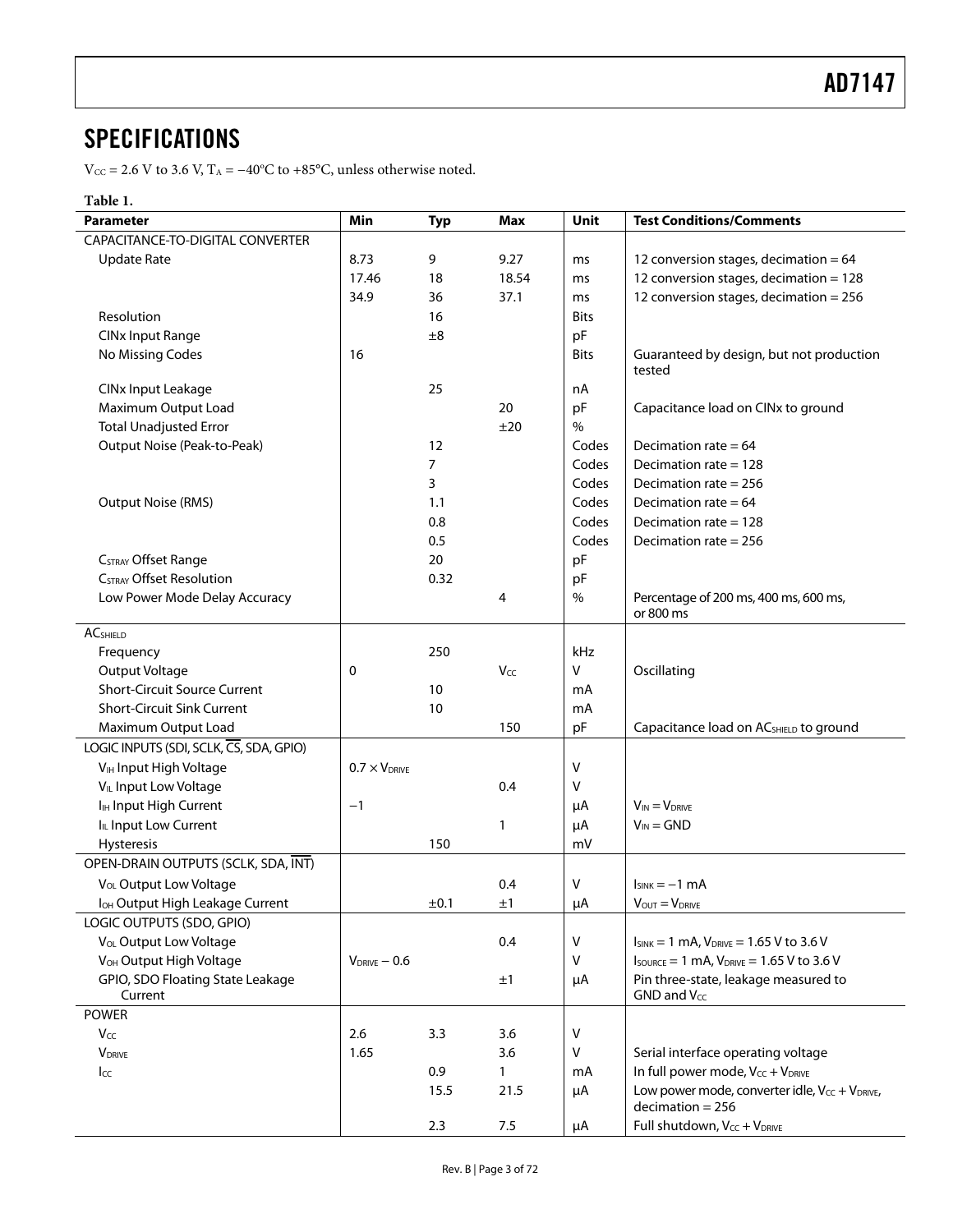### <span id="page-3-0"></span>**AVERAGE CURRENT SPECIFICATIONS**

| <b>Low Power</b>  | <b>Decimation</b> |       |                |       |       |       |       |       | <b>Current Values of Conversion Stages (µA)</b> |        |        |        |        |
|-------------------|-------------------|-------|----------------|-------|-------|-------|-------|-------|-------------------------------------------------|--------|--------|--------|--------|
| <b>Mode Delay</b> | Rate              |       | $\overline{2}$ | 3     | 4     | 5     | 6     |       | 8                                               | 9      | 10     | 11     | 12     |
| 200 ms            | 64                | 20.83 | 24.18          | 27.52 | 30.82 | 34.11 | 37.37 | 40.6  | 43.81                                           | 46.99  | 50.16  | 53.3   | 56.41  |
|                   | 128               | 25.3  | 31.92          | 38.45 | 44.87 | 51.21 | 57.45 | 63.6  | 69.66                                           | 75.63  | 81.52  | 87.33  | 93.05  |
|                   | 256               | 34.11 | 46.99          | 59.51 | 71.66 | 83.47 | 94.94 | 106.1 | 116.96                                          | 127.52 | 137.81 | 147.82 | 157.58 |
| 400 ms            | 64                | 18.17 | 19.86          | 21.55 | 23.23 | 24.9  | 26.57 | 28.23 | 29.88                                           | 31.53  | 33.17  | 34.81  | 36.44  |
|                   | 128               | 20.43 | 23.79          | 27.12 | 30.43 | 33.72 | 36.98 | 40.22 | 43.43                                           | 46.62  | 49.78  | 52.93  | 56.05  |
|                   | 256               | 24.9  | 31.53          | 38.06 | 44.5  | 50.83 | 57.08 | 63.23 | 69.3                                            | 75.28  | 81.17  | 86.98  | 92.71  |
| 600 ms            | 64                | 17.28 | 18.41          | 19.54 | 20.67 | 21.79 | 22.91 | 24.03 | 25.14                                           | 26.25  | 27.36  | 28.47  | 29.57  |
|                   | 128               | 18.79 | 21.04          | 23.28 | 25.51 | 27.73 | 29.94 | 32.13 | 34.32                                           | 36.49  | 38.65  | 40.81  | 42.95  |
|                   | 256               | 21.79 | 26.25          | 30.67 | 35.04 | 39.37 | 43.66 | 47.9  | 52.11                                           | 56.27  | 60.39  | 64.47  | 68.51  |
| 800 ms            | 64                | 16.84 | 17.69          | 18.53 | 19.38 | 20.23 | 21.07 | 21.91 | 22.75                                           | 23.59  | 24.43  | 25.26  | 26.09  |
|                   | 128               | 17.97 | 19.66          | 21.35 | 23.03 | 24.7  | 26.37 | 28.03 | 29.69                                           | 31.34  | 32.98  | 34.62  | 36.25  |
|                   | 256               | 20.23 | 23.59          | 26.93 | 30.24 | 33.53 | 36.79 | 40.03 | 43.24                                           | 46.43  | 49.6   | 52.74  | 55.86  |

#### **Table 2. Typical Average Current in Low Power Mode1**

 $1$  V<sub>CC</sub> = 3.3 V, T<sub>A</sub> = 25<sup>o</sup>C, load = 50 pF.

### **Table 3. Maximum Average Current in Low Power Mode1**

| <b>Low Power</b>  | <b>Decimation</b> |       | <b>Current Values of Conversion Stages (µA)</b> |       |       |        |        |        |        |        |        |        |        |
|-------------------|-------------------|-------|-------------------------------------------------|-------|-------|--------|--------|--------|--------|--------|--------|--------|--------|
| <b>Mode Delay</b> | Rate              |       | $\overline{\mathbf{2}}$                         | 3     | 4     | 5      | 6      | 7      | 8      | 9      | 10     | 11     | 12     |
| 200 ms            | 64                | 27.96 | 32.06                                           | 36.12 | 40.15 | 44.16  | 48.12  | 52.06  | 55.97  | 59.85  | 63.69  | 67.51  | 71.29  |
|                   | 128               | 33.41 | 41.49                                           | 49.44 | 57.26 | 64.97  | 72.55  | 80.02  | 87.37  | 94.61  | 101.74 | 108.77 | 115.69 |
|                   | 256               | 44.16 | 59.85                                           | 75.05 | 89.79 | 104.09 | 117.97 | 131.45 | 144.53 | 157.25 | 169.61 | 181.63 | 193.33 |
| 400 ms            | 64                | 24.74 | 26.8                                            | 28.86 | 30.91 | 32.95  | 34.99  | 37.01  | 39.03  | 41.04  | 43.04  | 45.03  | 47.02  |
|                   | 128               | 27.49 | 31.59                                           | 35.66 | 39.7  | 43.71  | 47.68  | 51.62  | 55.53  | 59.41  | 63.26  | 67.08  | 70.87  |
|                   | 256               | 32.95 | 41.04                                           | 49    | 56.83 | 64.54  | 72.12  | 79.6   | 86.96  | 94.2   | 101.34 | 108.37 | 115.3  |
| 600 ms            | 64                | 23.66 | 25.04                                           | 26.42 | 27.79 | 29.17  | 30.53  | 31.89  | 33.25  | 34.61  | 35.96  | 37.31  | 38.66  |
|                   | 128               | 25.5  | 28.25                                           | 30.99 | 33.71 | 36.41  | 39.1   | 41.78  | 44.44  | 47.09  | 49.72  | 52.34  | 54.95  |
|                   | 256               | 29.17 | 34.61                                           | 40    | 45.33 | 50.6   | 55.82  | 60.98  | 66.09  | 71.15  | 76.15  | 81.1   | 86.01  |
| 800 ms            | 64                | 23.12 | 24.16                                           | 25.19 | 26.23 | 27.26  | 28.29  | 29.32  | 30.34  | 31.36  | 32.38  | 33.4   | 34.42  |
|                   | 128               | 24.5  | 26.57                                           | 28.63 | 30.68 | 32.72  | 34.76  | 36.79  | 38.8   | 40.81  | 42.81  | 44.81  | 46.79  |
|                   | 256               | 27.26 | 31.36                                           | 35.44 | 39.47 | 43.48  | 47.46  | 51.4   | 55.31  | 59.19  | 63.04  | 66.86  | 70.66  |

 $1$  V<sub>CC</sub> = 3.6 V, T<sub>A</sub> =  $-40^{\circ}$ C to  $+85^{\circ}$ C, load = 50 pF.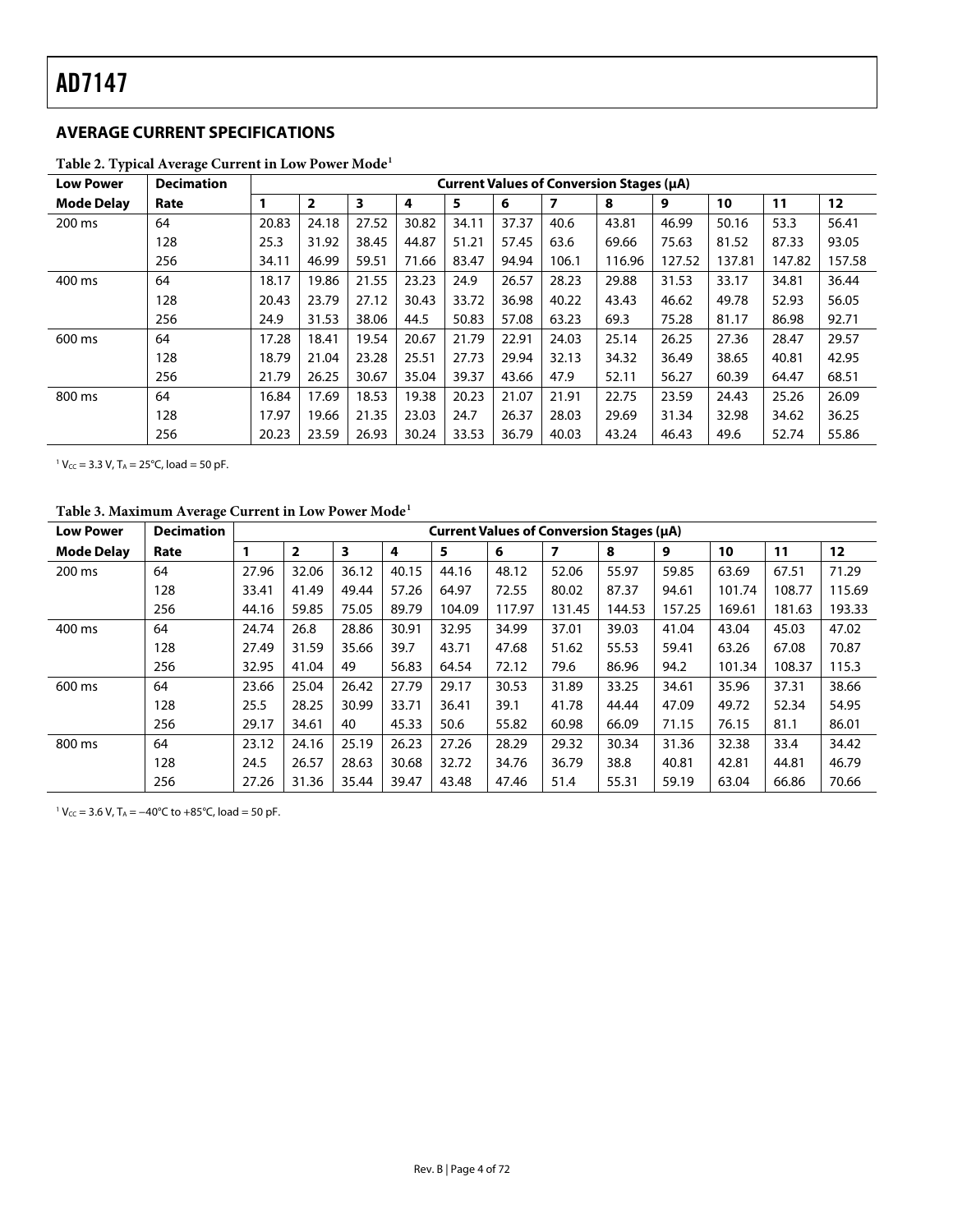### <span id="page-4-0"></span>**SPI TIMING SPECIFICATIONS (AD7147)**

T<sub>A</sub> = −40°C to +85°C, sample tested at 25°C to ensure compliance. V<sub>DRIVE</sub> = 1.65 V to 3.6 V, and V<sub>CC</sub> = 2.6 V to 3.6 V, unless otherwise noted. All input signals are specified with  $t_R = t_F = 5$  ns (10% to 90% of  $V_{CC}$ ) and timed from a voltage level of 1.6 V.

| <b>Table 4. SPI Timing Specifications</b> |       |         |                                            |  |  |  |
|-------------------------------------------|-------|---------|--------------------------------------------|--|--|--|
| <b>Parameter</b>                          | Limit | Unit    | <b>Description</b>                         |  |  |  |
| $f_{SCLK}$                                | 5     | MHz max | <b>SCLK</b> frequency                      |  |  |  |
| t1                                        | 5     | ns min  | CS falling edge to first SCLK falling edge |  |  |  |
| t <sub>2</sub>                            | 20    | ns min  | SCLK high pulse width                      |  |  |  |
| $t_3$                                     | 20    | ns min  | SCLK low pulse width                       |  |  |  |
| t4                                        | 15    | ns min  | SDI setup time                             |  |  |  |
| t5                                        | 15    | ns min  | SDI hold time                              |  |  |  |
| t6                                        | 20    | ns max  | SDO access time after SCLK falling edge    |  |  |  |
| t7                                        | 16    | ns max  | CS rising edge to SDO high impedance       |  |  |  |
| $t_8$                                     | 15    | ns min  | SCLK rising edge to $\overline{CS}$ high   |  |  |  |





Figure 2. SPI Detailed Timing Diagram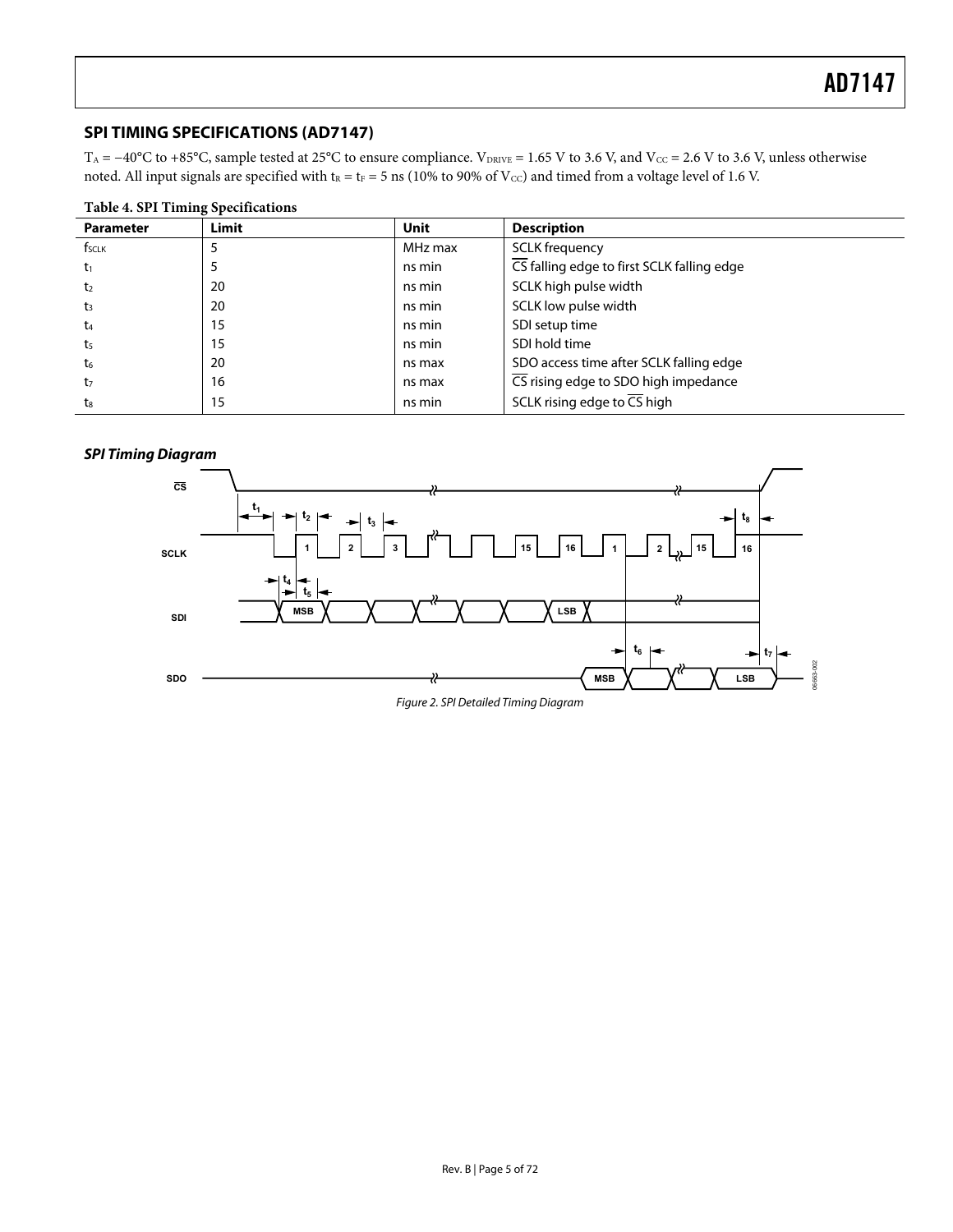### <span id="page-5-0"></span>**I 2 C TIMING SPECIFICATIONS (AD7147-1)**

T<sub>A</sub> = −40°C to +85°C, sample tested at 25°C to ensure compliance. V<sub>DRIVE</sub> = 1.65 V to 3.6 V, and V<sub>CC</sub> = 2.6 V to 3.6 V, unless otherwise noted. All input signals timed from a voltage level of 1.6 V.

| <b>Parameter</b>  | $\sigma$ - $\mathbf{r}$ - $\mathbf{r}$<br>Limit | <b>Unit</b> | <b>Description</b>                                    |
|-------------------|-------------------------------------------------|-------------|-------------------------------------------------------|
| f <sub>SCLK</sub> | 400                                             | kHz max     |                                                       |
| $t_1$             | 0.6                                             | us min      | Start condition hold time, $t_{HD:STA}$               |
| t <sub>2</sub>    | 1.3                                             | us min      | Clock low period, tow                                 |
| $t_3$             | 0.6                                             | us min      | Clock high period, t <sub>HIGH</sub>                  |
| t <sub>4</sub>    | 100                                             | ns min      | Data setup time, tsu; DAT                             |
| $t_5$             | 300                                             | ns min      | Data hold time, t <sub>HD; DAT</sub>                  |
| t6                | 0.6                                             | us min      | Stop condition setup time, tsu; sto                   |
| t <sub>7</sub>    | 0.6                                             | us min      | Start condition setup time, t <sub>su; STA</sub>      |
| t.                | 1.3                                             | us min      | Bus-free time between stop and start conditions, tBUF |
| $t_{R}$           | 300                                             | ns max      | Clock/data rise time                                  |
| tr                | 300                                             | ns max      | Clock/data fall time                                  |

### **Table 5. I2 C Timing Specifications1**

<sup>1</sup> Guaranteed by design, not production tested.





Figure 3. PC Detailed Timing Diagram



Figure 4. Load Circuit for Digital Output Timing Specifications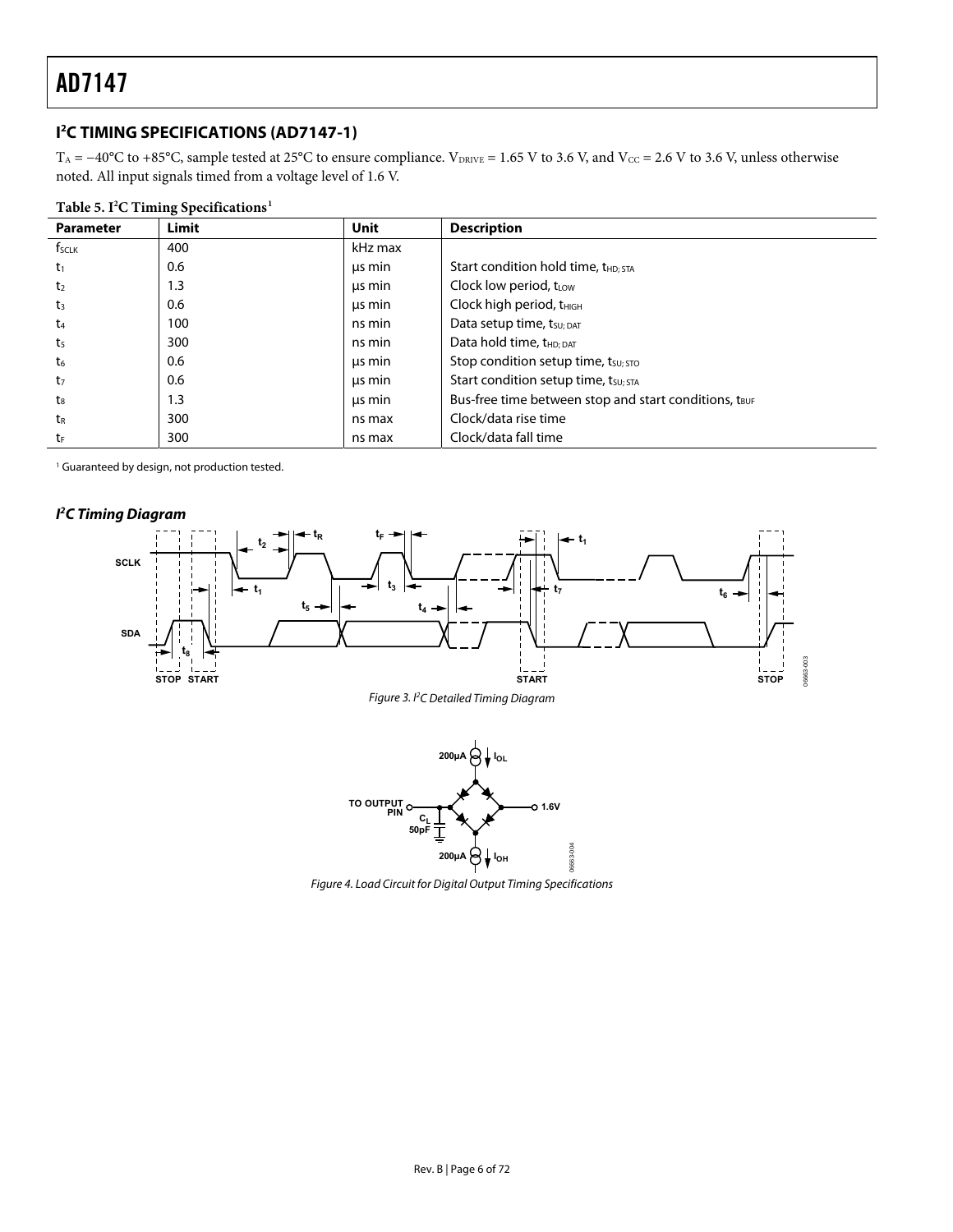### <span id="page-6-1"></span><span id="page-6-0"></span>ABSOLUTE MAXIMUM RATINGS

#### **Table 6.**

| <b>Parameter</b>                                      | Rating                              |
|-------------------------------------------------------|-------------------------------------|
| V <sub>CC</sub> to GND                                | $-0.3$ V to $+3.6$ V                |
| Analog Input Voltage to GND                           | $-0.3$ V to V $cc + 0.3$ V          |
| Digital Input Voltage to GND                          | $-0.3$ V to $V_{DRIVE} + 0.3$ V     |
| Digital Output Voltage to GND                         | $-0.3$ V to $V_{DRIVE} + 0.3$ V     |
| Input Current to Any Pin Except Supplies <sup>1</sup> | $10 \text{ mA}$                     |
| <b>ESD Rating (Human Body Model)</b>                  | 2.5 kV                              |
| Operating Temperature Range                           | $-40^{\circ}$ C to $+105^{\circ}$ C |
| Storage Temperature Range                             | $-65^{\circ}$ C to $+150^{\circ}$ C |
| <b>Junction Temperature</b>                           | $150^{\circ}$ C                     |
| I FCSP                                                |                                     |
| Power Dissipation                                     | 450 mW                              |
| $\theta_{JA}$ Thermal Impedance                       | 135.7°C/W                           |
| IR Reflow Peak Temperature                            | 260°C (±0.5°C)                      |
| Lead Temperature (Soldering 10 sec)                   | 300 $\degree$ C                     |

<sup>1</sup> Transient currents of up to 100 mA do not cause SCR latch-up.

Stresses above those listed under Absolute Maximum Ratings may cause permanent damage to the device. This is a stress rating only; functional operation of the device at these or any other conditions above those indicated in the operational section of this specification is not implied. Exposure to absolute maximum rating conditions for extended periods may affect device reliability.

### **ESD CAUTION**



ESD (electrostatic discharge) sensitive device. Charged devices and circuit boards can discharge without detection. Although this product features patented or proprietary protection circuitry, damage may occur on devices subjected to high energy ESD. Therefore, proper ESD precautions should be taken to avoid performance degradation or loss of functionality.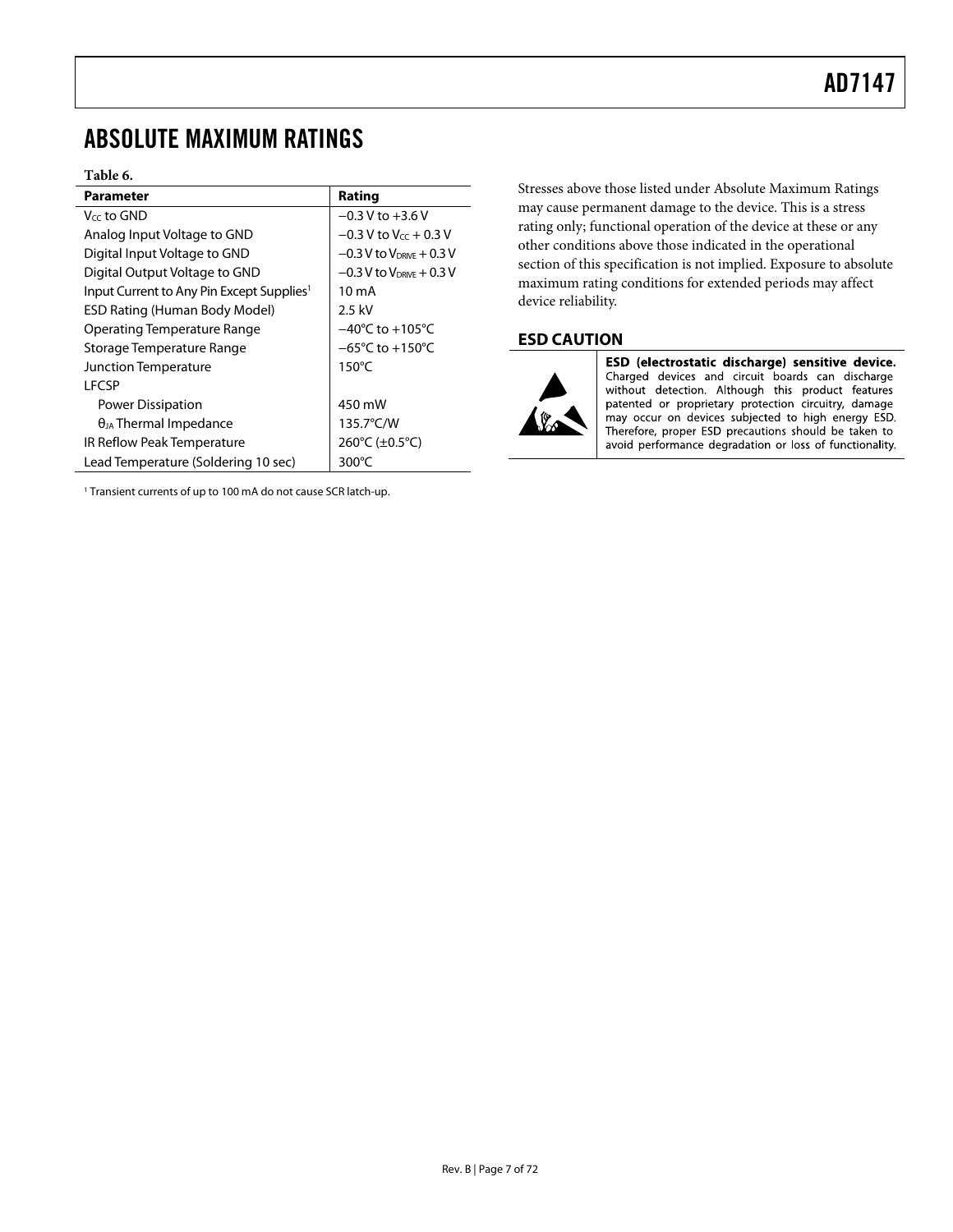### <span id="page-7-0"></span>PIN CONFIGURATIONS AND FUNCTION DESCRIPTIONS



**22 C NI 3 23 C NI 4 24 C NI 5 20 C NI 1 19 C NI 0 GND 21 C NI 2 PIN 1 CIN6 1 INDICATOR 18 GPIO CIN7 2 16 ADD1 17 INT CIN8 3 AD7147-1 CIN9 4 15 SCLK 14 ADD0 TOP VIEW (Not to Scale) CIN10 5 CIN11 6 13 SDA** <del>`n n n n n n</del> **7 8**<br>AC<sub>SHIELD</sub> **B AI S 11 VCC 9** <u>۽</u> **12 C NI 12 VDR VI E** 06663-006 06663-006

**NOTES 1. THE EXPOSED PAD IS NOT CONNECTED INTERNALLY. FOR INCREASED RELIABILITY OF THE SOLDER JOINTS AND MAXIMUM THERMAL CAPABILITY IT IS RECOMMENDED THAT THE PAD BE SOLDERED TO THE GROUND PLANE.**

Figure 6. AD7147-1 Pin Configuration

**NOTES 1. THE EXPOSED PAD IS NOT CONNECTED INTERNALLY. FOR INCREASED RELIABILITY OF THE SOLDER JOINTS AND MAXIMUM THERMAL CAPABILITY IT IS RECOMMENDED THAT THE PAD BE SOLDERED TO THE GROUND PLANE.**

#### Figure 5. AD7147 Pin Configuration

#### **Table 7. Pin Function Descriptions**

|              | Pin No.      |                           |                                                                                                |
|--------------|--------------|---------------------------|------------------------------------------------------------------------------------------------|
| AD7147       | AD7147-1     | <b>Mnemonic</b>           | <b>Description</b>                                                                             |
| $\mathbf{1}$ | $\mathbf{1}$ | CIN <sub>6</sub>          | Capacitance Sensor Input.                                                                      |
| 2            | 2            | CIN <sub>7</sub>          | Capacitance Sensor Input.                                                                      |
| 3            | 3            | CIN <sub>8</sub>          | Capacitance Sensor Input.                                                                      |
| 4            | 4            | CIN <sub>9</sub>          | Capacitance Sensor Input.                                                                      |
| 5            | 5            | <b>CIN10</b>              | Capacitance Sensor Input.                                                                      |
| 6            | 6            | <b>CIN11</b>              | Capacitance Sensor Input.                                                                      |
| 7            | 7            | CIN12                     | Capacitance Sensor Input.                                                                      |
| 8            | 8            | <b>ACSHIELD</b>           | CDC Active Shield Output. Connect to external shield or plane.                                 |
| 9            | 9            | <b>BIAS</b>               | Bias Node for Internal Circuitry. Requires 100 nF capacitor to ground.                         |
| 10           | 10           | <b>GND</b>                | Ground Reference Point for All Circuitry.                                                      |
| 11           | 11           | Vcc                       | Supply Voltage.                                                                                |
| 12           | 12           | <b>V</b> <sub>DRIVE</sub> | Serial Interface Operating Voltage Supply.                                                     |
| 13           | N/A          | SDO                       | SPI Serial Data Output.                                                                        |
| N/A          | 13           | <b>SDA</b>                | I <sup>2</sup> C Serial Data Input/Output. SDA requires pull-up resistor.                      |
| 14           | N/A          | SDI                       | SPI Serial Data Input.                                                                         |
| N/A          | 14           | ADD <sub>0</sub>          | <sup>2</sup> C Address Bit 0.                                                                  |
| 15           | 15           | <b>SCLK</b>               | Clock Input for Serial Interface.                                                              |
| 16           | N/A          | $\overline{\text{CS}}$    | SPI Chip Select Signal.                                                                        |
| N/A          | 16           | ADD1                      | I <sup>2</sup> C Address Bit 1.                                                                |
| 17           | 17           | <b>INT</b>                | General-Purpose Open-Drain Interrupt Output. Programmable polarity; requires pull-up resistor. |
| 18           | 18           | <b>GPIO</b>               | Programmable GPIO.                                                                             |
| 19           | 19           | <b>CINO</b>               | Capacitance Sensor Input.                                                                      |
| 20           | 20           | CIN1                      | Capacitance Sensor Input.                                                                      |
| 21           | 21           | CIN2                      | Capacitance Sensor Input.                                                                      |
| 22           | 22           | CIN <sub>3</sub>          | Capacitance Sensor Input.                                                                      |
| 23           | 23           | CIN4                      | Capacitance Sensor Input.                                                                      |
| 24           | 24           | CIN <sub>5</sub>          | Capacitance Sensor Input.                                                                      |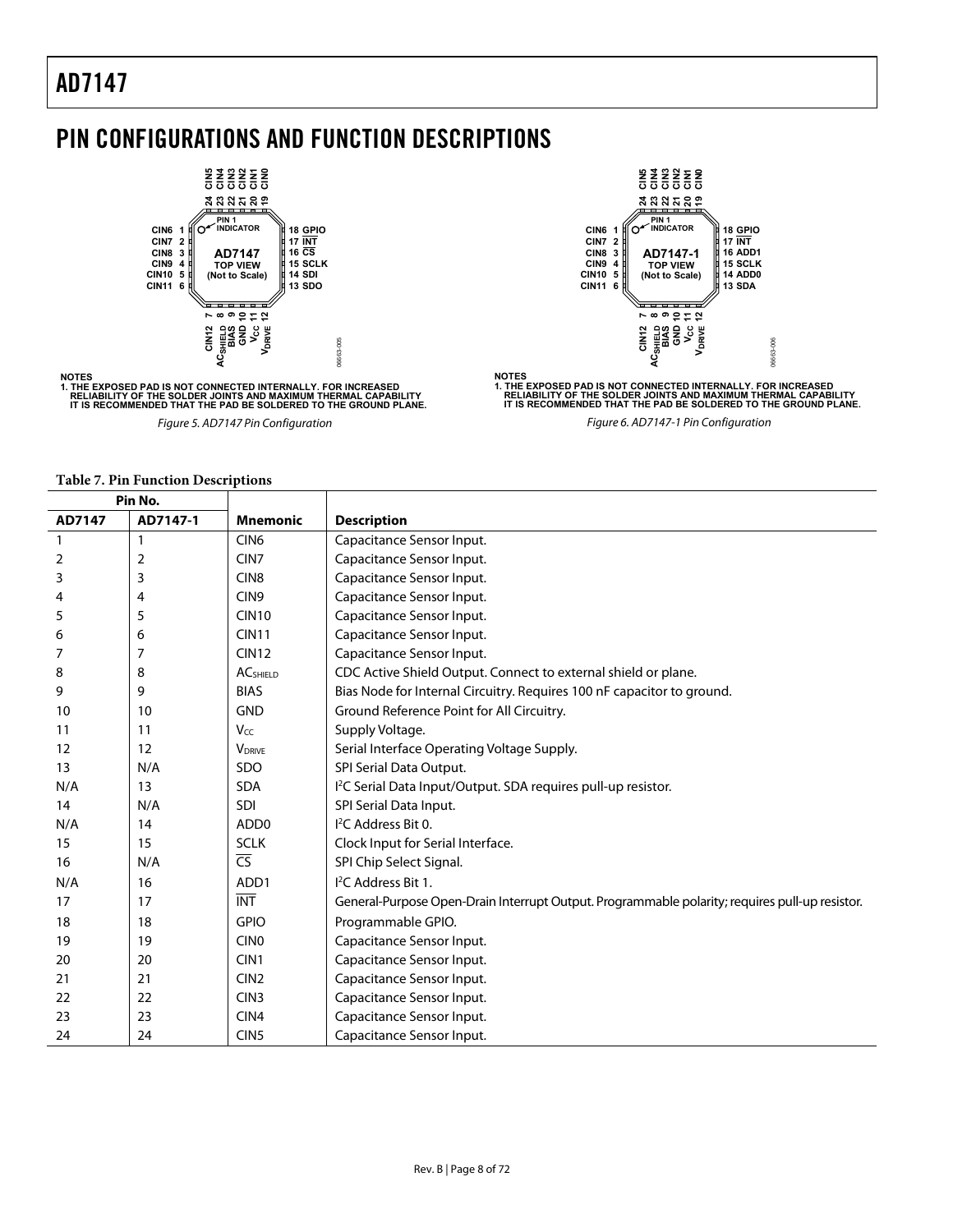### <span id="page-8-0"></span>TYPICAL PERFORMANCE CHARACTERISTICS



Figure 7. Supply Current vs. Supply Voltage



Figure 8. Low Power Supply Current vs. Supply Voltage, Decimation Rate = 256



Figure 9. Low Power Supply Current vs. Supply Voltage, Decimation Rate = 128



Figure 10. Low Power Supply Current vs. Supply Voltage, Decimation Rate =  $64$ 



Figure 11. Shutdown Supply Current vs. Supply Voltage



Figure 12. Supply Current vs. Capacitive Load on ACSHIELD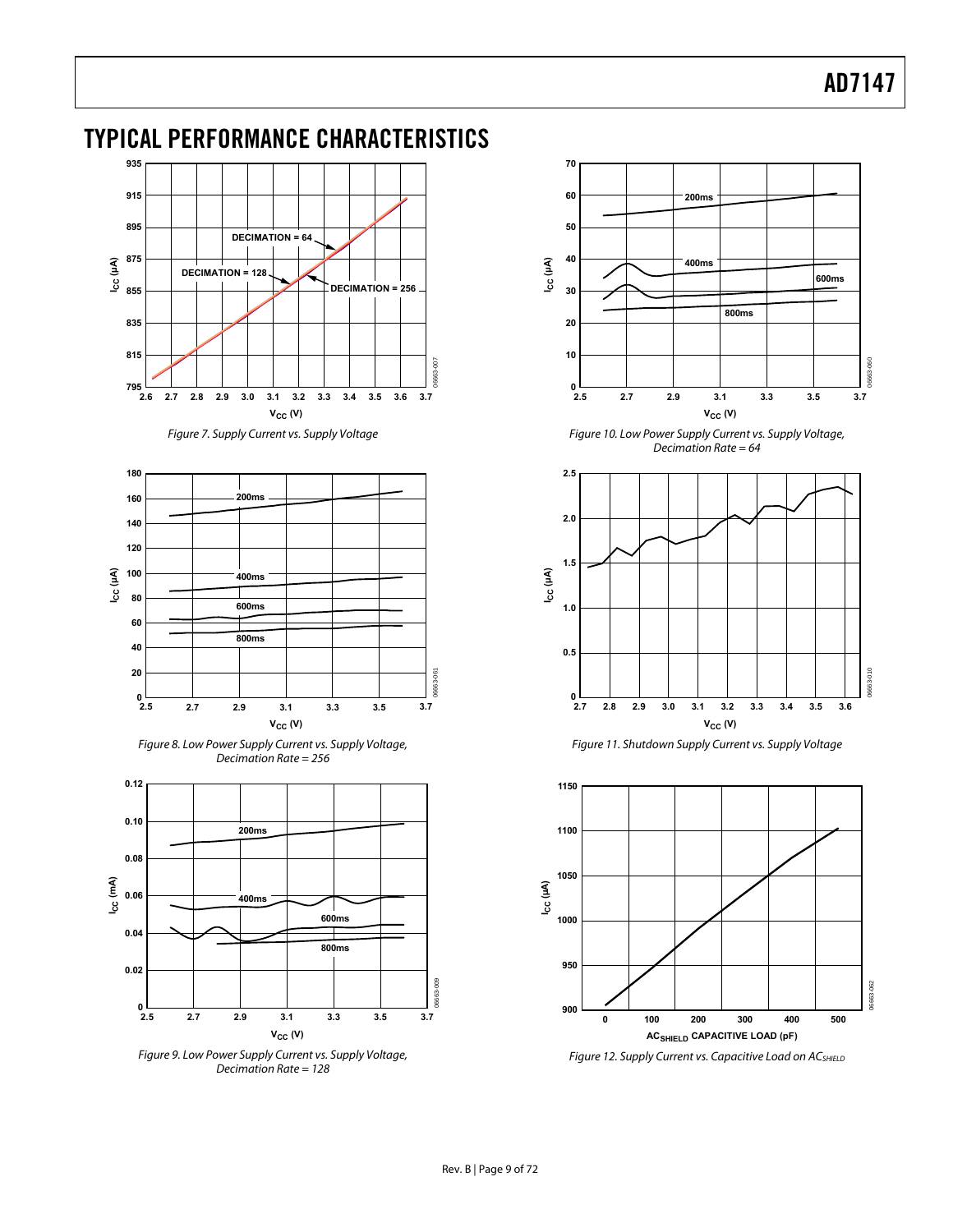

Figure 13. Output Code vs. Capacitive Load on AC<sub>SHIELD</sub>



Figure 14. Supply Current vs. Temperature



Figure 15. Shutdown Supply Current vs. Temperature



Figure 16. Power Supply Sine Wave Rejection,  $V_{CC} = 3.6$  V





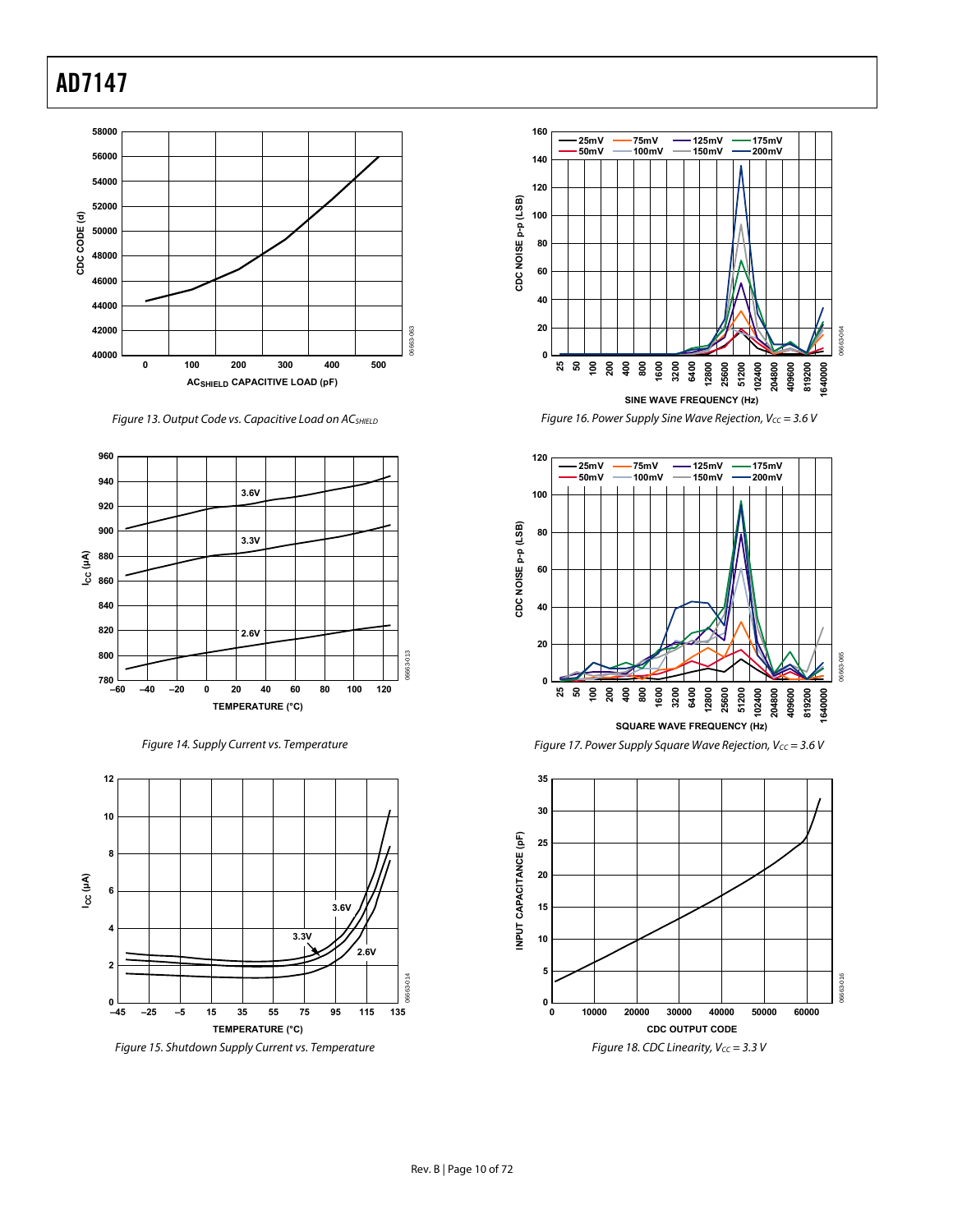### <span id="page-10-1"></span><span id="page-10-0"></span>THEORY OF OPERATION

The AD7147 and AD7147-1 are CDCs with on-chip environmental compensation. They are intended for use in portable systems requiring high resolution user input. The internal circuitry consists of a 16-bit,  $\Sigma$ - $\Delta$  converter that can change a capacitive input signal into a digital value. There are 13 input pins, CIN0 to CIN12, on the AD7147 or AD7147-1. A switch matrix routes the input signals to the CDC. The result of each capacitance-to-digital conversion is stored in on-chip registers. The host subsequently reads the results over the serial interface. The AD7147 has an SPI interface, and the AD7147-1 has an I<sup>2</sup>C interface, ensuring that the parts are compatible with a wide range of host processors. AD7147 refers to both the AD7147 and AD7147-1, unless otherwise noted, from this point forward in this data sheet.

The AD7147 interfaces with up to 13 external capacitance sensors. These sensors can be arranged as buttons, scroll bars, or wheels, or as a combination of sensor types. The external sensors consist of an electrode on a single- or multiple-layer PCB that interfaces directly to the AD7147.

The AD7147 can be set up to implement any set of input sensors by programming the on-chip registers. The registers can also be programmed to control features such as averaging, offsets, and gains for each of the external sensors. There is an on-chip sequencer that controls how each of the capacitance inputs is polled.

The AD7147 has on-chip digital logic and 528 words of RAM that are used for environmental compensation. The effects of humidity, temperature, and other environmental factors can affect the operation of capacitance sensors. Transparent to the user, the AD7147 performs continuous calibration to compensate for these effects, allowing the AD7147 to consistently provide error-free results.

The AD7147 requires a companion algorithm that runs on the host or another microcontroller to implement high resolution sensor functions, such as scroll bars or wheels. However, no companion algorithm is required to implement buttons. Button sensors are implemented on chip, entirely in digital logic.

The AD7147 can be programmed to operate in either full power mode or low power automatic wake-up mode. The automatic wake-up mode is particularly suited for portable devices that

require low power operation to provide the user with significant power savings and full functionality.

The AD7147 has an interrupt output,  $\overline{\text{INT}}$ , to indicate when new data has been placed into the registers. INT is used to interrupt the host on sensor activation. The AD7147 operates from a 2.6 V to 3.6 V supply and is available in a 24-lead, 4 mm  $\times$ 4 mm LFCSP.

### **CAPACITANCE SENSING THEORY**

The AD7147 measures capacitance changes from single electrode sensors. The sensor electrode on the PCB comprises one plate of a virtual capacitor. The other plate of the capacitor is the user's finger, which is grounded with respect to the sensor input.

The AD7147 first outputs an excitation signal to charge the plate of the capacitor. When the user comes close to the sensor, the virtual capacitor is formed, with the user acting as the second capacitor plate.



Figure 19. Capacitance-Sensing Method

A square wave excitation signal is applied to CINx during the conversion, and the modulator continuously samples the charge going through CINx. The output of the modulator is processed via a digital filter, and the resulting digital data is stored in the CDC\_RESULT\_Sx registers for each conversion stage, at Address 0x00B to Address 0x016.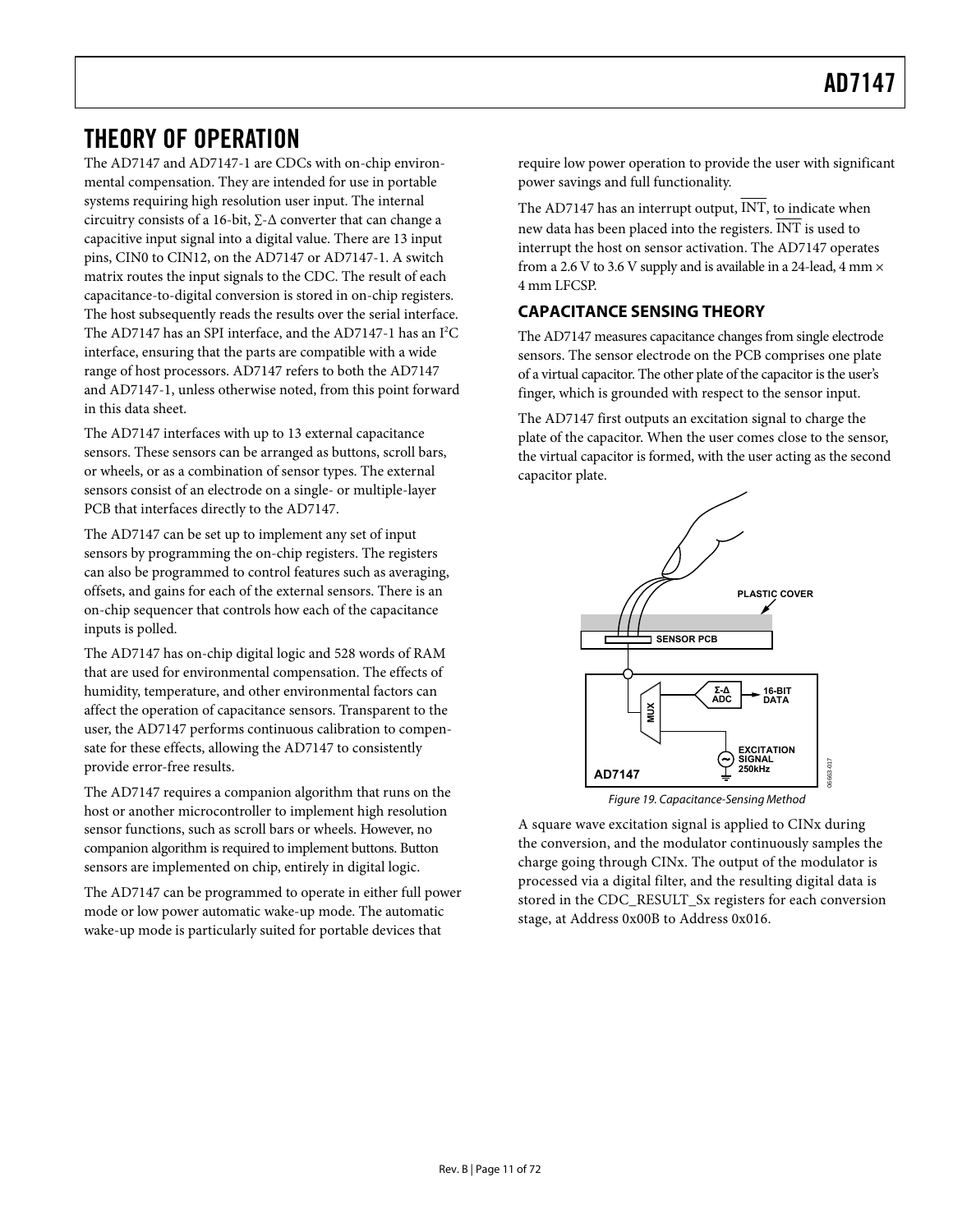### <span id="page-11-0"></span>**Registering a Sensor Activation**

When a user approaches a sensor, the total capacitance associated with that sensor changes and is measured by the AD7147. If the change causes a set threshold to be exceeded, the AD7147 interprets this as a sensor activation.

On-chip threshold limits are used to determine when a sensor activation occurs. [Figure 20](#page-11-1) shows the change in CDC\_RESULT\_Sx when a user activates a sensor. The sensor is deemed to be active only when the value of CDC\_RESULT\_Sx is either greater than the value of STAGEx\_HIGH\_THRESHOLD or less than the value of STAGEx\_LOW\_THRESHOLD.



<span id="page-11-1"></span>In [Figure 20](#page-11-1), two sensor activations are shown. Sensor Active A occurs when a sensor is connected to the positive input of the converter. In this case, when a user activates the sensor, there is an increase in CDC code, and the value of CDC\_RESULT\_Sx exceeds that of STAGEx\_HIGH\_THRESHOLD. Sensor Active B occurs when the sensor is connected to the negative input of the converter. In this case, when a user activates the sensor, there is a decrease in CDC code, and the value of CDC\_RESULT\_Sx becomes less than the value of STAGEx\_LOW\_THRESHOLD.

For each conversion stage, the STAGEx\_HIGH\_THRESHOLD and STAGEx\_LOW\_THRESHOLD registers are in Register Bank 3. The values in these registers are updated automatically by the AD7147 due to its environmental calibration and adaptive threshold logic.

<span id="page-11-2"></span>At power-up, the values in the STAGEx\_HIGH\_THRESHOLD and STAGEx\_LOW\_THRESHOLD registers are the same as those in the STAGEx\_OFFSET\_HIGH and STAGEx\_OFFSET\_LOW registers in Bank 2. The user must program the STAGEx\_OFFSET \_HIGH and STAGEx\_OFFSET\_LOW registers on device powerup. See the [Environmental Calibration](#page-22-2) section of the data sheet for more information.

### **Complete Solution for Capacitance Sensing**

[Analog Devices, Inc.](http://www.analog.com/), provides a complete solution for capacitance sensing. The two main elements to the solution are the sensor PCB and the AD7147.

If the application requires high resolution sensors such as scroll bars or wheels, software is required that runs on the host processor. The memory requirements for the host depend on the sensor and are typically 10 kB of code and 600 bytes of data memory, depending on the sensor type.



Analog Devices supplies the sensor PCB footprint design libraries to the customer and supplies any necessary software on an open source basis.

### **BIAS PIN**

This pin is connected internally to a bias node of the AD7147. To ensure correct operation of the AD7147, connect a 100 nF capacitor between the BIAS pin and ground. The voltage seen at the BIAS pin is  $V_{\text{CC}}/2$ .

### **OPERATING MODES**

The AD7147 has three operating modes. Full power mode, where the device is always fully powered, is suited for applications where power is not a concern (for example, game consoles that have an ac power supply). Low power mode, where the part automatically powers down when no sensor is active, is tailored to provide significant power savings compared with full power mode and is suited for mobile applications, where power must be conserved. In shutdown mode, the part shuts down completely.

The POWER\_MODE bits (Bit 0 and Bit 1) of the control register set the operating mode on the AD7147. The control register is at Address 0x000. [Table 8](#page-11-2) shows the POWER\_MODE settings for each operating mode. To put the AD7147 into shutdown mode, set the POWER\_MODE bits to either 01 or 11.

**Table 8. POWER\_MODE Settings** 

| <b>POWER MODE Bits</b> | <b>Operating Mode</b> |
|------------------------|-----------------------|
| 00                     | Full power mode       |
| 01                     | Shutdown mode         |
| 10                     | Low power mode        |
| 11                     | Shutdown mode         |

The power-on default setting of the POWER\_MODE bits is 00, full power mode.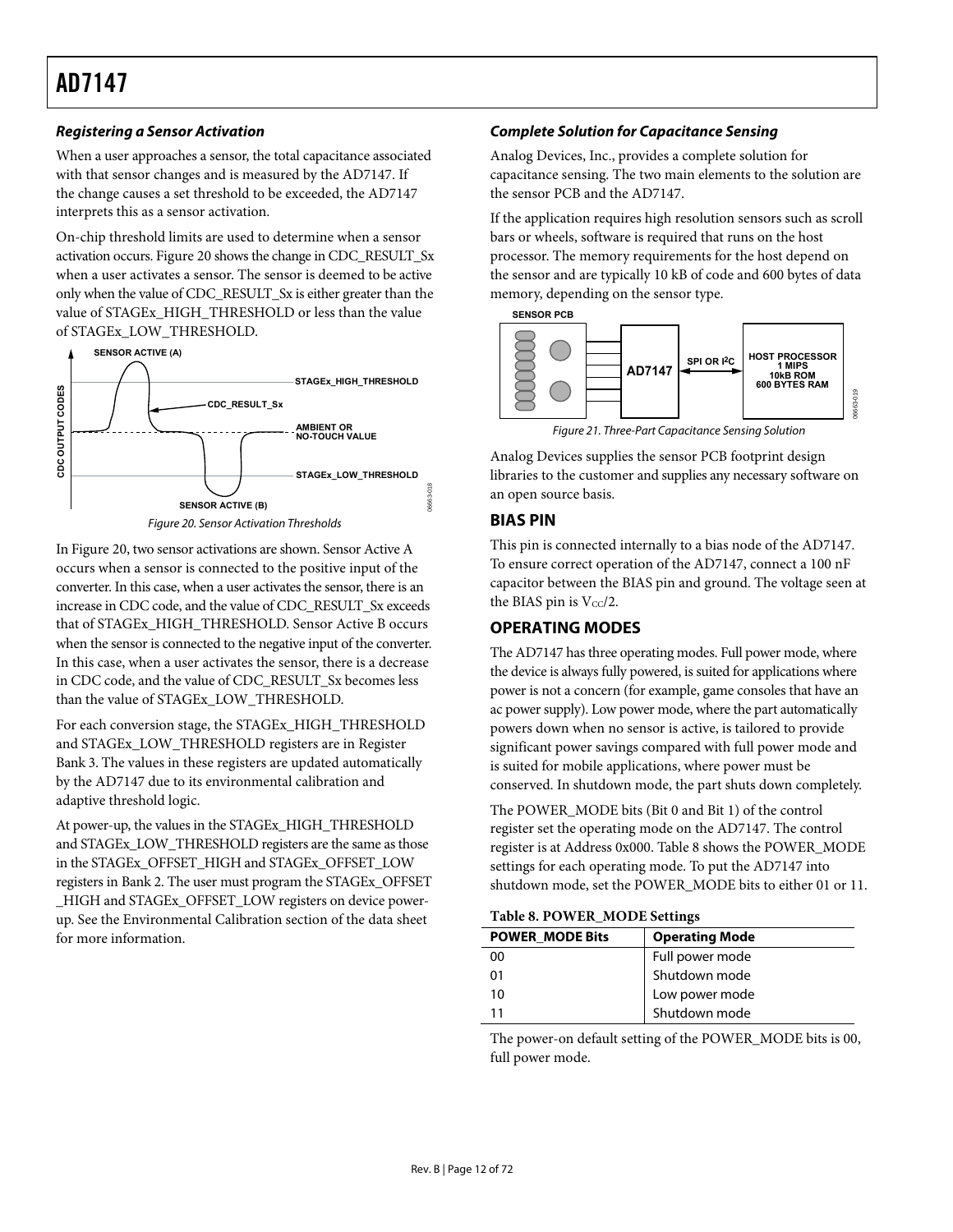### **Full Power Mode**

In full power mode, all sections of the AD7147 remain fully powered and converting at all times. While a sensor is being touched, the AD7147 processes the sensor data. If no sensor is touched, the AD7147 measures the ambient capacitance level and uses this data for the on-chip compensation routines. In full power mode, the AD7147 converts at a constant rate. See the [CDC Conversion Sequence Time](#page-15-2) section for more information.

#### **Low Power Mode**

When AD7147 is in low power mode, the POWER\_MODE bits are set to 10 upon device initialization. If the external sensors are not touched, the AD7147 reduces its conversion frequency, thereby greatly reducing its power consumption. The part remains in a reduced power state while the sensors are not touched. The AD7147 performs a conversion after a delay defined by the LP\_CONV\_DELAY bits, and it uses this data to update the compensation logic and check if the sensors are active. The LP\_CONV\_DELAY bits set the delay between conversions to 200 ms, 400 ms, 600 ms, or 800 ms.

In low power mode, the total current consumption of the AD7147 is an average of the current used during a conversion and the current used while the AD7147 is waiting for the next conversion to begin. For example, when LP\_CONV\_DELAY is 400 ms, the AD7147 typically uses 0.85 mA of current for 36 ms and 14 μA of current for 400 ms during the conversion interval. (Note that these conversion timings can be altered through the register



settings. See the [CDC Conversion Sequence Time](#page-15-2) section for more information.)

The time for the AD7147 to transition from a full power state to a reduced power state after the user stops touching the external sensors is configurable. The PWR\_DOWN\_TIMEOUT bits (in the Ambient Compensation Control 0 (AMB\_COMP\_CTRL0) Register at Address 0x002) control the time delay before the AD7147 transitions to the reduced power state after the user stops touching the sensors.

#### **Latency from Touch to Response**

In low power mode, the AD7147 remains in a low power state until any one of the external sensors are touched. When a sensor is touched, the AD7147 begins a conversion sequence every 36 ms to read back data from the sensors. This means that the latency between the user touching the sensor, and the AD7147 responding, is a maximum of LP\_CONV\_DELAY ms.

#### **Low Latency from Touch to Response**

In low power mode, the AD7147P model remains in a low power state until proximity is detected on any one of the external sensors. When proximity is detected, the AD714P begins a conversion sequence every 36 ms, or 18 ms, or 9 ms to readback data from the sensors. The latency between first touch and the AD7147P responding is much reduced, compared to the AD7147, because the part is already in a full power state by the time the user has touched the sensor.

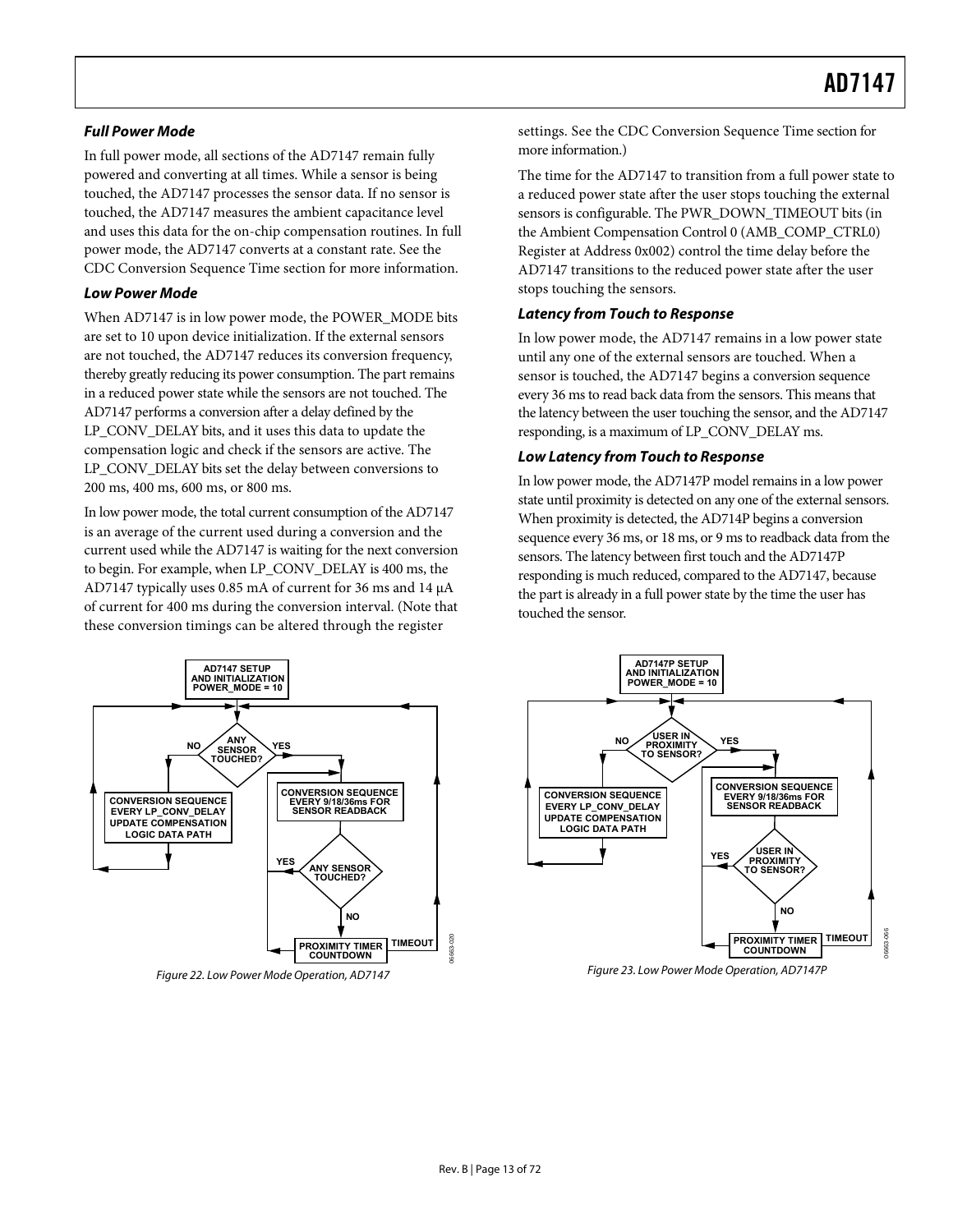### <span id="page-13-1"></span><span id="page-13-0"></span>CAPACITIANCE-TO-DIGITAL CONVERTER

The capacitance-to-digital converter on the AD7147 has a  $\Sigma$ - $\Delta$ architecture with 16-bit resolution. There are 13 possible inputs to the CDC that are connected to the input of the converter through a switch matrix. The sampling frequency of the CDC is 250 kHz.

### **OVERSAMPLING THE CDC OUTPUT**

The decimation rate, or oversampling ratio, is determined by Bits[9:8] of the power control (PWR\_CONTROL) register (Address 0x000), as listed in Table 9.

### **Table 9. CDC Decimation Rate**

| <b>Decimation Bits</b> | <b>Decimation Rate</b> | <b>CDC Output Rate</b><br>Per Stage (ms) |
|------------------------|------------------------|------------------------------------------|
| 00                     | 256                    | 3.072                                    |
| 01                     | 128                    | 1.536                                    |
| 10                     | 64                     | 0.768                                    |
|                        | 64                     | 0.768                                    |

The decimation process on the AD7147 is an averaging process, where a number of samples are taken and the averaged result is output. Due to the architecture of the digital filter employed, the number of samples taken (per stage) is equal to 3× the decimation rate. So  $3 \times 256$  or  $3 \times 128$  samples are averaged to obtain each stage result.

<span id="page-13-2"></span>The decimation process reduces the amount of noise present in the final CDC result. However, the higher the decimation rate, the lower the output rate per stage; therefore, there is a trade-off possible between the amount of noise in the signal and the speed of sampling.

### **CAPACITANCE SENSOR OFFSET CONTROL**

There are two programmable DACs on board the AD7147 to null the effect of any stray capacitances on the CDC measurement. These offsets are due to stray capacitance to ground.

A simplified block diagram in [Figure 24](#page-13-2) shows how to apply the STAGEx\_AFE\_OFFSET registers to null the offsets. The 6-bit POS\_AFE\_OFFSET and NEG\_AFE\_OFFSET bits program the offset DAC to provide 0.32 pF resolution offset adjustment over a range of 20 pF.

The best practice is to ensure that the CDC output for any stage is approximately equal to midscale (~32,700) when all sensors are inactive. To correctly offset the stray capacitance to ground for each stage, use the following procedure:

- 1. Read back the CDC value from the CDC\_RESULT\_Sx register.
- 2. If this value is not close to midscale, increase the value of POS\_AFE\_OFFSET or NEG\_AFE\_OFFSET (depending on if the CINx input is connected to the positive or negative input of the converter) by 1. The CINx connections are determined by the STAGEx\_CONNECTION registers.
- 3. If the CDC value in CDC\_RESULT\_Sx is now closer to midscale, repeat Step 2. If the CDC value is further

from midscale, decrease the POS\_AFE\_OFFSET or NEG\_AFE\_OFFSET value by 1.

The goal is to ensure that the CDC\_RESULT\_Sx is as close to midscale as possible. This process is only required once during the initial capacitance sensor characterization.



Figure 24. Analog Front-End Offset Control

### **CONVERSION SEQUENCER**

The AD7147 has an on-chip sequencer to implement conversion control for the input channels. Up to 12 conversion stages can be performed in one sequence. Each of the 12 conversions stages can measure the input from a different sensor. By using the Bank 2 registers, each stage can be uniquely configured to support multiple capacitance sensor interface requirements. For example, a slider sensor can be assigned to STAGE1 through STAGE8, with a button sensor assigned to STAGE0. For each conversion stage, the input mux that connects the CINx inputs to the converter can have a unique setting.

The AD7147 on-chip sequence controller provides conversion control, beginning with STAGE0. [Figure 25](#page-14-0) shows a block diagram of the CDC conversion stages and CINx inputs. A conversion sequence is defined as a sequence of CDC conversions starting at STAGE0 and ending at the stage determined by the value programmed in the SEQUENCE\_STAGE\_NUM bits. Depending on the number and type of capacitance sensors that are used, not all conversion stages are required. Use the SEQUENCE\_STAGE\_NUM bits to set the number of conversions in one sequence. This number depends on the sensor interface requirements. For example, the register should be set to 5 if the CINx inputs are mapped to only six conversion stages. In addition, the STAGE\_CAL\_EN register should be set according to the number of stages that are used.

The number of required conversion stages depends solely on the number of sensors attached to the AD7147. [Figure 26](#page-14-1) shows how many conversion stages are required for each sensor and how many inputs to the AD7147 each sensor requires.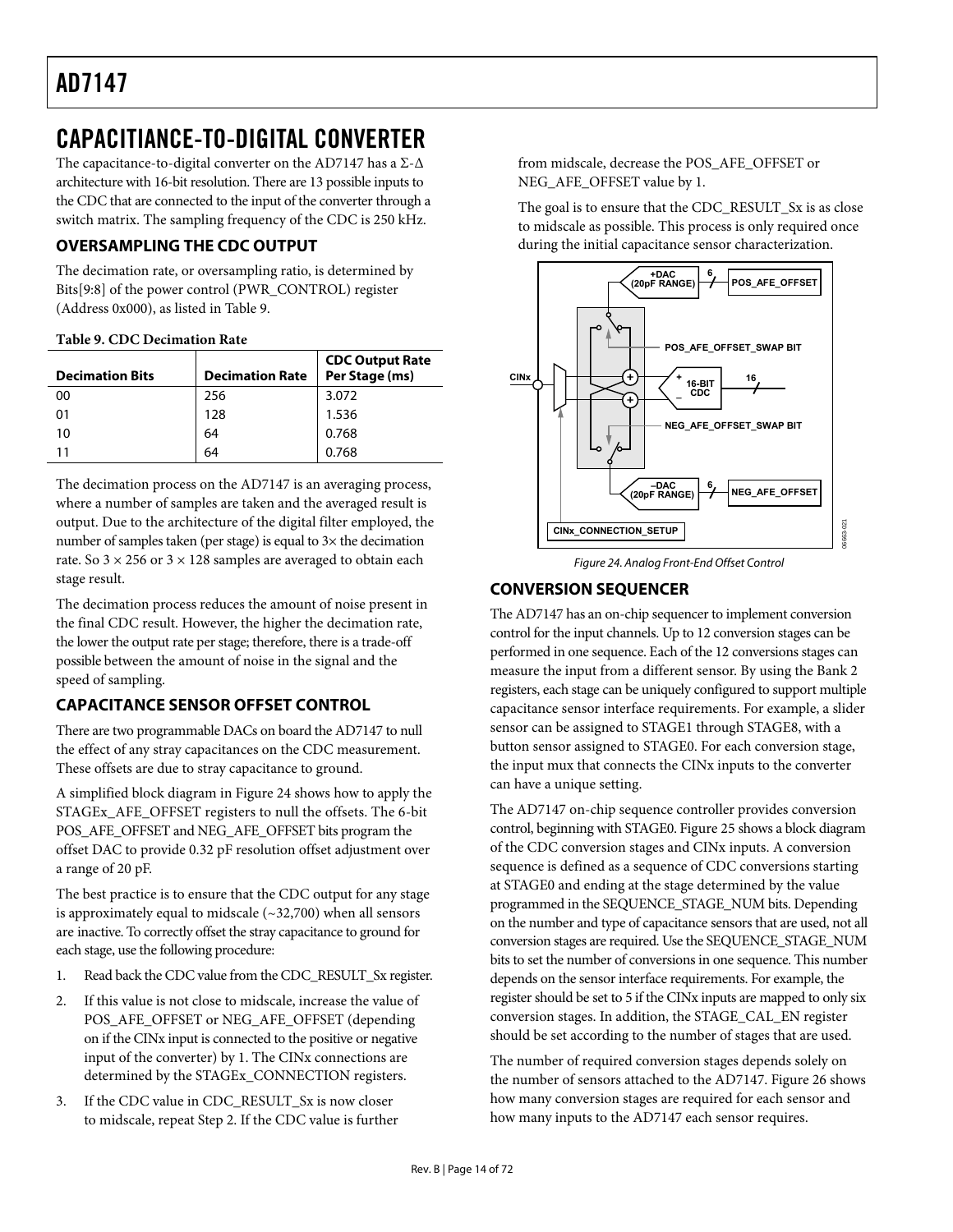A button sensor generally requires one sequencer stage; this is shown in [Figure 26](#page-14-1) as B1. However, it is possible to configure two button sensors to operate differentially for one conversion stage. Only one button can be activated at a time; pressing both buttons simultaneously results in neither button being activated. The configuration with two button sensors operating differentially requires one conversion stage and is shown in [Figure 26,](#page-14-1) with B2 and B3 representing the differentially configured button sensors. A wheel sensor requires eight stages, whereas a slider requires two stages. The result from each stage is used by the host software to determine the user's position on the slider or wheel. The algorithms that perform this process are available from Analog Devices and are free of charge, but require signing a software license.

<span id="page-14-0"></span>

<span id="page-14-1"></span>Figure 26. Sequencer Setup for Sensors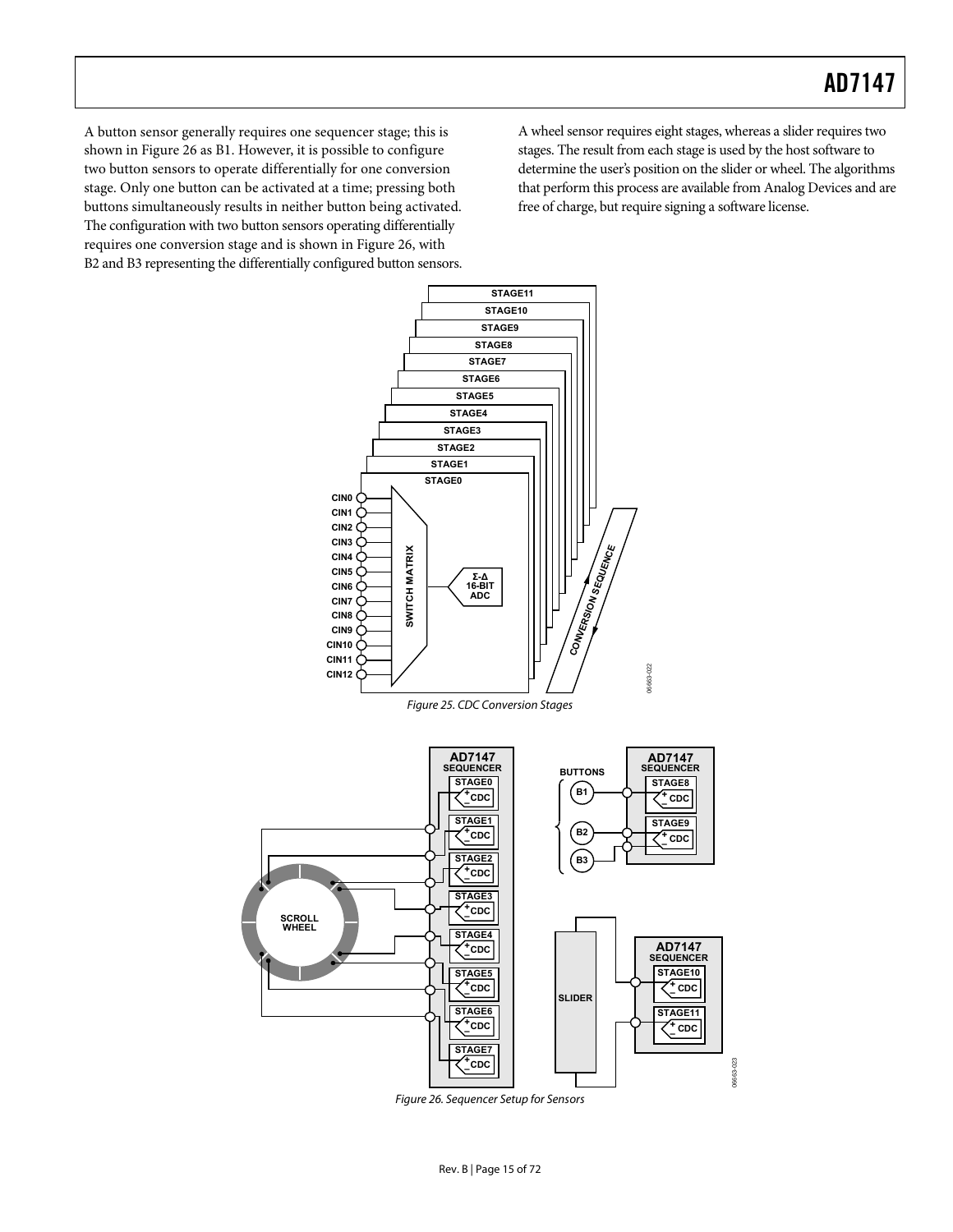### <span id="page-15-2"></span><span id="page-15-1"></span><span id="page-15-0"></span>**CDC CONVERSION SEQUENCE TIME**

<span id="page-15-3"></span>

|                    | <b>Conversion Time (ms)</b> |                    |                    |  |
|--------------------|-----------------------------|--------------------|--------------------|--|
| SEQUENCE_STAGE_NUM | Decimation = $64$           | Decimation = $128$ | Decimation = $256$ |  |
| 0                  | 0.768                       | 1.536              | 3.072              |  |
|                    | 1.536                       | 3.072              | 6.144              |  |
|                    | 2.304                       | 4.608              | 9.216              |  |
| 3                  | 3.072                       | 6.144              | 12.288             |  |
| 4                  | 3.84                        | 7.68               | 15.36              |  |
| 5                  | 4.608                       | 9.216              | 18.432             |  |
| 6                  | 5.376                       | 10.752             | 21.504             |  |
|                    | 6.144                       | 12.288             | 24.576             |  |
| 8                  | 6.912                       | 13.824             | 27.648             |  |
| 9                  | 7.68                        | 15.36              | 30.72              |  |
| 10                 | 8.448                       | 16.896             | 33.792             |  |
| 11                 | 9.216                       | 18.432             | 36.864             |  |

**Table 10. CDC Conversion Times for Full Power Mode** 

The time required for the CDC to complete the measurement of all 12 stages is defined as the CDC conversion sequence time. The SEQUENCE\_STAGE\_NUM and DECIMATION bits determine the conversion time, as listed in [Table 10](#page-15-3).

For example, if the device is operated with a decimation rate of 128 and the SEQUENCE\_STAGE\_NUM bit is set to 5 for the conversion of six stages in a sequence, the conversion sequence time is 9.216 ms.

### **Full Power Mode CDC Conversion Sequence Time**

The full power mode CDC conversion sequence time for all 12 stages is set by configuring the SEQUENCE\_STAGE\_NUM and DECIMATION bits as outlined in [Table 10](#page-15-3).

[Figure 27](#page-15-4) shows a simplified timing diagram of the full power mode CDC conversion time. The full power mode CDC conversion time ( $t_{\text{CONV\_FP}}$ ) is set using the values shown in [Table 10](#page-15-3).

<span id="page-15-5"></span>

Figure 27. Full Power Mode CDC Conversion Sequence Time

### <span id="page-15-4"></span>**Low Power Mode CDC Conversion Sequence Time with Delay**

The frequency of each CDC conversion while operating in the low power automatic wake-up mode is controlled by using the LP\_CONV\_DELAY bits located at Address 0x000[3:2] in addition to the registers listed in [Table 10](#page-15-3). This feature provides some flexibility for optimizing the tradeoff between the conversion time needed to meet system requirements and the power consumption of the AD7147.

For example, maximum power savings is achieved when the LP\_CONV\_DELAY bits are set to 11. With a setting of 11,

the AD7147 automatically wakes up, performing a conversion every 800 ms.

#### **Table 11. LP\_CONV\_DELAY Settings**

| LP CONV DELAY Bits | <b>Delay Between Conversions (ms)</b> |
|--------------------|---------------------------------------|
| 00                 | 200                                   |
| 01                 | 400                                   |
| 10                 | 600                                   |
| 11                 | 800                                   |

[Figure 28](#page-15-5) shows a simplified timing example of the low power mode CDC conversion time. As shown, the low power mode CDC conversion time is set by tconv\_FP and the LP\_CONV\_DELAY bits.



Figure 28. Low Power Mode CDC Conversion Sequence Time

### **CDC CONVERSION RESULTS**

Certain high resolution sensors require the host to read back the CDC conversion results for processing. The registers required for host processing are located in the Bank 3 registers. The host processes the data read back from these registers using a software algorithm in order to determine position information.

In addition to the results registers in the Bank 3 registers, the AD7147 provides the 16-bit CDC output data directly, starting at Address 0x00B of Bank 1. Reading back the CDC 16-bit conversion data register allows for customer-specific application data processing.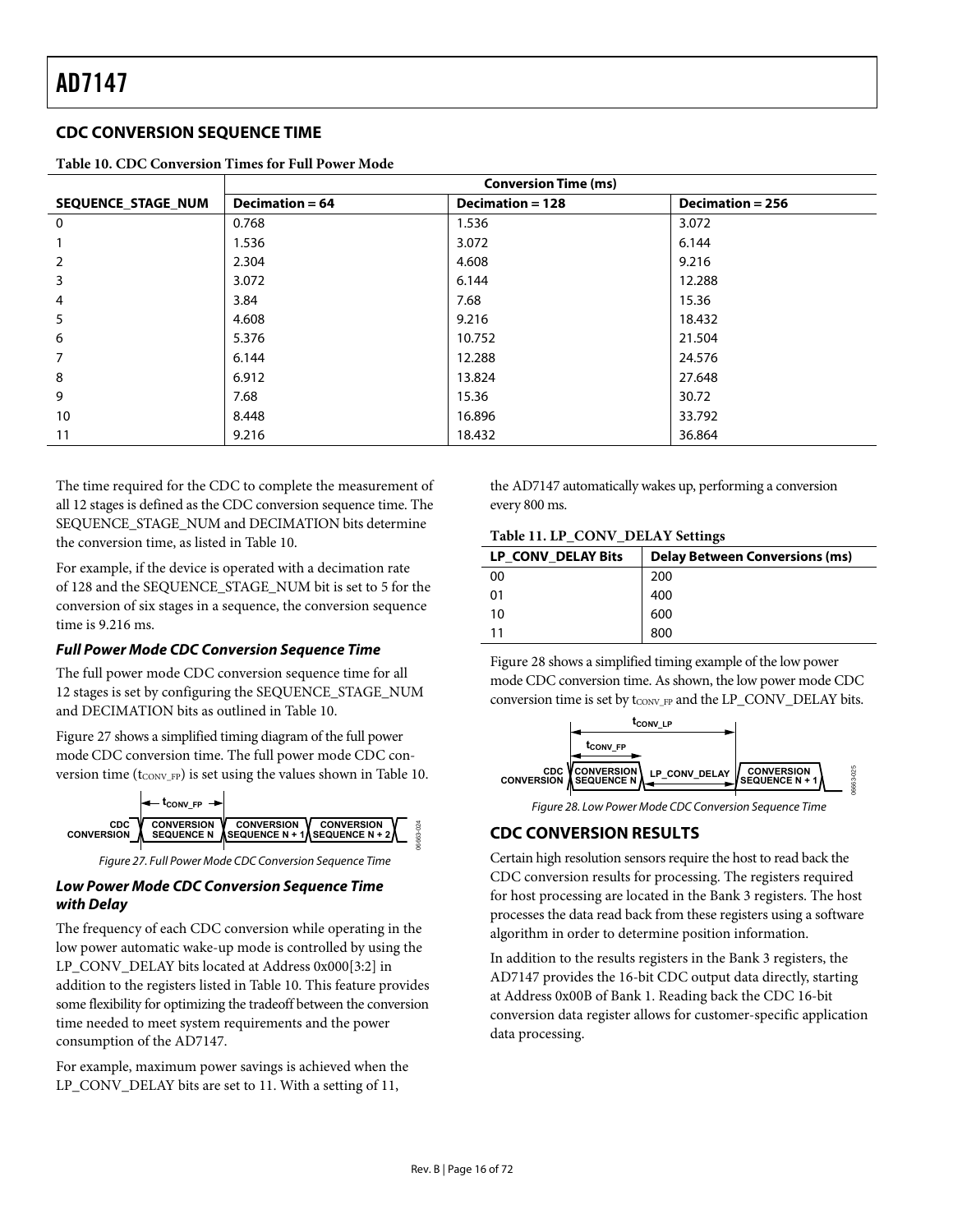### <span id="page-16-1"></span><span id="page-16-0"></span>CAPACITANCE SENSOR INPUT CONFIGURATION

Each input connection from the external capacitance sensors to the converter of the AD7147 can be uniquely configured by using the registers in Bank 2 (see [Table 38](#page-54-0)). These registers are used to configure the input pin connection setups, sensor offsets, sensor sensitivities, and sensor limits for each stage. Each sensor can be individually optimized. For example, a button sensor connected to STAGE0 can have different sensitivity and offset values than a button with another function that is connected to a different stage.

### **CINx INPUT MULTIPLEXER SETUP**

[Table 34](#page-51-1) and [Table 35](#page-52-0) list the available options for the CINx\_CONNECTION\_SETUP bits when the sensor input pins are connected to the CDC.

The AD7147 has an on-chip multiplexer that routes the input signals from each CINx pin to the input of the converter. Each input pin can be tied to either the negative or positive input of the CDC, or it can be left floating. Each input can also be internally connected to the BIAS signal to help prevent cross coupling. If an input is not used, always connect it to the BIAS.

Connecting a CINx input pin to the positive CDC input results in an increase in CDC output code when the corresponding sensor is activated. Connecting a CINx input pin to the negative CDC input results in a decrease in CDC output code when the corresponding sensor is activated.

The AD7147 performs a sequence of 12 conversions. The multiplexer can have different settings for each of the 12 conversions. For example, CIN0 is connected to the negative CDC input for conversion STAGE1, left floating for conversion STAGE1, and so on, for all 12 conversion stages.

For each CINx input for each conversion stage, two bits control how the input is connected to the converter, as shown in [Figure 29](#page-16-2).

### **Examples**

To connect CIN3 to the positive CDC input on Stage 0 use the following setting:

<span id="page-16-2"></span>STAGE0\_CONNECTION[6:0] = 0xFFBF STAGE0\_CONNECTION[12:7] = 0x2FFF To connect CIN0 to the positive CDC input and CIN12 to the negative CIN input on Stage 5 use the following settings:

 $STAGE5$  CONNECTION $[6:0] = 0$ xFFFE STAGE5\_CONNECTION $[12:7] = 0x37$ FF

### **SINGLE-ENDED CONNECTIONS TO THE CDC**

A single-ended connection to the CDC is defined as one CINx input connected to either the positive or negative CDC input for one conversion stage. A differential connection to the CDC is defined as one CINx input connected to the positive CDC input and a second CINx input connected to the negative input of the CDC for one conversion stage.

For any stage, if a single-ended connection to the CDC is made in that stage, the SE\_CONNECTION\_SETUP bits (Bits[13:12] in the STAGEx\_CONNECTION[12:7] register) should be applied as follows:

- SE\_CONNECTION\_SETUP = 00: do not use.
- $SE$  CONNECTION  $SETUP = 01$ : single-ended connection. For this stage, there is one CINx connected to the positive CDC input.
- SE\_CONNECTION\_SETUP = 10: single-ended connection. For this stage, there is one CINx connected to the negative CDC input.
- SE\_CONNECTION\_SETUP = 11: differential connection. For this stage, there is one CINx connected to the nega tive CDC input and one CINx connected to the positive CDC input.

These bits ensure that during a single-ended connection to the CDC, the input paths to both CDC terminals are matched, which in turn improves the power-supply rejection of the converter measurement.

These bits should be applied in addition to setting the other bits in the STAGEx\_CONNECTION registers, as outlined in the CINx Input Multiplexer Setup section.

If more than one CINx input is connected to either the positive or negative input of the converter for the same conversion, set SE\_CONNECTION\_SETUP to 11. For example, if CIN0 and CIN3 are connected to the positive input of the CDC, set SE\_CONNECTION\_SETUP to 11.

|                                                                                     | <b>CIN CONNECTION SETUP BITS</b> | <b>CIN SETTING</b>                                    |              |
|-------------------------------------------------------------------------------------|----------------------------------|-------------------------------------------------------|--------------|
| CINO <sub>O</sub><br>CIN1 <sub>O</sub><br>CIN2O                                     | 00                               | <b>CINX FLOATING</b>                                  |              |
| CIN <sub>3</sub> O<br>CIN <sub>4</sub> O<br>CIN5 <sub>O</sub><br>CIN <sub>6</sub> O | 01                               | <b>CINX CONNECTED TO</b><br><b>NEGATIVE CDC INPUT</b> | <b>CDC</b>   |
| CIN7 <sub>O</sub><br>CIN <sub>8</sub> O<br>CIN <sub>9</sub> O                       | 10                               | <b>CINX CONNECTED TO</b><br><b>POSITIVE CDC INPUT</b> |              |
| CIN10 O<br>CIN11 O<br>CIN12 O                                                       | 11                               | <b>CINX CONNECTED TO</b><br><b>BIAS</b>               | 026<br>06663 |

Figure 29. Input Mux Configuration Options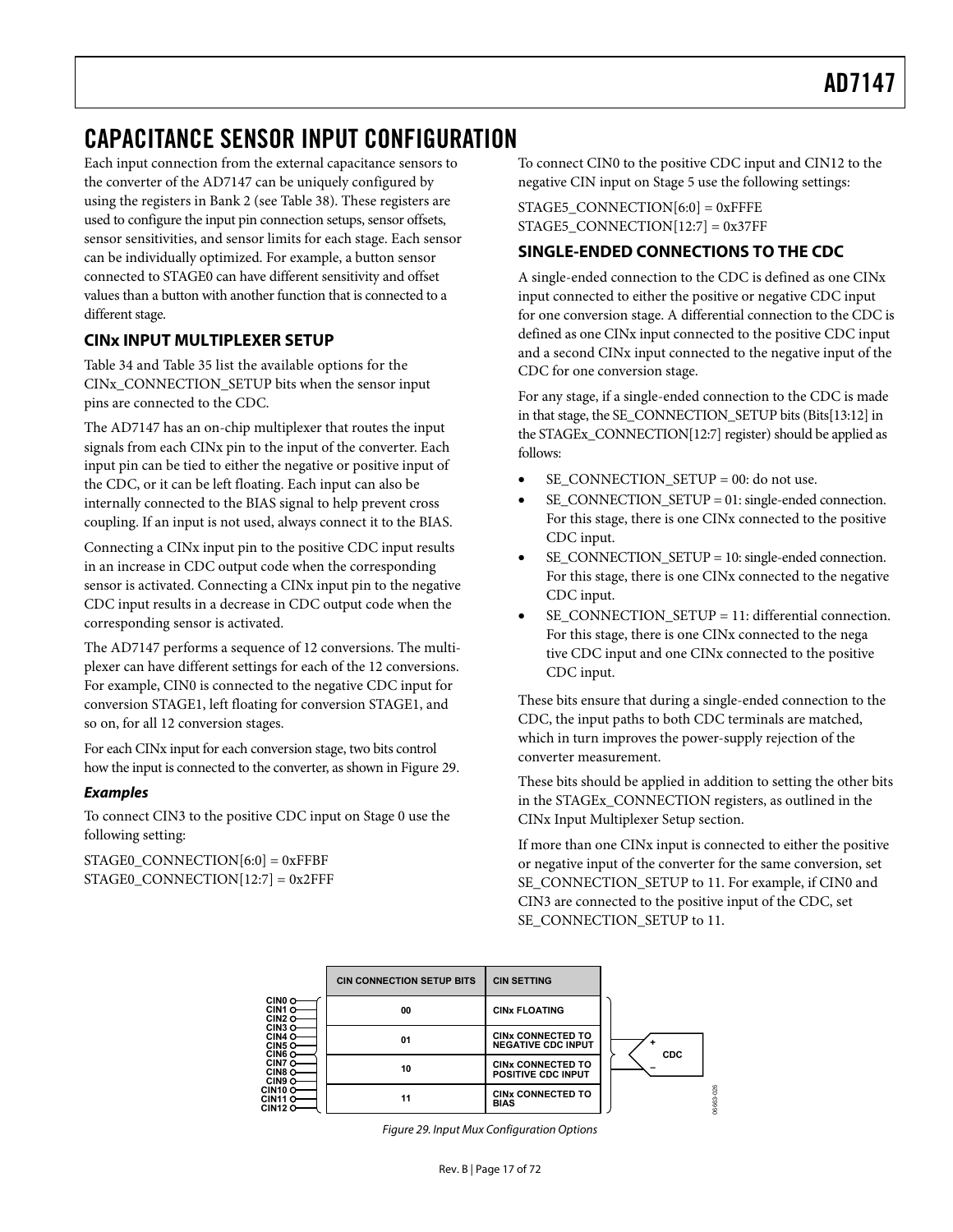### <span id="page-17-1"></span><span id="page-17-0"></span>NONCONTACT PROXIMITY DETECTION

The AD7147 internal signal processing continuously monitors all capacitance sensors for noncontact proximity detection. This feature provides the ability to detect when a user is approaching a sensor, at which time all internal calibration is immediately disabled while the AD7147 is automatically configured to detect a valid contact.

The proximity control register bits are described in [Table 12](#page-18-0). The FP\_PROXIMITY\_CNT and LP\_PROXIMITY\_CNT register bits control the length of the calibration disable period after the user stops touching the sensor and is not in close proximity to the sensor during full or low power mode. The calibration is disabled during this period and then enabled again. [Figure 30](#page-18-1) and [Figure 31](#page-18-2) show examples of how these registers are used to set the calibration disable periods for the full and low power modes.

The calibration disable period in full power mode is the value of the FP\_PROXIMITY\_CNT multiplied by 16 multiplied by the time for one conversion sequence in full power mode. The calibration disable period in low power mode is the value of the LP\_PROXIMITY\_CNT multiplied by 4 multiplied by the time for one conversion sequence in low power mode.

### **RECALIBRATION**

In certain situations (for example, when a user hovers over a sensor for a long time), the proximity flag can be set for a long period. The environmental calibration on the AD7147 is suspended while proximity is detected, but changes may occur to the ambient capacitance level during the proximity event. This means that the ambient value stored on the AD7147 no longer represents the actual ambient value. In this case, even when the user is not in close proximity to the sensor, the proximity flag may still be set. This situation can occur if the user interaction creates some moisture on the sensor, causing the new sensor ambient value to be different from the expected value. In this situation, the AD7147 automatically forces a recalibration internally. This ensures that the ambient values are recalibrated, regardless of how long the user hovers over the sensor. A recalibration ensures maximum AD7147 sensor performance.

The AD7147 recalibrates automatically when the measured CDC value exceeds the stored ambient value by an amount determined by the PROXIMITY\_RECAL\_LVL bits for a set period of time known as the recalibration timeout. In full power mode, the recalibration timeout is controlled by FP\_PROXIMITY\_RECAL; in low power mode, by LP\_PROXMTY\_RECAL.

The recalibration timeout in full power mode is the value of the FP\_PROXIMITY\_RECAL multiplied by the time for one conversion sequence in full power mode. The recalibration timeout in low power mode is the value of the LP\_PROXIMITY\_ RECAL multiplied by the time for one conversion sequence in low power mode.

[Figure 32](#page-19-0) and [Figure 33](#page-19-1) show examples of how the FP\_PROXIMITY\_RECAL and LP\_PROXIMITY\_RECAL register bits control the timeout period before a recalibration while operating in the full and low power modes. In these examples, a user approaches a sensor and then leaves, but the proximity detection remains active. The measured CDC value exceeds the stored ambient value by the amount set in the PROXIMITY\_RECAL\_LVL bits for the entire timeout period. The sensor is automatically recalibrated at the end of the timeout period.

### **PROXIMITY SENSITIVITY**

The fast filter in [Figure 34](#page-21-0) is used to detect when someone is close to the sensor (proximity). Two conditions, detected by Comparator 1 and Comparator 2, set the internal proximity detection signal: Comparator 1 detects when a user is approaching or leaving a sensor, and Comparator 2 detects when a user hovers over a sensor or approaches a sensor very slowly.

The sensitivity of Comparator 1 is controlled by the PROXIMITY\_DETECTION\_RATE bits. For example, if PROXIMITY\_DETECTION\_RATE is set to 4, the Proximity 1 signal is set when the absolute difference between WORD1 and WORD3 exceeds  $(4 \times 16)$  LSB codes.

The PROXIMITY\_RECAL\_LVL bits (Address 0x003) control the sensitivity of Comparator 2. For example, if PROXIMITY\_ RECAL\_LVL is set to 75, the Proximity 2 signal is set when the absolute difference between the fast filter average value and the ambient value exceeds (75  $\times$  16) LSB codes.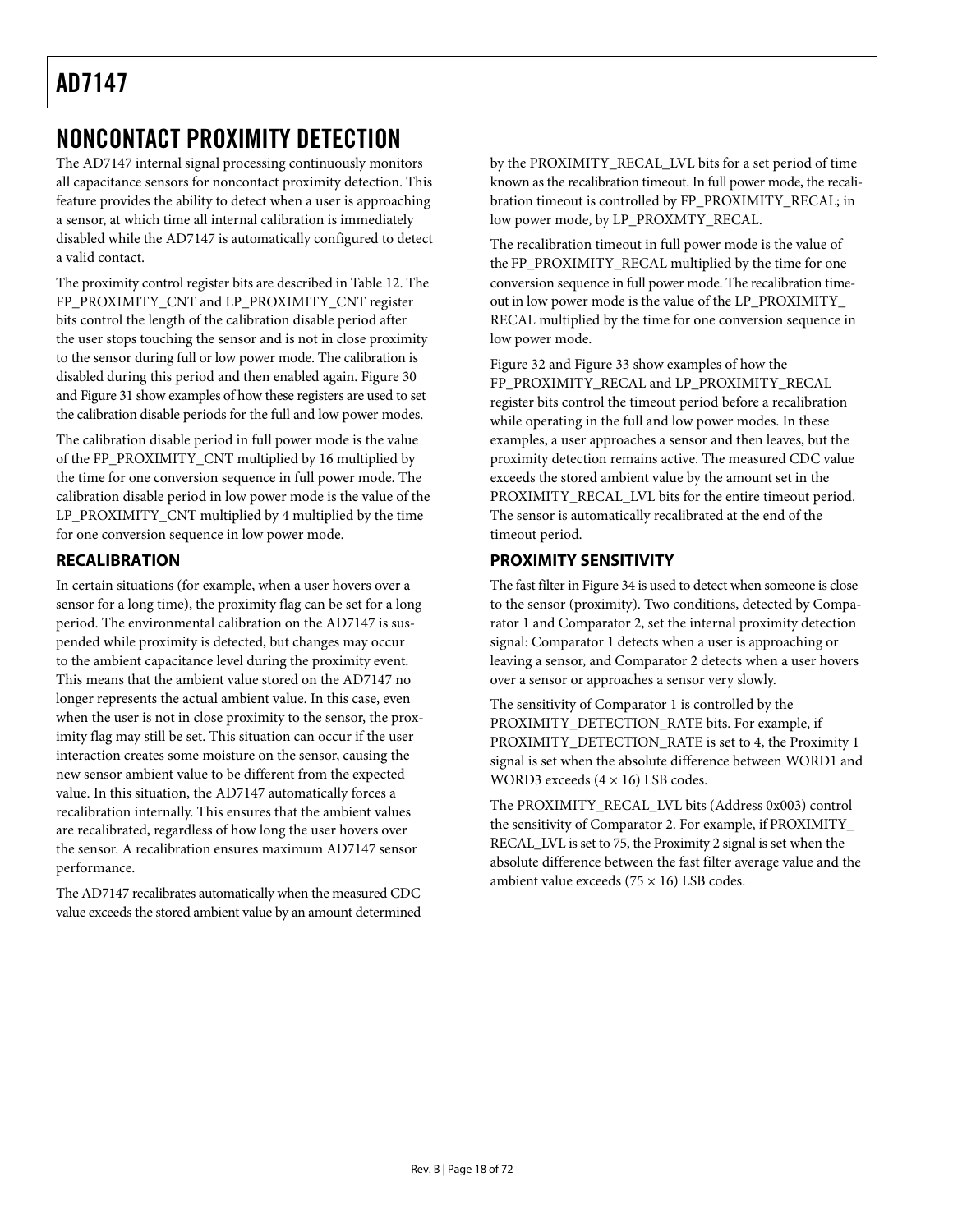06663-028

06663-028

#### **Table 12. Proximity Control Registers (See [Figure 34\)](#page-21-0)**

<span id="page-18-0"></span>

|                          | Length |                         |                                                                                                                         |
|--------------------------|--------|-------------------------|-------------------------------------------------------------------------------------------------------------------------|
| <b>Bit Name</b>          | (Bits) | <b>Register Address</b> | <b>Description</b>                                                                                                      |
| FP PROXIMITY CNT         | 4      | 0x002[7:4]              | Calibration disable time in full power mode.                                                                            |
| LP PROXIMITY CNT         | 4      | 0x002[11:8]             | Calibration disable time in low power mode.                                                                             |
| FP PROXIMITY RECAL       | 8      | 0x004[9:0]              | Full power mode proximity recalibration time.                                                                           |
| LP PROXIMITY RECAL       | 6      | 0x004[15:10]            | Low power mode proximity recalibration time.                                                                            |
| PROXIMITY RECAL LVL      | 8      | 0x003[7:0]              | Proximity recalibration level. This value multiplied by 16 controls the<br>sensitivity of Comparator 2 (see Figure 34). |
| PROXIMITY DETECTION RATE | 6      | 0x003[13:8]             | Proximity detection rate. This value multiplied by 16 controls the<br>sensitivity of Comparator 1 (see Figure 34).      |





<span id="page-18-1"></span>

<span id="page-18-2"></span>NOTES<br>1. SEQUENCE CONVERSION TIME t<sub>CONV\_LP</sub> = t<sub>CONV\_FP</sub> + LP\_CONV\_DELAY.<br>2. PROXIMITY IS SET WHEN USER APPROACHES THE SENSOR, AT WHICH TIME THE INTERNAL CALIBRATION IS DISABLED.<br>3. t<sub>CALDIS</sub> = (t<sub>CONV\_LP</sub> × LP\_PROXIMITY\_

Figure 31. Example of Low Power Mode Proximity Detection (LP\_PROXIMITY\_CNT = 4)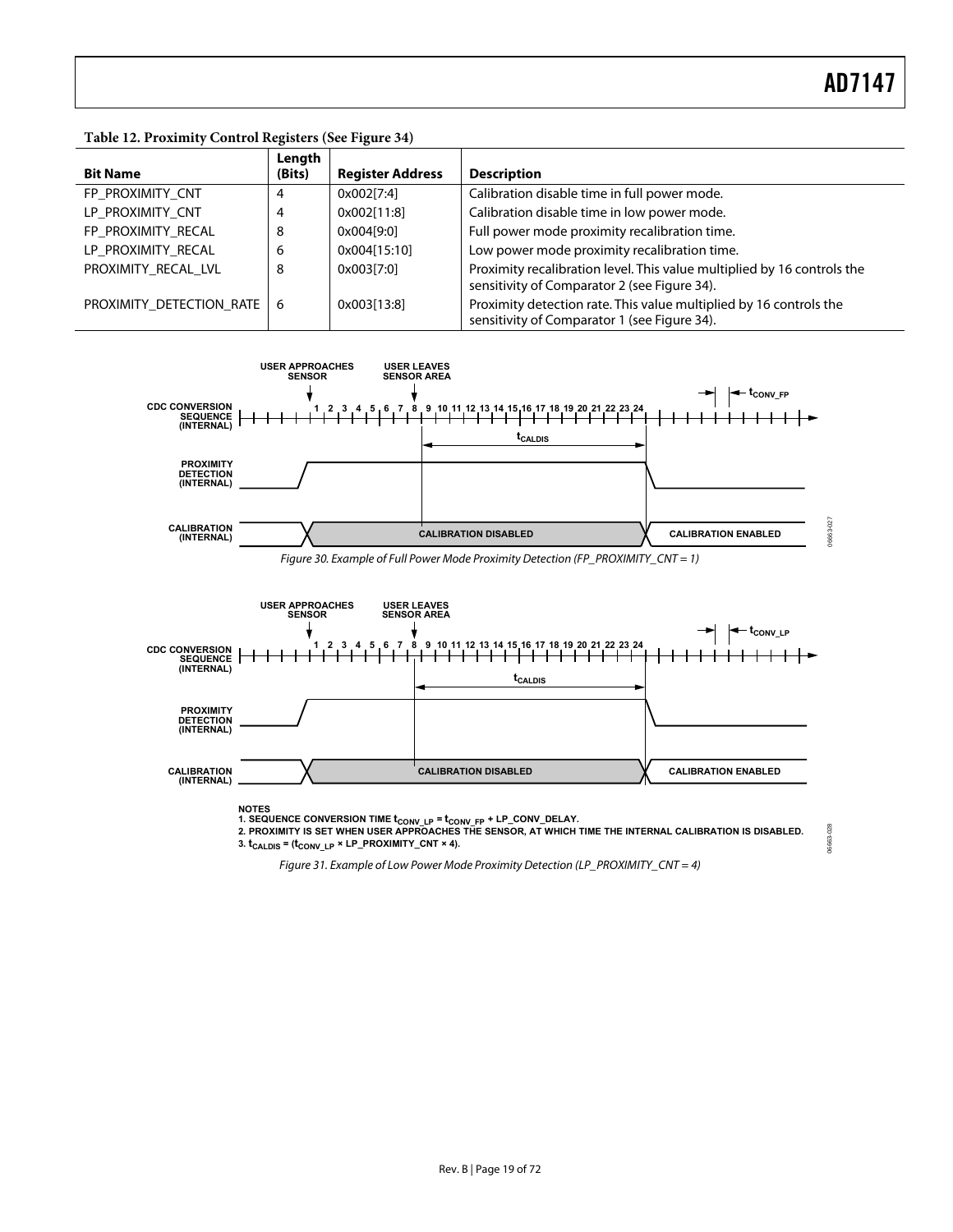

 $4. t_{\text{RECAL}} = 2 \times t_{\text{CONV_FP}}$ 

06663-029

06663-029

06663-030

)6663-030

<span id="page-19-0"></span>

 $4. t_{RECAL} = 2 \times t_{CONV_L}$ 

<span id="page-19-1"></span>Figure 33. Example of Low Power Mode Proximity Detection with Forced Recalibration (LP\_PROXIMITY\_CNT = 4 and LP\_PROXIMITY\_RECAL = 40)

Figure 32. Example of Full Power Mode Proximity Detection with Forced Recalibration (FP\_PROXIMITY\_CNT = 1 and FP\_PROXIMITY\_RECAL = 40)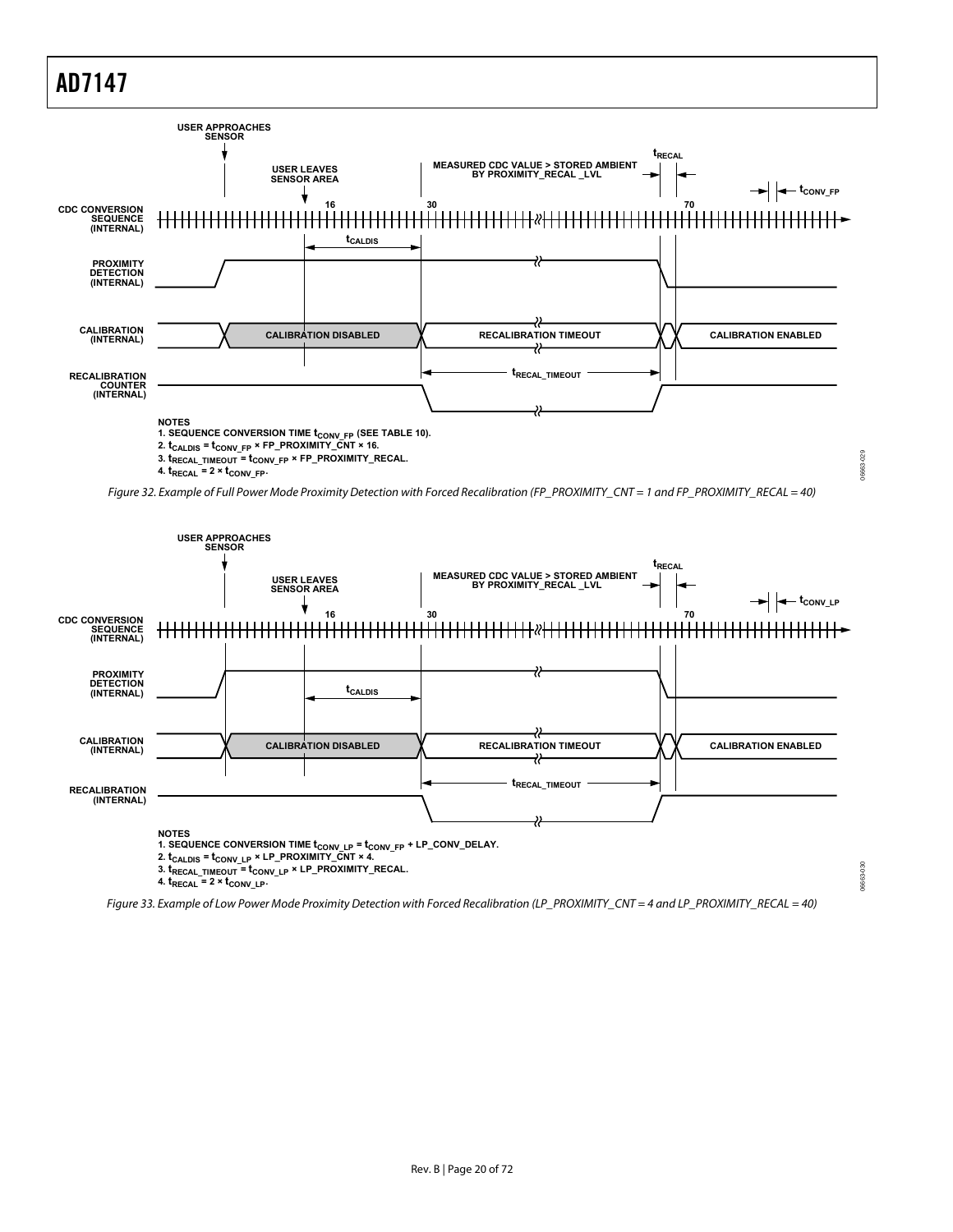### <span id="page-20-0"></span>**FF\_SKIP\_CNT**

The proximity detection fast FIFO is used by the on-chip logic to determine if proximity is detected. The fast FIFO expects to receive samples from the converter at a set rate. FF\_SKIP\_CNT is used to normalize the frequency of the samples going into the FIFO, regardless of how many conversion stages are in a sequence. In Register 0x002, Bits[3:0] are the fast filter skip control, FF\_SKIP\_CNT. This value determines which CDC samples are not used (skipped) by the proximity detection fast FIFO.

Determining the FF\_SKIP\_CNT value is required only once during the initial setup of the capacitance sensor interface. Table 13 shows how FF\_SKIP\_CNT controls the update rate of the fast FIFO. The recommended value for the setting when using all 12 conversion stages on the AD7147 is 0000, or no samples skipped.

| FF_SKIP  | <b>FAST FIFO Update Rate</b>                       |                                                 |                                                    |  |  |
|----------|----------------------------------------------------|-------------------------------------------------|----------------------------------------------------|--|--|
| CNT      | Decimation $= 64$                                  | Decimation $= 128$                              | Decimation $= 256$                                 |  |  |
| $\Omega$ | $0.768 \times (SEQUENCE\_STAGE\_NUM + 1)$ ms       | $1.536 \times$ (SEQUENCE STAGE NUM + 1) ms      | $3.072 \times (SEQUENCE\_STAGE\_NUM + 1)$ ms       |  |  |
|          | $1.536 \times$ (SEQUENCE STAGE NUM + 1) ms         | $3.072 \times$ (SEQUENCE STAGE NUM + 1) ms      | $6.144 \times$ (SEQUENCE STAGE NUM + 1) ms         |  |  |
| 2        | $2.3 \times$ (SEQUENCE_STAGE_NUM + 1) ms           | $4.608 \times$ (SEQUENCE_STAGE_NUM + 1) ms      | $9.216 \times$ (SEQUENCE_STAGE_NUM + 1) ms         |  |  |
| 3        | $3.072 \times$ (SEQUENCE_STAGE_NUM + 1) ms         | $6.144 \times$ (SEQUENCE STAGE NUM + 1) ms      | $12.288 \times$ (SEQUENCE STAGE NUM + 1) ms        |  |  |
| 4        | $3.84 \times$ (SEQUENCE_STAGE_NUM + 1) ms          | $7.68 \times$ (SEQUENCE STAGE NUM + 1) ms       | $15.36 \times$ (SEQUENCE STAGE NUM + 1) ms         |  |  |
| 5        | $4.6 \times$ (SEQUENCE_STAGE_NUM + 1) ms           | $9.216 \times$ (SEQUENCE_STAGE_NUM + 1) ms      | $18.432 \times$ (SEQUENCE STAGE NUM + 1) ms        |  |  |
| 6        | $5.376 \times$ (SEQUENCE_STAGE_NUM + 1) ms         | $10.752 \times$ (SEQUENCE_STAGE_NUM + 1) ms     | $21.504 \times$ (SEQUENCE STAGE NUM + 1) ms        |  |  |
|          | $6.144 \times$ (SEQUENCE_STAGE_NUM + 1) ms         | $12.288 \times$ (SEQUENCE STAGE NUM + 1) ms     | $24.576 \times$ (SEQUENCE STAGE NUM + 1) ms        |  |  |
| 8        | $6.912 \times$ (SEQUENCE_STAGE_NUM + 1) ms         | $13.824 \times$ (SEQUENCE_STAGE_NUM + 1) ms     | $27.648 \times$ (SEQUENCE STAGE NUM + 1) ms        |  |  |
| 9        | 7.68 $\times$ (SEQUENCE STAGE NUM + 1) ms          | $15.36 \times$ (SEQUENCE STAGE NUM + 1) ms      | $30.72 \times$ (SEQUENCE STAGE NUM + 1) ms         |  |  |
| 10       | $8.448 \times$ (SEQUENCE STAGE NUM + 1) ms         | $16.896 \times$ (SEQUENCE STAGE NUM + 1) ms     | $33.792 \times$ (SEQUENCE STAGE NUM + 1) ms        |  |  |
| 11       | $9.216 \times$ (SEQUENCE_STAGE_NUM + 1) ms         | $18.432 \times$ (SEQUENCE STAGE NUM + 1) ms     | $36.864 \times (SEQUENCE STATE NUMBER NUM + 1)$ ms |  |  |
| 12       | $9.984 \times$ (SEQUENCE_STAGE_NUM + 1) ms         | $19.968 \times$ (SEQUENCE STAGE NUM + 1) ms     | $39.936 \times (SEQUENCE - STAGE - NUM + 1)$ ms    |  |  |
| 13       | $10.752 \times (SEQUENCE STATE NUMBER NUM + 1)$ ms | $21.504 \times (SEQUENCE - STAGE - NUM + 1)$ ms | $43.008 \times$ (SEQUENCE STAGE NUM + 1) ms        |  |  |
| 14       | $11.52 \times (SEQUENCE\_STAGE\_NUM + 1)$ ms       | $23.04 \times$ (SEQUENCE_STAGE_NUM + 1) ms      | $46.08 \times$ (SEQUENCE STAGE NUM + 1) ms         |  |  |
| 15       | $12.288 \times$ (SEQUENCE STAGE NUM + 1) ms        | $24.576 \times$ (SEQUENCE STAGE NUM + 1) ms     | $49.152 \times (SEQUENCE STATE NUMBER NUM + 1)$ ms |  |  |

#### **Table 13. FF\_SKIP\_CNT Settings**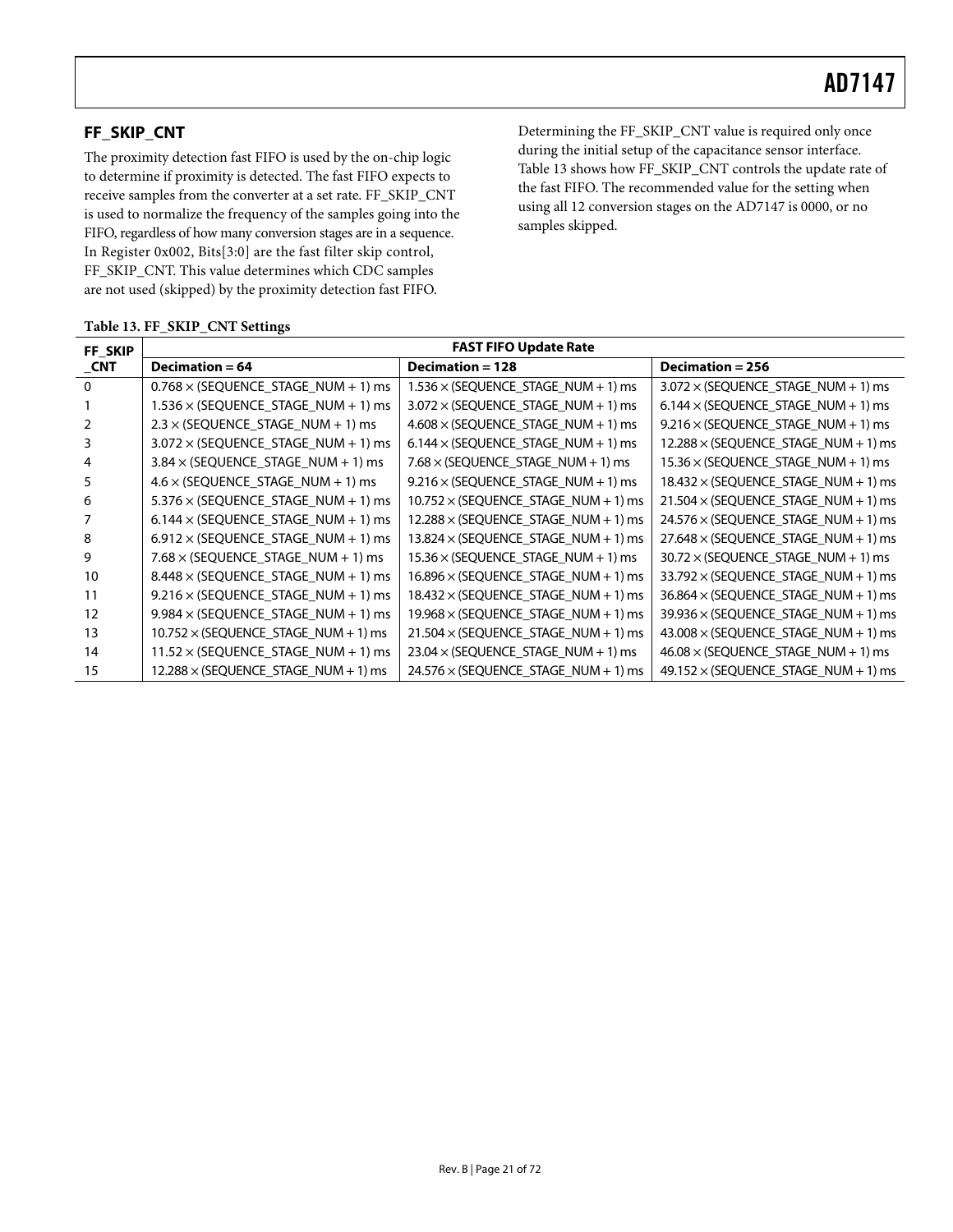

**NOTES**

**1. SLOW\_FILTER\_EN, WHICH IS THE NAME OF THE OUTPUT OF COMPARATOR 3, IS SET AND SW1 IS CLOSED WHEN |STAGEx\_SF\_WORD0 – CDC VALUE| EXCEEDS THE VALUE PROGRAMMED IN THE SLOW\_FILTER\_UPDATE\_LVL REGISTER PROVIDING PROXIMITY IS NOT SET.**

**2. PROXIMITY 1 IS SET WHEN |STAGEx\_FF\_WORD0 – STAGEx\_FF\_WORD3| EXCEEDS THE VALUE PROGRAMMED IN THE**

 **PROXIMITY\_DETECTION\_RATE REGISTER. 3. PROXIMITY 2 IS SET WHEN |AVERAGE – AMBIENT| EXCEEDS THE VALUE PROGRAMMED IN THE PROXIMITY\_RECAL\_LVL REGISTER.**

**4. DESCRIPTION OF COMPARATOR FUNCTIONS:**

 **COMPARATOR 1: USED TO DETECT WHEN A USER IS APPROACHING OR LEAVING A SENSOR.**

 **COMPARATOR 2: USED TO DETECT WHEN A USER IS HOVERING OVER A SENSOR OR APPROACHING A SENSOR VERY SLOWLY. ALSO USED TO DETECT IF THE SENSOR AMBIENT LEVEL HAS CHANGED AS A RESULT OF THE USER INTERACTION. FOR EXAMPLE, HUMIDITY OR DIRT LEFT BEHIND ON SENSOR.**

<span id="page-21-0"></span> **COMPARATOR 3: USED TO ENABLE THE SLOW FILTER UPDATE RATE. THE SLOW FILTER IS UPDATED WHEN SLOW\_FILTER\_EN IS SET AND PROXIMITY IS NOT SET.**

06663-031

 $\tilde{q}$ 6663

Figure 34. AD7147 Proximity-Detection Logic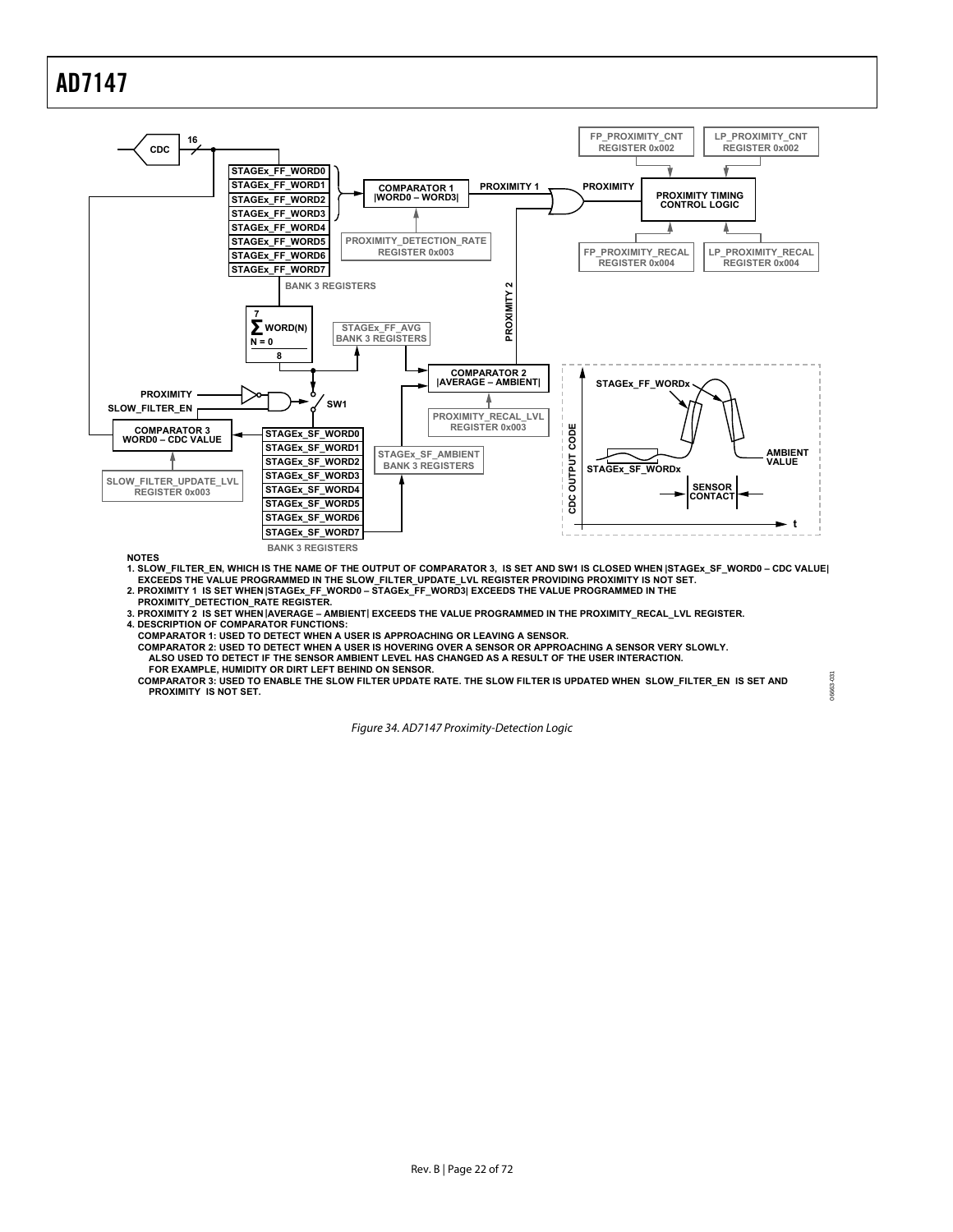### <span id="page-22-2"></span><span id="page-22-1"></span><span id="page-22-0"></span>ENVIRONMENTAL CALIBRATION

The AD7147 provides on-chip capacitance sensor calibration to automatically adjust for environmental conditions that have an effect on the ambient levels of the capacitance sensor. The output levels of the capacitance sensor are sensitive to temperature, humidity, and, in some cases, dirt.

The AD7147 achieves optimal and reliable sensor performance by continuously monitoring the CDC ambient levels and compensating for any environmental changes by adjusting the values of the STAGEx\_HIGH\_THRESHOLD register and the STAGEx\_ LOW\_THRESHOLD registers as described in the [Threshold](#page-23-2)  [Equations](#page-23-2) section. The CDC ambient level is defined as the output level of the capacitance sensor during periods when the user is not approaching or in contact with the sensor.<br>
Figure 35. Ideal Sensor Behavior with a Constant Ambient Level<br>
Figure 35. Ideal Sensor Behavior with a Constant Ambient Level

<span id="page-22-3"></span>After the AD7147 is configured, the compensation logic runs<br>
automatically with each conversion when the AD7147 is not **CALIBRATION** being touched. This allows the AD7147 to compensate for rapidly changing environmental conditions.

The ambient compensation control registers provide the host with access to general setup and controls for the compensation algorithm. On-chip RAM stores the compensation data for each conversion stage, as well as setup information specific for each stage.

<span id="page-22-4"></span>[Figure 35](#page-22-3) shows an example of the ideal behavior of a capacitance sensor, where the CDC ambient level remains constant regardless of the environmental conditions. The CDC output shown is for a pair of differential button sensors, where one sensor caused an increase and the other caused a decrease in measured capacitance when activated. The positive and negative sensor threshold levels are calculated as a percentage of the STAGEx\_OFFSET\_HIGH and STAGEx\_OFFSET\_LOW values and are based on the threshold sensitivity settings and the ambient value. These values are sufficient to detect a sensor contact and result in the AD7147 asserting the INT output when the threshold levels are exceeded.



# **CAPACITANCE SENSOR BEHAVIOR WITHOUT**

[Figure 36](#page-22-4) shows the typical behavior of a capacitance sensor when calibration is not applied. This figure shows ambient levels drifting over time as environmental conditions change. As a result of the initial threshold levels remaining constant while the ambient levels drift upward, Sensor 2 fails to detect a user contact in this example.

The [Capacitance Sensor Behavior with Calibration](#page-23-3) section describes how the AD7147 adaptive calibration algorithm prevents such errors from occurring.



Figure 36. Typical Sensor Behavior Without Calibration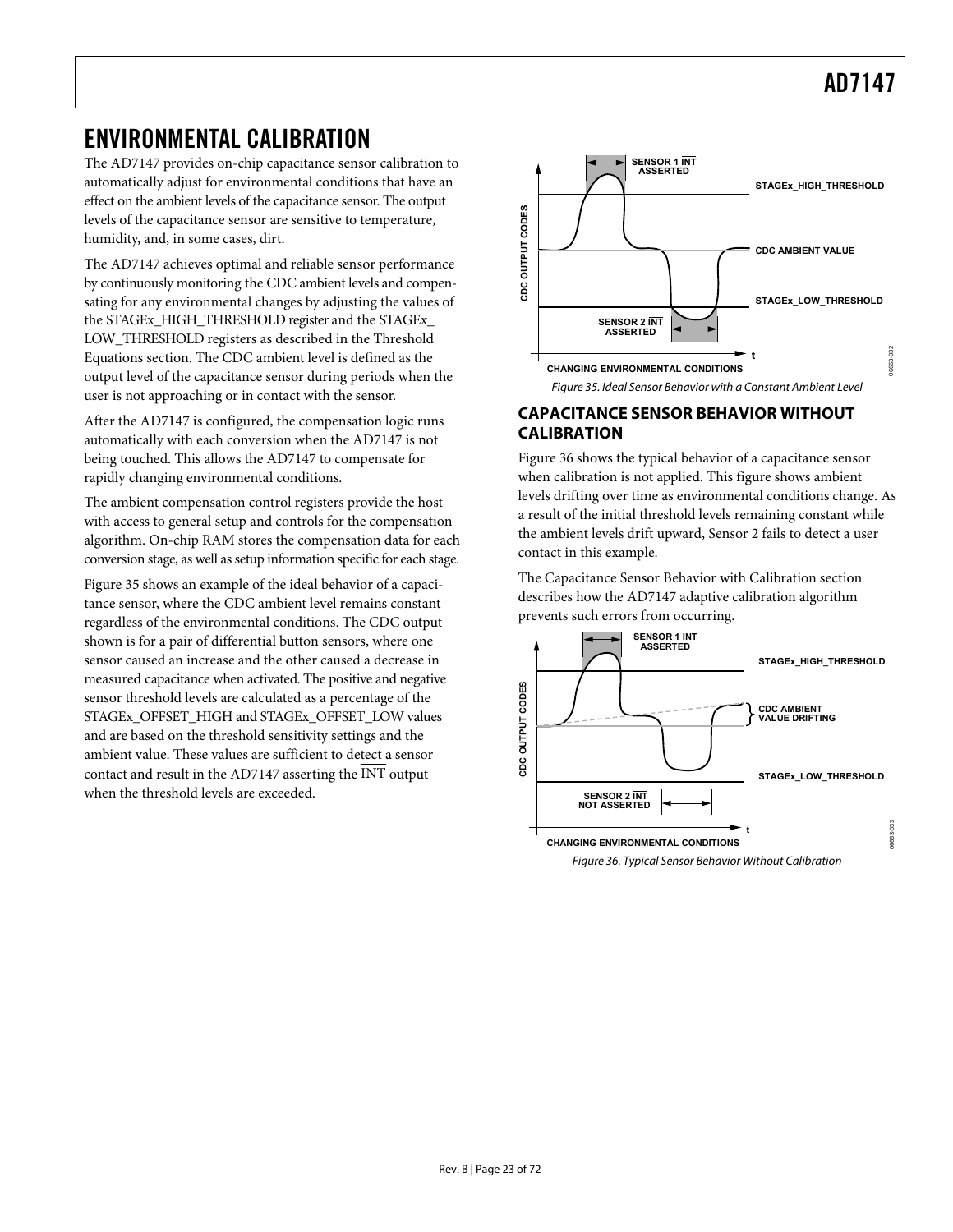### <span id="page-23-2"></span><span id="page-23-1"></span><span id="page-23-0"></span>**THRESHOLD EQUATIONS**

### **On-Chip Logic Stage High Threshold**



### **On-Chip Logic Stage Low Threshold**



### <span id="page-23-3"></span>**CAPACITANCE SENSOR BEHAVIOR WITH CALIBRATION**

The AD7147 on-chip adaptive calibration algorithm prevents sensor detection errors such as the one shown in [Figure 36](#page-22-4). This is achieved by monitoring the CDC ambient levels and readjusting the initial STAGEx\_OFFSET\_HIGH and STAGEx\_OFFSET\_LOW values according to the amount of ambient drift measured on each sensor. Based on the new stage offset values, the internal STAGEx\_HIGH\_THRESHOLD and STAGEx\_LOW\_THRESHOLD values described in Equation 1 and Equation 2 are automatically updated.

This closed-loop routine ensures the reliability and repeatable operation of every sensor connected to the AD7147 when they are subjected to dynamic environmental conditions. [Figure 37](#page-23-4) shows a simplified example of how the AD7147 applies the adaptive calibration process, resulting in no interrupt errors even with changing CDC ambient levels due to dynamic environmental conditions.



**3POSTCALIBRATED REGISTER STAGEx\_HIGH\_THRESHOLD. 4INITIAL STAGEx\_LOW\_THRESHOLD. 5POSTCALIBRATED REGISTER STAGEx\_LOW\_THRESHOLD. 6POSTCALIBRATED REGISTER STAGEx\_LOW\_THRESHOLD.**

<span id="page-23-4"></span>Figure 37. Typical Sensor Behavior with Calibration Applied on the Data Path

### **SLOW FIFO**

As shown in [Figure 34,](#page-21-0) there are a number of FIFOs implemented on the AD7147. These FIFOs are located in Bank 3 of the on-chip memory. The slow FIFOs are used by the on-chip logic to monitor the ambient capacitance level from each sensor.

### **AVG\_FP\_SKIP and AVG\_LP\_SKIP**

In Register 0x001, Bits[13:12] are the slow FIFO skip control for full power mode, AVG\_FP\_SKIP. Bits[15:14] in the same register are the slow FIFO skip control for low power mode, AVG\_LP\_SKIP, and determine which CDC samples are not used (skipped) in the slow FIFO. Changing the values of the AVG\_FP\_SKIP and AVG\_LP\_SKIP bits slows down or speeds up the rate at which the ambient capacitance value tracks the measured capacitance value read by the converter:

- Slow FIFO update rate in full power mode = AVG\_FP\_SKIP  $\times$  $[(3 \times Decmation Rate) \times (SEQUENCE STATE NUMBER - NUM + 1) \times$ (FF\_SKIP\_CNT + 1)  $\times$  4  $\times$  10<sup>-7</sup>].
- Slow FIFO update rate in low power mode = (AVG\_LP\_SKIP  $+ 1$ ) ×  $[(3 \times$  Decimation Rate) × (SEQUENCE\_STAGE\_NUM  $+ 1$ ) × (FF\_SKIP\_CNT + 1) × 4 x 10<sup>-7</sup>]/[(FF\_SKIP\_CNT + 1) + LP\_CONV\_DELAY].

The slow FIFO is used by the on-chip logic to track the ambient capacitance value. The slow FIFO expects to receive samples from the converter at a rate between 33 ms and 40 ms. AVG\_FP\_SKIP and AVG\_LP\_SKIP are used to normalize the frequency of the samples going into the FIFO, regardless of how many conversion stages are in a sequence.

Determining the AVG\_FP\_SKIP and AVG\_LP\_SKIP values is required only once during the initial setup of the capacitance sensor interface. The recommended values for these settings when using all 12 conversion stages on the AD7147 are as follows:

- AVG FP\_SKIP =  $00 =$  skip three samples
- $AVG_LP_SKIP = 00 =$  skip zero samples

06663-034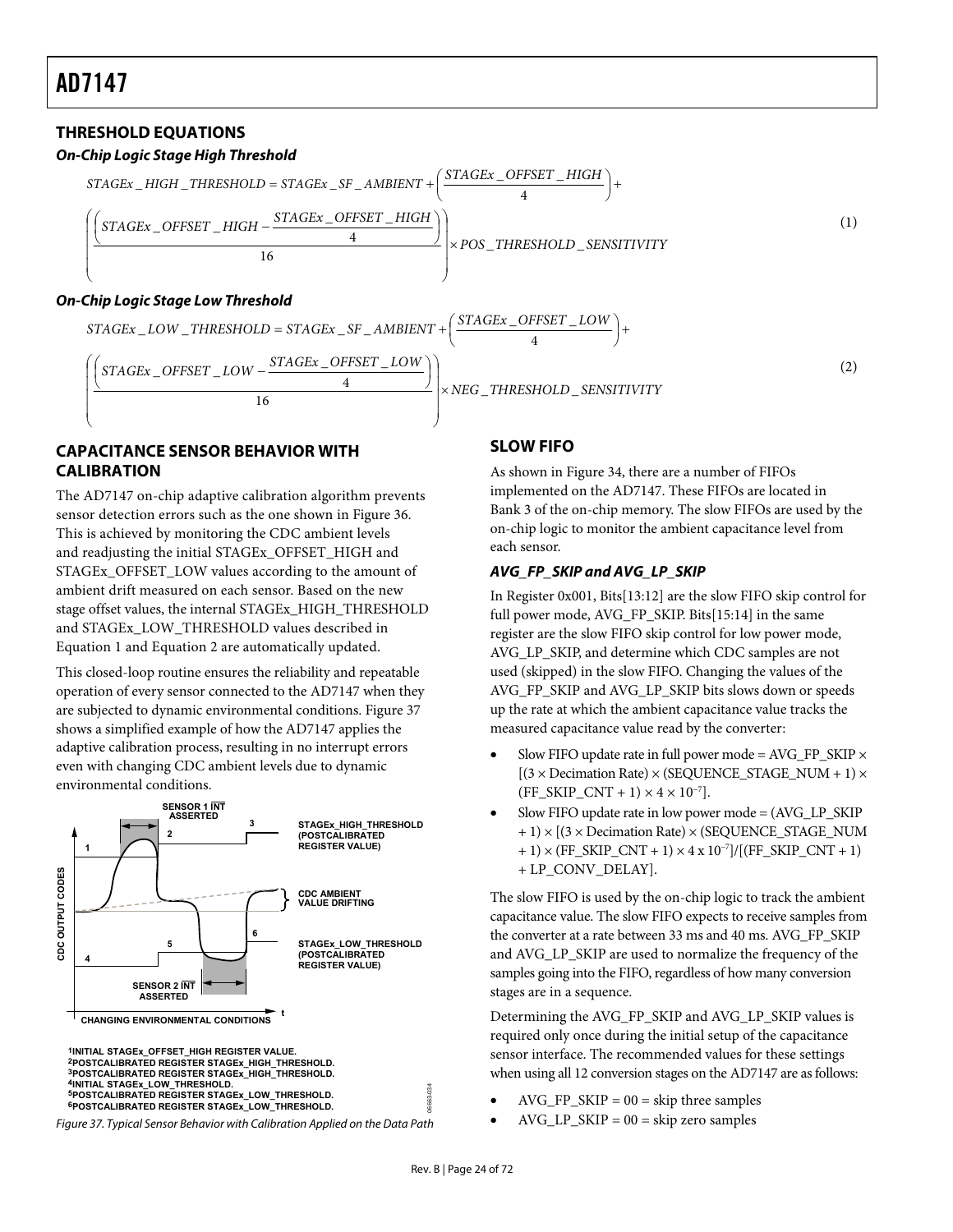### <span id="page-24-0"></span>**SLOW\_FILTER\_UPDATE\_LVL**

The SLOW\_FILTER\_UPDATE\_LVL controls whether the most recent CDC measurement goes into the slow FIFO (slow filter). The slow filter is updated when the difference between the current CDC value and the last value of the slow FIFO is greater than the value of SLOW\_FILTER\_UPDATE\_LVL. This variable is in Ambient Control Register 1 (AMB\_COMP\_CTRL1) (Address 0x003).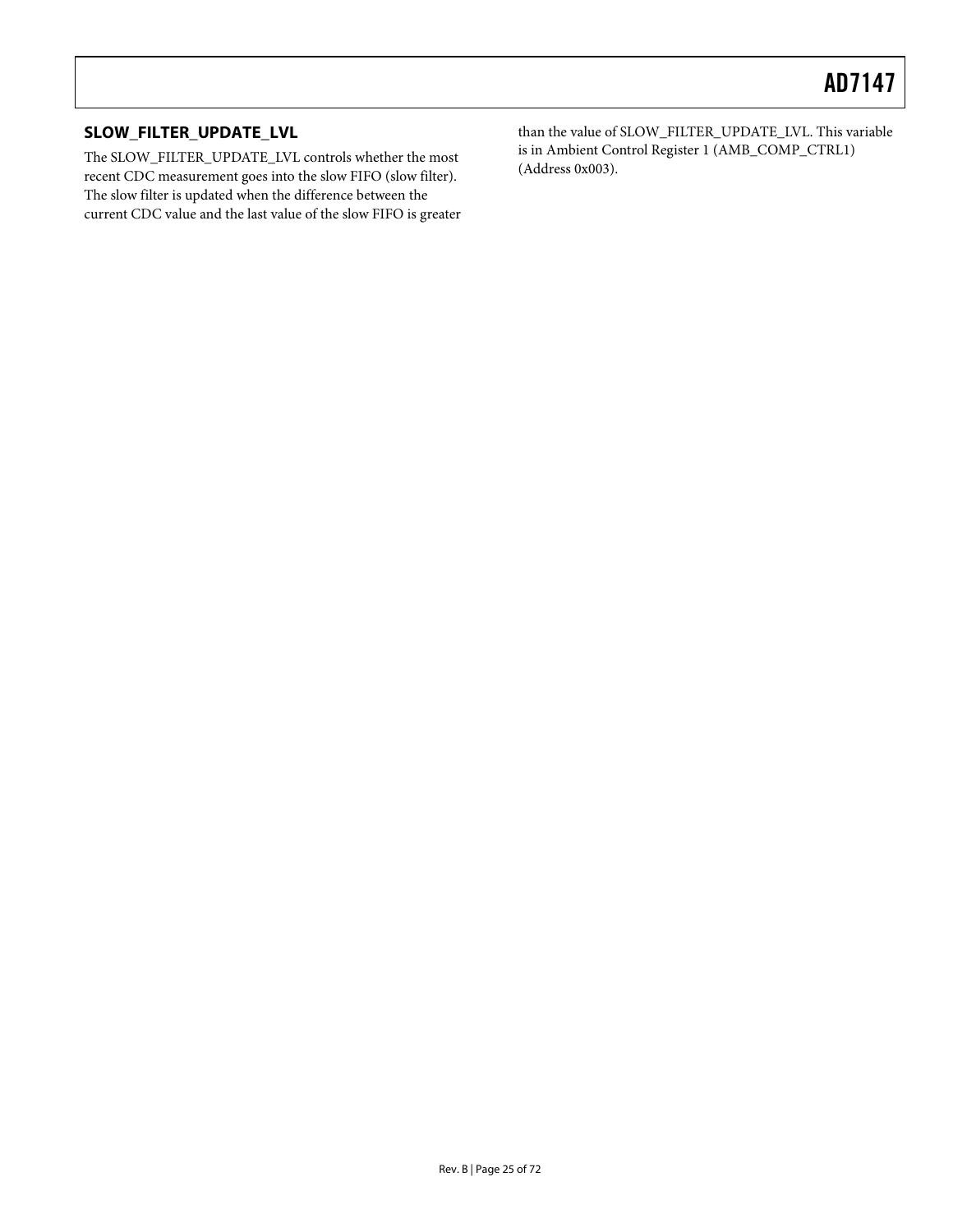### <span id="page-25-0"></span>ADAPTIVE THRESHOLD AND SENSITIVITY

The AD7147 provides an on-chip, self-adjusting adaptive threshold and sensitivity algorithm. This algorithm continuously monitors the output levels of each sensor and automatically rescales the threshold levels in proportion to the sensor area covered by the user. As a result, the AD7147 maintains optimal threshold and sensitivity levels for all users regardless of their finger sizes.

The threshold level is always referenced from the ambient level and is defined as the CDC converter output level that must be exceeded before a valid sensor contact can occur. The sensitivity level is defined as how sensitive the sensor must be before a valid contact can be registered.

[Figure 38](#page-25-1) provides an example of how the adaptive threshold and sensitivity algorithm works. The positive and negative sensor threshold levels are calculated as a percentage of the STAGEx\_OFFSET\_HIGH and STAGEx\_OFFSET\_LOW values and are based on the threshold sensitivity settings and the ambient value. After the AD7147 is configured, initial estimates are supplied for both STAGEx\_OFFSET\_HIGH and STAGEx\_OFFSET\_LOW, and then the calibration engine automatically adjusts the STAGEx\_HIGH\_THRESHOLD and STAGEx\_LOW\_THRESHOLD values for sensor response.

The AD7147 tracks the average maximum and minimum values measured from each sensor. These values provide an indication of how the user is interacting with the sensor. A large finger

results in a large average maximum or minimum value, whereas a small finger results in smaller values. When the average maximum or minimum value changes, the threshold levels are rescaled to ensure that the threshold levels are appropriate for the current user. [Figure 39](#page-26-0) shows how the minimum and maximum sensor responses are tracked by the on-chip logic.

Reference A in [Figure 38](#page-25-1) shows a less sensitive threshold level for a user with small fingers and demonstrates the disadvantages of a fixed threshold level.

By enabling the adaptive threshold and sensitivity algorithm, the positive and negative threshold levels are determined by the POS\_THRESHOLD\_SENSITIVITY and NEG\_THRESHOLD\_ SENSITIVITY bit values and by the most recent average maximum sensor output value. These bits can be used to select 16 different positive and negative sensitivity levels ranging between 25% and 95.32% of the most recent average maximum output level referenced from the ambient value. The smaller the sensitivity percentage setting, the easier it is to trigger a sensor activation. Reference B shows that the positive adaptive threshold level is set at almost mid-sensitivity with a 62.51% threshold level by setting POS\_THRESHOLD\_SENSITIVITY = 1000. [Figure 38](#page-25-1) also provides a similar example for the negative threshold level, with NEG\_THRESHOLD\_SENSITIVITY = 0011.

<span id="page-25-1"></span>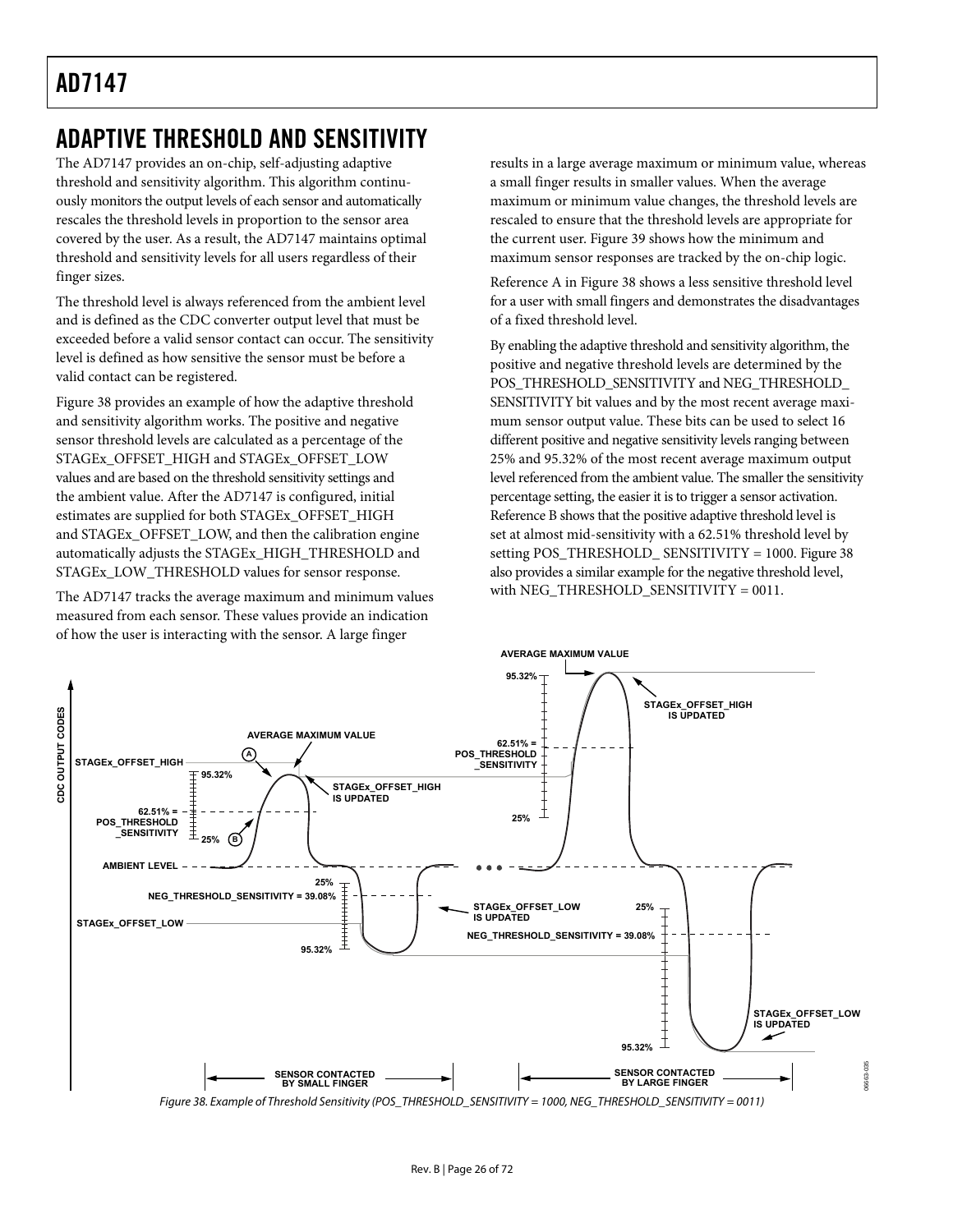

Figure 39. Tracking the Minimum and Maximum Average Sensor Values

<span id="page-26-0"></span>

| Table 14. Additional Information About Environmental Calibration and Adaptive Threshold Registers |  |  |
|---------------------------------------------------------------------------------------------------|--|--|
|---------------------------------------------------------------------------------------------------|--|--|

|                           | Register        |                                                                                                                                                                                                                                                                                                                                                                                                                                   |
|---------------------------|-----------------|-----------------------------------------------------------------------------------------------------------------------------------------------------------------------------------------------------------------------------------------------------------------------------------------------------------------------------------------------------------------------------------------------------------------------------------|
| <b>Register/Bit</b>       | <b>Location</b> | <b>Description</b>                                                                                                                                                                                                                                                                                                                                                                                                                |
| NEG_THRESHOLD_SENSITIVITY | Bank 2          | Used in Equation 2. This value is programmed once at startup.                                                                                                                                                                                                                                                                                                                                                                     |
| NEG PEAK DETECT           | Bank 2          | Used by internal adaptive threshold logic only.<br>The NEG_PEAK_DETECT is set to a percentage of the difference between the ambient<br>CDC value and the minimum average CDC value. If the output of the CDC approaches the<br>NEG_PEAK_DETECT percentage of the minimum average, the minimum average value is updated.                                                                                                           |
| POS_THRESHOLD_SENSITIVITY | Bank 2          | Used in Equation 1. This value is programmed once at startup.                                                                                                                                                                                                                                                                                                                                                                     |
| POS PEAK DETECT           | Bank 2          | Used by internal adaptive threshold logic only.<br>The POS_PEAK_DETECT is set to a percentage of the difference between the ambient<br>CDC value and the maximum average CDC value. If the output of the CDC approaches the<br>POS_PEAK_DETECT percentage of the maximum average, the maximum average value is updated.                                                                                                           |
| STAGEx OFFSET LOW         | Bank 2          | Used in Equation 2. An initial value (based on sensor characterization) is programmed into<br>this register at startup. The AD7147 on-chip calibration algorithm automatically updates this<br>register based on the amount of sensor drift due to changing ambient conditions. Set this<br>register to 80% of the STAGEx_OFFSET_LOW_CLAMP value.                                                                                 |
| STAGEx OFFSET HIGH        | Bank 2          | Used in Equation 1. An initial value (based on sensor characterization) is programmed into<br>this register at startup. The AD7147 on-chip calibration algorithm automatically updates this<br>register based on the amount of sensor drift due to changing ambient conditions. Set this<br>register to 80% of the STAGEx_OFFSET_HIGH_CLAMP value.                                                                                |
| STAGEx OFFSET HIGH CLAMP  | Bank 2          | Used by internal environmental calibration and adaptive threshold algorithms only.<br>An initial value (based on sensor characterization) is programmed into this register at startup.<br>The value in this register prevents a user from causing the output value of a sensor to exceed<br>the expected nominal value.<br>Set this register to the maximum expected sensor response or the maximum change in CDC<br>output code. |
| STAGEx OFFSET LOW CLAMP   | Bank 2          | Used by internal environmental calibration and adaptive threshold algorithms only.<br>An initial value (based on sensor characterization) is programmed into this register at startup.<br>The value in this register prevents a user from causing the output value of a sensor to exceed<br>the expected nominal value.<br>Set this register to the minimum expected sensor response or the minimum change in CDC<br>output code. |
| STAGEx_SF_AMBIENT         | Bank 3          | Used in Equation 1 and Equation 2. This is the ambient sensor output when the sensor is not<br>touched, as calculated using the slow FIFO.                                                                                                                                                                                                                                                                                        |
| STAGEx_HIGH_THRESHOLD     | Bank 3          | Equation 1 value.                                                                                                                                                                                                                                                                                                                                                                                                                 |
| STAGEx LOW THRESHOLD      | Bank 3          | Equation 2 value.                                                                                                                                                                                                                                                                                                                                                                                                                 |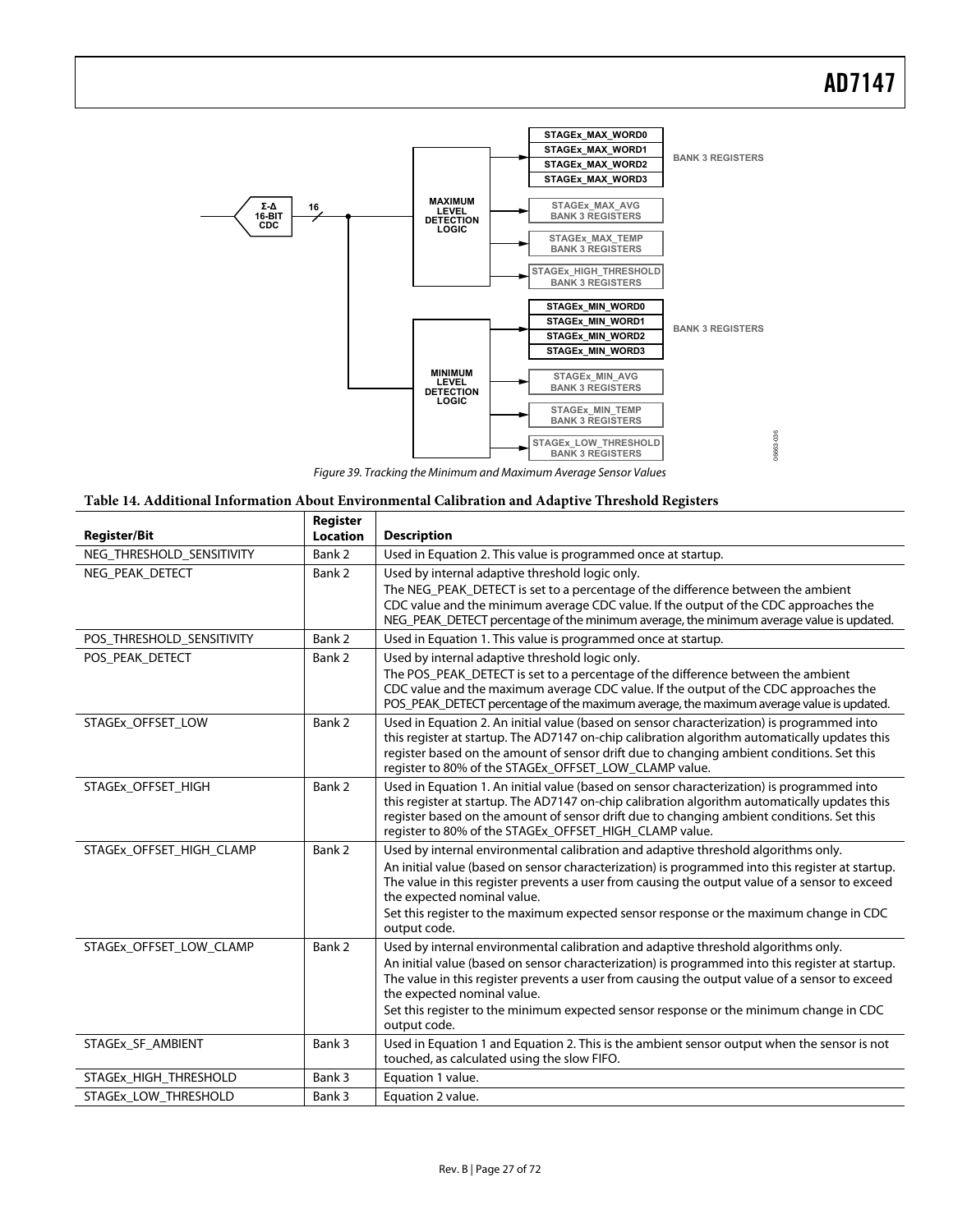### <span id="page-27-1"></span><span id="page-27-0"></span>INTERRUPT OUTPUT

The AD7147 has an interrupt output that triggers an interrupt **SENSOR-TOUCH INTERRUPT**  service routine on the host processor. The INT signal is on Pin 17 and is an open-drain output. There are three types of interrupt events on the AD7147: a CDC conversion-complete interrupt, a sensor touch interrupt, and a GPIO interrupt. Each interrupt has enable and status registers. The conversioncomplete and sensor-touch (sensor-activation) interrupts can be enabled on a per-conversion-stage basis. The status registers indicate what type of interrupt triggered the INT pin. Status registers are cleared, and the  $\overline{\text{INT}}$  signal is reset high during a read operation. The signal returns high as soon as the read address has been set up.

### back the interrupt status for each stage. **CDC CONVERSION-COMPLETE INTERRUPT**

The AD7147 interrupt signal asserts low to indicate the completion of a conversion stage and that new conversion result data is available in the registers.

The interrupt can be independently enabled for each conversion stage. Each conversion-stage-complete interrupt can be enabled via the STAGEx\_COMPLETE\_INT\_ENABLE register (Address 0x007). This register has a bit that corresponds to each conversion stage. Setting this bit to 1 enables the interrupt for that stage. Clearing this bit to 0 disables the conversion-complete interrupt for that stage. The interrupt output is asserted when there is a change in the bit to 0 disables the conversion-complete interrupt for that stage.

The AD7147 interrupt should be enabled only for the last stage in a conversion sequence. For example, if there are five conversion stages, only the conversion-complete interrupt for STAGE4 is enabled. Therefore, INT only asserts when all five conversion stages are complete and the host can read new data from all five result registers. The interrupt is cleared by reading the STAGEx\_ COMPLETE\_INT\_STATUS register located at Address 0x00A.

<span id="page-27-2"></span>Register 0x00A is the conversion-complete interrupt status register. Each bit in this register corresponds to a conversion stage. If a bit is set, it means that the conversion-complete interrupt for the corresponding stage was triggered. This register is cleared upon a read if the underlying condition that triggered the interrupt is not present.

The sensor-touch interrupt mode is implemented when the host processor requires an interrupt only when a sensor is contacted.

Configuring the AD7147 into this mode results in the interrupt being asserted when the user makes contact with the sensor and again when the user stops touching the sensor. The second interrupt is required to alert the host processor that the user is no longer contacting the sensor.

The registers located at Address 0x005 and Address 0x006 are used to enable the interrupt output for each stage. The registers located at Address 0x008 and Address 0x009 are used to read

[Figure 40](#page-27-2) shows the interrupt output timing during contact with one of the sensors connected to STAGE0 while operating in the sensor-touch interrupt mode. For a low limit configuration, the interrupt output is asserted as soon as the sensor is contacted and again after the user has stopped contacting the sensor. (Note that the interrupt output remains low until the host processor reads back the interrupt status registers located at Address 0x008 and Address 0x009.)

interrupt status bits. This can indicate that a user is touching the sensor(s) for the first time, the number of sensors being touched has changed, or the user is no longer touching the sensor(s). Reading the status bits in the interrupt status register shows the current sensor activations.

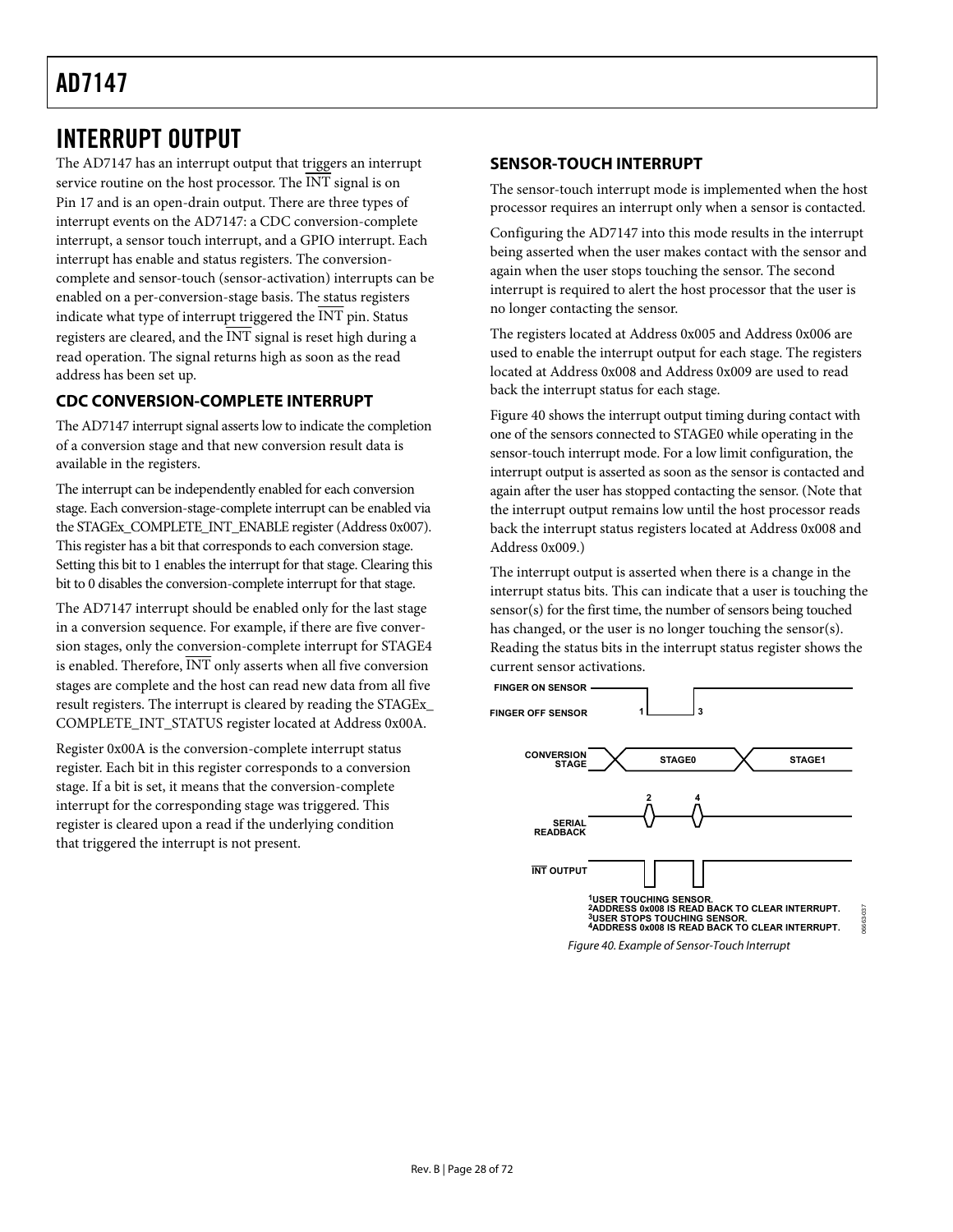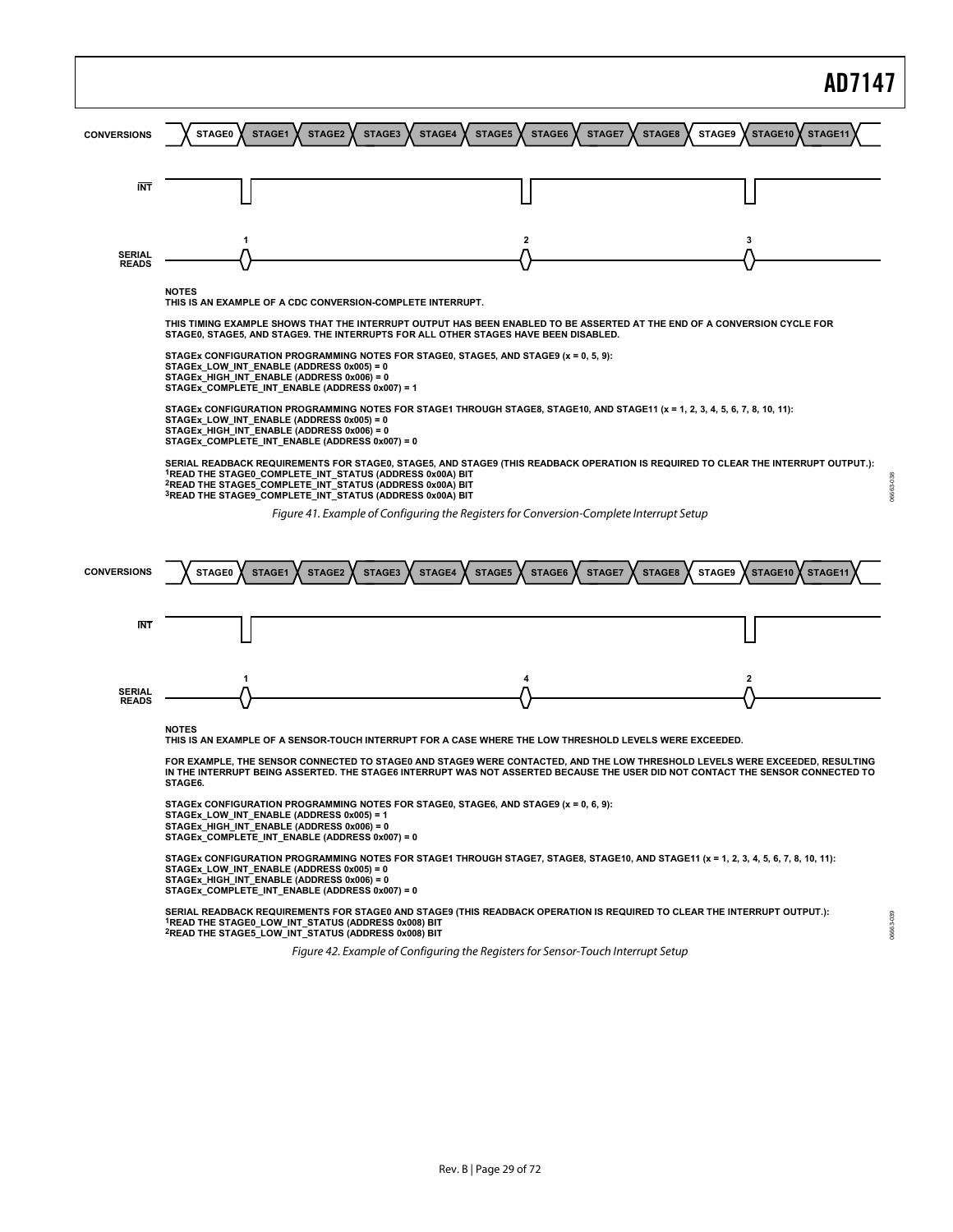### <span id="page-29-0"></span>**GPIO INT OUTPUT CONTROL**

The INT output signal can be controlled by the GPIO pin when the GPIO is configured as an input. The GPIO is con-figured as an input by setting the GPIO\_SETUP bits in the interrupt configuration register to 01. See the [General-Purpose Input/Output](#page-31-2)  [\(GPIO\)](#page-31-2) section for more information on configuring the GPIO.

Enable the GPIO interrupt by setting the GPIO\_INT\_ENABLE bit in Register 0x007 to 1, or disable the GPIO interrupt by clearing this bit to 0. The GPIO status bit in the conversioncomplete interrupt status register reflects the status of the GPIO



<span id="page-29-1"></span>Figure 43. Example of INT Output Controlled by the GPIO Input  $(GPIO$ <sub>\_</sub>SETUP = 01, GPIO\_INPUT\_CONFIG = 00)

interrupt. This bit is set to 1 when the GPIO has triggered INT. The bit is cleared upon reading the GPIO\_INT\_STATUS bit if the condition that caused the interrupt is no longer present.

The GPIO interrupt can be set to trigger on a rising edge, falling edge, high level, or low level at the GPIO input pin. [Table 15](#page-30-0) shows how the settings of the GPIO\_INPUT\_CONFIG bits in the interrupt enable (STAGE\_LOW\_INT\_ENABLE) register affect the behavior of INT.

[Figure 43](#page-29-1) to [Figure 46](#page-30-1) show how the interrupt output is cleared upon a read from the GPIO\_INT\_STATUS bit.



Figure 44. Example of INT Output Controlled by the GPIO Input  $(GPIO_SETUP = 01, GPIO_NPUT_SONFIG = 01)$ 

06663-041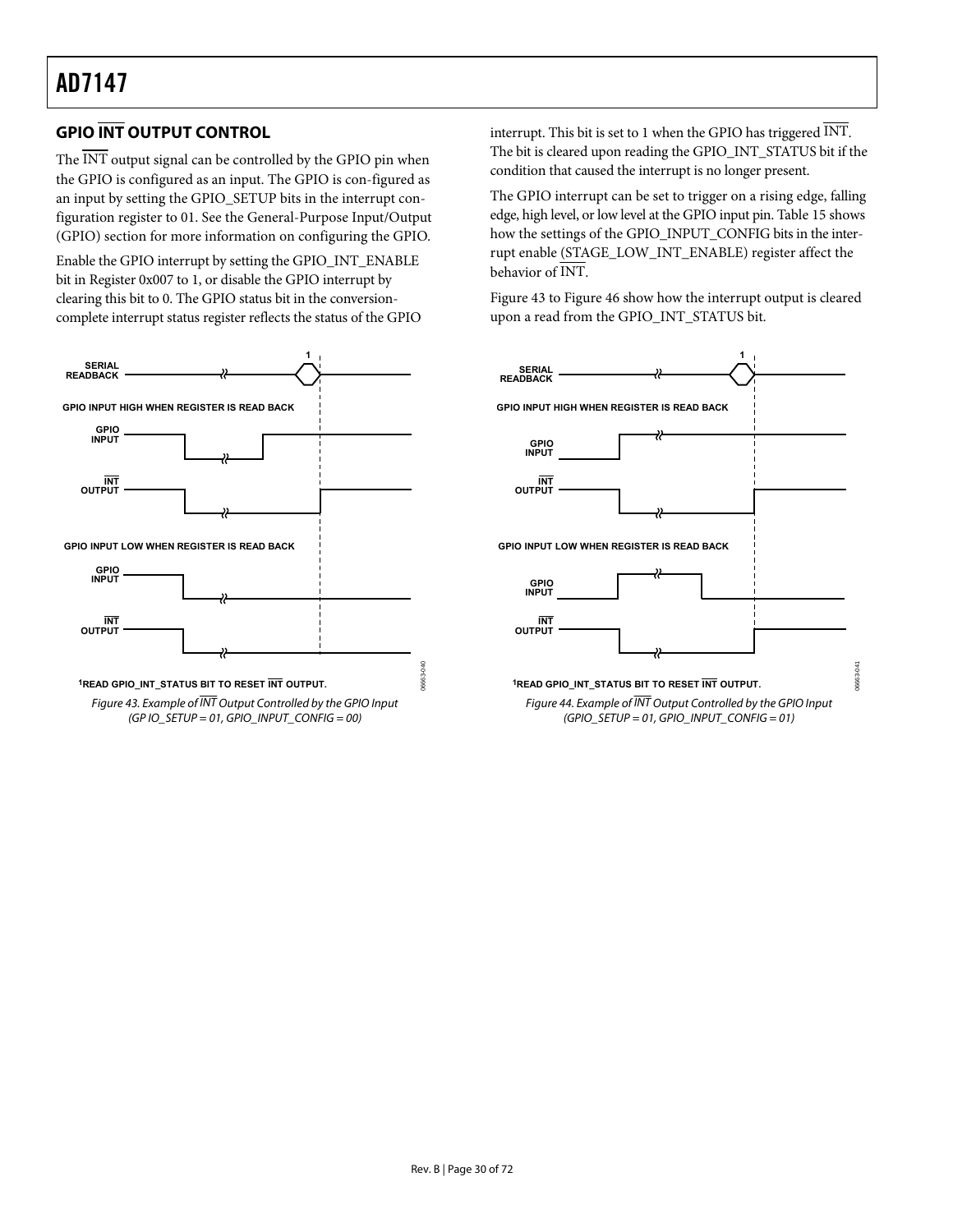

### <span id="page-30-1"></span>**Table 15. GPIO Interrupt Behavior**

<span id="page-30-0"></span>

| <b>GPIO INPUT CONFIG</b>        | <b>GPIO Pin</b> | <b>GPIO_INT_STATUS</b> | <b>INT</b> | <b>INT Behavior</b>                       |
|---------------------------------|-----------------|------------------------|------------|-------------------------------------------|
| 00 = Negative Level Triggered   |                 | U                      |            | Not triggered                             |
| $00$ = Negative Level Triggered |                 |                        |            | Asserted while signal on GPIO pin is low  |
| 01 = Positive Edge Triggered    |                 |                        |            | Pulses low at low-to-high GPIO transition |
| 01 = Positive Edge Triggered    |                 | 0                      |            | Not triggered                             |
| $10 =$ Negative Edge Triggered  |                 | 0                      |            | Pulses low at high-to-low GPIO transition |
| 10 = Negative Edge Triggered    |                 |                        | C          | Not triggered                             |
| $11 =$ Positive Level Triggered |                 |                        | 0          | Asserted while signal on GPIO pin is high |
| 11 = Positive Level Triggered   |                 | 0                      |            | Not triggered                             |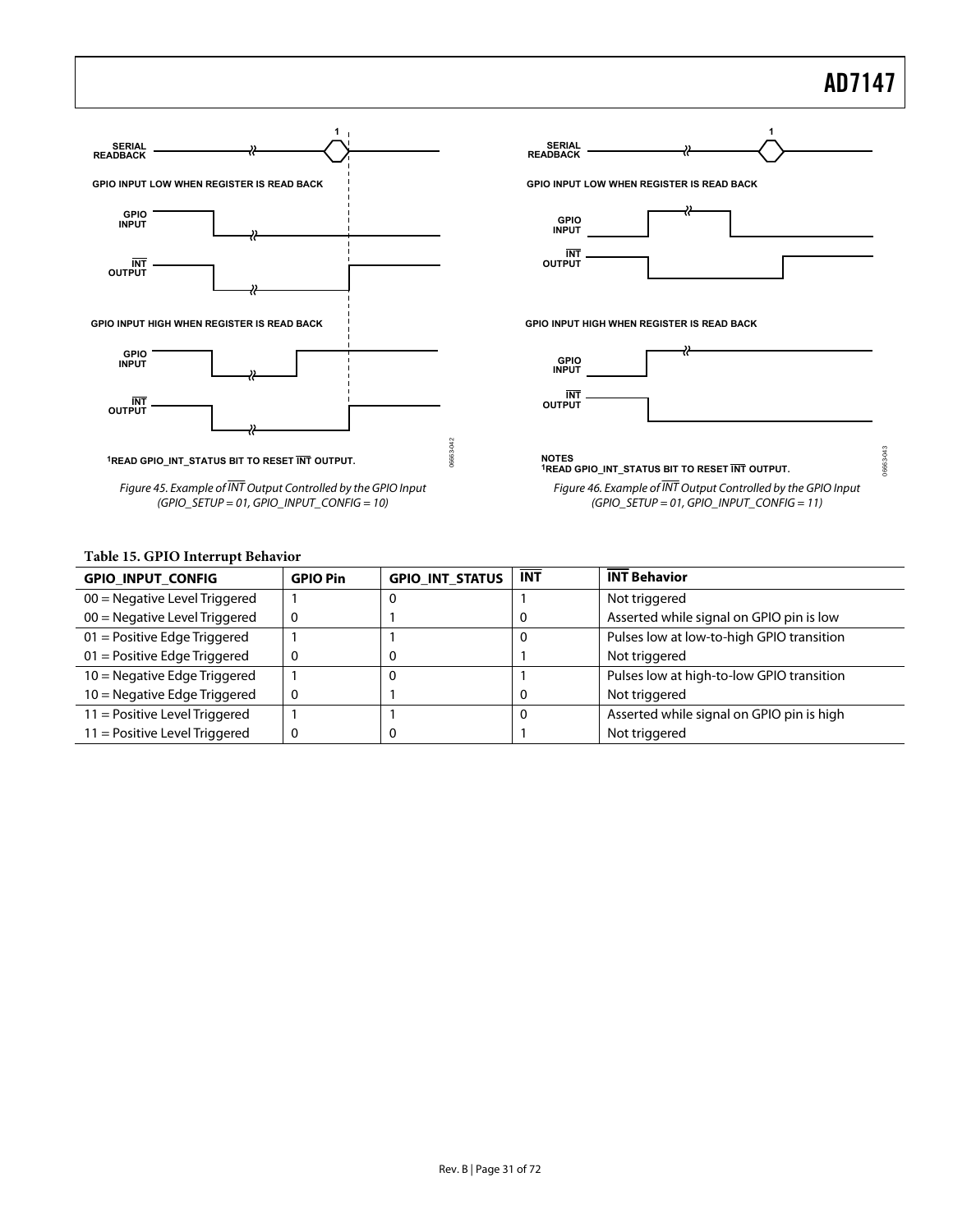### <span id="page-31-1"></span><span id="page-31-0"></span>**OUTPUTS**

### **ACSHIELD OUTPUT**

The AD7147 measures capacitance between CINx and ground. Any capacitance to ground on the signal path between the CINx pins and the sensor is included in the AD7147 conversion result.

To eliminate stray capacitance to ground, the AC<sub>SHIELD</sub> signal should be used to shield the connection between the sensor and CINx, as shown in [Figure 47.](#page-31-3) The plane around the sensors should also be connected to AC<sub>SHIELD</sub>.



Figure 47. AC<sub>SHIELD</sub>

<span id="page-31-3"></span>The ACSHIELD output is the same signal waveform as the excitation signal on CINx. Therefore, there is no ac current between CINx and AC<sub>SHIELD</sub>, and any capacitance between these pins does not affect the CINx charge transfer.

Using AC<sub>SHIELD</sub> eliminates capacitance-to-ground pickup, which means that the AD7147 can be placed up to 10 cm away from the sensors. This allows the AD7147 to be placed on a separate PCB than that of the sensors if the connections between the sensors and the CINx inputs are correctly shielded using ACSHIELD.

### <span id="page-31-2"></span>**GENERAL-PURPOSE INPUT/OUTPUT (GPIO)**

The AD7147 has one GPIO pin. It can be configured as an input or an output. The GPIO\_SETUP Bits[13:12] in the interrupt enable register determine how the GPIO pin is configured.

### **Table 16. GPIO\_SETUP Bits**

<span id="page-31-4"></span>

| <b>GPIO SETUP</b> | <b>GPIO Configuration</b> |
|-------------------|---------------------------|
| 00                | GPIO disabled             |
| 01                | Input                     |
| 10                | Output low                |
| 11                | Output high               |

When the GPIO is configured as an output, the voltage level on the pin is set to either a low level or a high level, as defined by the GPIO\_SETUP bits (see [Table 16](#page-31-4)).

The GPIO\_INPUT\_CONFIG bits in the interrupt enable register determine the response of the AD7147 to a signal on the GPIO pin when the GPIO is configured as an input. The GPIO can be configured as either active high or active low, as well as either edge triggered or level triggered (see Table 17).

### **Table 17. GPIO\_INPUT\_CONFIG Bits**

| GPIO_INPUT_CONFIG   GPIO Configuration |                                           |
|----------------------------------------|-------------------------------------------|
| 00                                     | Triggered on negative level (active low)  |
| 01                                     | Triggered on positive edge (active high)  |
| 10                                     | Triggered on negative edge (active low)   |
| 11                                     | Triggered on positive level (active high) |

When GPIO is configured as an input, it triggers the interrupt output on the AD7147. [Table 15](#page-30-0) lists the interrupt output behavior for each of the GPIO configuration setups.

### **USING THE GPIO TO TURN ON/OFF AN LED**

The GPIO on the AD7147 can be used to turn on and off an LED by setting the GPIO as either output high or low. Setting the GPIO output high turns on the LED; setting the GPIO output low turns off the LED. The GPIO pin connects to a transistor that provides the drive current for the LED. Suitable transistors include the KTC3875 from Korea Electronics Co., Ltd. (KEC).



Figure 48. Controlling an LED Using the GPIO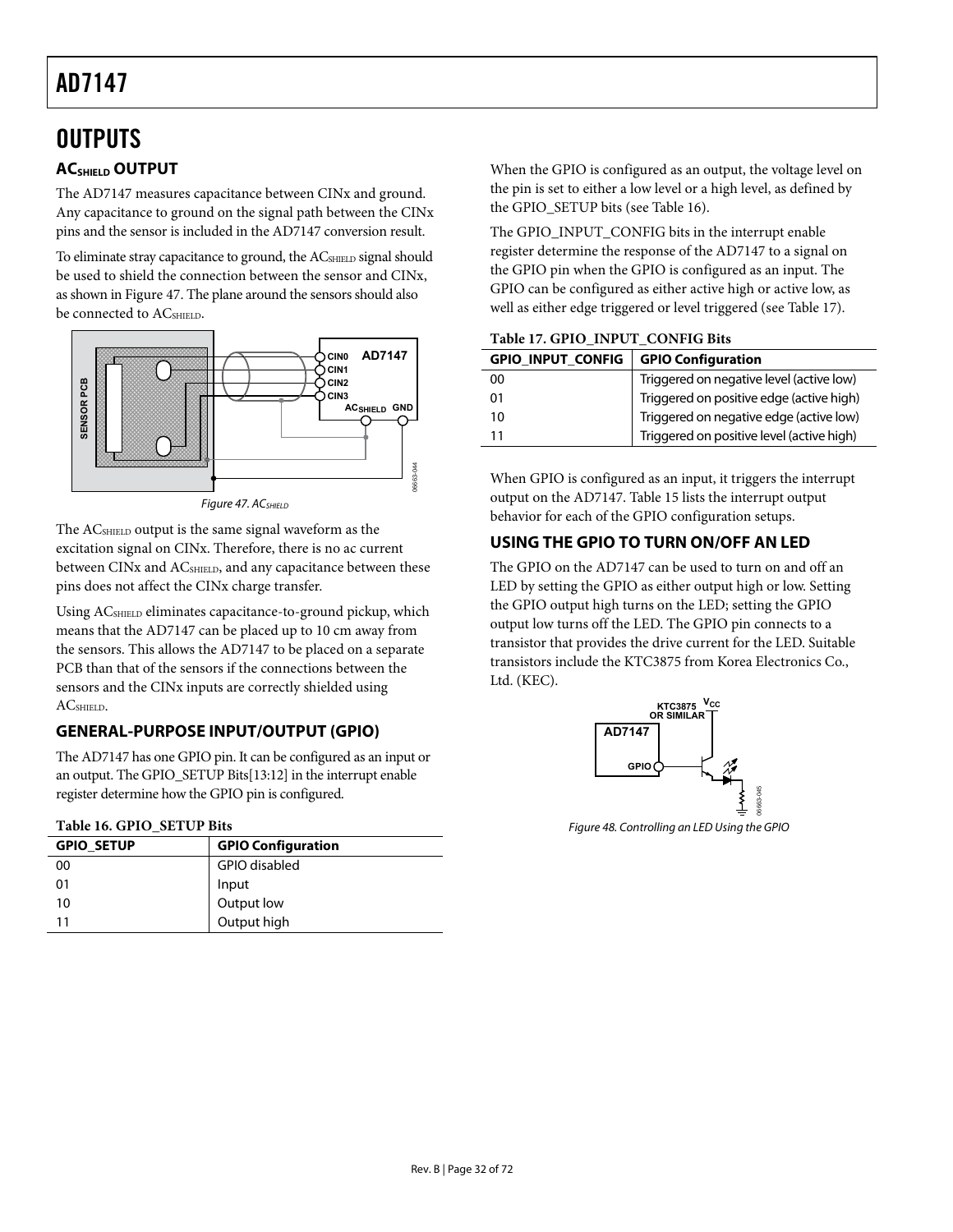06663-046

663

### <span id="page-32-1"></span><span id="page-32-0"></span>SERIAL INTERFACE

The AD7147 is available with an SPI-compatible interface. The AD7147-1 is available with an I<sup>2</sup>C-compatible interface. Both parts are the same, with the exception of the serial interface.

### **SPI INTERFACE**

The AD7147 has a 4-wire serial peripheral interface (SPI). The SPI has a data input pin (SDI) for inputting data to the device, a data output pin (SDO) for reading data back from the device, and a data clock pin (SCLK) for clocking data into and out of the device. A chip select pin (CS) enables or disables the serial interface. CS is required for correct operation of the SPI. Data is clocked out of the AD7147 on the negative edge of SCLK and data is clocked into the device on the positive edge of SCLK.

### **SPI Command Word**

All data transactions on the SPI bus begin with the master taking CS from high to low and sending out the command word. This indicates to the AD7147 whether the transaction is a read or a write and provides the address of the register from which to begin the data transfer. The following bit map shows the SPI command word.

| <b>MSB</b> |    |    |    |  |     |                  |  |
|------------|----|----|----|--|-----|------------------|--|
| 15         | 14 | 13 | 12 |  | 10  | 9:0              |  |
|            |    |    |    |  | R/W | Register address |  |

Bits[15:11] of the command word must be set to 11100 to successfully begin a bus transaction.

Bit 10 is the read/write bit; 1 indicates a read, and 0 indicates a write.

Bits[9:0] contain the target register address. When reading or writing to more than one register, this address indicates the address of the first register to be written to or read from.

### **Writing Data**

Data is written to the AD7147 in 16-bit words. The first word written to the device is the command word, with the read/write bit set to 0. The master then supplies the 16-bit input data-word on the SDI line. The AD7147 clocks the data into the register addressed in the command word. If there is more than one word of data to be clocked in, the AD7147 automatically increments the address pointer and clocks the subsequent data-word into the next register.

The AD7147 continues to clock in data on the SDI line until either the master finishes the write transition by pulling CS high or the address pointer reaches its maximum value. The AD7147 address pointer does not wrap around. When it reaches its maximum value, any data provided by the master on the SDI line is ignored by the AD7147.



**NOTES 1. SDI BITS ARE LATCHED ON SCLK RISING EDGES. SCLK CAN IDLE HIGH OR LOW BETWEEN WRITE OPERATIONS.**

- **2. ALL 32 BITS MUST BE WRITTEN: 16 BITS FOR THE CONTROL WORD AND 16 BITS FOR THE DATA. 3. 16-BIT COMMAND WORD SETTINGS FOR SERIAL WRITE OPERATION:**
- **CW [15:11] = 11100 (ENABLE WORD)**
- $CW$   $I$   $I$   $O$   $I$   $=$   $O$   $(R/\overline{W})$

 **CW [9:0] = [AD9, AD8, AD7, AD6, AD5, AD4, AD3, AD2, AD1, AD0] (10-BIT MSB-JUSTIFIED REGISTER ADDRESS)**

Figure 49. Single Register Write SPI Timing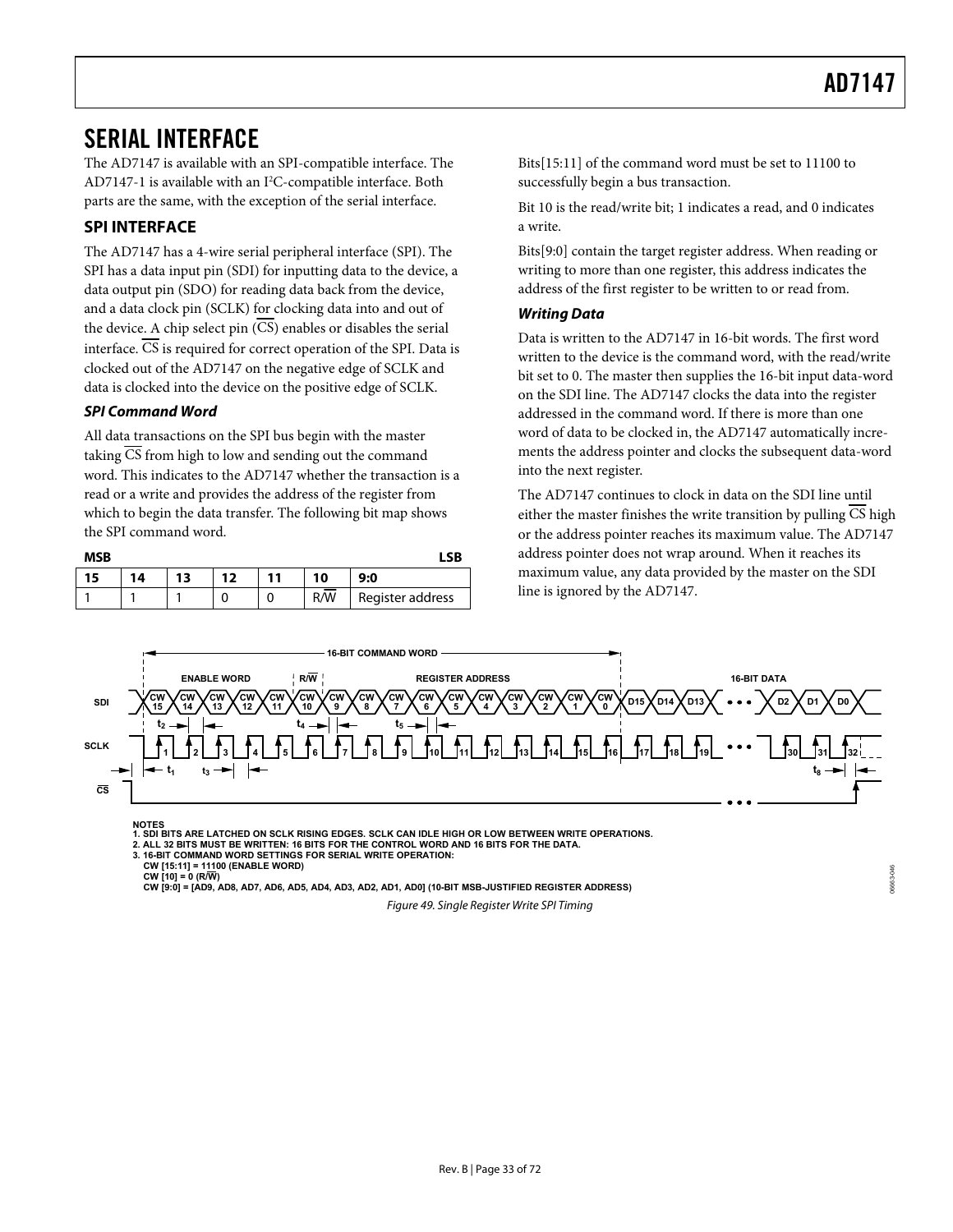

#### <span id="page-33-0"></span>**Reading Data**

A read transaction begins when the master writes the command word to the AD7147 with the read/write bit set to 1. The master then supplies 16 clock pulses per data-word to be read, and the AD7147 clocks out data from the addressed register on the SDO line. The first data-word is clocked out on the first falling edge of SCLK following the command word, as shown in [Figure 51](#page-33-0).

The AD7147 continues to clock out data on the SDO line if the master continues to supply the clock signal on SCLK. The read transaction finishes when the master takes CS high. If the AD7147 address pointer reaches its maximum value, the AD7147 repeatedly clocks out data from the addressed register. The address pointer does not wrap around.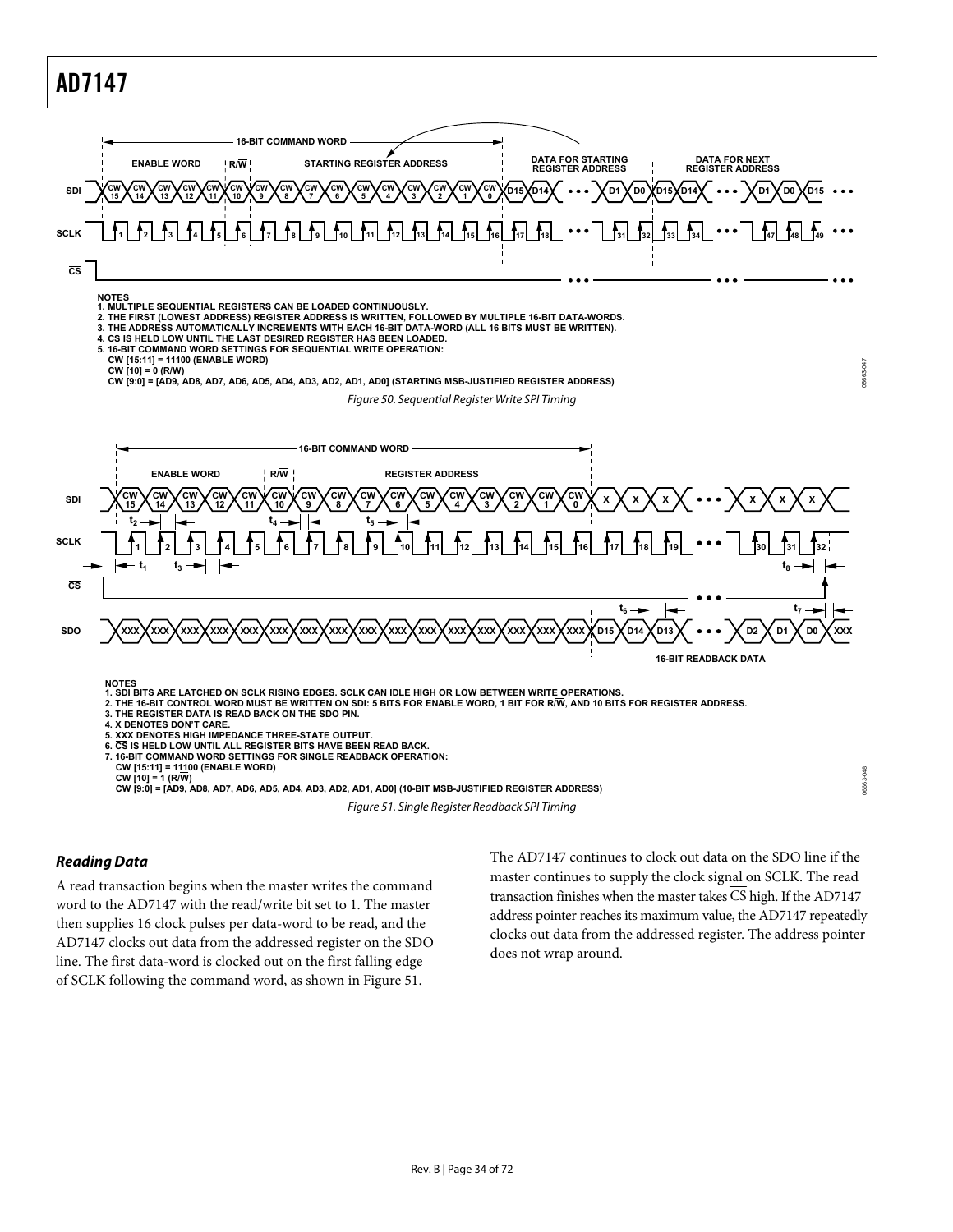<span id="page-34-0"></span>

- 
- **5. X DENOTES DON'T CARE. 6. XXX DENOTES HIGH IMPEDANCE THREE-STATE OUTPUT.**
- **7. 16-BIT COMMAND WORD SETTINGS FOR SEQUENTIAL READBACK OPERATION:**
- **CW [15:11] = 11100 (ENABLE WORD)**
- **CW [10] = 1 (R/W)**

 **CW [9:0] = [AD9, AD8, AD7, AD6, AD5, AD4, AD3, AD2, AD1, AD0] (STARTING MSB-JUSTIFIED REGISTER ADDRESS)** Figure 52. Sequential Register Readback SPI Timing

### **I 2 C-COMPATIBLE INTERFACE**

The AD7147-1 supports the industry standard 2-wire  $I^2C$  serial interface protocol. The two wires associated with the  $I<sup>2</sup>C$  timing are the SCLK and SDA inputs. The SDA is an I/O pin that allows both register write and register readback operations. The AD7147-1 is always a slave device on the I<sup>2</sup>C serial interface bus.

It has a 7-bit device address, Address 0101 1XX. The lower two bits are set by tying the ADD0 and ADD1 pins high or low. The AD7147-1 responds when the master device sends its device address over the bus. The AD7147-1 cannot initiate data transfers on the bus.

| Table 18. AD7147-1 I <sup>2</sup> C Device Address |  |
|----------------------------------------------------|--|
|----------------------------------------------------|--|

| ADD <sub>1</sub> | ADD <sub>0</sub> | <sup>12</sup> C Address |
|------------------|------------------|-------------------------|
|                  |                  | 0101 100                |
|                  |                  | 0101 101                |
|                  |                  | 0101 110                |
|                  |                  | 0101 111                |

### **Data Transfer**

Data is transferred over the  $I^2C$  serial interface in 8-bit bytes. The master initiates a data transfer by establishing a start condition, defined as a high-to-low transition on the serial data line, SDA, while the serial clock line, SCLK, remains high. This indicates that an address/data stream follows.

All slave peripherals connected to the serial bus respond to the start condition and shift in the next eight bits, consisting of a 7-bit address (MSB first) plus an  $R/\overline{W}$  bit that determines the direction of the data transfer. The peripheral whose address corresponds to the transmitted address responds by pulling the data line low during the ninth clock pulse. This is known as the acknowledge bit. All other devices on the bus then remain idle while the selected device waits for data to be read from or written to it. If the  $R/\overline{W}$  bit is 0, the master writes to the slave device. If the  $R/\overline{W}$  bit is 1, the master reads from the slave device.

06663-049

Data is sent over the serial bus in a sequence of nine clock pulses—eight bits of data followed by an acknowledge bit from the slave device. Transitions on the data line must occur during the low period of the clock signal and remain stable during the high period, because a low-to-high transition when the clock is high can be interpreted as a stop signal. The number of data bytes transmitted over the serial bus in a single read or write operation is limited only by what the master and slave devices can handle.

When all data bytes are read or written, a stop condition is established. A stop condition is defined by a low-to-high transition on SDA while SCLK remains high. If the AD7147 encounters a stop condition, it returns to its idle condition, and the address pointer register resets to Address 0x00.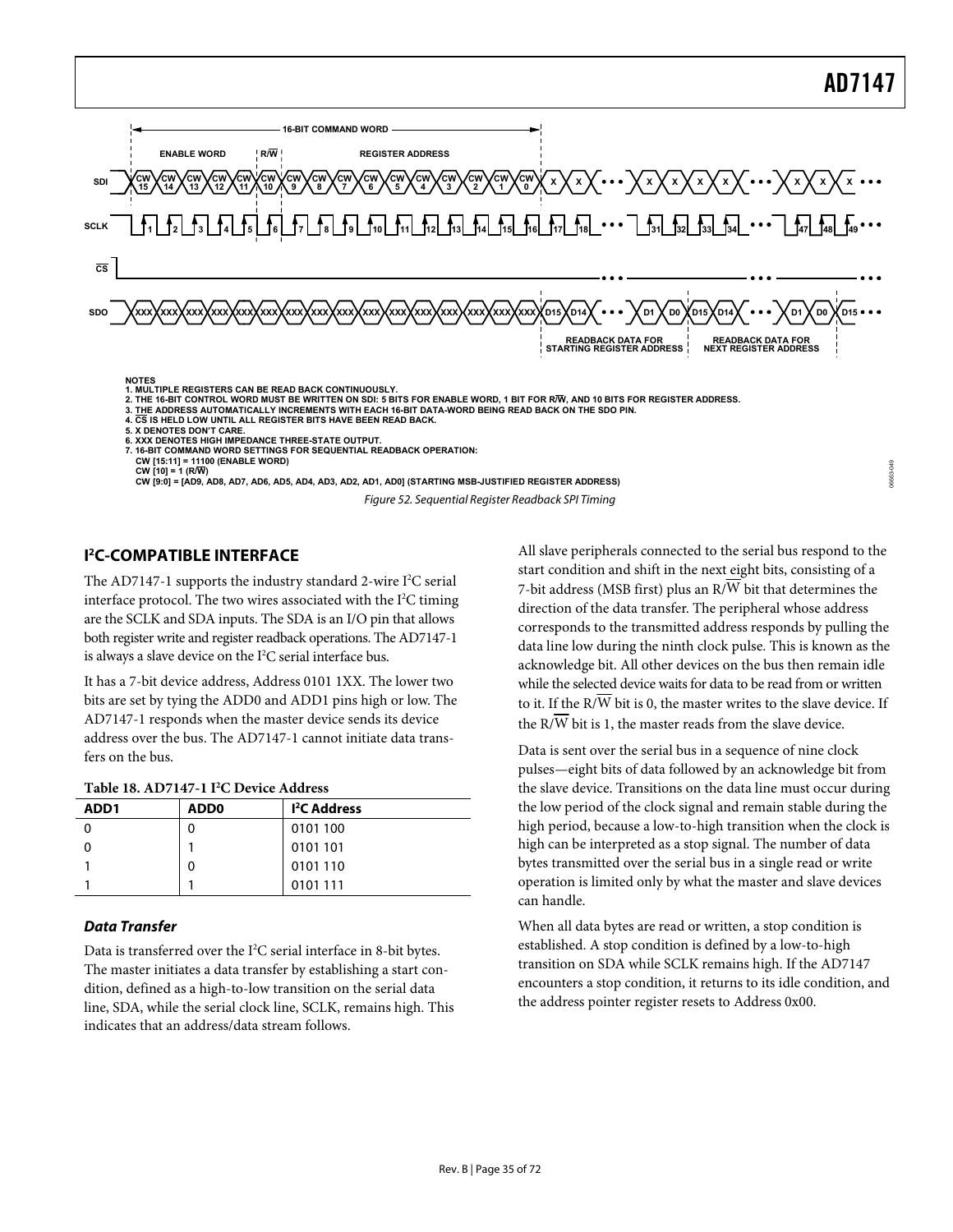

#### <span id="page-35-0"></span>**Writing Data over the I2 C Bus**

The process for writing to the AD7147-1 over the  $I<sup>2</sup>C$  bus is shown in [Figure 53](#page-35-0) and [Figure 55.](#page-36-1) The device address is sent over the bus, followed by the  $R/\overline{W}$  bit being set to 0 and then two bytes of data that contain the 10-bit address of the internal data register to be written. The following bit map shows the upper register address bytes. Note that Bit 7 to Bit 2 in the upper address byte are don't care bits. The address is contained in the 10 LSBs of the register address bytes.

| <b>MSB</b> |  |  |                              | LSB                          |
|------------|--|--|------------------------------|------------------------------|
|            |  |  |                              |                              |
|            |  |  | Register<br>Address<br>Rit 9 | Register<br>Address<br>Bit 8 |

The following bit map shows the lower register address bytes.

| <b>MSB</b> |            |            |            |            |            |            | <b>LSB</b> |
|------------|------------|------------|------------|------------|------------|------------|------------|
|            | 6          |            | 4          |            |            |            | 0          |
| Reg<br>Add | Reg<br>Add | Reg<br>Add | Reg<br>Add | Reg<br>Add | Reg<br>Add | Reg<br>Add | Reg<br>Add |
| Bit 7      | Bit 6      | Bit 5      | Bit 4      | Bit 3      | Bit 2      | Bit 1      | Bit 0      |

The third data byte contains the eight MSBs of the data to be written to the internal register. The fourth data byte contains the eight LSBs of data to be written to the internal register.

The AD7147-1 address pointer register automatically increments after each write. This allows the master to sequentially write to all registers on the AD7147-1 in the same write transaction. However, the address pointer register does not wrap around after the last

address. Therefore, any data written to the AD7147-1 after the address pointer has reached its maximum value is discarded.

All registers on the AD7147-1 are 16 bits. Two consecutive 8-bit data bytes are combined and written to the 16-bit registers. To avoid errors, all writes to the device must contain an even number of data bytes.

To finish the transaction, the master generates a stop condition on SDO, or generates a repeat start condition if the master is to maintain control of the bus.

#### **Reading Data over the I2 C Bus**

To read from the AD7147-1, the address pointer register must first be set to the address of the required internal register. The master performs a write transaction, and then writes to the AD7147-1 to set the address pointer. Next, the master outputs a repeat start condition to keep control of the bus, or if this is not possible, ends the write transaction with a stop condition. A read transaction is initiated, with the  $R/\overline{W}$  bit set to 1.

The AD7147-1 supplies the upper eight bits of data from the addressed register in the first readback byte, followed by the lower eight bits in the next byte. This is shown in [Figure 54](#page-36-2) and [Figure 55](#page-36-1).

Because the address pointer automatically increments after each read, the AD7147-1 continues to output readback data until the master sends a no acknowledge and stop condition to the bus. If the address pointer reaches its maximum value and the master continues to read from the part, the AD7147-1 repeatedly sends data from the last register that was addressed.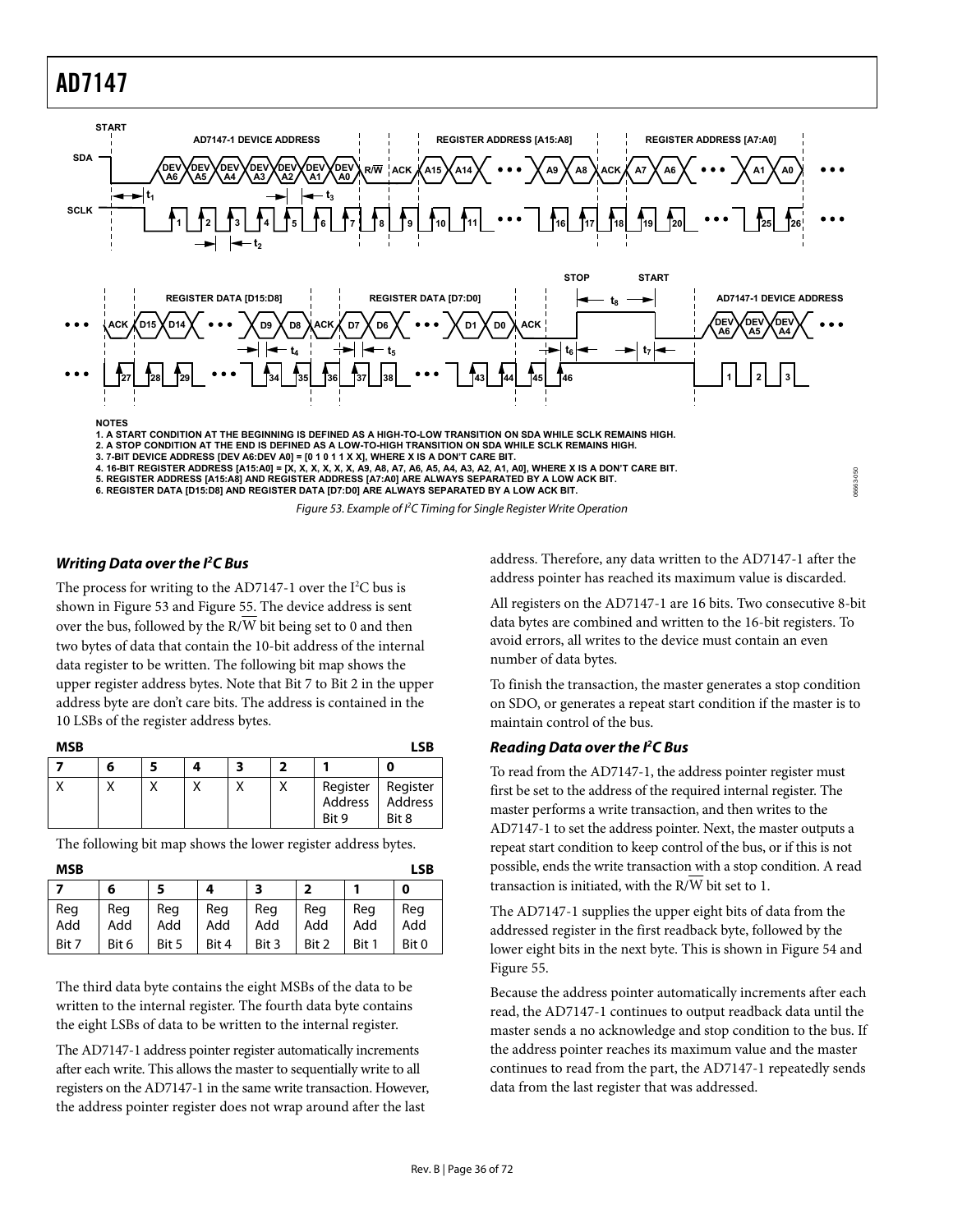

Figure 55. Example of Sequential <sup>P</sup>C Write and Readback Operations

### <span id="page-36-0"></span>**VDRIVE INPUT**

The supply voltage for the pins (SDO, SDI, SCLK, SDA,  $\overline{CS}$ , INT, and GPIO) associated with both the I<sup>2</sup>C and SPI serial interfaces is supplied from the VDRIVE pin and is separate from the main Vcc supply.

This allows the AD7147 to be connected directly to processors whose supply voltage is less than the minimum operating voltage of the AD7147 without the need for external levelshifters. The V<sub>DRIVE</sub> pin can be connected to voltage supplies as low as  $1.65$  V and as high as Vcc.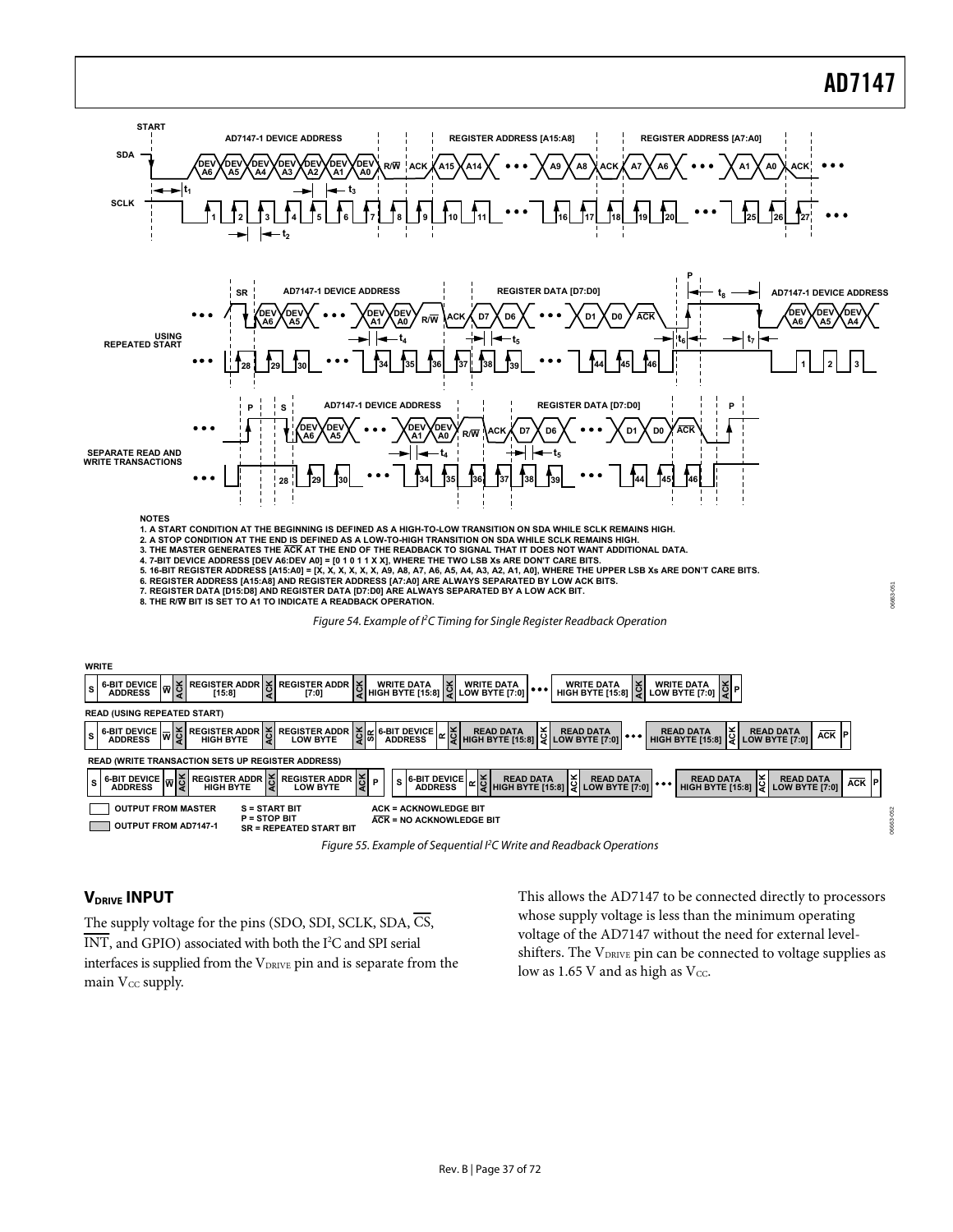## PCB DESIGN GUIDELINES

### **CAPACITIVE SENSOR BOARD MECHANICAL SPECIFICATIONS**

### **Table 19.**

| <b>Parameter</b>                                                         | <b>Symbol</b>     | Min | Tvp | Max | Unit |
|--------------------------------------------------------------------------|-------------------|-----|-----|-----|------|
| Distance from Edge of Any Sensor to Edge of Grounded Metal Object        | $D_1$             | 0.1 |     |     | mm   |
| Distance Between Sensor Edges <sup>1</sup>                               | $D_2 = D_3 = D_4$ |     |     |     | mm   |
| Distance Between Bottom of Sensor Board and Controller Board or Grounded | D,                |     |     |     | mm   |
| Metal Casing <sup>2</sup>                                                |                   |     |     |     |      |

1 The distance is dependent on the application and the position of the switches relative to each other and with respect to the user's finger position and handling. Adjacent sensors with no space between them are implemented differentially.

 $^{\rm 2}$  The 1.0 mm specification is intended to prevent direct sensor board contact with any conductive material. This specification, however, does not guarantee an absence of EMI coupling from the controller board to the sensors. To avoid potential EMI-coupling issues, place a grounded metal shield between the capacitive sensor board and the main controller board, as shown in Figure 58.









Figure 58. Capacitive Sensor Board with Grounded Shield

06663-055

#### **CHIP SCALE PACKAGES**

The lands on the chip scale package (CP-24-3) are rectangular. The PCB pad for these should be 0.1 mm longer than the package land length and 0.05 mm wider than the package land width. Center the land on the pad to maximize the solder joint size.

The bottom of the chip scale package has a central thermal pad. The thermal pad on the printed circuit board should be at least as large as this exposed pad. To avoid shorting, provide a clearance of at least 0.25 mm between the thermal pad and the inner edges of the land pattern on the PCB.

Thermal vias can be used on the PCB thermal pad to improve the thermal performance of the package. If vias are used, they should be incorporated in the thermal pad at a 1.2 mm pitch grid. The via diameter should be between 0.3 mm and 0.33 mm, and the via barrel should be plated with 1 oz copper to plug the via. Connect the PCB thermal pad to GND.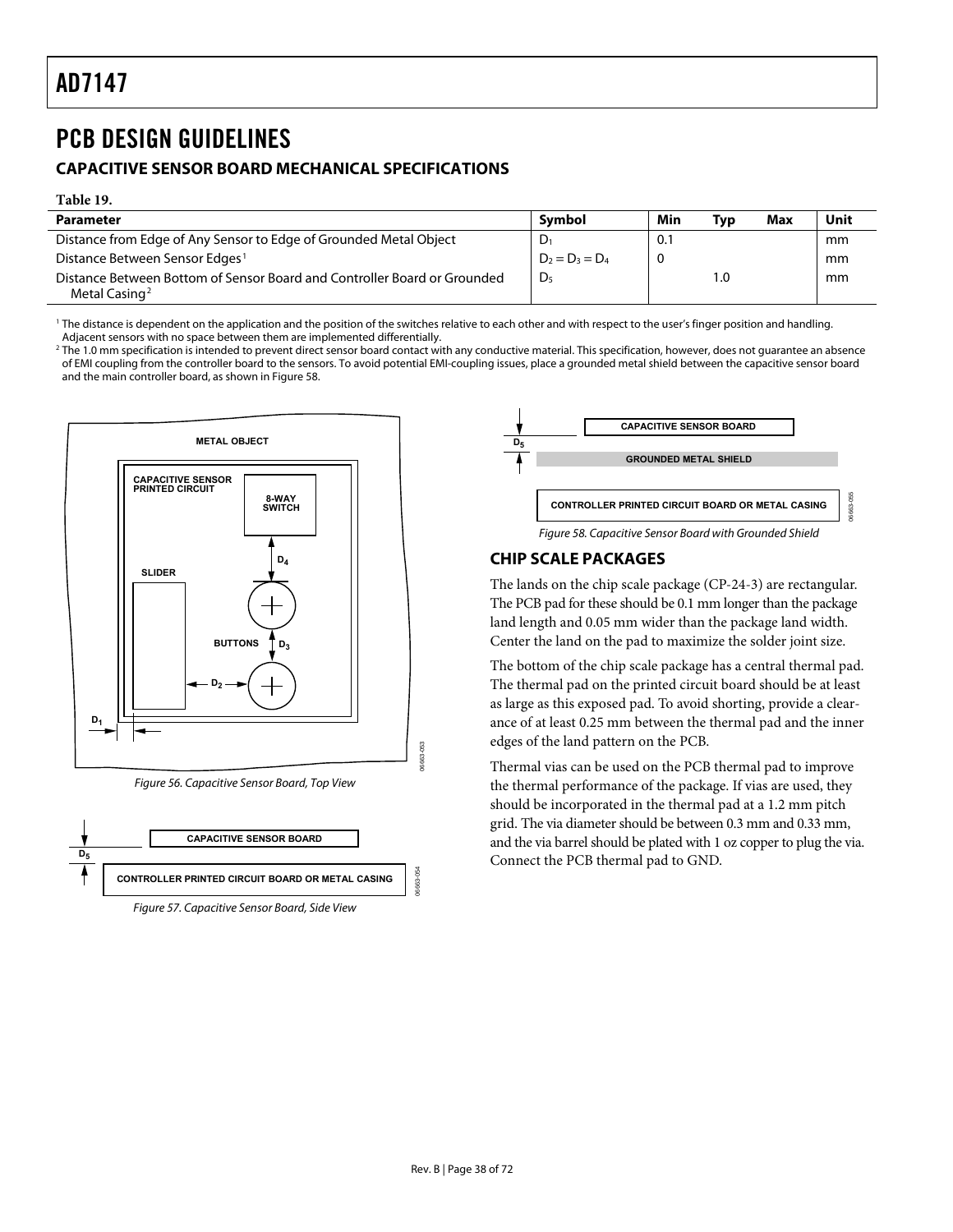## POWER-UP SEQUENCE

To power up the AD7147, use the following sequence when initially developing the AD7147 and microprocessor serial interface:

- 1. Turn on the power supplies to the AD7147.
- 2. Write to the Bank 2 registers at Address 0x080 through Address 0x0DF. These registers are contiguous; therefore, a sequential register write sequence can be applied.

Note that the Bank 2 register values are unique for each application. Register values come from characterization of the sensor in the application.

3. Write to the Bank 1 registers at Address 0x000 through Address 0x007, outlined as follows. These registers are contiguous; therefore, a sequential register write sequence can be applied (see [Figure 50](#page-33-0) and [Figure 55](#page-36-0)).

Caution: At this time, Address 0x001 must remain set to a default value of 0x0000 during this contiguous write operation.

Register values:

 $Address 0x000 = 0x82B2$ 

Address  $0x001 = 0x000$ 

Address  $0x002 = 0x3230$  (depends on number of conversion stages used) Address 0x003 = 0x419

Address 0x004 = 832

Address 0x005 = interrupt enable register (depends on required interrupt behavior)

Address 0x006 = interrupt enable register (depends on required interrupt behavior)

Address 0x007 = interrupt enable register (depends on required interrupt behavior)

- 4. Write to the Bank 1 register, Address  $0x001 = 0x0$ FFF (depends on number of conversion stages used).
- 5. Read back the corresponding interrupt status register at Address 0x008, Address 0x009, or Address 0x00A. This is determined by the interrupt output configuration, as explained in the [Interrupt Output](#page-27-0) section.

Note that the specific registers required to be read back depend on each application. For buttons, the interrupt status registers are read back while other sensors read data back from the AD7147 according to the slider or wheel algorithm's requirements. Analog Devices can provide this information after the user develops the sensor board.

6. Repeat Step 5 every time INT is asserted.

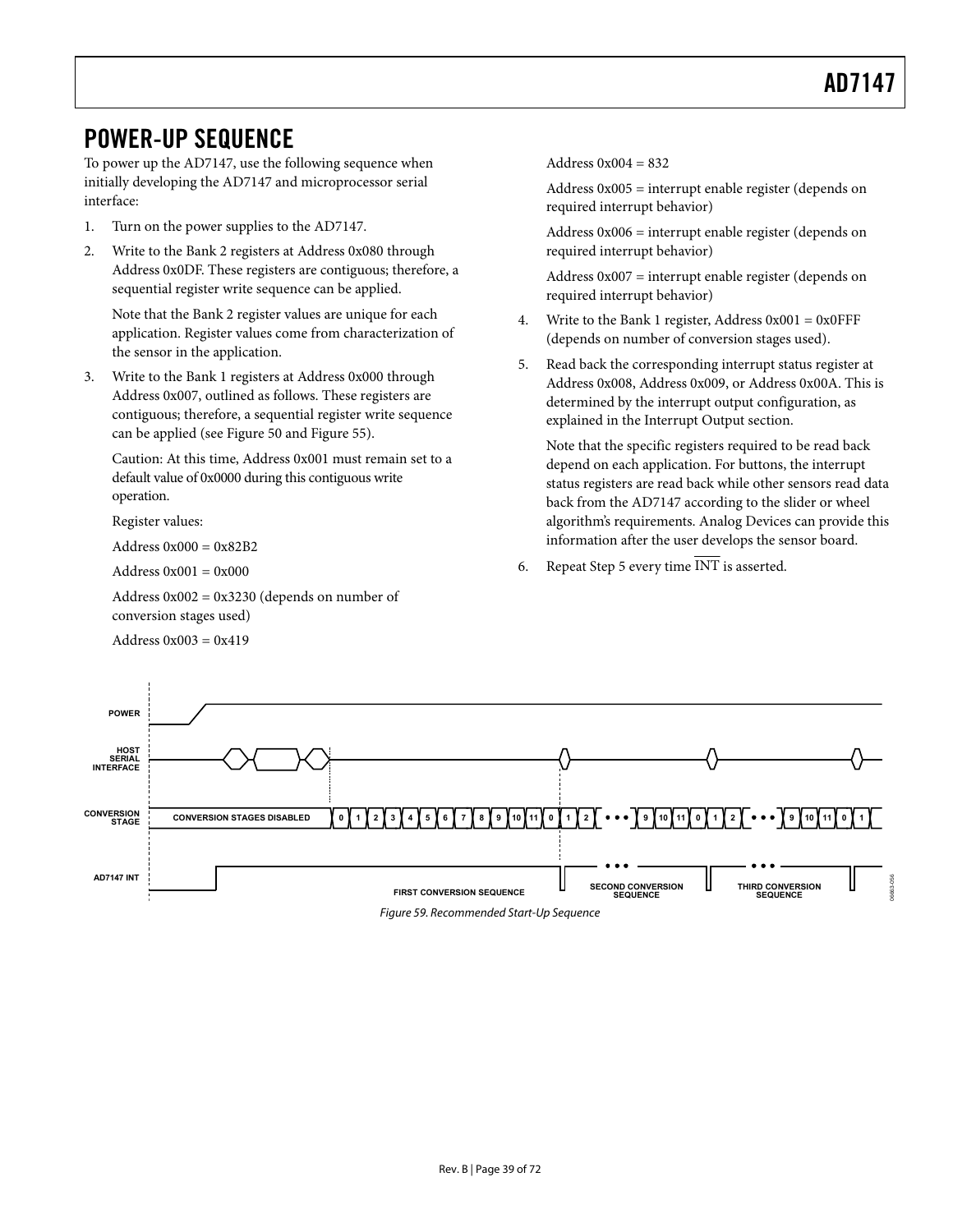## TYPICAL APPLICATION CIRCUITS



Figure 60. Typical Application Circuit with SPI Interface



Figure 61. Typical Application Circuit with <sup>P</sup>C Interface

06663-058

06663-058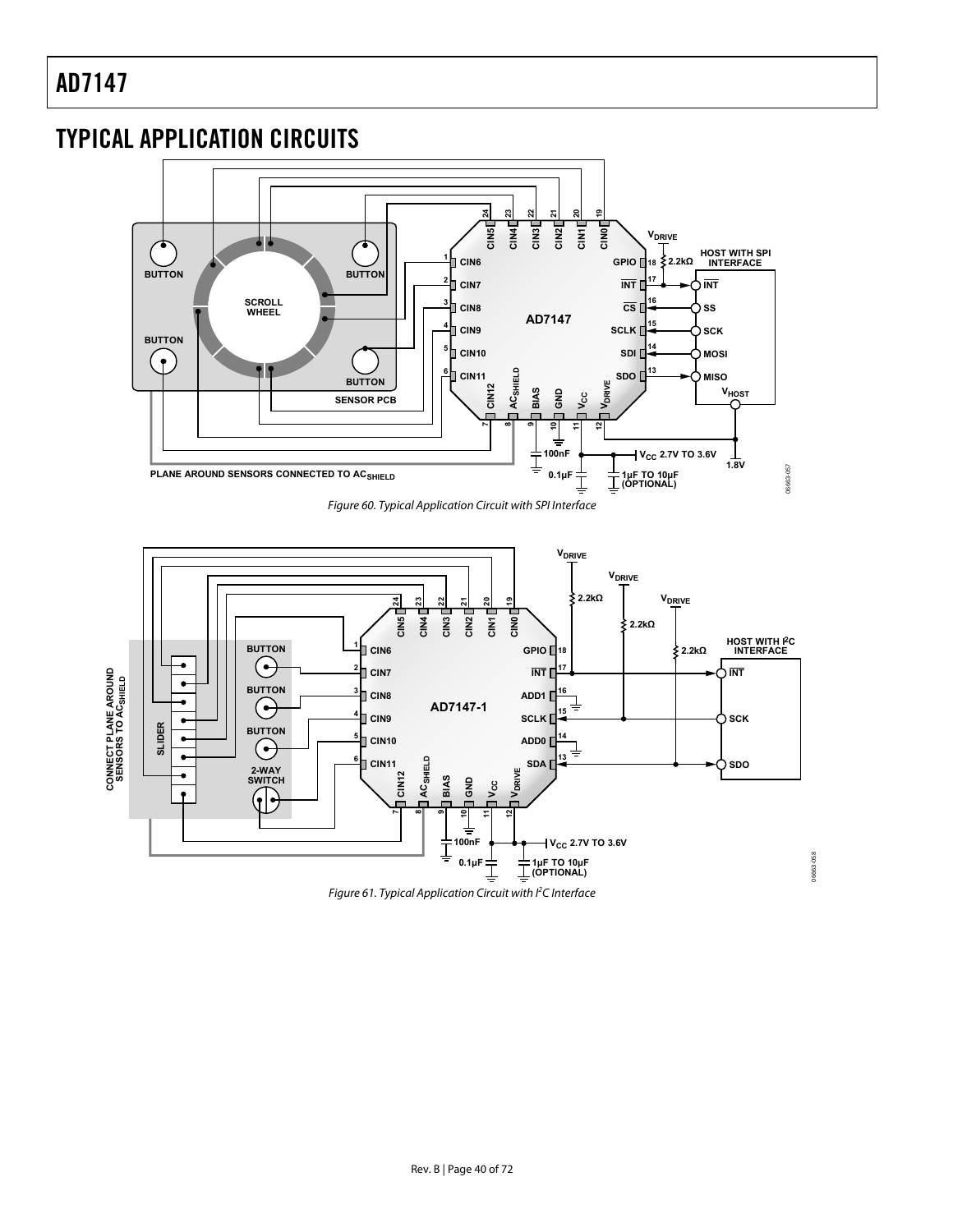## REGISTER MAP

The AD7147 address space is divided into three register banks, referred to as Bank 1, Bank 2, and Bank 3. [Figure 62](#page-40-0) illustrates the division of these banks.

control registers, interrupt enable registers, interrupt status registers, CDC 16-bit conversion data registers, device ID registers, and proximity status registers.

registers. Bank 2 registers contain the configuration registers used to configure the individual CINx inputs for each conversion stage. Initialize the Bank 2 configuration registers immediately after power-up to obtain valid CDC conversion result data.

Bank 3 registers contain the results of each conversion stage. These registers automatically update at the end of each conversion sequence. Although these registers are primarily used by the AD7147 internal data processing, they are accessible by the host Bank 1 registers contain control registers, CDC conversion<br>control registers interrunt enable registers, interrunt status<br>processor for additional external data processing, if desired.

> Default values are undefined for Bank 2 registers and Bank 3 registers until after power-up and configuration of the Bank 2



<span id="page-40-0"></span>Figure 62. Layout of Bank 1, Bank 2, and Bank 3 Registers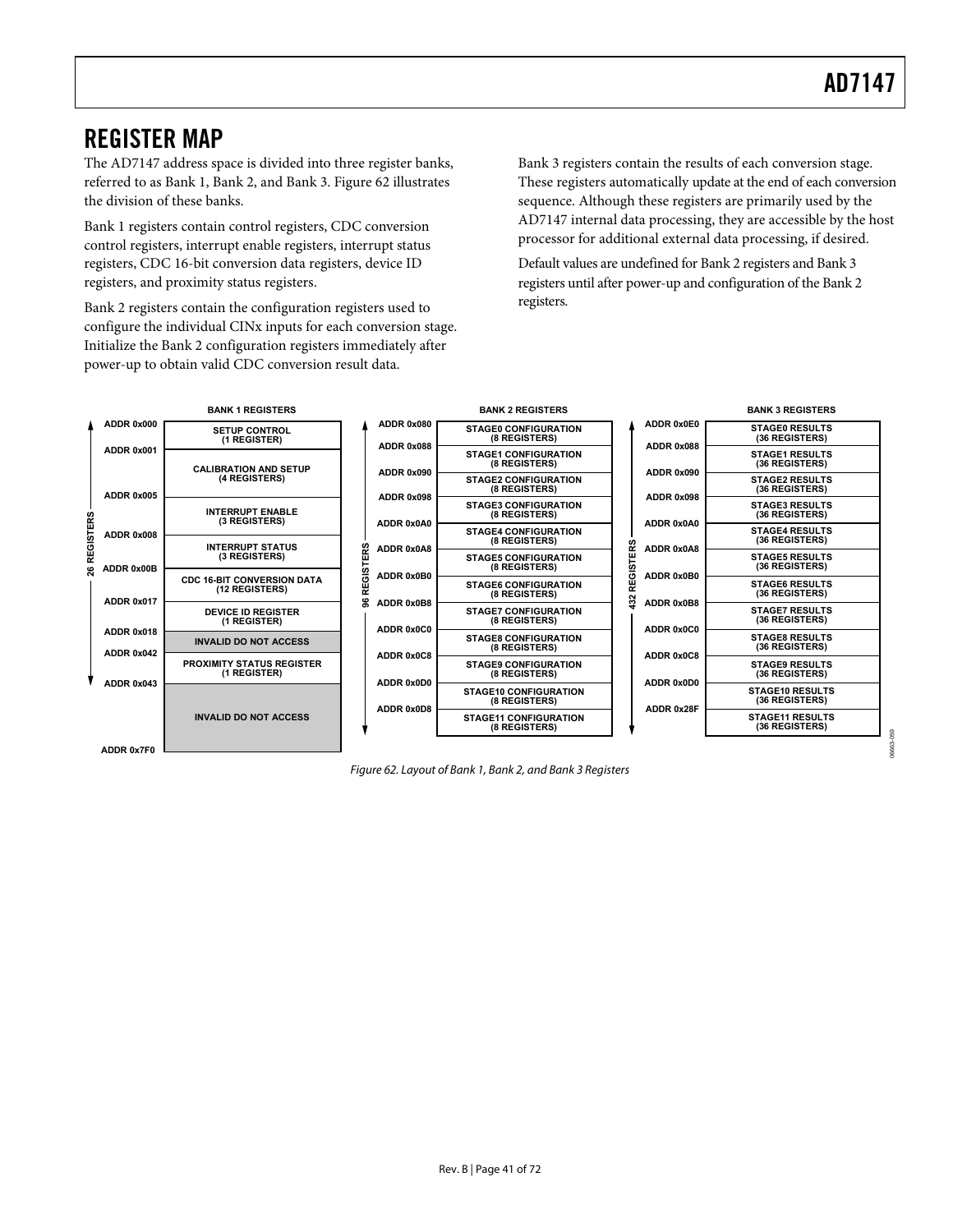# DETAILED REGISTER DESCRIPTIONS

### **BANK 1 REGISTERS**

All addresses and default values are expressed in hexadecimal.

### **Table 20. PWR\_CONTROL Register**

|                |                 | <b>Default</b> |             |                    |                                                   |
|----------------|-----------------|----------------|-------------|--------------------|---------------------------------------------------|
| <b>Address</b> | <b>Data Bit</b> | <b>Value</b>   | <b>Type</b> | <b>Name</b>        | <b>Description</b>                                |
| 0x000          | [1:0]           | $\Omega$       | R/W         | POWER_MODE         | Operating modes                                   |
|                |                 |                |             |                    | $00 =$ full power mode (normal operation, CDC     |
|                |                 |                |             |                    | conversions approximately every 36 ms)            |
|                |                 |                |             |                    | $01 =$ full shutdown mode (no CDC conversions)    |
|                |                 |                |             |                    | 10 = low power mode (automatic wake-up operation) |
|                |                 |                |             |                    | 11 = full shutdown mode (no CDC conversions)      |
|                | $[3:2]$         | $\mathbf{0}$   | R/W         | LP_CONV_DELAY      | Low power mode conversion delay                   |
|                |                 |                |             |                    | $00 = 200$ ms                                     |
|                |                 |                |             |                    | $01 = 400$ ms                                     |
|                |                 |                |             |                    | $10 = 600$ ms                                     |
|                |                 |                |             |                    | $11 = 800$ ms                                     |
|                | $[7:4]$         | $\mathbf{0}$   | R/W         | SEQUENCE_STAGE_NUM | Number of stages in sequence $(N + 1)$            |
|                |                 |                |             |                    | $0000 = 1$ conversion stage in sequence           |
|                |                 |                |             |                    | $0001 = 2$ conversion stages in sequence          |
|                |                 |                |             |                    | $\ddots$                                          |
|                |                 |                |             |                    | Maximum value = $1011 = 12$ conversion stages per |
|                |                 |                |             |                    | sequence                                          |
|                | [9:8]           | $\mathbf 0$    | R/W         | <b>DECIMATION</b>  | ADC decimation factor                             |
|                |                 |                |             |                    | $00 =$ decimate by 256                            |
|                |                 |                |             |                    | $01 =$ decimate by 128                            |
|                |                 |                |             |                    | $10 =$ decimate by 64                             |
|                |                 |                |             |                    | $11 =$ decimate by 64                             |
|                | $[10]$          | 0              | R/W         | SW_RESET           | Software reset control (self-clearing)            |
|                |                 |                |             |                    | $1 =$ resets all registers to default values      |
|                | $[11]$          | $\mathbf 0$    | R/W         | INT_POL            | Interrupt polarity control                        |
|                |                 |                |             |                    | $0 =$ active low                                  |
|                |                 |                |             |                    | $1 =$ active high                                 |
|                | $[12]$          | 0              | R/W         | EXT_SOURCE         | <b>Excitation source control</b>                  |
|                |                 |                |             |                    | $0$ = enable excitation source to CINx pins       |
|                |                 |                |             |                    | $1 =$ disable excitation source to CINx pins      |
|                | $[13]$          | 0              |             | Unused             | Set to 0                                          |
|                | [15:14]         | $\Omega$       | R/W         | CDC_BIAS           | CDC bias current control                          |
|                |                 |                |             |                    | $00 =$ normal operation                           |
|                |                 |                |             |                    | $01 =$ normal operation + 20%                     |
|                |                 |                |             |                    | $10 =$ normal operation + 35%                     |
|                |                 |                |             |                    | $11 =$ normal operation + 50%                     |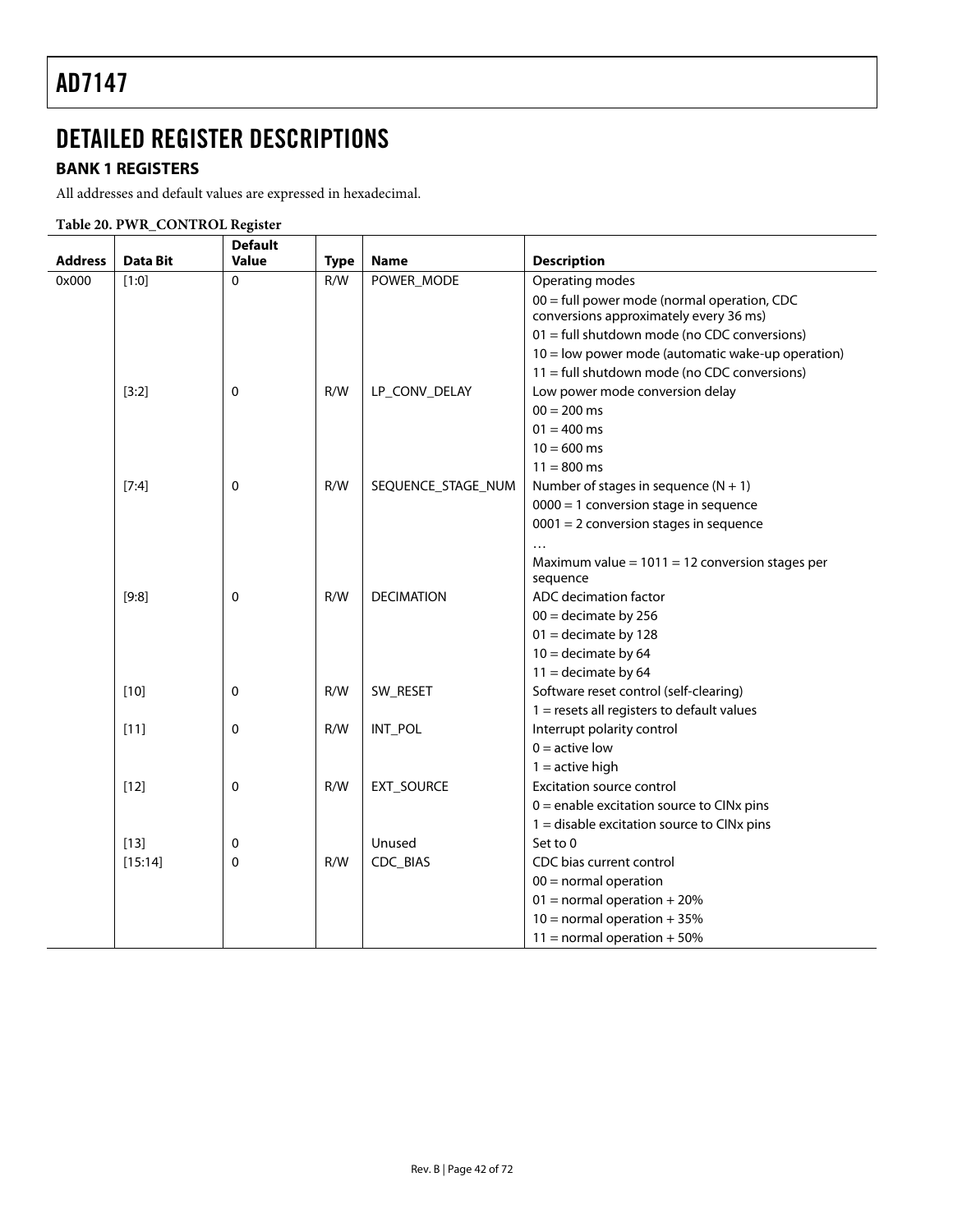**Table 21. STAGE\_CAL\_EN Register** 

| <b>Address</b> | Data Bit                                                                                                                                                                                                                                                                                                                                                                                                                                                                                                                                                                                                                                                                                                                                                                                           | <b>Default</b><br><b>Value</b> | <b>Type</b> | <b>Name</b>    | <b>Description</b>           |
|----------------|----------------------------------------------------------------------------------------------------------------------------------------------------------------------------------------------------------------------------------------------------------------------------------------------------------------------------------------------------------------------------------------------------------------------------------------------------------------------------------------------------------------------------------------------------------------------------------------------------------------------------------------------------------------------------------------------------------------------------------------------------------------------------------------------------|--------------------------------|-------------|----------------|------------------------------|
| 0x001          | [0]                                                                                                                                                                                                                                                                                                                                                                                                                                                                                                                                                                                                                                                                                                                                                                                                | $\mathbf 0$                    | R/W         | STAGEO CAL EN  | STAGE0 calibration enable    |
|                |                                                                                                                                                                                                                                                                                                                                                                                                                                                                                                                                                                                                                                                                                                                                                                                                    |                                |             |                | $0 =$ disable                |
|                |                                                                                                                                                                                                                                                                                                                                                                                                                                                                                                                                                                                                                                                                                                                                                                                                    |                                |             |                | $1 =$ enable                 |
|                | $[1]$                                                                                                                                                                                                                                                                                                                                                                                                                                                                                                                                                                                                                                                                                                                                                                                              | 0                              | R/W         | STAGE1_CAL_EN  | STAGE1 calibration enable    |
|                |                                                                                                                                                                                                                                                                                                                                                                                                                                                                                                                                                                                                                                                                                                                                                                                                    |                                |             |                | $0 =$ disable                |
|                |                                                                                                                                                                                                                                                                                                                                                                                                                                                                                                                                                                                                                                                                                                                                                                                                    |                                |             |                | $1 =$ enable                 |
|                | $[2]$                                                                                                                                                                                                                                                                                                                                                                                                                                                                                                                                                                                                                                                                                                                                                                                              | 0                              | R/W         | STAGE2_CAL_EN  | STAGE2 calibration enable    |
|                |                                                                                                                                                                                                                                                                                                                                                                                                                                                                                                                                                                                                                                                                                                                                                                                                    |                                |             |                | $0 =$ disable                |
|                |                                                                                                                                                                                                                                                                                                                                                                                                                                                                                                                                                                                                                                                                                                                                                                                                    |                                |             |                | $1 =$ enable                 |
|                | $[3]$                                                                                                                                                                                                                                                                                                                                                                                                                                                                                                                                                                                                                                                                                                                                                                                              | 0                              | R/W         | STAGE3_CAL_EN  | STAGE3 calibration enable    |
|                |                                                                                                                                                                                                                                                                                                                                                                                                                                                                                                                                                                                                                                                                                                                                                                                                    |                                |             |                | $0 =$ disable                |
|                |                                                                                                                                                                                                                                                                                                                                                                                                                                                                                                                                                                                                                                                                                                                                                                                                    |                                |             |                | $1 =$ enable                 |
|                | $[4] % \begin{center} \includegraphics[width=\linewidth]{imagesSupplemental/Imh} \end{center} % \vspace*{-1em} \caption{The image shows the number of parameters of the parameter $\mathcal{M}_1$ and the number of parameters of the parameter $\mathcal{M}_1$ and the number of parameters of the parameter $\mathcal{M}_2$ and the number of parameters of the parameter $\mathcal{M}_1$ and the number of parameters of the parameter $\mathcal{M}_2$ and the number of parameters of the parameter $\mathcal{M}_1$ and the number of parameters of the parameter $\mathcal{M}_1$ and the number of parameters of the parameter $\mathcal{M}_2$ and the number of parameters of the parameter $\mathcal{M}_1$. } \vspace{-1em} % \begin{minipage}[h]{0.45\textwidth} \includegraphics[width=\$ | 0                              | R/W         | STAGE4_CAL_EN  | STAGE4 calibration enable    |
|                |                                                                                                                                                                                                                                                                                                                                                                                                                                                                                                                                                                                                                                                                                                                                                                                                    |                                |             |                | $0 =$ disable                |
|                |                                                                                                                                                                                                                                                                                                                                                                                                                                                                                                                                                                                                                                                                                                                                                                                                    |                                |             |                | $1 =$ enable                 |
|                | $[5]$                                                                                                                                                                                                                                                                                                                                                                                                                                                                                                                                                                                                                                                                                                                                                                                              | 0                              | R/W         | STAGE5_CAL_EN  | STAGE5 calibration enable    |
|                |                                                                                                                                                                                                                                                                                                                                                                                                                                                                                                                                                                                                                                                                                                                                                                                                    |                                |             |                | $0 =$ disable                |
|                |                                                                                                                                                                                                                                                                                                                                                                                                                                                                                                                                                                                                                                                                                                                                                                                                    |                                |             |                | $1 =$ enable                 |
|                | [6]                                                                                                                                                                                                                                                                                                                                                                                                                                                                                                                                                                                                                                                                                                                                                                                                | 0                              | R/W         | STAGE6_CAL_EN  | STAGE6 calibration enable    |
|                |                                                                                                                                                                                                                                                                                                                                                                                                                                                                                                                                                                                                                                                                                                                                                                                                    |                                |             |                | $0 =$ disable                |
|                |                                                                                                                                                                                                                                                                                                                                                                                                                                                                                                                                                                                                                                                                                                                                                                                                    |                                |             |                | $1 =$ enable                 |
|                | $[7]$                                                                                                                                                                                                                                                                                                                                                                                                                                                                                                                                                                                                                                                                                                                                                                                              | 0                              | R/W         | STAGE7_CAL_EN  | STAGE7 calibration enable    |
|                |                                                                                                                                                                                                                                                                                                                                                                                                                                                                                                                                                                                                                                                                                                                                                                                                    |                                |             |                | $0 =$ disable                |
|                |                                                                                                                                                                                                                                                                                                                                                                                                                                                                                                                                                                                                                                                                                                                                                                                                    |                                |             |                | $1 =$ enable                 |
|                | [8]                                                                                                                                                                                                                                                                                                                                                                                                                                                                                                                                                                                                                                                                                                                                                                                                | 0                              | R/W         | STAGE8_CAL_EN  | STAGE8 calibration enable    |
|                |                                                                                                                                                                                                                                                                                                                                                                                                                                                                                                                                                                                                                                                                                                                                                                                                    |                                |             |                | $0 =$ disable                |
|                |                                                                                                                                                                                                                                                                                                                                                                                                                                                                                                                                                                                                                                                                                                                                                                                                    |                                |             |                | $1 =$ enable                 |
|                | $[9]$                                                                                                                                                                                                                                                                                                                                                                                                                                                                                                                                                                                                                                                                                                                                                                                              | 0                              | R/W         | STAGE9_CAL_EN  | STAGE9 calibration enable    |
|                |                                                                                                                                                                                                                                                                                                                                                                                                                                                                                                                                                                                                                                                                                                                                                                                                    |                                |             |                | $0 =$ disable                |
|                |                                                                                                                                                                                                                                                                                                                                                                                                                                                                                                                                                                                                                                                                                                                                                                                                    |                                |             |                | $1 =$ enable                 |
|                | $[10]$                                                                                                                                                                                                                                                                                                                                                                                                                                                                                                                                                                                                                                                                                                                                                                                             | 0                              | R/W         | STAGE10_CAL_EN | STAGE10 calibration enable   |
|                |                                                                                                                                                                                                                                                                                                                                                                                                                                                                                                                                                                                                                                                                                                                                                                                                    |                                |             |                | $0 =$ disable                |
|                |                                                                                                                                                                                                                                                                                                                                                                                                                                                                                                                                                                                                                                                                                                                                                                                                    |                                |             |                | $1 =$ enable                 |
|                | $[11]$                                                                                                                                                                                                                                                                                                                                                                                                                                                                                                                                                                                                                                                                                                                                                                                             | 0                              | R/W         | STAGE11_CAL_EN | STAGE11 calibration enable   |
|                |                                                                                                                                                                                                                                                                                                                                                                                                                                                                                                                                                                                                                                                                                                                                                                                                    |                                |             |                | $0 =$ disable                |
|                |                                                                                                                                                                                                                                                                                                                                                                                                                                                                                                                                                                                                                                                                                                                                                                                                    |                                |             |                | $1 =$ enable                 |
|                | [13:12]                                                                                                                                                                                                                                                                                                                                                                                                                                                                                                                                                                                                                                                                                                                                                                                            | $\mathbf 0$                    | R/W         | AVG_FP_SKIP    | Full power mode skip control |
|                |                                                                                                                                                                                                                                                                                                                                                                                                                                                                                                                                                                                                                                                                                                                                                                                                    |                                |             |                | $00 =$ skip 3 samples        |
|                |                                                                                                                                                                                                                                                                                                                                                                                                                                                                                                                                                                                                                                                                                                                                                                                                    |                                |             |                | $01 =$ skip 7 samples        |
|                |                                                                                                                                                                                                                                                                                                                                                                                                                                                                                                                                                                                                                                                                                                                                                                                                    |                                |             |                | $10 =$ skip 15 samples       |
|                |                                                                                                                                                                                                                                                                                                                                                                                                                                                                                                                                                                                                                                                                                                                                                                                                    |                                |             |                | $11 =$ skip 31 samples       |
|                | [15:14]                                                                                                                                                                                                                                                                                                                                                                                                                                                                                                                                                                                                                                                                                                                                                                                            | 0                              | R/W         | AVG_LP_SKIP    | Low power mode skip control  |
|                |                                                                                                                                                                                                                                                                                                                                                                                                                                                                                                                                                                                                                                                                                                                                                                                                    |                                |             |                | $00 =$ use all samples       |
|                |                                                                                                                                                                                                                                                                                                                                                                                                                                                                                                                                                                                                                                                                                                                                                                                                    |                                |             |                | $01 =$ skip one sample       |
|                |                                                                                                                                                                                                                                                                                                                                                                                                                                                                                                                                                                                                                                                                                                                                                                                                    |                                |             |                | $10 =$ skip two samples      |
|                |                                                                                                                                                                                                                                                                                                                                                                                                                                                                                                                                                                                                                                                                                                                                                                                                    |                                |             |                | $11 =$ skip three samples    |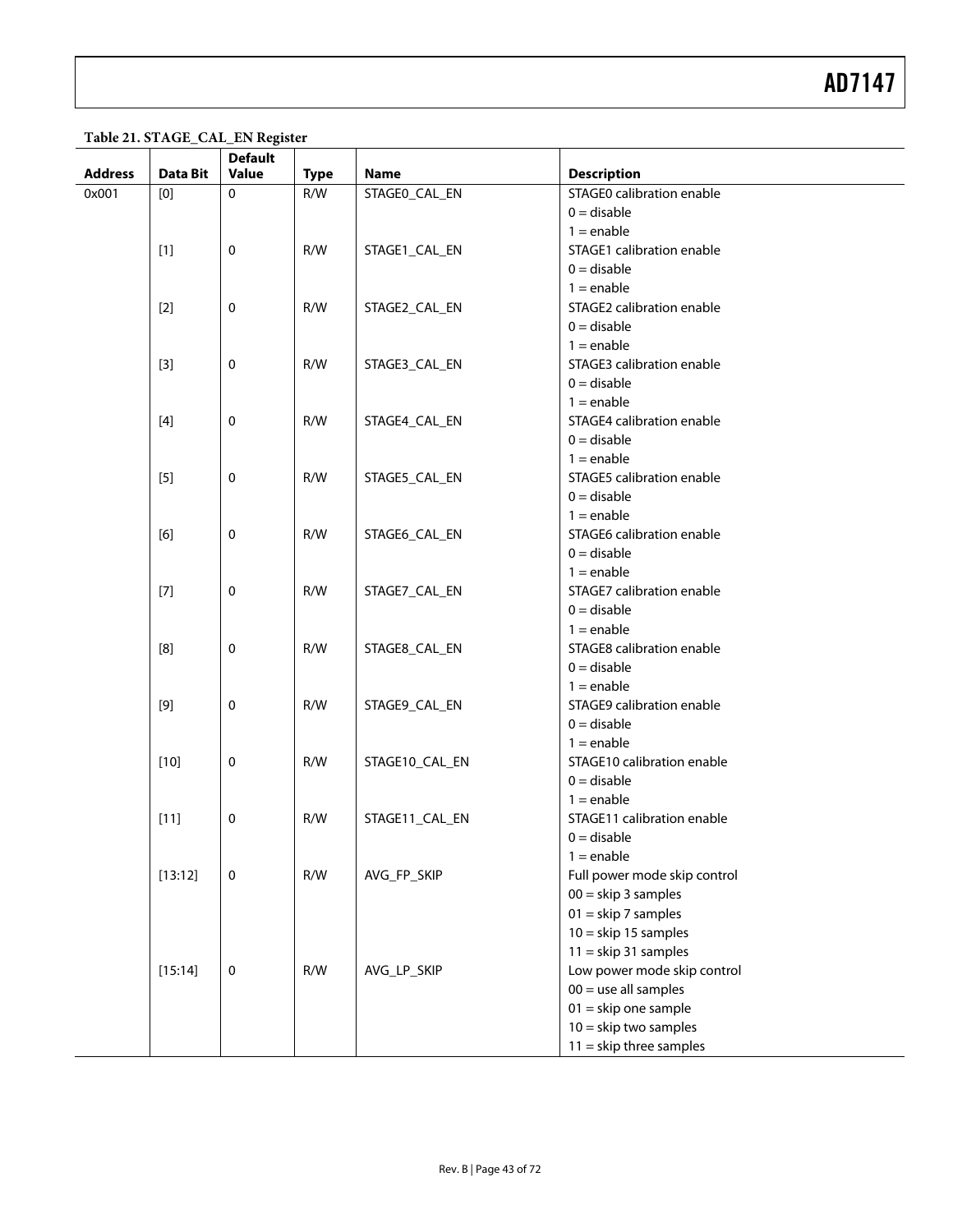|                |                 | <b>Default</b> |             |                  |                                                                                                                                                 |
|----------------|-----------------|----------------|-------------|------------------|-------------------------------------------------------------------------------------------------------------------------------------------------|
| <b>Address</b> | <b>Data Bit</b> | <b>Value</b>   | <b>Type</b> | <b>Name</b>      | <b>Description</b>                                                                                                                              |
| 0x002          | [3:0]           | 0              | R/W         | FF SKIP CNT      | Fast filter skip control $(N + 1)$                                                                                                              |
|                |                 |                |             |                  | $0000$ = no sequence of results is skipped                                                                                                      |
|                |                 |                |             |                  | $0001$ = one sequence of results is skipped for every one<br>allowed into fast FIFO                                                             |
|                |                 |                |             |                  | $0010$ = two sequences of results are skipped for every<br>one allowed into fast FIFO                                                           |
|                |                 |                |             |                  | $1011$ = maximum value = 12 sequences of results are<br>skipped for every one allowed into fast FIFO                                            |
|                | $[7:4]$         | F              | R/W         | FP PROXIMITY CNT | Calibration disable period in full power mode =<br>FP_PROXIMITY_CNT $\times$ 16 $\times$ time for one conversion<br>sequence in full power mode |
|                | [11:8]          | F              | R/W         | LP PROXIMITY CNT | Calibration disable period in low power mode =<br>LP_PROXIMITY_CNT $\times$ 4 $\times$ time for one conversion<br>sequence in low power mode    |
|                | [13:12]         | 0              | R/W         | PWR DOWN TIMEOUT | Full power to low power mode timeout control                                                                                                    |
|                |                 |                |             |                  | $00 = 1.25 \times (FP$ PROXIMITY CNT)                                                                                                           |
|                |                 |                |             |                  | $01 = 1.50 \times (FP \text{ PROXIMITY CNT})$                                                                                                   |
|                |                 |                |             |                  | $10 = 1.75 \times (FP$ PROXIMITY CNT)                                                                                                           |
|                |                 |                |             |                  | $11 = 2.00 \times (FP_PROXIMITY_CNT)$                                                                                                           |
|                | [14]            | 0              | R/W         | FORCED CAL       | Forced calibration control                                                                                                                      |
|                |                 |                |             |                  | $0 =$ normal operation                                                                                                                          |
|                |                 |                |             |                  | $1 =$ forces all conversion stages to recalibrate                                                                                               |
|                | $[15]$          | 0              | R/W         | CONV_RESET       | Conversion reset control (self-clearing)                                                                                                        |
|                |                 |                |             |                  | $0 =$ normal operation                                                                                                                          |
|                |                 |                |             |                  | 1 = resets the conversion sequence to STAGE0                                                                                                    |

#### **Table 22. AMB\_COMP\_CTRL0 Register**

#### **Table 23. AMB\_COMP\_CTRL1 Register**

|                |          | <b>Default</b> |             |                          |                                                                                                         |
|----------------|----------|----------------|-------------|--------------------------|---------------------------------------------------------------------------------------------------------|
| <b>Address</b> | Data Bit | <b>Value</b>   | <b>Type</b> | <b>Name</b>              | <b>Description</b>                                                                                      |
| 0x003          | [7:0]    | 64             | R/W         | PROXIMITY RECAL LVL      | Proximity recalibration level; the value is multiplied by<br>16 to determine actual recalibration level |
|                | [13:8]   |                | R/W         | PROXIMITY DETECTION RATE | Proximity detection rate; the value is multiplied by 16 to<br>determine actual detection rate           |
|                | [15:14]  |                | R/W         | SLOW FILTER UPDATE LVL   | Slow filter update level                                                                                |

### **Table 24. AMB\_COMP\_CTRL2 Register**

| <b>Address</b> | Data Bit | <b>Default</b><br>Value | Type | Name               | <b>Description</b>                                   |
|----------------|----------|-------------------------|------|--------------------|------------------------------------------------------|
| 0x004          | [9:0]    | 3FF                     | R/W  | FP PROXIMITY RECAL | Full power mode proximity recalibration time control |
|                | [15:10]  | 3F                      | R/W  | LP PROXIMITY RECAL | Low power mode proximity recalibration time control  |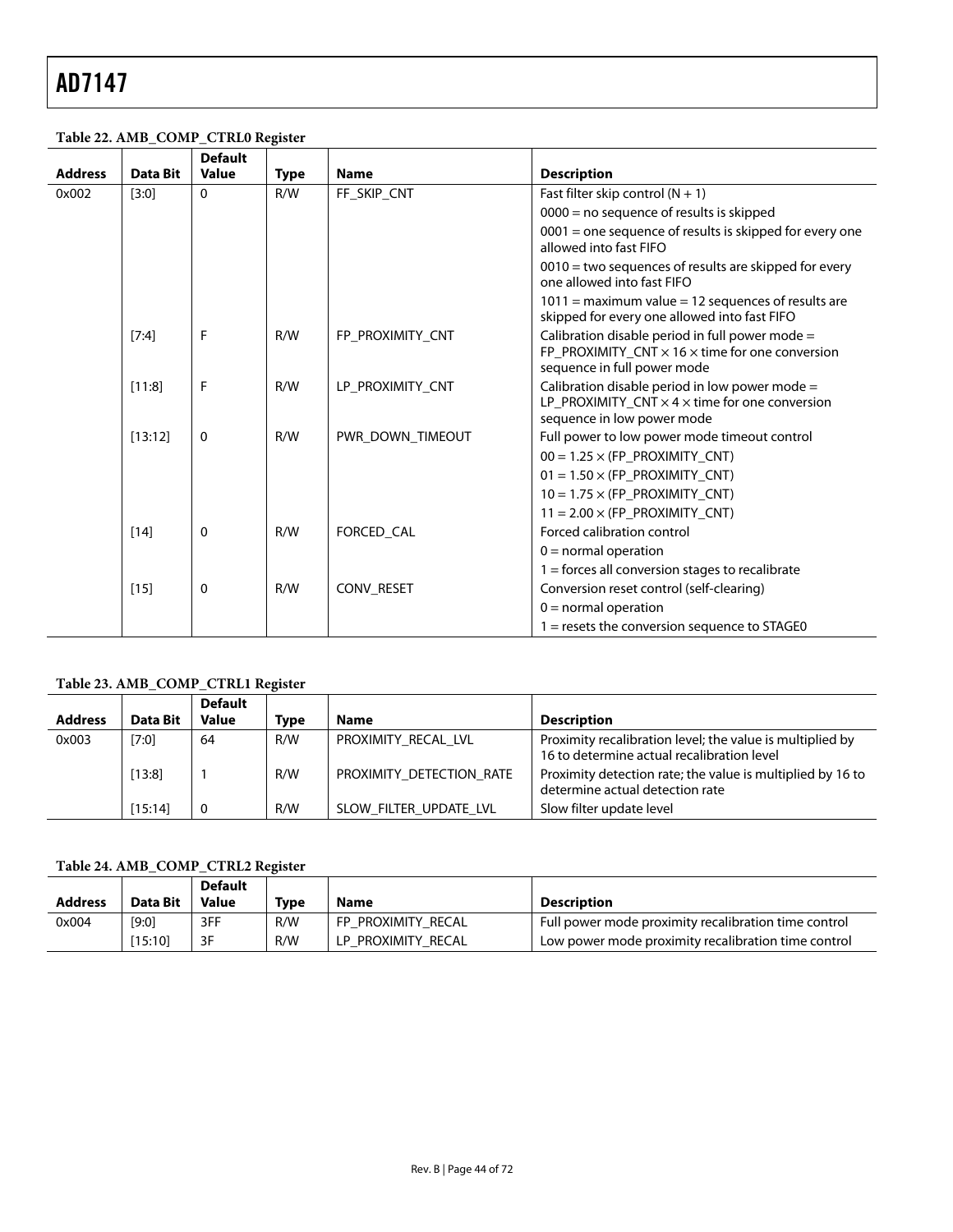**Table 25. STAGE\_LOW\_INT\_ENABLE Register** 

|                |                                                                                                                                                                                                                                      | <b>Default</b> |             |                        |                                                                                                       |
|----------------|--------------------------------------------------------------------------------------------------------------------------------------------------------------------------------------------------------------------------------------|----------------|-------------|------------------------|-------------------------------------------------------------------------------------------------------|
| <b>Address</b> | <b>Data Bit</b>                                                                                                                                                                                                                      | <b>Value</b>   | <b>Type</b> | <b>Name</b>            | <b>Description</b>                                                                                    |
| 0x005          | [0]                                                                                                                                                                                                                                  | 0              | R/W         | STAGE0_LOW_INT_ENABLE  | STAGE0 low interrupt enable                                                                           |
|                |                                                                                                                                                                                                                                      |                |             |                        | $0 =$ interrupt source disabled                                                                       |
|                |                                                                                                                                                                                                                                      |                |             |                        | $1 = \overline{INT}$ asserted if STAGE0 low threshold is exceeded                                     |
|                | $[1]$                                                                                                                                                                                                                                | 0              | R/W         | STAGE1_LOW_INT_ENABLE  | STAGE1 low interrupt enable                                                                           |
|                |                                                                                                                                                                                                                                      |                |             |                        | $0 =$ interrupt source disabled                                                                       |
|                |                                                                                                                                                                                                                                      |                |             |                        | $1 = \overline{\text{INT}}$ asserted if STAGE1 low threshold is exceeded                              |
|                | $[2]$                                                                                                                                                                                                                                | 0              | R/W         | STAGE2_LOW_INT_ENABLE  | STAGE2 low interrupt enable                                                                           |
|                |                                                                                                                                                                                                                                      |                |             |                        | $0 =$ interrupt source disabled                                                                       |
|                |                                                                                                                                                                                                                                      |                |             |                        | $1 = \overline{INT}$ asserted if STAGE2 low threshold is exceeded                                     |
|                | $[3]$                                                                                                                                                                                                                                | 0              | R/W         | STAGE3_LOW_INT_ENABLE  | STAGE3 low interrupt enable                                                                           |
|                |                                                                                                                                                                                                                                      |                |             |                        | $0 =$ interrupt source disabled                                                                       |
|                |                                                                                                                                                                                                                                      |                |             |                        | $1 = \overline{\text{INT}}$ asserted if STAGE3 low threshold is exceeded                              |
|                | $[4]$                                                                                                                                                                                                                                | 0              | R/W         | STAGE4_LOW_INT_ENABLE  | STAGE4 low interrupt enable                                                                           |
|                |                                                                                                                                                                                                                                      |                |             |                        | $0 =$ interrupt source disabled                                                                       |
|                |                                                                                                                                                                                                                                      |                |             |                        | $1 = \overline{\text{INT}}$ asserted if STAGE4 low threshold is exceeded                              |
|                | $[5]$                                                                                                                                                                                                                                | 0              | R/W         | STAGE5_LOW_INT_ENABLE  | STAGE5 low interrupt enable                                                                           |
|                |                                                                                                                                                                                                                                      |                |             |                        | $0 =$ interrupt source disabled                                                                       |
|                |                                                                                                                                                                                                                                      |                |             |                        | $1 = \overline{INT}$ asserted if STAGE5 low threshold is exceeded                                     |
|                | [6]                                                                                                                                                                                                                                  | 0              | R/W         | STAGE6_LOW_INT_ENABLE  | STAGE6 low interrupt enable                                                                           |
|                |                                                                                                                                                                                                                                      |                |             |                        | $0 =$ interrupt source disabled                                                                       |
|                |                                                                                                                                                                                                                                      |                |             |                        | $1 = \overline{INT}$ asserted if STAGE6 low threshold is exceeded                                     |
|                | $[7]$                                                                                                                                                                                                                                | 0              | R/W         | STAGE7_LOW_INT_ENABLE  | STAGE7 low interrupt enable                                                                           |
|                |                                                                                                                                                                                                                                      |                |             |                        | $0 =$ interrupt source disabled                                                                       |
|                |                                                                                                                                                                                                                                      |                |             |                        | $1 = \overline{\text{INT}}$ asserted if STAGE7 low threshold is exceeded                              |
|                | [8]                                                                                                                                                                                                                                  | 0              | R/W         | STAGE8_LOW_INT_ENABLE  | STAGE8 low interrupt enable                                                                           |
|                |                                                                                                                                                                                                                                      |                |             |                        | $0 =$ interrupt source disabled                                                                       |
|                |                                                                                                                                                                                                                                      |                |             |                        | $1 = \overline{INT}$ asserted if STAGE8 low threshold is exceeded                                     |
|                | $[9] % \begin{center} \includegraphics[width=\linewidth]{imagesSupplemental/Imers.png} \end{center} % \vspace*{-1em} \caption{The image shows the number of parameters of the estimators in the left and right.} \label{fig:limall}$ | 0              | R/W         |                        | STAGE9 low interrupt enable                                                                           |
|                |                                                                                                                                                                                                                                      |                |             | STAGE9_LOW_INT_ENABLE  | $0 =$ interrupt source disabled                                                                       |
|                |                                                                                                                                                                                                                                      |                |             |                        | $1 = \overline{\text{INT}}$ asserted if STAGE9 low threshold is exceeded                              |
|                |                                                                                                                                                                                                                                      |                |             |                        |                                                                                                       |
|                | $[10]$                                                                                                                                                                                                                               | 0              | R/W         | STAGE10_LOW_INT_ENABLE | STAGE10 low interrupt enable                                                                          |
|                |                                                                                                                                                                                                                                      |                |             |                        | $0 =$ interrupt source disabled<br>$1 = \overline{INT}$ asserted if STAGE10 low threshold is exceeded |
|                |                                                                                                                                                                                                                                      |                |             |                        |                                                                                                       |
|                | $[11]$                                                                                                                                                                                                                               | 0              | R/W         | STAGE11_LOW_INT_ENABLE | STAGE11 low interrupt enable                                                                          |
|                |                                                                                                                                                                                                                                      |                |             |                        | $0 =$ interrupt source disabled                                                                       |
|                |                                                                                                                                                                                                                                      |                |             |                        | $1 = \overline{\text{INT}}$ asserted if STAGE11 low threshold is exceeded                             |
|                | [13:12]                                                                                                                                                                                                                              | 0              | R/W         | GPIO_SETUP             | GPIO setup                                                                                            |
|                |                                                                                                                                                                                                                                      |                |             |                        | 00 = disable GPIO pin                                                                                 |
|                |                                                                                                                                                                                                                                      |                |             |                        | 01 = configure GPIO as an input                                                                       |
|                |                                                                                                                                                                                                                                      |                |             |                        | 10 = configure GPIO as an active low output                                                           |
|                |                                                                                                                                                                                                                                      |                |             |                        | 11 = configure GPIO as an active high output                                                          |
|                | [15:14]                                                                                                                                                                                                                              | $\mathbf 0$    | R/W         | GPIO_INPUT_CONFIG      | GPIO input configuration                                                                              |
|                |                                                                                                                                                                                                                                      |                |             |                        | 00 = triggered on negative level                                                                      |
|                |                                                                                                                                                                                                                                      |                |             |                        | $01 =$ triggered on positive edge                                                                     |
|                |                                                                                                                                                                                                                                      |                |             |                        | 10 = triggered on negative edge                                                                       |
|                |                                                                                                                                                                                                                                      |                |             |                        | 11 = triggered on positive level                                                                      |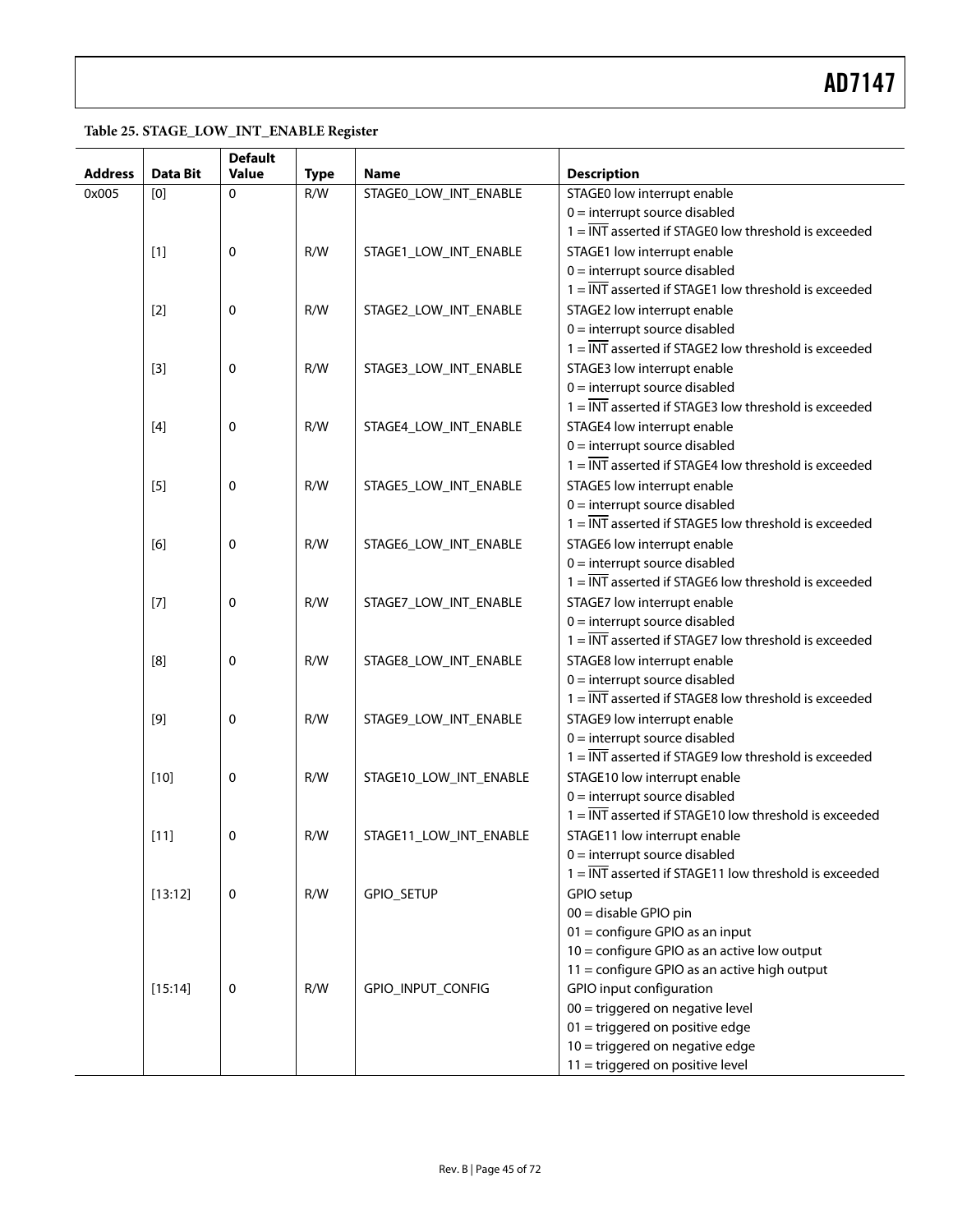|                |          | <b>Default</b> |             |                         |                                                                            |
|----------------|----------|----------------|-------------|-------------------------|----------------------------------------------------------------------------|
| <b>Address</b> | Data Bit | <b>Value</b>   | <b>Type</b> | <b>Name</b>             | <b>Description</b>                                                         |
| 0x006          | [0]      | $\mathbf{0}$   | R/W         | STAGE0_HIGH_INT_ENABLE  | STAGE0 high interrupt enable                                               |
|                |          |                |             |                         | $0 =$ interrupt source disabled                                            |
|                |          |                |             |                         | $1 = \overline{\text{INT}}$ asserted if STAGE0 high threshold is exceeded  |
|                | $[1]$    | 0              | R/W         | STAGE1_HIGH_INT_ENABLE  | STAGE1 high interrupt enable                                               |
|                |          |                |             |                         | $0 =$ interrupt source disabled                                            |
|                |          |                |             |                         | $1 = \overline{\text{INT}}$ asserted if STAGE1 high threshold is exceeded  |
|                | $[2]$    | 0              | R/W         | STAGE2_HIGH_INT_ENABLE  | STAGE2 high interrupt enable                                               |
|                |          |                |             |                         | $0 =$ interrupt source disabled                                            |
|                |          |                |             |                         | $1 = \overline{\text{INT}}$ asserted if STAGE2 high threshold is exceeded  |
|                | $[3]$    | 0              | R/W         | STAGE3_HIGH_INT_ENABLE  | STAGE3 high interrupt enable                                               |
|                |          |                |             |                         | $0 =$ interrupt source disabled                                            |
|                |          |                |             |                         | $1 = \overline{\text{INT}}$ asserted if STAGE3 high threshold is exceeded  |
|                | $[4]$    | 0              | R/W         | STAGE4 HIGH INT ENABLE  | STAGE4 high interrupt enable                                               |
|                |          |                |             |                         | $0 =$ interrupt source disabled                                            |
|                |          |                |             |                         | $1 = \overline{\text{INT}}$ asserted if STAGE4 high threshold is exceeded  |
|                | $[5]$    | 0              | R/W         | STAGE5_HIGH_INT_ENABLE  | STAGE5 high interrupt enable                                               |
|                |          |                |             |                         | $0 =$ interrupt source disabled                                            |
|                |          |                |             |                         | $1 = \overline{\text{INT}}$ asserted if STAGE5 high threshold is exceeded  |
|                | [6]      | 0              | R/W         | STAGE6 HIGH INT ENABLE  | STAGE6 high interrupt enable                                               |
|                |          |                |             |                         | $0 =$ interrupt source disabled                                            |
|                |          |                |             |                         | $1 = \overline{\text{INT}}$ asserted if STAGE6 high threshold is exceeded  |
|                | $[7]$    | 0              | R/W         | STAGE7_HIGH_INT_ENABLE  | STAGE7 high interrupt enable                                               |
|                |          |                |             |                         | $0 =$ interrupt source disabled                                            |
|                |          |                |             |                         | $1 = \overline{\text{INT}}$ asserted if STAGE7 high threshold is exceeded  |
|                | [8]      | 0              | R/W         | STAGE8_HIGH_INT_ENABLE  | STAGE8 high interrupt enable                                               |
|                |          |                |             |                         | $0 =$ interrupt source disabled                                            |
|                |          |                |             |                         | $1 = \overline{INT}$ asserted if STAGE8 high threshold is exceeded         |
|                | $[9]$    | $\pmb{0}$      | R/W         | STAGE9_HIGH_INT_ENABLE  | STAGE9 sensor high interrupt enable                                        |
|                |          |                |             |                         | $0 =$ interrupt source disabled                                            |
|                |          |                |             |                         | $1 = \overline{\text{INT}}$ asserted if STAGE9 high threshold is exceeded  |
|                | $[10]$   | 0              | R/W         | STAGE10_HIGH_INT_ENABLE | STAGE10 high interrupt enable                                              |
|                |          |                |             |                         | $0 =$ interrupt source disabled                                            |
|                |          |                |             |                         | $1 = \overline{\text{INT}}$ asserted if STAGE10 high threshold is exceeded |
|                | $[11]$   | 0              | R/W         | STAGE11_HIGH_INT_ENABLE | STAGE11 high interrupt enable                                              |
|                |          |                |             |                         | $0 =$ interrupt source disabled                                            |
|                |          |                |             |                         | $1 = \overline{\text{INT}}$ asserted if STAGE11 high threshold is exceeded |
|                | [15:12]  |                |             | Unused                  | Set to 0                                                                   |

**Table 26. STAGE\_HIGH\_INT\_ENABLE Register**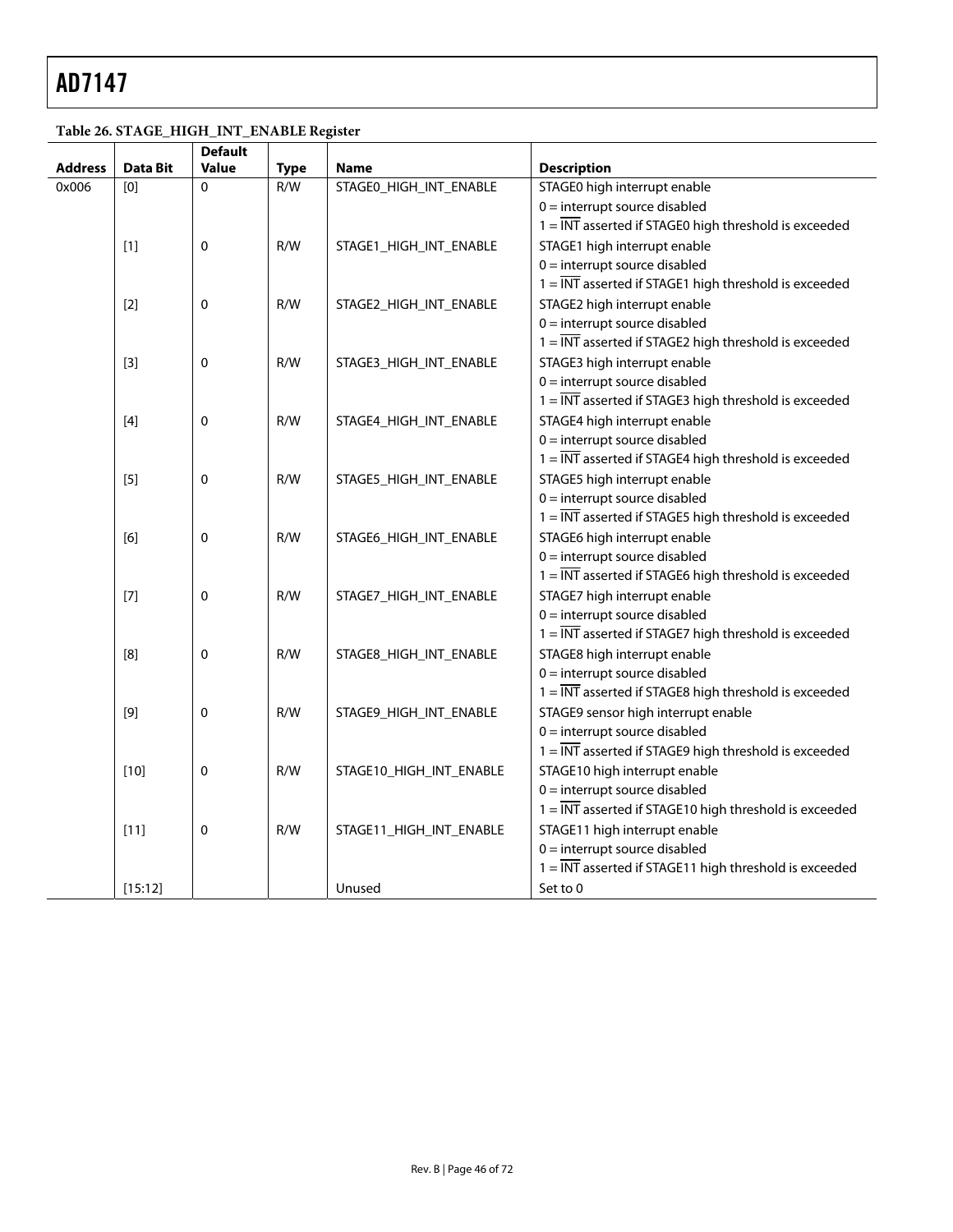|                |                 | <b>Default</b> |             |                             |                                                                          |
|----------------|-----------------|----------------|-------------|-----------------------------|--------------------------------------------------------------------------|
| <b>Address</b> | <b>Data Bit</b> | <b>Value</b>   | <b>Type</b> | <b>Name</b>                 | <b>Description</b>                                                       |
| 0x007          | [0]             | 0              | R/W         | STAGE0_COMPLETE_INT_ENABLE  | STAGE0 conversion interrupt control                                      |
|                |                 |                |             |                             | $0 =$ interrupt source disabled                                          |
|                |                 |                |             |                             | $1 = \overline{INT}$ asserted at completion of STAGE0 conversion         |
|                | $[1]$           | 0              | R/W         | STAGE1_COMPLETE_INT_ENABLE  | STAGE1 conversion interrupt control                                      |
|                |                 |                |             |                             | $0 =$ interrupt source disabled                                          |
|                |                 |                |             |                             | $1 = \overline{\text{INT}}$ asserted at completion of STAGE1 conversion  |
|                | $[2]$           | 0              | R/W         | STAGE2_COMPLETE_INT_ENABLE  | STAGE2 conversion interrupt control                                      |
|                |                 |                |             |                             | $0 =$ interrupt source disabled                                          |
|                |                 |                |             |                             | $1 = \overline{\text{INT}}$ asserted at completion of STAGE2 conversion  |
|                | $[3]$           | 0              | R/W         | STAGE3_COMPLETE_INT_ENABLE  | STAGE3 conversion interrupt control                                      |
|                |                 |                |             |                             | $0 =$ interrupt source disabled                                          |
|                |                 |                |             |                             | $1 = \overline{\text{INT}}$ asserted at completion of STAGE3 conversion  |
|                | $[4]$           | 0              | R/W         | STAGE4_COMPLETE_INT_ENABLE  | STAGE4 conversion interrupt control                                      |
|                |                 |                |             |                             | $0 =$ interrupt source disabled                                          |
|                |                 |                |             |                             | $1 = \overline{\text{INT}}$ asserted at completion of STAGE4 conversion  |
|                | $[5]$           | 0              | R/W         | STAGE5_COMPLETE_INT_ENABLE  | STAGE5 conversion interrupt control                                      |
|                |                 |                |             |                             | $0 =$ interrupt source disabled                                          |
|                |                 |                |             |                             | $1 = \overline{\text{INT}}$ asserted at completion of STAGE5 conversion  |
|                | $[6]$           | 0              | R/W         | STAGE6_COMPLETE_INT_ENABLE  | STAGE6 conversion interrupt control                                      |
|                |                 |                |             |                             | $0 =$ interrupt source disabled                                          |
|                |                 |                |             |                             | $1 = \overline{\text{INT}}$ asserted at completion of STAGE6 conversion  |
|                | $[7]$           | 0              | R/W         | STAGE7_COMPLETE_INT_ENABLE  | STAGE7 conversion interrupt control                                      |
|                |                 |                |             |                             | $0 =$ interrupt source disabled                                          |
|                |                 |                |             |                             | $1 = \overline{INT}$ asserted at completion of STAGE7 conversion         |
|                | [8]             | 0              | R/W         | STAGE8_COMPLETE_INT_ENABLE  | STAGE8 conversion complete interrupt control                             |
|                |                 |                |             |                             | $0 =$ interrupt source disabled                                          |
|                |                 |                |             |                             | $1 = \overline{\text{INT}}$ asserted at completion of STAGE8 conversion  |
|                | $[9]$           | 0              | R/W         | STAGE9_COMPLETE_INT_ENABLE  | STAGE9 conversion interrupt control                                      |
|                |                 |                |             |                             | $0 =$ interrupt source disabled                                          |
|                |                 |                |             |                             | $1 = \overline{\text{INT}}$ asserted at completion of STAGE9 conversion  |
|                | $[10]$          | 0              | R/W         | STAGE10_COMPLETE_INT_ENABLE | STAGE10 conversion interrupt control                                     |
|                |                 |                |             |                             | $0 =$ interrupt source disabled                                          |
|                |                 |                |             |                             | $1 = \overline{\text{INT}}$ asserted at completion of STAGE10 conversion |
|                | $[11]$          | 0              | R/W         | STAGE11_COMPLETE_INT_ENABLE | STAGE11 conversion interrupt control                                     |
|                |                 |                |             |                             | $0 =$ interrupt source disabled                                          |
|                |                 |                |             |                             | $1 = \overline{\text{INT}}$ asserted at completion of STAGE11 conversion |
|                | $[12]$          | 0              | R/W         | GPIO_INT_ENABLE             | Interrupt control when GPIO input pin changes level                      |
|                |                 |                |             |                             | $0 =$ disabled                                                           |
|                |                 |                |             |                             | $1 =$ enabled                                                            |
|                | [15:13]         |                |             | Unused                      | Set to 0                                                                 |

### **Table 27. STAGE\_COMPLETE\_INT\_ENABLE Register**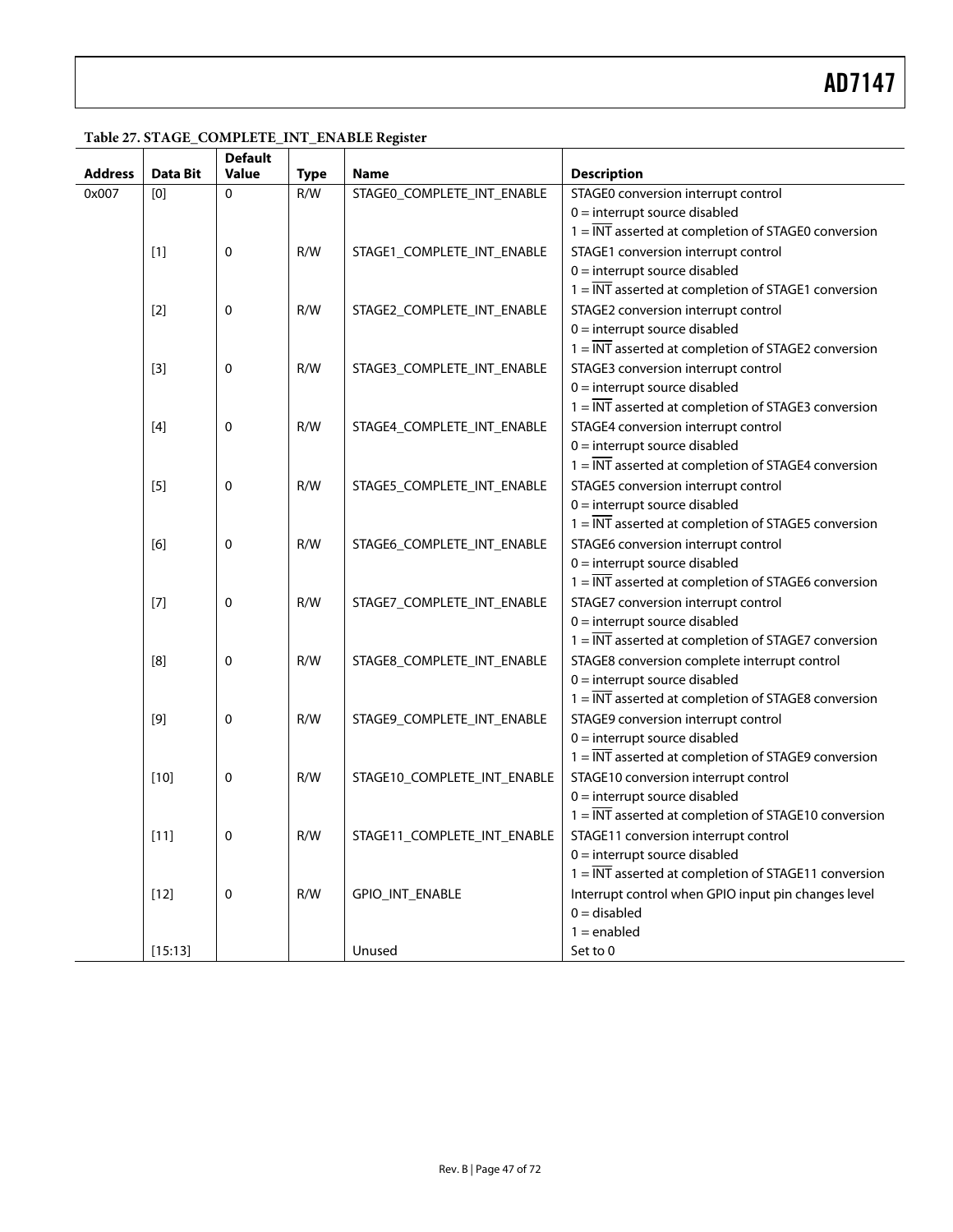|                |          | <b>Default</b> |              |                        |                                                           |
|----------------|----------|----------------|--------------|------------------------|-----------------------------------------------------------|
| <b>Address</b> | Data Bit | <b>Value</b>   | <b>Type</b>  | <b>Name</b>            | <b>Description</b>                                        |
| 0x008          | [0]      | $\Omega$       | R            | STAGE0_LOW_INT_STATUS  | STAGE0 CDC conversion low limit interrupt result          |
|                |          |                |              |                        | 1 = indicates STAGE0_LOW_THRESHOLD value was<br>exceeded  |
|                | $[1]$    | 0              | R            | STAGE1 LOW INT STATUS  | STAGE1 CDC conversion low limit interrupt result          |
|                |          |                |              |                        | 1 = indicates STAGE1_LOW_THRESHOLD value was<br>exceeded  |
|                | $[2]$    | $\mathbf{0}$   | R            | STAGE2_LOW_INT_STATUS  | STAGE2 CDC conversion low limit interrupt result          |
|                |          |                |              |                        | 1 = indicates STAGE2_LOW_THRESHOLD value was<br>exceeded  |
|                | $[3]$    | 0              | R            | STAGE3_LOW_INT_STATUS  | STAGE3 CDC conversion low limit interrupt result          |
|                |          |                |              |                        | 1 = indicates STAGE3_LOW_THRESHOLD value was<br>exceeded  |
|                | $[4]$    | 0              | R            | STAGE4 LOW INT STATUS  | STAGE4 CDC conversion low limit interrupt result          |
|                |          |                |              |                        | 1 = indicates STAGE4_LOW_THRESHOLD value was<br>exceeded  |
|                | $[5]$    | $\mathbf{0}$   | R            | STAGE5 LOW INT STATUS  | STAGE5 CDC conversion low limit interrupt result          |
|                |          |                |              |                        | 1 = indicates STAGE5_LOW_THRESHOLD value was<br>exceeded  |
|                | [6]      | 0              | $\mathsf{R}$ | STAGE6_LOW_INT_STATUS  | STAGE6 CDC conversion low limit interrupt result          |
|                |          |                |              |                        | 1 = indicates STAGE6_LOW_THRESHOLD value was<br>exceeded  |
|                | $[7]$    | 0              | $\mathsf{R}$ | STAGE7_LOW_INT_STATUS  | STAGE7 CDC conversion low limit interrupt result          |
|                |          |                |              |                        | 1 = indicates STAGE7_LOW_THRESHOLD value was<br>exceeded  |
|                | [8]      | $\mathbf{0}$   | $\mathsf{R}$ | STAGE8 LOW INT STATUS  | STAGE8 CDC conversion low limit interrupt result          |
|                |          |                |              |                        | 1 = indicates STAGE8_LOW_THRESHOLD value was<br>exceeded  |
|                | $[9]$    | 0              | $\mathsf{R}$ | STAGE9_LOW_INT_STATUS  | STAGE9 CDC conversion low limit interrupt result          |
|                |          |                |              |                        | 1 = indicates STAGE9_LOW_THRESHOLD value was<br>exceeded  |
|                | $[10]$   | 0              | R            | STAGE10_LOW_INT_STATUS | STAGE10 CDC Conversion Low Limit Interrupt result         |
|                |          |                |              |                        | 1 = indicates STAGE10_LOW_THRESHOLD value was<br>exceeded |
|                | $[11]$   | 0              | R            | STAGE11 LOW INT STATUS | STAGE11 CDC conversion low limit interrupt result         |
|                |          |                |              |                        | 1 = indicates STAGE11_LOW_THRESHOLD value was<br>exceeded |
|                | [15:12]  |                |              | Unused                 | Set to 0                                                  |

**Table 28. STAGE\_LOW\_INT\_STATUS Register1**

<sup>1</sup> Registers self-clear to 0 after readback if the limits are not exceeded.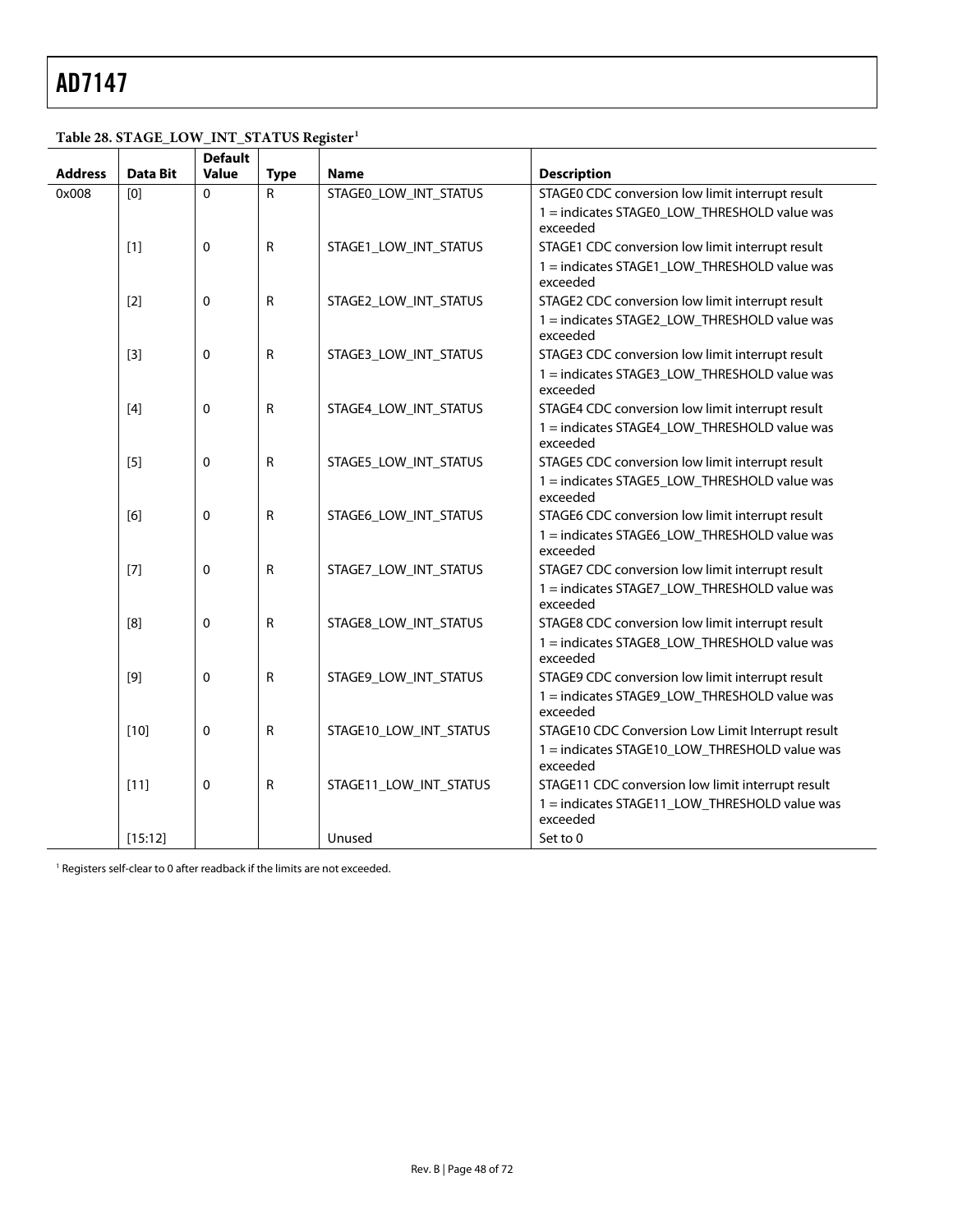|                |                 | <b>Default</b> |             |                         |                                                            |
|----------------|-----------------|----------------|-------------|-------------------------|------------------------------------------------------------|
| <b>Address</b> | <b>Data Bit</b> | <b>Value</b>   | <b>Type</b> | <b>Name</b>             | <b>Description</b>                                         |
| 0x009          | [0]             | $\Omega$       | R           | STAGEO_HIGH_INT_STATUS  | STAGE0 CDC conversion high limit interrupt result          |
|                |                 |                |             |                         | 1 = indicates STAGE0_HIGH_THRESHOLD value was              |
|                |                 |                |             |                         | exceeded                                                   |
|                | $[1]$           | $\mathbf 0$    | R           | STAGE1_HIGH_INT_STATUS  | STAGE1 CDC conversion high limit interrupt result          |
|                |                 |                |             |                         | 1 = indicates STAGE1_HIGH_THRESHOLD value was<br>exceeded  |
|                | $[2]$           | $\Omega$       | R           | STAGE2_HIGH_INT_STATUS  | Stage2 CDC conversion high limit interrupt result          |
|                |                 |                |             |                         | 1 = indicates STAGE2_HIGH_THRESHOLD value was<br>exceeded  |
|                | $[3]$           | $\mathbf 0$    | R           | STAGE3_HIGH_INT_STATUS  | STAGE3 CDC conversion high limit interrupt result          |
|                |                 |                |             |                         | 1 = indicates STAGE3_HIGH_THRESHOLD value was<br>exceeded  |
|                | $[4]$           | $\mathbf 0$    | R           | STAGE4_HIGH_INT_STATUS  | STAGE4 CDC conversion high limit interrupt result          |
|                |                 |                |             |                         | 1 = indicates STAGE4_HIGH_THRESHOLD value was<br>exceeded  |
|                | $[5]$           | $\mathbf 0$    | R           | STAGE5_HIGH_INT_STATUS  | STAGE5 CDC conversion high limit interrupt result          |
|                |                 |                |             |                         | 1 = indicates STAGE5_HIGH_THRESHOLD value was<br>exceeded  |
|                | [6]             | $\Omega$       | R           | STAGE6 HIGH INT STATUS  | STAGE6 CDC conversion high limit interrupt result          |
|                |                 |                |             |                         | 1 = indicates STAGE6_HIGH_THRESHOLD value was<br>exceeded  |
|                | $[7]$           | $\mathbf 0$    | R           | STAGE7_HIGH_INT_STATUS  | STAGE7 CDC conversion high limit interrupt result          |
|                |                 |                |             |                         | 1 = indicates STAGE7_HIGH_THRESHOLD value was<br>exceeded  |
|                | [8]             | $\mathbf 0$    | R           | STAGE8_HIGH_INT_STATUS  | STAGE8 CDC conversion high limit interrupt result          |
|                |                 |                |             |                         | 1 = indicates STAGE8_HIGH_THRESHOLD value was<br>exceeded  |
|                | $[9]$           | $\Omega$       | R           | STAGE9_HIGH_INT_STATUS  | STAGE9 CDC conversion high limit interrupt result          |
|                |                 |                |             |                         | 1 = indicates STAGE9_HIGH_THRESHOLD value was<br>exceeded  |
|                | $[10]$          | 0              | R           | STAGE10_HIGH_INT_STATUS | STAGE10 CDC conversion high limit interrupt result         |
|                |                 |                |             |                         | 1 = indicates STAGE10_HIGH_THRESHOLD value was<br>exceeded |
|                | $[11]$          | $\Omega$       | R           | STAGE11_HIGH_INT_STATUS | STAGE11 CDC conversion high limit interrupt result         |
|                |                 |                |             |                         | 1 = indicates STAGE11_HIGH_THRESHOLD value was<br>exceeded |
|                | [15:12]         |                |             | Unused                  | Set to 0                                                   |
|                |                 |                |             |                         |                                                            |

<sup>1</sup> Registers self-clear to 0 after readback if the limits are not exceeded.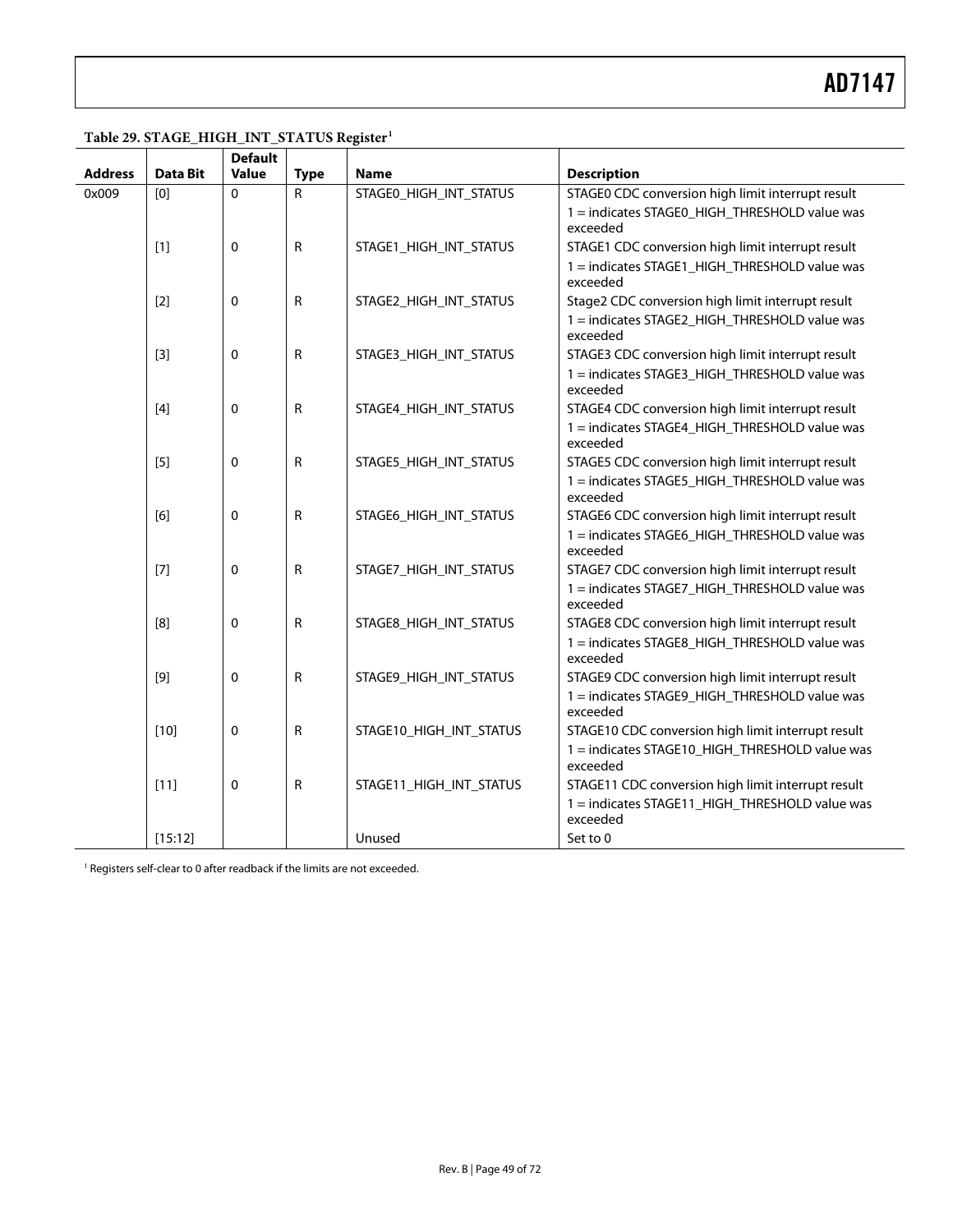|                |          | <b>Default</b> |              |                             |                                                       |
|----------------|----------|----------------|--------------|-----------------------------|-------------------------------------------------------|
| <b>Address</b> | Data Bit | <b>Value</b>   | <b>Type</b>  | <b>Name</b>                 | <b>Description</b>                                    |
| 0x00A          | [0]      | $\Omega$       | $\mathsf{R}$ | STAGEO_COMPLETE_INT_STATUS  | STAGE0 conversion complete register interrupt status  |
|                |          |                |              |                             | $1 =$ indicates STAGE0 conversion completed           |
|                | $[1]$    | 0              | R            | STAGE1 COMPLETE INT STATUS  | STAGE1 conversion complete register interrupt status  |
|                |          |                |              |                             | 1 = indicates STAGE1 conversion completed             |
|                | $[2]$    | 0              | R            | STAGE2_COMPLETE_INT_STATUS  | STAGE2 conversion complete register interrupt status  |
|                |          |                |              |                             | $1 =$ indicates STAGE2 conversion completed           |
|                | $[3]$    | 0              | R            | STAGE3_COMPLETE_INT_STATUS  | STAGE3 conversion complete register interrupt status  |
|                |          |                |              |                             | $1 =$ indicates STAGE3 conversion completed           |
|                | $[4]$    | 0              | R            | STAGE4 COMPLETE INT STATUS  | STAGE4 conversion complete register interrupt status  |
|                |          |                |              |                             | $1 =$ indicates STAGE4 conversion completed           |
|                | $[5]$    | 0              | R            | STAGE5 COMPLETE INT STATUS  | STAGE5 conversion complete register interrupt status  |
|                |          |                |              |                             | $1 =$ indicates STAGE5 conversion completed           |
|                | [6]      | 0              | R            | STAGE6_COMPLETE_INT_STATUS  | STAGE6 conversion complete register interrupt status  |
|                |          |                |              |                             | $1 =$ indicates STAGE6 conversion completed           |
|                | $[7]$    | 0              | $\mathsf R$  | STAGE7_COMPLETE_INT_STATUS  | STAGE7 conversion complete register interrupt status  |
|                |          |                |              |                             | 1 = indicates STAGE7 conversion completed             |
|                | [8]      | 0              | R            | STAGE8 COMPLETE INT STATUS  | STAGE8 conversion complete register interrupt status  |
|                |          |                |              |                             | $1 =$ indicates STAGE8 conversion completed           |
|                | $[9]$    | 0              | $\mathsf R$  | STAGE9 COMPLETE INT STATUS  | STAGE9 conversion complete register interrupt status  |
|                |          |                |              |                             | $1 =$ indicates STAGE9 conversion completed           |
|                | $[10]$   | 0              | R            | STAGE10 COMPLETE INT STATUS | STAGE10 conversion complete register interrupt status |
|                |          |                |              |                             | 1 = indicates STAGE10 conversion completed            |
|                | $[11]$   | 0              | R            | STAGE11 COMPLETE INT STATUS | STAGE11 conversion complete register interrupt status |
|                |          |                |              |                             | 1 = indicates STAGE11 conversion completed            |
|                | $[12]$   | 0              | R            | GPIO_INT_STATUS             | GPIO input pin status                                 |
|                |          |                |              |                             | $1 =$ indicates level on GPIO pin has changed         |
|                | [15:13]  |                |              | Unused                      | Set to 0                                              |

#### **Table 30. STAGE\_COMPLETE\_INT\_STATUS Register1**

<sup>1</sup> Registers self-clear to 0 after readback if the limits are not exceeded.

**Table 31. CDC 16-Bit Conversion Data Registers** 

| <b>Address</b> | Data Bit | <b>Default</b><br>Value | <b>Type</b> | <b>Name</b>                                          | <b>Description</b>                 |
|----------------|----------|-------------------------|-------------|------------------------------------------------------|------------------------------------|
| 0x00B          | [15:0]   | $\mathbf{0}$            | R           | CDC RESULT SO                                        | STAGEO CDC 16-bit conversion data  |
| 0x00C          | [15:0]   | 0                       | R           | CDC RESULT S1                                        | STAGE1 CDC 16-bit conversion data  |
| 0x00D          | [15:0]   | 0                       | R           | CDC RESULT S2                                        | STAGE2 CDC 16-bit conversion data  |
| 0x00E          | [15:0]   | 0                       | R           | CDC RESULT S3                                        | STAGE3 CDC 16-bit conversion data  |
| 0x00F          | [15:0]   | 0                       | R           | CDC RESULT S4                                        | STAGE4 CDC 16-bit conversion data  |
| 0x010          | [15:0]   | 0                       | R           | CDC RESULT S5                                        | STAGE5 CDC 16-bit conversion data  |
| 0x011          | [15:0]   | 0                       | R           | CDC RESULT S6                                        | STAGE6 CDC 16-bit conversion data  |
| 0x012          | [15:0]   | 0                       | R           | CDC RESULT S7                                        | STAGE7 CDC 16-bit conversion data  |
| 0x013          | [15:0]   | 0                       | R           | CDC RESULT S8                                        | STAGE8 CDC 16-bit conversion data  |
| 0x014          | [15:0]   | $\mathbf 0$             | R           | CDC RESULT S9                                        | STAGE9 CDC 16-bit conversion data  |
| 0x015          | [15:0]   | 0                       | R           | CDC RESULT S10                                       | STAGE10 CDC 16-bit conversion data |
| 0x016          | [15:0]   | 0                       | R           | CDC RESULT S11<br>STAGE11 CDC 16-bit conversion data |                                    |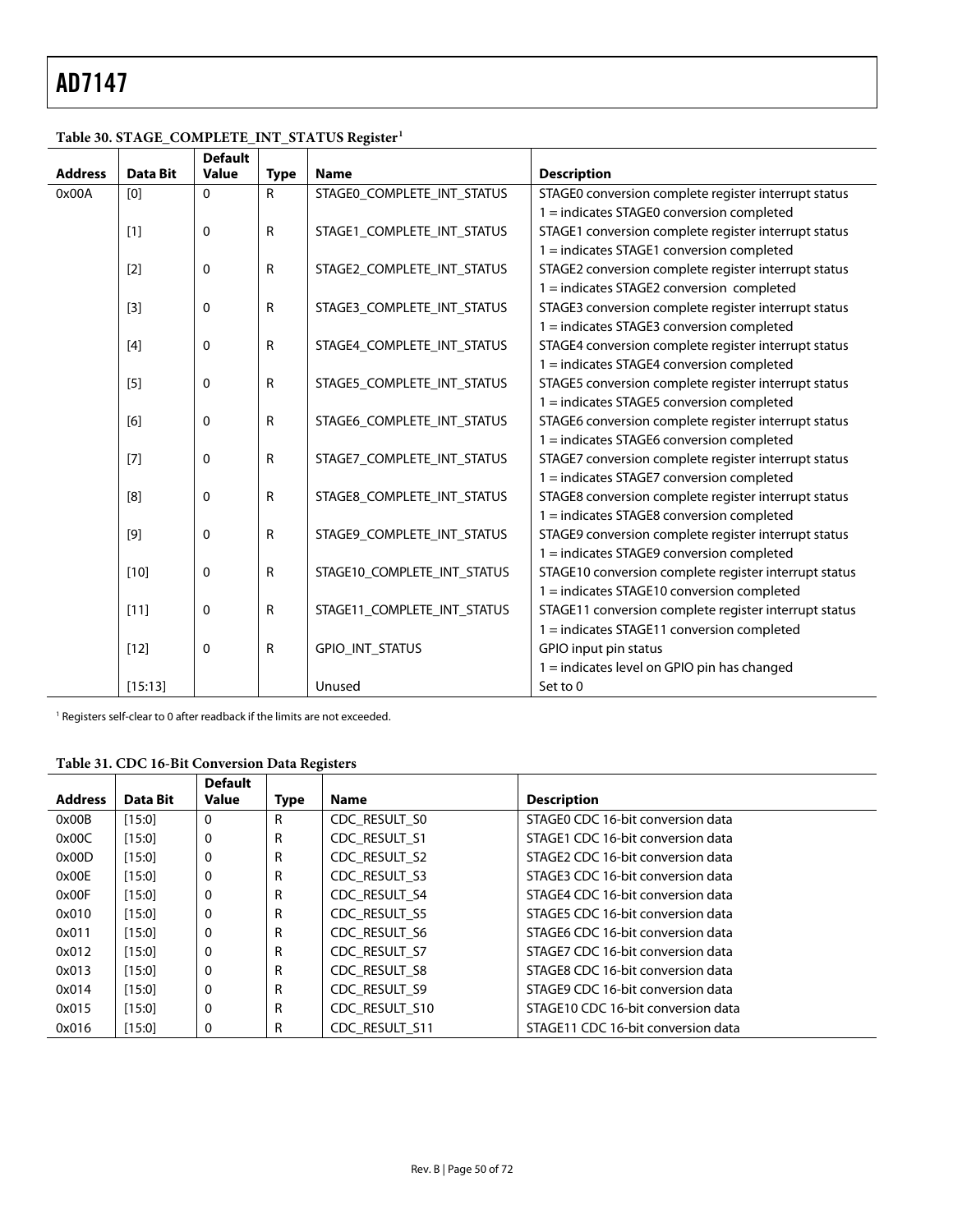#### **Table 32. Device ID Register**

| Address | Data Bit | <b>Default</b><br><b>Value</b> | Type | <b>Name</b>   | <b>Description</b>         |
|---------|----------|--------------------------------|------|---------------|----------------------------|
| 0x017   | $[3:0]$  |                                | R    | REVISION CODE | Revision code              |
|         | [15:4]   | 147                            | R    | <b>DEVID</b>  | Device ID = 0001 0100 0111 |

### **Table 33. Proximity Status Register**

|                |          | <b>Default</b> |             |                          |                                                        |
|----------------|----------|----------------|-------------|--------------------------|--------------------------------------------------------|
| <b>Address</b> | Data Bit | <b>Value</b>   | <b>Type</b> | <b>Name</b>              | <b>Description</b>                                     |
| 0x042          | [0]      | 0              | R           | STAGE0_PROXIMITY_STATUS  | STAGE0 proximity status register                       |
|                |          |                |             |                          | $1 =$ indicates proximity has been detected on STAGE0  |
|                | [1]      | $\mathbf 0$    | R           | STAGE1_PROXIMITY_STATUS  | STAGE1 proximity status register                       |
|                |          |                |             |                          | 1 = indicates proximity has been detected on STAGE1    |
|                | $[2]$    | $\Omega$       | R           | STAGE2_PROXIMITY_STATUS  | STAGE2 proximity status register                       |
|                |          |                |             |                          | $1 =$ indicates proximity has been detected on STAGE2  |
|                | $[3]$    | $\mathbf 0$    | R           | STAGE3_PROXIMITY_STATUS  | STAGE3 proximity status register                       |
|                |          |                |             |                          | 1 = indicates proximity has been detected on STAGE3    |
|                | $[4]$    | 0              | R           | STAGE4_PROXIMITY_STATUS  | STAGE4 proximity status register                       |
|                |          |                |             |                          | 1 = indicates proximity has been detected on STAGE4    |
|                | [5]      | 0              | R           | STAGE5 PROXIMITY STATUS  | STAGE5 proximity status register                       |
|                |          |                |             |                          | 1 = indicates proximity has been detected on STAGE5    |
|                | [6]      | $\mathbf 0$    | R           | STAGE6_PROXIMITY_STATUS  | STAGE6 proximity status register                       |
|                |          |                |             |                          | 1 = indicates proximity has been detected on STAGE6    |
|                | $[7]$    | 0              | R           | STAGE7_PROXIMITY_STATUS  | STAGE7 proximity status register                       |
|                |          |                |             |                          | 1 = indicates proximity has been detected on STAGE7    |
|                | [8]      | 0              | R           | STAGE8_PROXIMITY_STATUS  | STAGE8 proximity status register                       |
|                |          |                |             |                          | 1 = indicates proximity has been detected on STAGE8    |
|                | [9]      | 0              | R           | STAGE9 PROXIMITY STATUS  | STAGE9 proximity status register                       |
|                |          |                |             |                          | 1 = indicates proximity has been detected on STAGE9    |
|                | $[10]$   | $\mathbf 0$    | R           | STAGE10_PROXIMITY_STATUS | STAGE10 proximity status register                      |
|                |          |                |             |                          | $1 =$ indicates proximity has been detected on STAGE10 |
|                | $[11]$   | 0              | R           | STAGE11_PROXIMITY_STATUS | STAGE11 proximity status register                      |
|                |          |                |             |                          | $1 =$ indicates proximity has been detected on STAGE11 |
|                | [15:12]  |                |             | Unused                   | Set to 0                                               |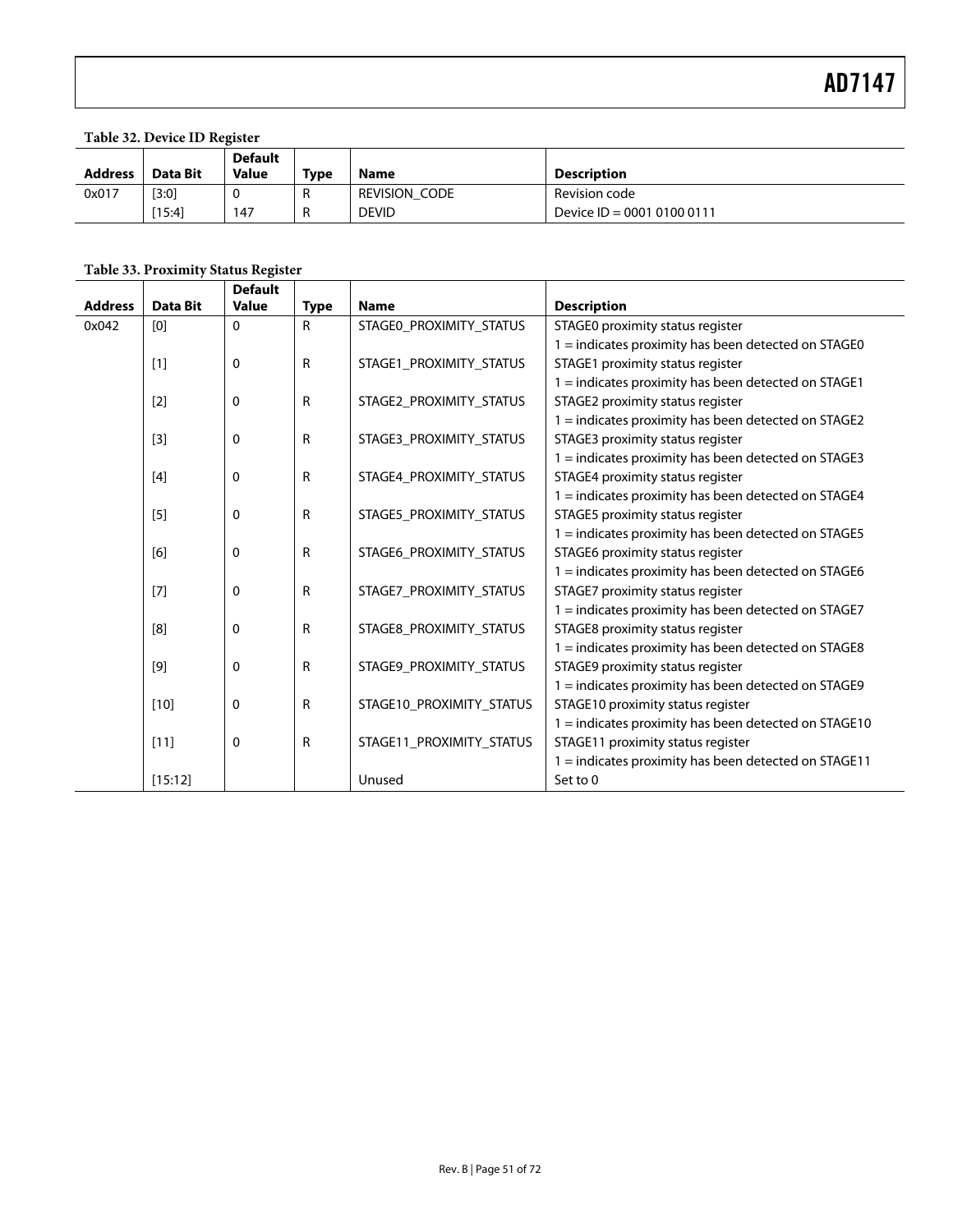### **BANK 2 REGISTERS**

All address values are expressed in hexadecimal.

<span id="page-51-0"></span>

| Table 34. STAGEx_CONNECTION $[6:0]$ Register Description (x = 0 to 11) |            |  |  |  |
|------------------------------------------------------------------------|------------|--|--|--|
|                                                                        | $D$ ofault |  |  |  |

| <b>Data Bit</b> | <b>Default</b><br>Value   | <b>Type</b> | <b>Name</b>           | <b>Description</b>                                       |
|-----------------|---------------------------|-------------|-----------------------|----------------------------------------------------------|
| $[1:0]$         | X                         | R/W         | CINO_CONNECTION_SETUP | CIN0 connection setup                                    |
|                 |                           |             |                       | 00 = CIN0 not connected to CDC inputs                    |
|                 |                           |             |                       | 01 = CIN0 connected to CDC negative input                |
|                 |                           |             |                       | 10 = CIN0 connected to CDC positive input                |
|                 |                           |             |                       | 11 = CIN0 connected to BIAS (connect unused CINx inputs) |
| [3:2]           | X                         | R/W         | CIN1_CONNECTION_SETUP | CIN1 connection setup                                    |
|                 |                           |             |                       | 00 = CIN1 not connected to CDC inputs                    |
|                 |                           |             |                       | 01 = CIN1 connected to CDC negative input                |
|                 |                           |             |                       | 10 = CIN1 connected to CDC positive input                |
|                 |                           |             |                       | 11 = CIN1 connected to BIAS (connect unused CINx inputs) |
| $[5:4]$         | $\boldsymbol{\mathsf{X}}$ | R/W         | CIN2_CONNECTION_SETUP | CIN2 connection setup                                    |
|                 |                           |             |                       | $00 = CIN2$ not connected to CDC inputs                  |
|                 |                           |             |                       | 01 = CIN2 connected to CDC negative input                |
|                 |                           |             |                       | 10 = CIN2 connected to CDC positive input                |
|                 |                           |             |                       | 11 = CIN2 connected to BIAS (connect unused CINx inputs) |
| $[7:6]$         | $\boldsymbol{\mathsf{X}}$ | R/W         | CIN3_CONNECTION_SETUP | CIN3 connection setup                                    |
|                 |                           |             |                       | 00 = CIN3 not connected to CDC inputs                    |
|                 |                           |             |                       | 01 = CIN3 connected to CDC negative input                |
|                 |                           |             |                       | 10 = CIN3 connected to CDC positive input                |
|                 |                           |             |                       | 11 = CIN3 connected to BIAS (connect unused CINx inputs) |
| [9:8]           | X                         | R/W         | CIN4_CONNECTION_SETUP | CIN4 connection setup                                    |
|                 |                           |             |                       | 00 = CIN4 not connected to CDC inputs                    |
|                 |                           |             |                       | 01 = CIN4 connected to CDC negative input                |
|                 |                           |             |                       | 10 = CIN4 connected to CDC positive input                |
|                 |                           |             |                       | 11 = CIN4 connected to BIAS (connect unused CINx inputs) |
| [11:10]         | $\mathsf{x}$              | R/W         | CIN5_CONNECTION_SETUP | CIN5 connection setup                                    |
|                 |                           |             |                       | $00 = C1$ N5 not connected to CDC inputs                 |
|                 |                           |             |                       | $01 = C1$ N5 connected to CDC negative input             |
|                 |                           |             |                       | 10 = CIN5 connected to CDC positive input                |
|                 |                           |             |                       | 11 = CIN5 connected to BIAS (connect unused CINx inputs) |
| [13:12]         | X                         | R/W         | CIN6_CONNECTION_SETUP | CIN6 connection setup                                    |
|                 |                           |             |                       | $00 = C1$ N6 not connected to CDC inputs                 |
|                 |                           |             |                       | 01 = CIN6 connected to CDC negative input                |
|                 |                           |             |                       | 10 = CIN6 connected to CDC positive input                |
|                 |                           |             |                       | 11 = CIN6 connected to BIAS (connect unused CINx inputs) |
| [15:14]         | X                         |             | Unused                | Set to 0                                                 |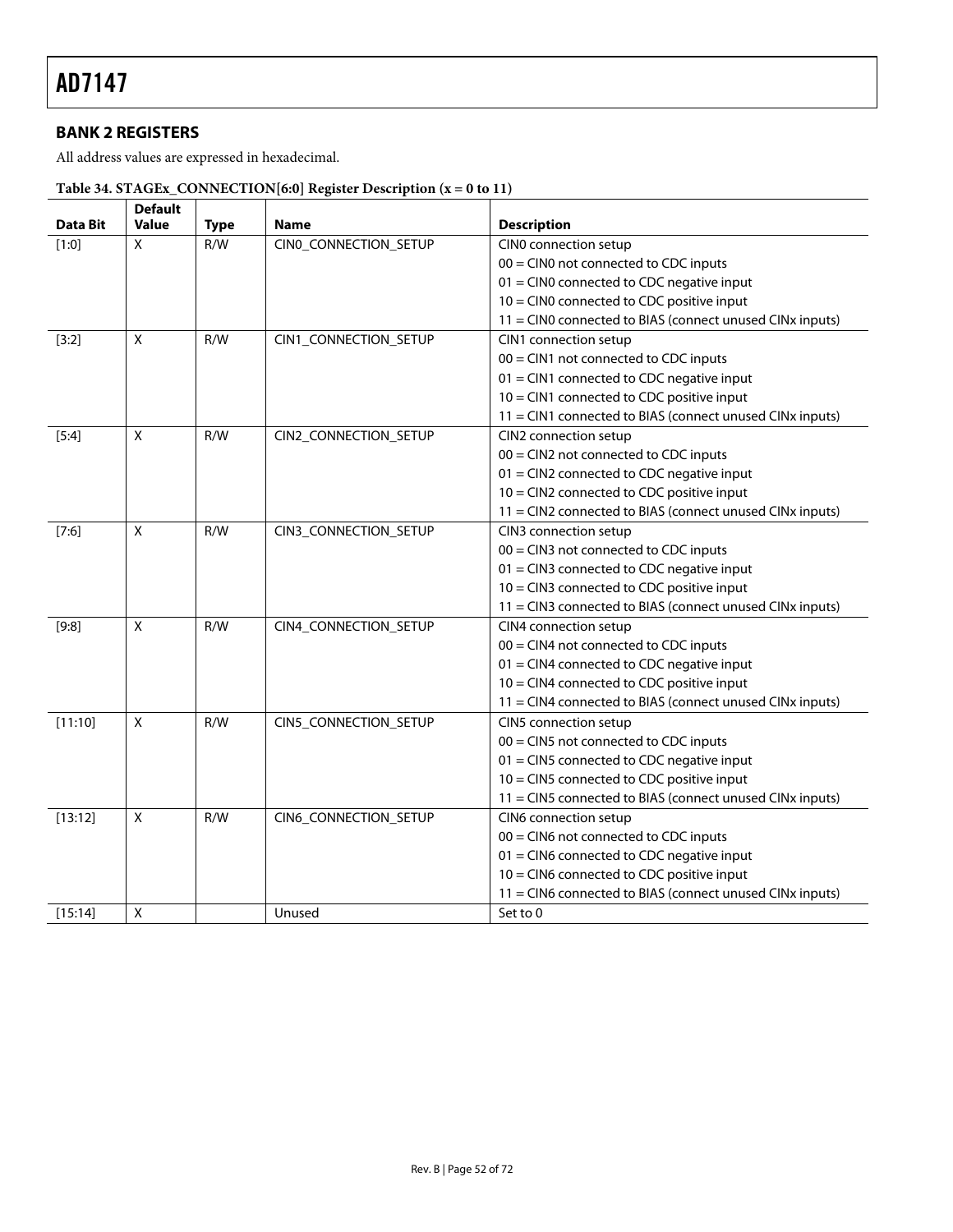<span id="page-52-0"></span>

| <b>Data Bit</b> | <b>Default</b><br><b>Value</b> | <b>Type</b> | Name                   | <b>Description</b>                                        |  |  |
|-----------------|--------------------------------|-------------|------------------------|-----------------------------------------------------------|--|--|
| $[1:0]$         | X                              | R/W         | CIN7_CONNECTION_SETUP  | CIN7 connection setup                                     |  |  |
|                 |                                |             |                        | $00 = CIN7$ not connected to CDC inputs                   |  |  |
|                 |                                |             |                        | 01 = CIN7 connected to CDC negative input                 |  |  |
|                 |                                |             |                        | 10 = CIN7 connected to CDC positive input                 |  |  |
|                 |                                |             |                        | 11 = CIN7 connected to BIAS (connect unused CINx inputs)  |  |  |
| [3:2]           | X                              | R/W         | CIN8_CONNECTION_SETUP  | CIN8 connection setup                                     |  |  |
|                 |                                |             |                        | $00 = C1$ N8 not connected to CDC inputs                  |  |  |
|                 |                                |             |                        | 01 = CIN8 connected to CDC negative input                 |  |  |
|                 |                                |             |                        | 10 = CIN8 connected to CDC positive input                 |  |  |
|                 |                                |             |                        | 11 = CIN8 connected to BIAS (connect unused CINx inputs)  |  |  |
| [5:4]           | X                              | R/W         | CIN9_CONNECTION_SETUP  | CIN9 connection setup                                     |  |  |
|                 |                                |             |                        | 00 = CIN9 not connected to CDC inputs                     |  |  |
|                 |                                |             |                        | 01 = CIN9 connected to CDC negative input                 |  |  |
|                 |                                |             |                        | 10 = CIN9 connected to CDC positive input                 |  |  |
|                 |                                |             |                        | 11 = CIN9 connected to BIAS (connect unused CINx inputs)  |  |  |
| [7:6]           | X                              | R/W         | CIN10_CONNECTION_SETUP | CIN10 connection setup                                    |  |  |
|                 |                                |             |                        | $00 = CIN10$ not connected to CDC inputs                  |  |  |
|                 |                                |             |                        | 01 = CIN10 connected to CDC negative input                |  |  |
|                 |                                |             |                        | 10 = CIN10 connected to CDC positive input                |  |  |
|                 |                                |             |                        | 11 = CIN10 connected to BIAS (connect unused CINx inputs) |  |  |
| [9:8]           | X                              | R/W         | CIN11_CONNECTION_SETUP | CIN11 connection setup                                    |  |  |
|                 |                                |             |                        | $00 = CIN11$ not connected to CDC inputs                  |  |  |
|                 |                                |             |                        | 01 = CIN11 connected to CDC negative input                |  |  |
|                 |                                |             |                        | 10 = CIN11 connected to CDC positive input                |  |  |
|                 |                                |             |                        | 11 = CIN11 connected to BIAS (connect unused CINx inputs) |  |  |
| [11:10]         | X                              | R/W         | CIN12_CONNECTION_SETUP | CIN12 connection setup                                    |  |  |
|                 |                                |             |                        | 00 = CIN12 not connected to CDC inputs                    |  |  |
|                 |                                |             |                        | 01 = CIN12 connected to CDC negative input                |  |  |
|                 |                                |             |                        | 10 = CIN12 connected to CDC positive input                |  |  |
|                 |                                |             |                        | 11 = CIN12 connected to BIAS (connect unused CINx inputs) |  |  |
| [13:12]         | $\mathsf X$                    | R/W         | SE_CONNECTION_SETUP    | Single-ended measurement connection setup                 |  |  |
|                 |                                |             |                        | $00 =$ do not use                                         |  |  |
|                 |                                |             |                        | 01 = use when one CINx connected to CDC positive input,   |  |  |
|                 |                                |             |                        | single-ended measurements only                            |  |  |
|                 |                                |             |                        | 10 = use when one CINx connected to CDC negative input,   |  |  |
|                 |                                |             |                        | single-ended measurements only                            |  |  |
|                 |                                |             |                        | $11 =$ differential connection to CDC                     |  |  |
| $[14]$          | $\mathsf{X}$                   | R/W         | NEG_AFE_OFFSET_DISABLE | Negative AFE offset enable control                        |  |  |
|                 |                                |             |                        | $0 =$ enable                                              |  |  |
|                 |                                |             |                        | $1 =$ disable                                             |  |  |
| $[15]$          | X                              | R/W         | POS_AFE_OFFSET_DISABLE | Positive AFE offset enable control                        |  |  |
|                 |                                |             |                        | $0 =$ enable                                              |  |  |
|                 |                                |             |                        | $1 =$ disable                                             |  |  |

### **Table 35. STAGEx\_CONNECTION[12:7] Register Description (x = 0 to 11)**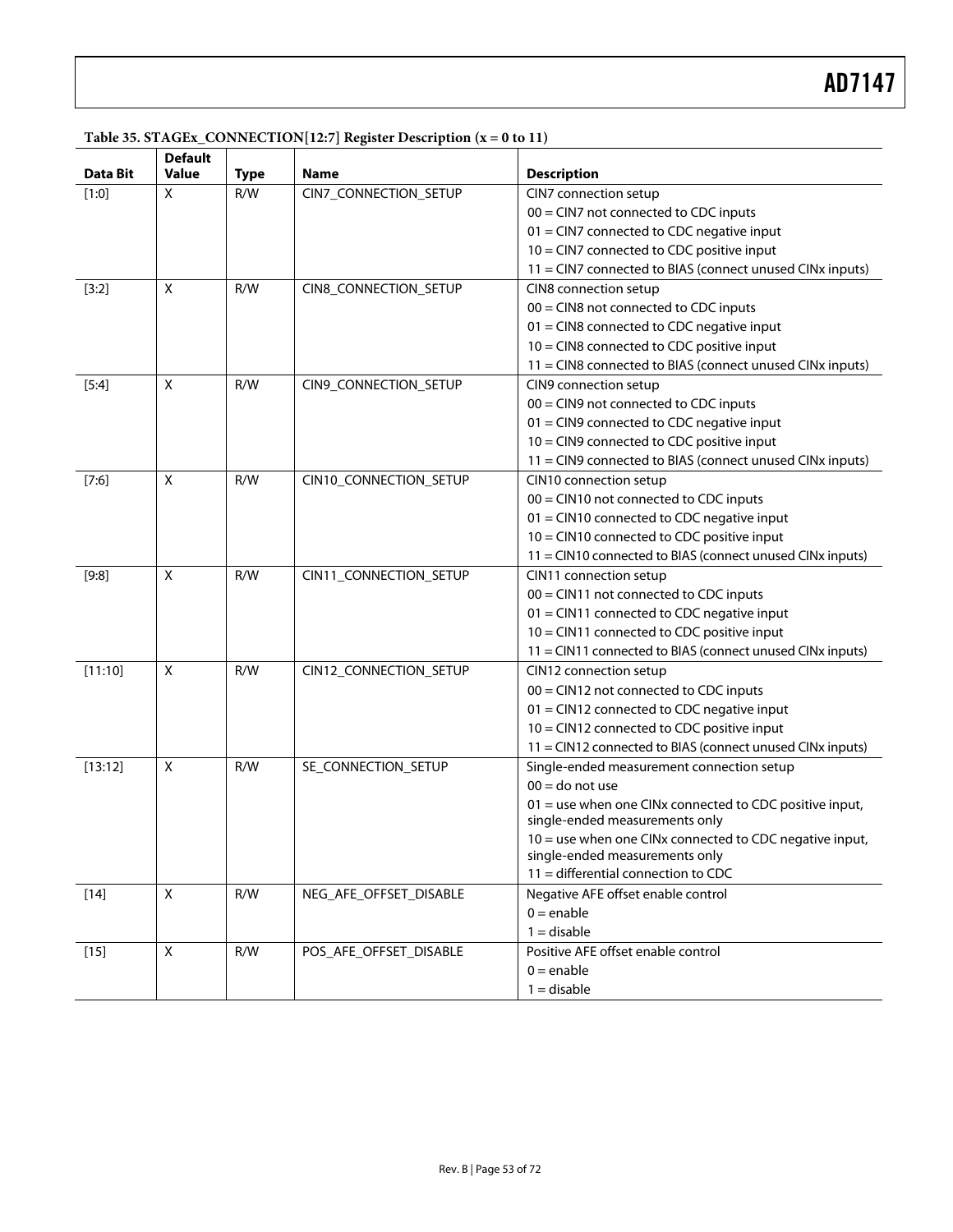<span id="page-53-0"></span>

| Data Bit | <b>Default</b><br><b>Value</b> | <b>Type</b> | <b>Name</b>                                                 | <b>Description</b>                                     |
|----------|--------------------------------|-------------|-------------------------------------------------------------|--------------------------------------------------------|
| [5:0]    | X                              | R/W         | NEG AFE OFFSET                                              | Negative AFE offset setting (20 pF range)              |
|          |                                |             |                                                             | 1 LSB value $= 0.32$ pF of offset                      |
| [6]      | X                              |             | Unused                                                      | Set to 0                                               |
| $[7]$    | X                              | R/W         | NEG AFE OFFSET SWAP                                         | Negative AFE offset swap control                       |
|          |                                |             |                                                             | 0 = NEG_AFE_OFFSET applied to CDC negative input       |
|          |                                |             |                                                             | 1 = NEG_AFE_OFFSET applied to CDC positive input       |
| [13:8]   | X                              | R/W         | Positive AFE offset setting (20 pF range)<br>POS AFE OFFSET |                                                        |
|          |                                |             |                                                             | 1 LSB value $= 0.32$ pF of offset                      |
| $[14]$   | X                              |             | Unused                                                      | Set to 0                                               |
| $[15]$   | X                              | R/W         | POS AFE OFFSET SWAP                                         | Positive AFE offset swap control                       |
|          |                                |             |                                                             | $0 = POS_{A}$ AFE_OFFSET applied to CDC positive input |
|          |                                |             |                                                             | 1 = POS_AFE_OFFSET applied to CDC negative input       |

### **Table 36. STAGEx\_AFE\_OFFSET Register Description (x = 0 to 11)**

**Table 37. STAGEx\_SENSITIVITY Register Description (x = 0 to 11)** 

<span id="page-53-1"></span>

|          | <b>Default</b> |      |                           |                                                                        |
|----------|----------------|------|---------------------------|------------------------------------------------------------------------|
| Data Bit | Value          | Type | <b>Name</b>               | <b>Description</b>                                                     |
| $[3:0]$  | $\mathsf{x}$   | R/W  | NEG_THRESHOLD_SENSITIVITY | Negative threshold sensitivity control                                 |
|          |                |      |                           | $0000 = 25\%$ , $0001 = 29.73\%$ , $0010 = 34.40\%$ , $0011 = 39.08\%$ |
|          |                |      |                           | $0100 = 43.79\%$ , $0101 = 48.47\%$ , $0110 = 53.15\%$                 |
|          |                |      |                           | $0111 = 57.83\%$ , $1000 = 62.51\%$ , $1001 = 67.22\%$                 |
|          |                |      |                           | $1010 = 71.90\%$ , $1011 = 76.58\%$ , $1100 = 81.28\%$                 |
|          |                |      |                           | $1101 = 85.96\%$ , $1110 = 90.64\%$ , $1111 = 95.32\%$                 |
| $[6:4]$  | $\mathsf{x}$   | R/W  | NEG_PEAK_DETECT           | Negative peak detect setting                                           |
|          |                |      |                           | $000 = 40\%$ level, 001 = 50% level, 010 = 60% level                   |
|          |                |      |                           | $011 = 70\%$ level, $100 = 80\%$ level, $101 = 90\%$ level             |
| $[7]$    | X              | R/W  | Unused                    | Set to 0                                                               |
| [11:8]   | X              | R/W  | POS_THRESHOLD_SENSITIVITY | Positive threshold sensitivity control                                 |
|          |                |      |                           | $0000 = 25\%$ , $0001 = 29.73\%$ , $0010 = 34.40\%$ , $0011 = 39.08\%$ |
|          |                |      |                           | $0100 = 43.79\%$ , $0101 = 48.47\%$ , $0110 = 53.15\%$                 |
|          |                |      |                           | $0111 = 57.83\%$ , $1000 = 62.51\%$ , $1001 = 67.22\%$                 |
|          |                |      |                           | $1010 = 71.90\%$ , $1011 = 76.58\%$ , $1100 = 81.28\%$                 |
|          |                |      |                           | $1101 = 85.96\%$ , $1110 = 90.64\%$ , $1111 = 95.32\%$                 |
| [14:12]  | $\mathsf{x}$   | R/W  | POS PEAK DETECT           | Positive peak detect setting                                           |
|          |                |      |                           | $000 = 40\%$ level, 001 = 50% level, 010 = 60% level                   |
|          |                |      |                           | $011 = 70\%$ level, $100 = 80\%$ level, $101 = 90\%$ level             |
| $[15]$   | X              | R/W  | Unused                    | Set to 0                                                               |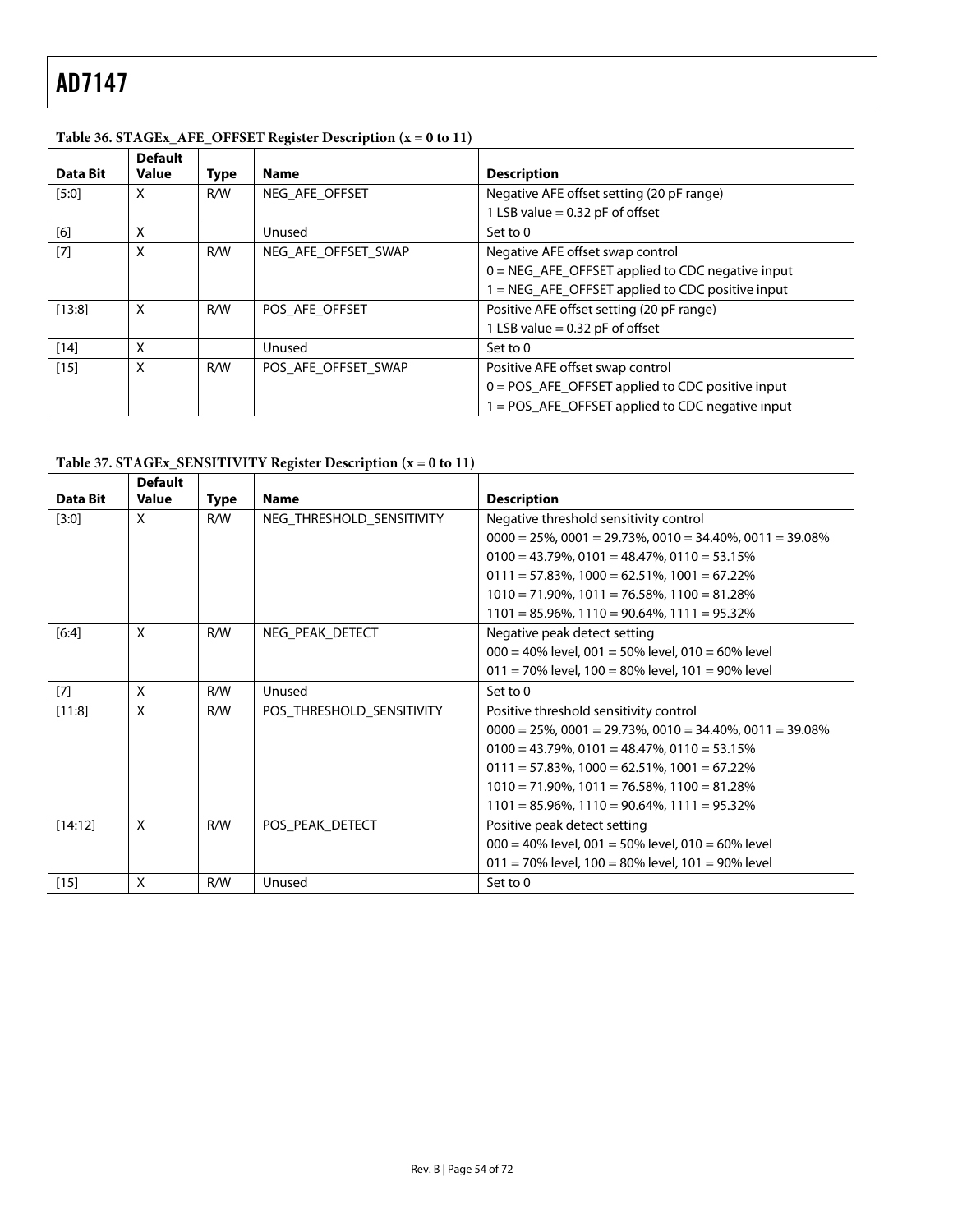#### **Table 38. STAGE0 to STAGE11 Configuration Registers**

| <b>Address</b> | <b>Data Bit</b> | <b>Default</b>     | Ō<br><b>Type</b> | ----- <del>.</del><br>Name | <b>Description</b>                               |
|----------------|-----------------|--------------------|------------------|----------------------------|--------------------------------------------------|
| 0x080          | [15:0]          | X                  | R/W              | STAGE0_CONNECTION[6:0]     | STAGE0 CIN[6:0] connection setup (see Table 34)  |
| 0x081          | [15:0]          | X                  | R/W              | STAGEO_CONNECTION[12:7]    | STAGE0 CIN[12:7] connection setup (see Table 35) |
| 0x082          | [15:0]          | Χ                  | R/W              | STAGEO AFE OFFSET          | STAGE0 AFE offset control (see Table 36)         |
| 0x083          | [15:0]          | Χ                  | R/W              | STAGEO_SENSITIVITY         | STAGE0 sensitivity control (see Table 37)        |
| 0x084          | [15:0]          | $\pmb{\mathsf{X}}$ | R/W              | STAGEO OFFSET LOW          | STAGE0 initial offset low value                  |
| 0x085          | [15:0]          | $\pmb{\mathsf{X}}$ | R/W              | STAGEO OFFSET HIGH         | STAGE0 initial offset high value                 |
| 0x086          | [15:0]          | $\pmb{\mathsf{X}}$ | R/W              | STAGEO OFFSET HIGH CLAMP   | STAGE0 offset high clamp value                   |
| 0x087          | [15:0]          | $\pmb{\mathsf{X}}$ | R/W              | STAGE0_OFFSET_LOW_CLAMP    | STAGE0 offset low clamp value                    |
| 0x088          | [15:0]          | $\mathsf X$        | R/W              | STAGE1_CONNECTION[6:0]     | STAGE1 CIN[6:0] connection setup (see Table 34)  |
| 0x089          | [15:0]          | $\pmb{\mathsf{X}}$ | R/W              | STAGE1_CONNECTION[12:7]    | STAGE1 CIN[12:7] connection setup (see Table 35) |
| 0x08A          | [15:0]          | $\pmb{\mathsf{X}}$ | R/W              | STAGE1_AFE_OFFSET          | STAGE1 AFE offset control (see Table 36)         |
| 0x08B          | [15:0]          | $\pmb{\mathsf{X}}$ | R/W              | STAGE1_SENSITIVITY         | STAGE1 sensitivity control (see Table 37)        |
| 0x08C          | [15:0]          | $\pmb{\mathsf{X}}$ | R/W              | STAGE1_OFFSET_LOW          | STAGE1 initial offset low value                  |
| 0x08D          | [15:0]          | $\pmb{\mathsf{X}}$ | R/W              | STAGE1_OFFSET_HIGH         | STAGE1 initial offset high value                 |
| 0x08E          | [15:0]          | $\pmb{\mathsf{X}}$ | R/W              | STAGE1_OFFSET_HIGH_CLAMP   | STAGE1 offset high clamp value                   |
| 0x08F          | [15:0]          | $\pmb{\mathsf{X}}$ | R/W              | STAGE1_OFFSET_LOW_CLAMP    | STAGE1 offset low clamp value                    |
| 0x090          | [15:0]          | $\mathsf X$        | R/W              | STAGE2_CONNECTION[6:0]     | STAGE2 CIN[6:0] connection setup (see Table 34)  |
| 0x091          | [15:0]          | $\pmb{\mathsf{X}}$ | R/W              | STAGE2_CONNECTION[12:7]    | STAGE2 CIN[12:7] connection setup (see Table 35) |
| 0x092          | [15:0]          | $\pmb{\mathsf{X}}$ | R/W              | STAGE2_AFE_OFFSET          | STAGE2 AFE offset control (see Table 36)         |
| 0x093          | [15:0]          | $\pmb{\mathsf{X}}$ | R/W              | STAGE2_SENSITIVITY         | STAGE2 sensitivity control (see Table 37)        |
| 0x094          | [15:0]          | $\pmb{\mathsf{X}}$ | R/W              | STAGE2_OFFSET_LOW          | STAGE2 initial offset low value                  |
| 0x095          | [15:0]          | $\pmb{\mathsf{X}}$ | R/W              | STAGE2_OFFSET_HIGH         | STAGE2 initial offset high value                 |
| 0x096          | [15:0]          | $\pmb{\mathsf{X}}$ | R/W              | STAGE2_OFFSET_HIGH_CLAMP   | STAGE2 offset high clamp value                   |
| 0x097          | [15:0]          | $\pmb{\mathsf{X}}$ | R/W              | STAGE2_OFFSET_LOW_CLAMP    | STAGE2 offset low clamp value                    |
| 0x098          | [15:0]          | $\mathsf X$        | R/W              | STAGE3_CONNECTION[6:0]     | STAGE3 CIN[6:0] connection setup (see Table 34)  |
| 0x099          | [15:0]          | X                  | R/W              | STAGE3_CONNECTION[12:7]    | STAGE3 CIN[12:7] connection setup (see Table 35) |
| 0x09A          | [15:0]          | Χ                  | R/W              | STAGE3_AFE_OFFSET          | STAGE3 AFE offset control (see Table 36)         |
| 0x09B          | [15:0]          | Χ                  | R/W              | STAGE3_SENSITIVITY         | STAGE3 sensitivity control (see Table 37)        |
| 0x09C          | [15:0]          | Χ                  | R/W              | STAGE3_OFFSET_LOW          | STAGE3 initial offset low value                  |
| 0x09D          | [15:0]          | Χ                  | R/W              | STAGE3_OFFSET_HIGH         | STAGE3 initial offset high value                 |
| 0x09E          | [15:0]          | $\pmb{\mathsf{X}}$ | R/W              | STAGE3_OFFSET_HIGH_CLAMP   | STAGE3 offset high clamp value                   |
| 0x09F          | [15:0]          | $\pmb{\mathsf{X}}$ | R/W              | STAGE3_OFFSET_LOW_CLAMP    | STAGE3 offset low clamp value                    |
| 0x0A0          | [15:0]          | $\pmb{\mathsf{X}}$ | R/W              | STAGE4 CONNECTION[6:0]     | STAGE4 CIN[6:0] connection setup (see Table 34)  |
| 0x0A1          | [15:0]          | $\pmb{\mathsf{X}}$ | R/W              | STAGE4_CONNECTION[12:7]    | STAGE4 CIN[12:7] connection setup (see Table 35) |
| 0x0A2          | [15:0]          | $\pmb{\mathsf{X}}$ | R/W              | STAGE4_AFE_OFFSET          | STAGE4 AFE offset control (see Table 36)         |
| 0x0A3          | [15:0]          | Χ                  | R/W              | STAGE4_SENSITIVITY         | STAGE4 sensitivity control (see Table 37)        |
| 0x0A4          | [15:0]          | $\pmb{\mathsf{X}}$ | R/W              | STAGE4_OFFSET_LOW          | STAGE4 initial offset low value                  |
| 0x0A5          | [15:0]          | Χ                  | R/W              | STAGE4_OFFSET_HIGH         | STAGE4 initial offset high value                 |
| 0x0A6          | $[15:0]$        | Χ                  | R/W              | STAGE4_OFFSET_HIGH_CLAMP   | STAGE4 offset high clamp value                   |
| 0x0A7          | [15:0]          | $\pmb{\mathsf{X}}$ | R/W              | STAGE4_OFFSET_LOW_CLAMP    | STAGE4 offset low clamp value                    |
| 0x0A8          | [15:0]          | $\mathsf X$        | R/W              | STAGE5_CONNECTION[6:0]     | STAGE5 CIN[6:0] connection setup (see Table 34)  |
| 0x0A9          | [15:0]          | X                  | R/W              | STAGE5_CONNECTION[12:7]    | STAGE5 CIN[12:7] connection setup (see Table 35) |
| 0x0AA          | [15:0]          | $\pmb{\mathsf{X}}$ | R/W              | STAGE5_AFE_OFFSET          | STAGE5 AFE offset control (see Table 36)         |
| 0x0AB          | [15:0]          | Χ                  | R/W              | STAGE5_SENSITIVITY         | STAGE5 sensitivity control (see Table 37)        |
| 0x0AC          | [15:0]          | Χ                  | R/W              | STAGE5_OFFSET_LOW          | STAGE5 initial offset low value                  |
| 0x0AD          | [15:0]          | Χ                  | R/W              | STAGE5_OFFSET_HIGH         | STAGE5 initial offset high value                 |
| 0x0AE          | [15:0]          | Χ                  | R/W              | STAGE5_OFFSET_HIGH_CLAMP   | STAGE5 offset high clamp value                   |
| 0x0AF          | [15:0]          | $\mathsf X$        | R/W              | STAGE5_OFFSET_LOW_CLAMP    | STAGE5 offset low clamp value                    |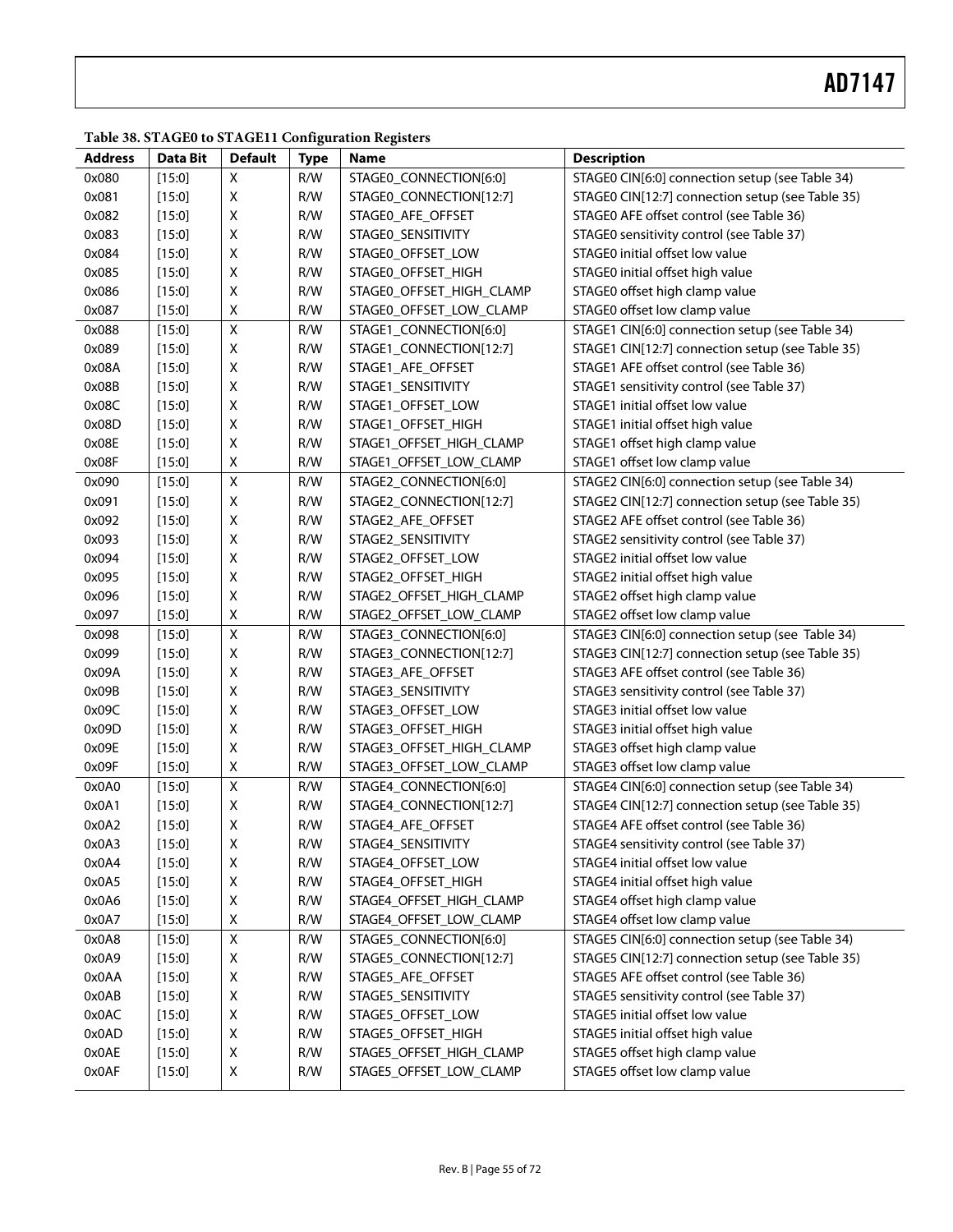| <b>Address</b> | Data Bit         | <b>Default</b>          | <b>Type</b> | <b>Name</b>               | <b>Description</b>                                |  |
|----------------|------------------|-------------------------|-------------|---------------------------|---------------------------------------------------|--|
| 0x0B0          | [15:0]           | X                       | R/W         | STAGE6_CONNECTION[6:0]    | STAGE6 CIN[6:0] connection setup (see Table 34)   |  |
| 0x0B1          | [15:0]           | X                       | R/W         | STAGE6_CONNECTION[12:7]   | STAGE6 CIN[12:7] connection setup (see Table 35)  |  |
| 0x0B2          | [15:0]           | Χ                       | R/W         | STAGE6 AFE OFFSET         | STAGE6 AFE offset control (see Table 36)          |  |
| 0x0B3          | [15:0]           | Χ                       | R/W         | STAGE6 SENSITIVITY        | STAGE6 sensitivity control (see Table 37)         |  |
| 0x0B4          | [15:0]           | X                       | R/W         | STAGE6 OFFSET LOW         | STAGE6 initial offset low value                   |  |
| 0x0B5          | [15:0]           | Χ                       | R/W         | STAGE6_OFFSET_HIGH        | STAGE6 initial offset high value                  |  |
| 0x0B6          | [15:0]           | Χ                       | R/W         | STAGE6_OFFSET_HIGH_CLAMP  | STAGE6 offset high clamp value                    |  |
| 0x0B7          | [15:0]           | Χ                       | R/W         | STAGE6_OFFSET_LOW_CLAMP   | STAGE6 offset low clamp value                     |  |
| 0x0B8          | [15:0]           | $\pmb{\mathsf{X}}$      | R/W         | STAGE7_CONNECTION[6:0]    | STAGE7 CIN[6:0] connection setup (see Table 34)   |  |
| 0x0B9          | [15:0]           | Χ                       | R/W         | STAGE7_CONNECTION[12:7]   | STAGE7 CIN[12:7] connection setup (see Table 35)  |  |
| 0x0BA          | [15:0]           | X                       | R/W         | STAGE7_AFE_OFFSET         | STAGE7 AFE offset control (see Table 36)          |  |
| 0x0BB          | [15:0]           | X                       | R/W         | STAGE7_SENSITIVITY        | STAGE7 sensitivity control (see Table 37)         |  |
| 0x0BC          | [15:0]           | Χ                       | R/W         | STAGE7_OFFSET_LOW         | STAGE7 initial offset low value                   |  |
| 0x0BD          | [15:0]           | Χ                       | R/W         | STAGE7_OFFSET_HIGH        | STAGE7 initial offset high value                  |  |
| 0x0BE          | [15:0]           | Χ                       | R/W         | STAGE7_OFFSET_HIGH_CLAMP  | STAGE7 offset high clamp value                    |  |
| 0x0BF          | [15:0]           | Χ                       | R/W         | STAGE7_OFFSET_LOW_CLAMP   | STAGE7 offset low clamp value                     |  |
| 0x0C0          |                  | $\pmb{\mathsf{X}}$      | R/W         | STAGE8_CONNECTION[6:0]    | STAGE8 CIN[6:0] connection setup (see Table 34)   |  |
| 0x0C1          | [15:0]<br>[15:0] | X                       | R/W         |                           |                                                   |  |
|                |                  |                         |             | STAGE8_CONNECTION[12:7]   | STAGE8 CIN[12:7] connection setup (see Table 35)  |  |
| 0x0C2          | [15:0]           | Χ                       | R/W         | STAGE8_AFE_OFFSET         | STAGE8 AFE offset control (see Table 36)          |  |
| 0x0C3          | [15:0]           | Χ                       | R/W         | STAGE8_SENSITIVITY        | STAGE8 sensitivity control (see Table 37)         |  |
| 0x0C4          | [15:0]           | Χ                       | R/W         | STAGE8_OFFSET_LOW         | STAGE8 initial offset low value                   |  |
| 0x0C5          | [15:0]           | Χ                       | R/W         | STAGE8_OFFSET_HIGH        | STAGE8 initial offset high value                  |  |
| 0x0C6          | [15:0]           | Χ                       | R/W         | STAGE8_OFFSET_HIGH_CLAMP  | STAGE8 offset high clamp value                    |  |
| 0x0C7          | [15:0]           | Χ<br>$\pmb{\mathsf{X}}$ | R/W         | STAGE8_OFFSET_LOW_CLAMP   | STAGE8 offset low clamp value                     |  |
| 0x0C8          | [15:0]           |                         | R/W         | STAGE9_CONNECTION[6:0]    | STAGE9 CIN[6:0] connection setup (see Table 34)   |  |
| 0x0C9          | [15:0]           | X                       | R/W         | STAGE9_CONNECTION[12:7]   | STAGE9 CIN[12:7] connection setup (see Table 35)  |  |
| 0x0CA          | [15:0]           | Χ                       | R/W         | STAGE9_AFE_OFFSET         | STAGE9 AFE offset control (see Table 36)          |  |
| 0x0CB          | [15:0]           | Χ                       | R/W         | STAGE9_SENSITIVITY        | STAGE9 sensitivity control (see Table 37)         |  |
| 0x0CC          | [15:0]           | Χ                       | R/W         | STAGE9_OFFSET_LOW         | STAGE9 initial offset low value                   |  |
| 0x0CD          | [15:0]           | Χ                       | R/W         | STAGE9_OFFSET_HIGH        | STAGE9 initial offset high value                  |  |
| 0x0CE          | [15:0]           | Χ                       | R/W         | STAGE9 OFFSET HIGH CLAMP  | STAGE9 offset high clamp value                    |  |
| 0x0CF          | [15:0]           | Χ                       | R/W         | STAGE9_OFFSET_LOW_CLAMP   | STAGE9 offset low clamp value                     |  |
| 0x0D0          | [15:0]           | $\mathsf X$             | R/W         | STAGE10_CONNECTION[6:0]   | STAGE10 CIN[6:0] connection setup (see Table 34)  |  |
| 0x0D1          | [15:0]           | Χ                       | R/W         | STAGE10_CONNECTION[12:7]  | STAGE10 CIN[12:7] connection setup (see Table 35) |  |
| 0x0D2          | [15:0]           | Χ                       | R/W         | STAGE10_AFE_OFFSET        | STAGE10 AFE offset control (see Table 36)         |  |
| 0x0D3          | [15:0]           | Χ                       | R/W         | STAGE10_SENSITIVITY       | STAGE10 sensitivity control (see Table 37)        |  |
| 0x0D4          | [15:0]           | Χ                       | R/W         | STAGE10_OFFSET_LOW        | STAGE10 initial offset low value                  |  |
| 0x0D5          | [15:0]           | Χ                       | R/W         | STAGE10_OFFSET_HIGH       | STAGE10 initial offset high value                 |  |
| 0x0D6          | [15:0]           | Χ                       | R/W         | STAGE10_OFFSET_HIGH_CLAMP | STAGE10 offset high clamp value                   |  |
| 0x0D7          | [15:0]           | Χ                       | R/W         | STAGE10_OFFSET_LOW_CLAMP  | STAGE10 offset low clamp value                    |  |
| 0x0D8          | [15:0]           | Χ                       | R/W         | STAGE11_CONNECTION[6:0]   | STAGE11 CIN[6:0] connection setup (see Table 34)  |  |
| 0x0D9          | [15:0]           | Χ                       | R/W         | STAGE11_CONNECTION[12:7]  | STAGE11 CIN[12:7] connection setup (see Table 35) |  |
| 0x0DA          | [15:0]           | Χ                       | R/W         | STAGE11_AFE_OFFSET        | STAGE11 AFE offset control (see Table 36)         |  |
| 0x0DB          | [15:0]           | Χ                       | R/W         | STAGE11_SENSITIVITY       | STAGE11 sensitivity control (see Table 37)        |  |
| 0x0DC          | [15:0]           | Χ                       | R/W         | STAGE11_OFFSET_LOW        | STAGE11 initial offset low value                  |  |
| 0x0DD          | [15:0]           | Χ                       | R/W         | STAGE11_OFFSET_HIGH       | STAGE11 initial offset high value                 |  |
| 0x0DE          | [15:0]           | Χ                       | R/W         | STAGE11_OFFSET_HIGH_CLAMP | STAGE11 offset high clamp value                   |  |
| 0x0DF          | [15:0]           | Χ                       | R/W         | STAGE11_OFFSET_LOW_CLAMP  | STAGE11 offset low clamp value                    |  |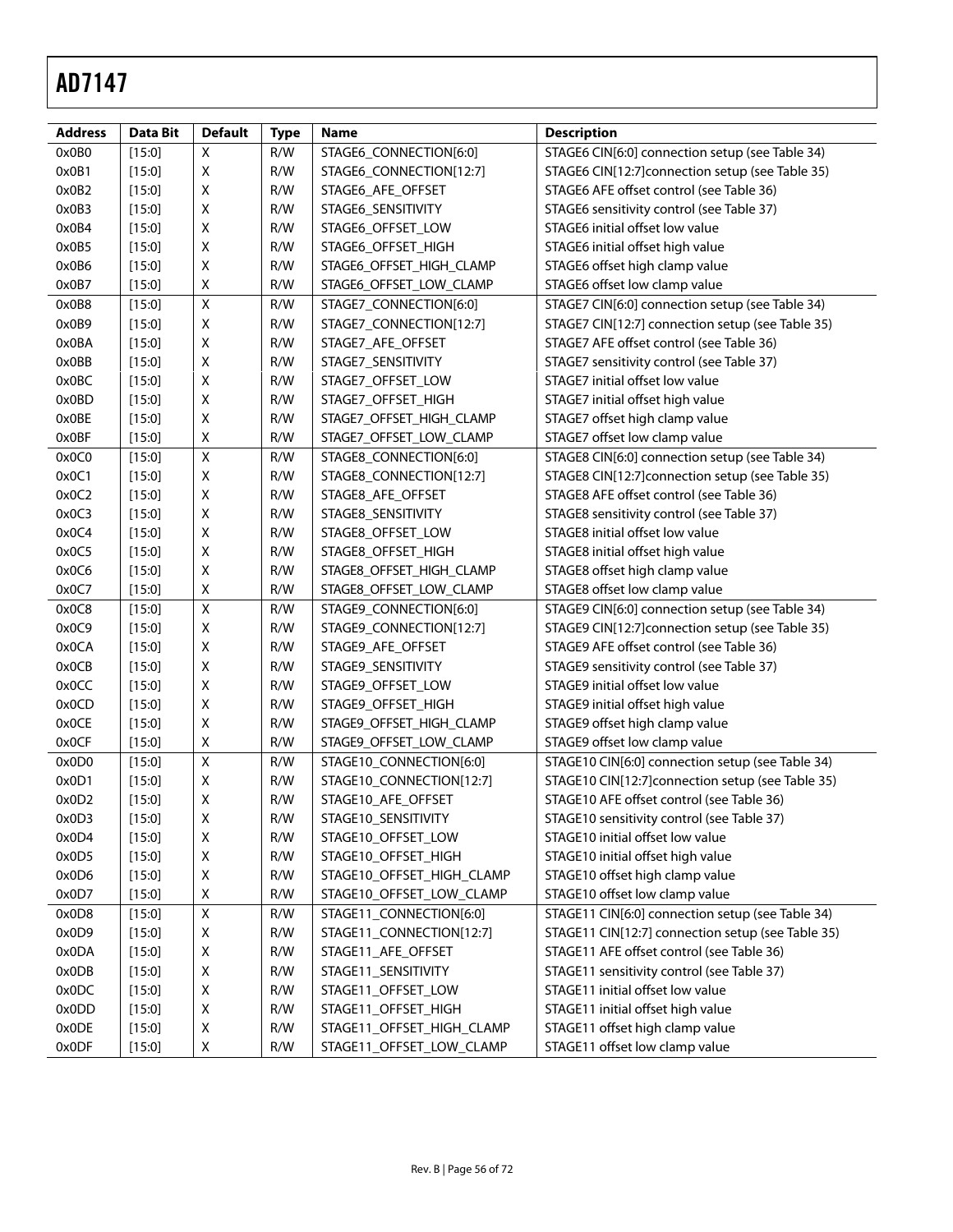### **BANK 3 REGISTERS**

All address values are expressed in hexadecimal.

|  |  |  | Table 39. STAGE0 Results Registers |
|--|--|--|------------------------------------|
|--|--|--|------------------------------------|

|                |          | <b>Default</b>     |             |                          |                                   |
|----------------|----------|--------------------|-------------|--------------------------|-----------------------------------|
| <b>Address</b> | Data Bit | <b>Value</b>       | <b>Type</b> | Name                     | <b>Description</b>                |
| 0x0E0          | [15:0]   | X                  | R/W         | STAGE0_CONV_DATA         | STAGEO CDC 16-bit conversion data |
|                |          |                    |             |                          | (copy of CDC_RESULT_S0 register)  |
| 0x0E1          | [15:0]   | Χ                  | R/W         | STAGE0_FF_WORD0          | STAGE0 fast FIFO WORD0            |
| 0x0E2          | [15:0]   | $\pmb{\mathsf{X}}$ | R/W         | STAGE0_FF_WORD1          | STAGE0 fast FIFO WORD1            |
| 0x0E3          | [15:0]   | $\pmb{\mathsf{X}}$ | R/W         | STAGEO FF WORD2          | STAGE0 fast FIFO WORD2            |
| 0x0E4          | [15:0]   | Χ                  | R/W         | STAGE0_FF_WORD3          | STAGE0 fast FIFO WORD3            |
| 0x0E5          | [15:0]   | Χ                  | R/W         | STAGEO FF WORD4          | STAGE0 fast FIFO WORD4            |
| 0x0E6          | [15:0]   | Χ                  | R/W         | STAGE0_FF_WORD5          | STAGE0 fast FIFO WORD5            |
| 0x0E7          | [15:0]   | Χ                  | R/W         | STAGE0_FF_WORD6          | STAGE0 fast FIFO WORD6            |
| 0x0E8          | [15:0]   | $\pmb{\mathsf{X}}$ | R/W         | STAGE0_FF_WORD7          | STAGE0 fast FIFO WORD7            |
| 0x0E9          | [15:0]   | X                  | R/W         | STAGEO SF WORDO          | STAGE0 slow FIFO WORD0            |
| 0x0EA          | [15:0]   | х                  | R/W         | STAGEO SF WORD1          | STAGE0 slow FIFO WORD1            |
| 0x0EB          | [15:0]   | Χ                  | R/W         | STAGEO SF WORD2          | STAGE0 slow FIFO WORD2            |
| 0x0EC          | [15:0]   | $\pmb{\mathsf{X}}$ | R/W         | STAGE0_SF_WORD3          | STAGE0 slow FIFO WORD3            |
| 0x0ED          | [15:0]   | Χ                  | R/W         | STAGEO SF WORD4          | STAGE0 slow FIFO WORD4            |
| 0x0EE          | [15:0]   | Χ                  | R/W         | STAGE0_SF_WORD5          | STAGE0 slow FIFO WORD5            |
| 0x0EF          | [15:0]   | Χ                  | R/W         | STAGEO SF WORD6          | STAGEO slow FIFO WORD6            |
| 0x0F0          | [15:0]   | $\pmb{\mathsf{X}}$ | R/W         | STAGEO SF WORD7          | STAGE0 slow FIFO WORD7            |
| 0x0F1          | [15:0]   | Χ                  | R/W         | STAGE0_SF_AMBIENT        | STAGE0 slow FIFO ambient value    |
| 0x0F2          | [15:0]   | X                  | R/W         | STAGEO_FF_AVG            | STAGE0 fast FIFO average value    |
| 0x0F3          | [15:0]   | $\pmb{\mathsf{X}}$ | R/W         | STAGE0_PEAK_DETECT_WORD0 | STAGE0 peak FIFO WORD0 value      |
| 0x0F4          | [15:0]   | $\pmb{\mathsf{X}}$ | R/W         | STAGE0_PEAK_DETECT_WORD1 | STAGE0 peak FIFO WORD1 value      |
| 0x0F5          | [15:0]   | Χ                  | R/W         | STAGE0_MAX_WORD0         | STAGE0 maximum value FIFO WORD0   |
| 0x0F6          | [15:0]   | Χ                  | R/W         | STAGE0_MAX_WORD1         | STAGE0 maximum value FIFO WORD1   |
| 0x0F7          | [15:0]   | Χ                  | R/W         | STAGE0_MAX_WORD2         | STAGE0 maximum value FIFO WORD2   |
| 0x0F8          | [15:0]   | Χ                  | R/W         | STAGE0_MAX_WORD3         | STAGE0 maximum value FIFO WORD3   |
| 0x0F9          | [15:0]   | $\pmb{\mathsf{X}}$ | R/W         | STAGEO MAX AVG           | STAGE0 average maximum FIFO value |
| 0x0FA          | [15:0]   | Χ                  | R/W         | STAGE0_HIGH_THRESHOLD    | STAGE0 high threshold value       |
| 0x0FB          | [15:0]   | X                  | R/W         | STAGE0_MAX_TEMP          | STAGE0 temporary maximum value    |
| 0x0FC          | [15:0]   | Χ                  | R/W         | STAGE0_MIN_WORD0         | STAGE0 minimum value FIFO WORD0   |
| 0x0FD          | [15:0]   | Χ                  | R/W         | STAGEO MIN WORD1         | STAGE0 minimum value FIFO WORD1   |
| 0x0FE          | [15:0]   | Χ                  | R/W         | STAGEO MIN WORD2         | STAGE0 minimum value FIFO WORD2   |
| 0x0FF          | [15:0]   | Χ                  | R/W         | STAGE0_MIN_WORD3         | STAGE0 minimum value FIFO WORD3   |
| 0x100          | [15:0]   | Χ                  | R/W         | STAGEO_MIN_AVG           | STAGE0 average minimum FIFO value |
| 0x101          | [15:0]   | Χ                  | R/W         | STAGE0_LOW_THRESHOLD     | STAGE0 low threshold value        |
| 0x102          | [15:0]   | Χ                  | R/W         | STAGE0_MIN_TEMP          | STAGE0 temporary minimum value    |
| 0x103          | [15:0]   | $\mathsf{X}$       | R/W         | Unused                   | Set to 0                          |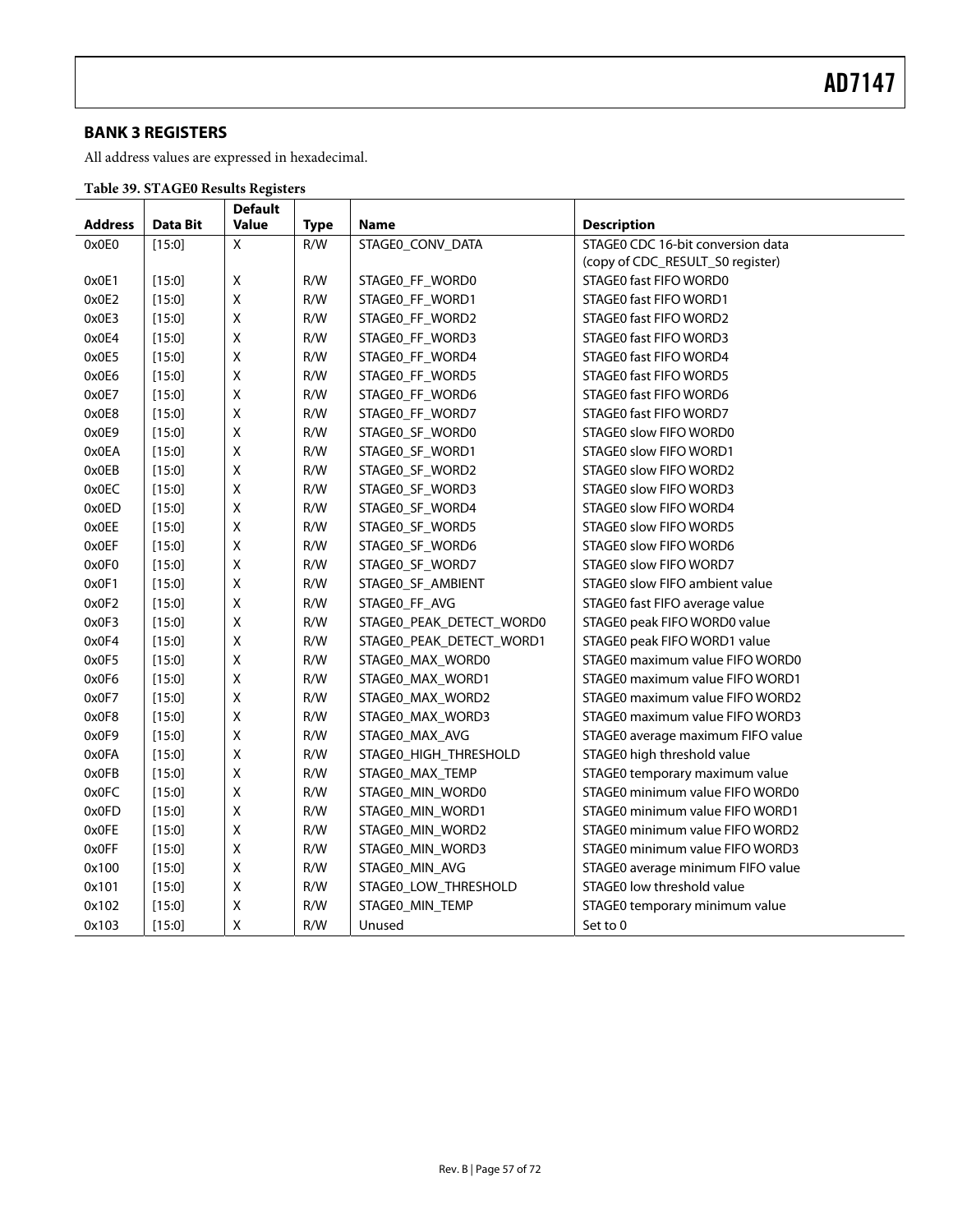**Table 40. STAGE1 Results Registers** 

|                |                 | <b>Default</b>     |             |                          |                                   |
|----------------|-----------------|--------------------|-------------|--------------------------|-----------------------------------|
| <b>Address</b> | <b>Data Bit</b> | <b>Value</b>       | <b>Type</b> | <b>Name</b>              | <b>Description</b>                |
| 0x104          | [15:0]          | $\mathsf{X}$       | R/W         | STAGE1_CONV_DATA         | STAGE1 CDC 16-bit conversion data |
|                |                 |                    |             |                          | (copy of CDC_RESULT_S1 register   |
| 0x105          | [15:0]          | X                  | R/W         | STAGE1_FF_WORD0          | STAGE1 fast FIFO WORD0            |
| 0x106          | [15:0]          | $\mathsf X$        | R/W         | STAGE1_FF_WORD1          | STAGE1 fast FIFO WORD1            |
| 0x107          | [15:0]          | $\mathsf X$        | R/W         | STAGE1 FF WORD2          | STAGE1 fast FIFO WORD2            |
| 0x108          | [15:0]          | $\mathsf X$        | R/W         | STAGE1_FF_WORD3          | STAGE1 fast FIFO WORD3            |
| 0x109          | [15:0]          | $\pmb{\mathsf{X}}$ | R/W         | STAGE1_FF_WORD4          | STAGE1 fast FIFO WORD4            |
| 0x10A          | [15:0]          | $\mathsf X$        | R/W         | STAGE1_FF_WORD5          | STAGE1 fast FIFO WORD5            |
| 0x10B          | [15:0]          | $\pmb{\mathsf{X}}$ | R/W         | STAGE1_FF_WORD6          | STAGE1 fast FIFO WORD6            |
| 0x10C          | [15:0]          | $\pmb{\mathsf{X}}$ | R/W         | STAGE1_FF_WORD7          | STAGE1 fast FIFO WORD7            |
| 0x10D          | [15:0]          | $\mathsf X$        | R/W         | STAGE1_SF_WORD0          | STAGE1 slow FIFO WORD0            |
| 0x10E          | [15:0]          | X                  | R/W         | STAGE1_SF_WORD1          | STAGE1 slow FIFO WORD1            |
| 0x10F          | [15:0]          | $\pmb{\mathsf{X}}$ | R/W         | STAGE1_SF_WORD2          | STAGE1 slow FIFO WORD2            |
| 0x110          | [15:0]          | $\mathsf X$        | R/W         | STAGE1_SF_WORD3          | STAGE1 slow FIFO WORD3            |
| 0x111          | [15:0]          | X                  | R/W         | STAGE1_SF_WORD4          | STAGE1 slow FIFO WORD4            |
| 0x112          | [15:0]          | X                  | R/W         | STAGE1_SF_WORD5          | STAGE1 slow FIFO WORD5            |
| 0x113          | [15:0]          | $\pmb{\mathsf{X}}$ | R/W         | STAGE1_SF_WORD6          | STAGE1 slow FIFO WORD6            |
| 0x114          | [15:0]          | $\mathsf X$        | R/W         | STAGE1_SF_WORD7          | STAGE1 slow FIFO WORD7            |
| 0x115          | [15:0]          | X                  | R/W         | STAGE1_SF_AMBIENT        | STAGE1 slow FIFO ambient value    |
| 0x116          | [15:0]          | $\pmb{\mathsf{X}}$ | R/W         | STAGE1_FF_AVG            | STAGE1 fast FIFO average value    |
| 0x117          | [15:0]          | X                  | R/W         | STAGE1_PEAK_DETECT_WORD0 | STAGE1 peak FIFO WORD0 value      |
| 0x118          | [15:0]          | X                  | R/W         | STAGE1_PEAK_DETECT_WORD1 | STAGE1 peak FIFO WORD1 value      |
| 0x119          | [15:0]          | $\mathsf X$        | R/W         | STAGE1_MAX_WORD0         | STAGE1 maximum value FIFO WORD0   |
| 0x11A          | [15:0]          | $\pmb{\mathsf{X}}$ | R/W         | STAGE1_MAX_WORD1         | STAGE1 maximum value FIFO WORD1   |
| 0x11B          | [15:0]          | X                  | R/W         | STAGE1_MAX_WORD2         | STAGE1 maximum value FIFO WORD2   |
| 0x11C          | [15:0]          | $\pmb{\mathsf{X}}$ | R/W         | STAGE1_MAX_WORD3         | STAGE1 maximum value FIFO WORD3   |
| 0x11D          | [15:0]          | $\pmb{\mathsf{X}}$ | R/W         | STAGE1_MAX_AVG           | STAGE1 average maximum FIFO value |
| 0x11E          | [15:0]          | X                  | R/W         | STAGE1_HIGH_THRESHOLD    | STAGE1 high threshold value       |
| 0x11F          | [15:0]          | $\pmb{\mathsf{X}}$ | R/W         | STAGE1_MAX_TEMP          | STAGE1 temporary maximum value    |
| 0x120          | [15:0]          | $\pmb{\mathsf{X}}$ | R/W         | STAGE1_MIN_WORD0         | STAGE1 minimum value FIFO WORD0   |
| 0x121          | [15:0]          | $\pmb{\mathsf{X}}$ | R/W         | STAGE1 MIN WORD1         | STAGE1 minimum value FIFO WORD1   |
| 0x122          | [15:0]          | $\pmb{\mathsf{X}}$ | R/W         | STAGE1 MIN WORD2         | STAGE1 minimum value FIFO WORD2   |
| 0x123          | [15:0]          | $\pmb{\mathsf{X}}$ | R/W         | STAGE1_MIN_WORD3         | STAGE1 minimum value FIFO WORD3   |
| 0x124          | [15:0]          | X                  | R/W         | STAGE1_MIN_AVG           | STAGE1 average minimum FIFO value |
| 0x125          | [15:0]          | $\mathsf X$        | R/W         | STAGE1_LOW_THRESHOLD     | STAGE1 low threshold value        |
| 0x126          | [15:0]          | $\pmb{\mathsf{X}}$ | R/W         | STAGE1_MIN_TEMP          | STAGE1 temporary minimum value    |
| 0x127          | [15:0]          | $\mathsf X$        | R/W         | Unused                   | Set to 0                          |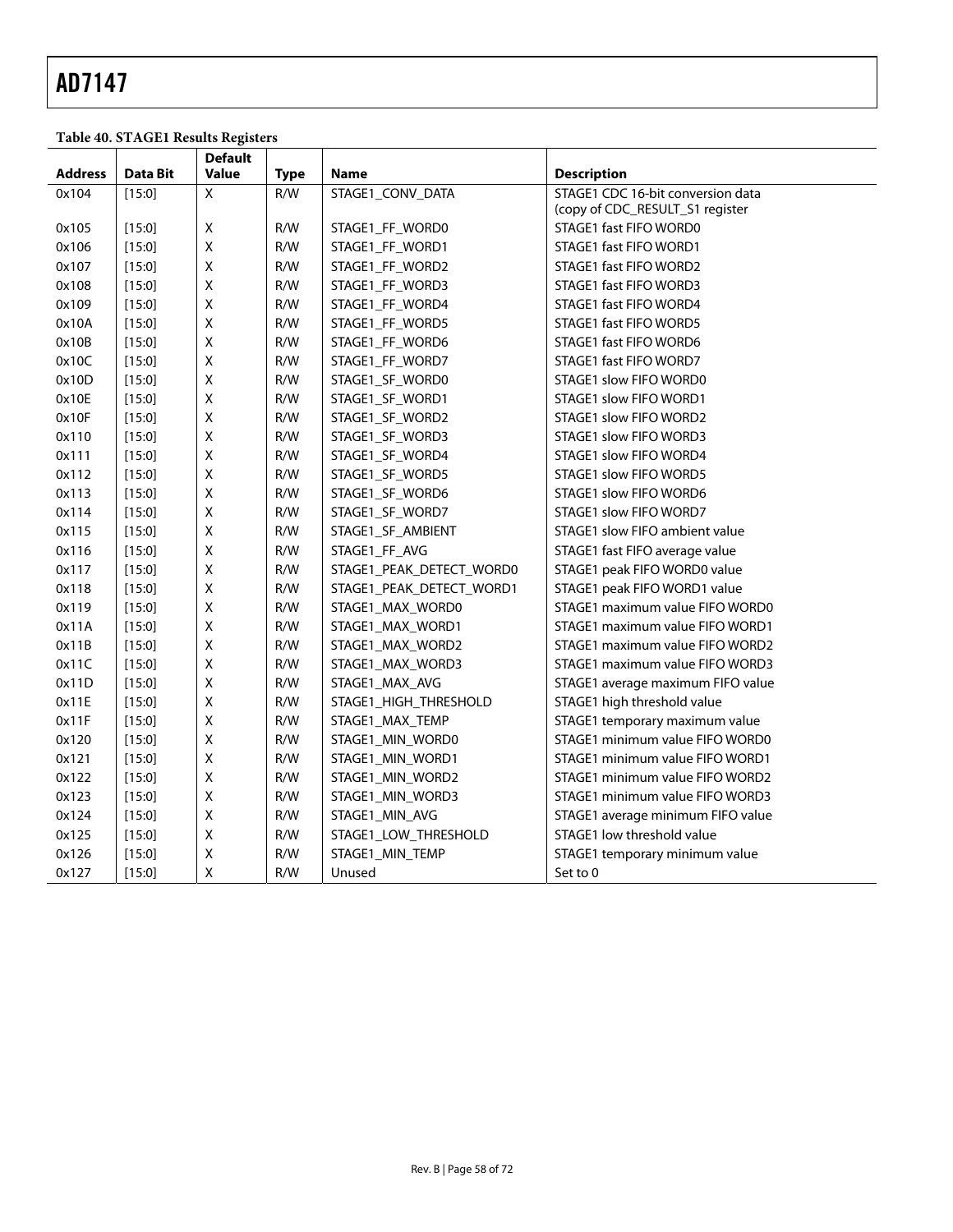### **Table 41. STAGE2 Results Registers**

|                |          | <b>Default</b>     |             |                          |                                   |
|----------------|----------|--------------------|-------------|--------------------------|-----------------------------------|
| <b>Address</b> | Data Bit | Value              | <b>Type</b> | <b>Name</b>              | <b>Description</b>                |
| 0x128          | [15:0]   | X                  | R/W         | STAGE2_CONV_DATA         | STAGE2 CDC 16-bit conversion data |
|                |          |                    |             |                          | (copy of CDC_RESULT_S2 register)  |
| 0x129          | [15:0]   | X                  | R/W         | STAGE2_FF_WORD0          | STAGE2 fast FIFO WORD0            |
| 0x12A          | [15:0]   | X                  | R/W         | STAGE2 FF WORD1          | STAGE2 fast FIFO WORD1            |
| 0x12B          | [15:0]   | X                  | R/W         | STAGE2 FF WORD2          | STAGE2 fast FIFO WORD2            |
| 0x12C          | [15:0]   | $\pmb{\times}$     | R/W         | STAGE2_FF_WORD3          | STAGE2 fast FIFO WORD3            |
| 0x12D          | [15:0]   | $\pmb{\times}$     | R/W         | STAGE2_FF_WORD4          | STAGE2 fast FIFO WORD4            |
| 0x12E          | [15:0]   | X                  | R/W         | STAGE2_FF_WORD5          | STAGE2 fast FIFO WORD5            |
| 0x12F          | [15:0]   | $\mathsf X$        | R/W         | STAGE2 FF WORD6          | STAGE2 fast FIFO WORD6            |
| 0x130          | [15:0]   | X                  | R/W         | STAGE2_FF_WORD7          | STAGE2 fast FIFO WORD7            |
| 0x131          | [15:0]   | X                  | R/W         | STAGE2_SF_WORD0          | STAGE2 slow FIFO WORD0            |
| 0x132          | [15:0]   | X                  | R/W         | STAGE2 SF WORD1          | STAGE2 slow FIFO WORD1            |
| 0x133          | [15:0]   | X                  | R/W         | STAGE2_SF_WORD2          | STAGE2 slow FIFO WORD2            |
| 0x134          | [15:0]   | $\pmb{\mathsf{X}}$ | R/W         | STAGE2_SF_WORD3          | STAGE2 slow FIFO WORD3            |
| 0x135          | [15:0]   | $\mathsf X$        | R/W         | STAGE2_SF_WORD4          | STAGE2 slow FIFO WORD4            |
| 0x136          | [15:0]   | $\pmb{\times}$     | R/W         | STAGE2 SF WORD5          | STAGE2 slow FIFO WORD5            |
| 0x137          | [15:0]   | $\pmb{\mathsf{X}}$ | R/W         | STAGE2_SF_WORD6          | STAGE2 slow FIFO WORD6            |
| 0x138          | [15:0]   | $\pmb{\times}$     | R/W         | STAGE2 SF WORD7          | STAGE2 slow FIFO WORD7            |
| 0x139          | [15:0]   | X                  | R/W         | STAGE2_SF_AMBIENT        | STAGE2 slow FIFO ambient value    |
| 0x13A          | [15:0]   | X                  | R/W         | STAGE2 FF AVG            | STAGE2 fast FIFO average value    |
| 0x13B          | [15:0]   | $\pmb{\mathsf{X}}$ | R/W         | STAGE2 PEAK DETECT WORD0 | STAGE2 peak FIFO WORD0 value      |
| 0x13C          | [15:0]   | $\pmb{\mathsf{X}}$ | R/W         | STAGE2_PEAK_DETECT_WORD1 | STAGE2 peak FIFO WORD1 value      |
| 0x13D          | [15:0]   | $\pmb{\mathsf{X}}$ | R/W         | STAGE2_MAX_WORD0         | STAGE2 maximum value FIFO WORD0   |
| 0x13E          | [15:0]   | $\pmb{\mathsf{X}}$ | R/W         | STAGE2_MAX_WORD1         | STAGE2 maximum value FIFO WORD1   |
| 0x13F          | [15:0]   | $\pmb{\mathsf{X}}$ | R/W         | STAGE2_MAX_WORD2         | STAGE2 maximum value FIFO WORD2   |
| 0x140          | [15:0]   | X                  | R/W         | STAGE2_MAX_WORD3         | STAGE2 maximum value FIFO WORD3   |
| 0x141          | [15:0]   | $\pmb{\mathsf{X}}$ | R/W         | STAGE2 MAX AVG           | STAGE2 average maximum FIFO value |
| 0x142          | [15:0]   | X                  | R/W         | STAGE2_HIGH_THRESHOLD    | STAGE2 high threshold value       |
| 0x143          | [15:0]   | X                  | R/W         | STAGE2 MAX TEMP          | STAGE2 temporary maximum value    |
| 0x144          | [15:0]   | $\pmb{\mathsf{X}}$ | R/W         | STAGE2 MIN WORD0         | STAGE2 minimum value FIFO WORD0   |
| 0x145          | [15:0]   | $\pmb{\mathsf{X}}$ | R/W         | STAGE2_MIN_WORD1         | STAGE2 minimum value FIFO WORD1   |
| 0x146          | [15:0]   | X                  | R/W         | STAGE2_MIN_WORD2         | STAGE2 minimum value FIFO WORD2   |
| 0x147          | [15:0]   | $\pmb{\mathsf{X}}$ | R/W         | STAGE2 MIN WORD3         | STAGE2 minimum value FIFO WORD3   |
| 0x148          | [15:0]   | X                  | R/W         | STAGE2 MIN AVG           | STAGE2 average minimum FIFO value |
| 0x149          | [15:0]   | X                  | R/W         | STAGE2_LOW_THRESHOLD     | STAGE2 low threshold value        |
| 0x14A          | [15:0]   | $\pmb{\mathsf{X}}$ | R/W         | STAGE2_MIN_TEMP          | STAGE2 temporary minimum value    |
| 0x14B          | [15:0]   | X                  | R/W         | Unused                   | Set to 0                          |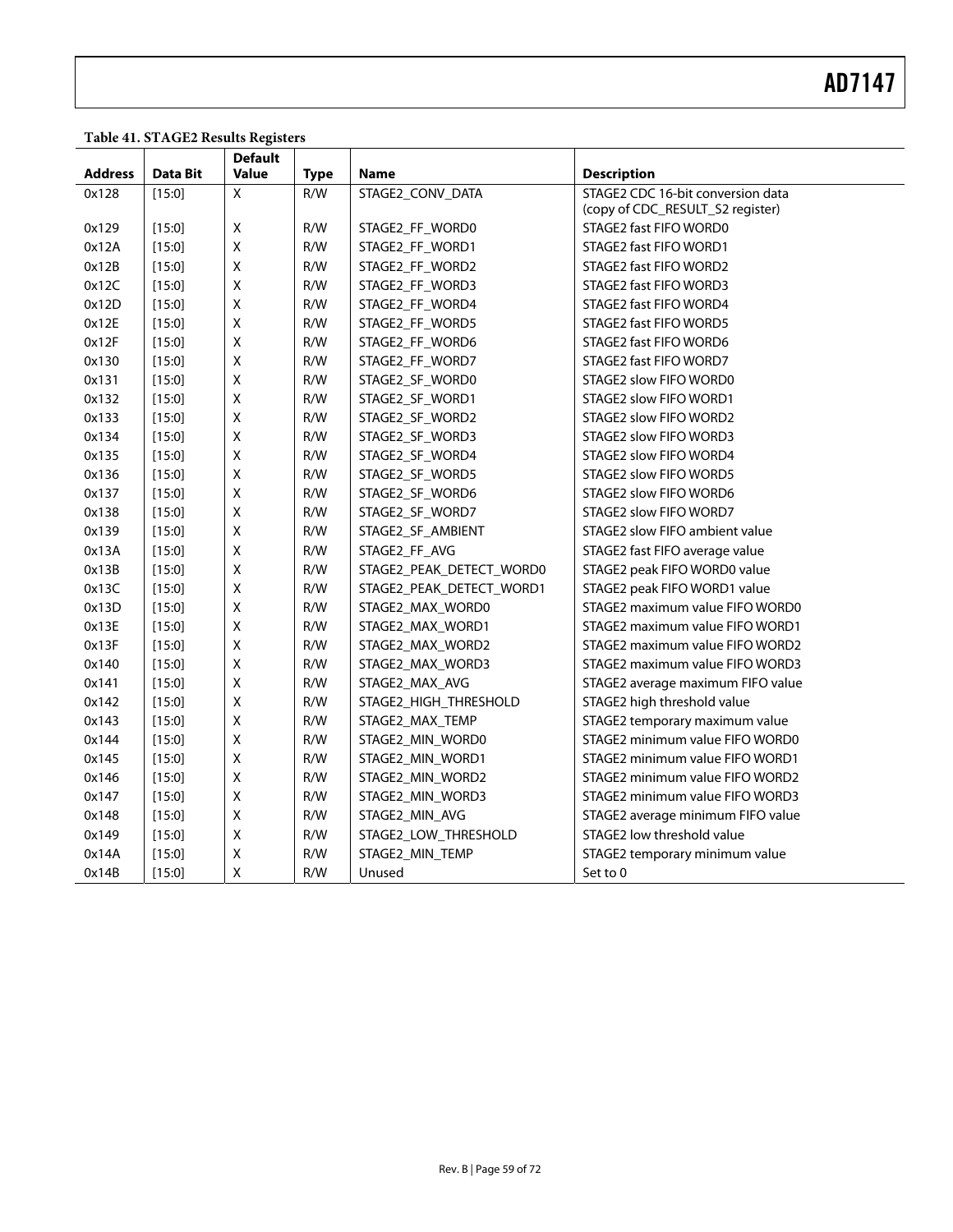**Table 42. STAGE3 Results Registers** 

|                |                 | <b>Default</b>     |             |                          |                                   |
|----------------|-----------------|--------------------|-------------|--------------------------|-----------------------------------|
| <b>Address</b> | <b>Data Bit</b> | Value              | <b>Type</b> | Name                     | <b>Description</b>                |
| 0x14C          | $[15:0]$        | X                  | R/W         | STAGE3_CONV_DATA         | STAGE3 CDC 16-bit conversion data |
|                |                 |                    |             |                          | (copy of CDC_RESULT_S3 register)  |
| 0x14D          | [15:0]          | Χ                  | R/W         | STAGE3_FF_WORD0          | STAGE3 fast FIFO WORD0            |
| 0x14E          | [15:0]          | $\mathsf X$        | R/W         | STAGE3_FF_WORD1          | STAGE3 fast FIFO WORD1            |
| 0x14F          | [15:0]          | $\pmb{\mathsf{X}}$ | R/W         | STAGE3 FF WORD2          | STAGE3 fast FIFO WORD2            |
| 0x150          | [15:0]          | $\mathsf X$        | R/W         | STAGE3_FF_WORD3          | STAGE3 fast FIFO WORD3            |
| 0x151          | [15:0]          | $\pmb{\times}$     | R/W         | STAGE3_FF_WORD4          | STAGE3 fast FIFO WORD4            |
| 0x152          | [15:0]          | $\mathsf X$        | R/W         | STAGE3_FF_WORD5          | STAGE3 fast FIFO WORD5            |
| 0x153          | [15:0]          | $\pmb{\mathsf{X}}$ | R/W         | STAGE3_FF_WORD6          | STAGE3 fast FIFO WORD6            |
| 0x154          | [15:0]          | $\mathsf X$        | R/W         | STAGE3_FF_WORD7          | STAGE3 fast FIFO WORD7            |
| 0x155          | [15:0]          | $\mathsf X$        | R/W         | STAGE3 SF WORD0          | STAGE3 slow FIFO WORD0            |
| 0x156          | [15:0]          | $\mathsf X$        | R/W         | STAGE3 SF WORD1          | STAGE3 slow FIFO WORD1            |
| 0x157          | [15:0]          | $\pmb{\mathsf{X}}$ | R/W         | STAGE3_SF_WORD2          | STAGE3 slow FIFO WORD2            |
| 0x158          | [15:0]          | $\mathsf X$        | R/W         | STAGE3_SF_WORD3          | STAGE3 slow FIFO WORD3            |
| 0x159          | [15:0]          | $\mathsf X$        | R/W         | STAGE3_SF_WORD4          | STAGE3 slow FIFO WORD4            |
| 0x15A          | [15:0]          | $\mathsf X$        | R/W         | STAGE3_SF_WORD5          | STAGE3 slow FIFO WORD5            |
| 0x15B          | [15:0]          | $\pmb{\times}$     | R/W         | STAGE3 SF WORD6          | STAGE3 slow FIFO WORD6            |
| 0x15C          | [15:0]          | $\mathsf X$        | R/W         | STAGE3 SF WORD7          | STAGE3 slow FIFO WORD7            |
| 0x15D          | [15:0]          | X                  | R/W         | STAGE3_SF_AMBIENT        | STAGE3 slow FIFO ambient value    |
| 0x15E          | [15:0]          | $\mathsf X$        | R/W         | STAGE3_FF_AVG            | STAGE3 fast FIFO average value    |
| 0x15F          | [15:0]          | $\pmb{\mathsf{X}}$ | R/W         | STAGE3_PEAK_DETECT_WORD0 | STAGE3 peak FIFO WORD0 value      |
| 0x160          | [15:0]          | X                  | R/W         | STAGE3_PEAK_DETECT_WORD1 | STAGE3 peak FIFO WORD1 value      |
| 0x161          | [15:0]          | $\mathsf X$        | R/W         | STAGE3 MAX WORD0         | STAGE3 maximum value FIFO WORD0   |
| 0x162          | [15:0]          | $\mathsf X$        | R/W         | STAGE3_MAX_WORD1         | STAGE3 maximum value FIFO WORD1   |
| 0x163          | [15:0]          | X                  | R/W         | STAGE3_MAX_WORD2         | STAGE3 maximum value FIFO WORD2   |
| 0x164          | [15:0]          | $\pmb{\mathsf{X}}$ | R/W         | STAGE3_MAX_WORD3         | STAGE3 maximum value FIFO WORD3   |
| 0x165          | [15:0]          | $\mathsf X$        | R/W         | STAGE3_MAX_AVG           | STAGE3 average maximum FIFO value |
| 0x166          | [15:0]          | $\mathsf X$        | R/W         | STAGE3_HIGH_THRESHOLD    | STAGE3 high threshold value       |
| 0x167          | [15:0]          | $\pmb{\mathsf{X}}$ | R/W         | STAGE3_MAX_TEMP          | STAGE3 temporary maximum value    |
| 0x168          | [15:0]          | $\pmb{\times}$     | R/W         | STAGE3_MIN_WORD0         | STAGE3 minimum value FIFO WORD0   |
| 0x169          | [15:0]          | $\pmb{\times}$     | R/W         | STAGE3 MIN WORD1         | STAGE3 minimum value FIFO WORD1   |
| 0x16A          | [15:0]          | $\pmb{\mathsf{X}}$ | R/W         | STAGE3 MIN WORD2         | STAGE3 minimum value FIFO WORD2   |
| 0x16B          | [15:0]          | $\pmb{\mathsf{X}}$ | R/W         | STAGE3_MIN_WORD3         | STAGE3 minimum value FIFO WORD3   |
| 0x16C          | [15:0]          | $\pmb{\mathsf{X}}$ | R/W         | STAGE3_MIN_AVG           | STAGE3 average minimum FIFO value |
| 0x16D          | [15:0]          | $\mathsf X$        | R/W         | STAGE3 LOW THRESHOLD     | STAGE3 low threshold value        |
| 0x16E          | [15:0]          | $\mathsf X$        | R/W         | STAGE3_MIN_TEMP          | STAGE3 temporary minimum value    |
| 0x16F          | [15:0]          | $\mathsf X$        | R/W         | Unused                   | Set to 0                          |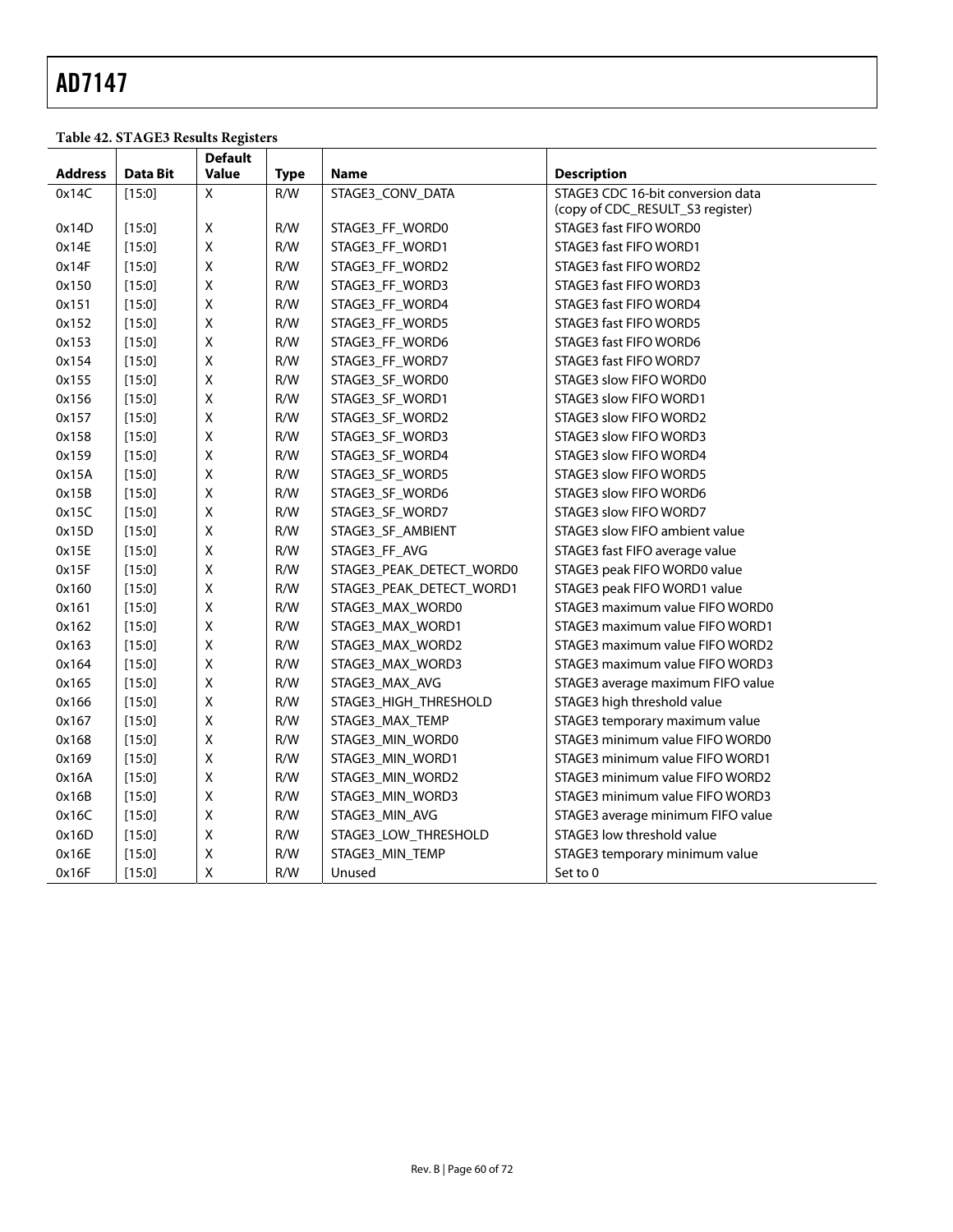### **Table 43. STAGE4 Results Registers**

|                |          | <b>Default</b>     |             |                          |                                   |
|----------------|----------|--------------------|-------------|--------------------------|-----------------------------------|
| <b>Address</b> | Data Bit | Value              | <b>Type</b> | <b>Name</b>              | <b>Description</b>                |
| 0x170          | [15:0]   | X                  | R/W         | STAGE4_CONV_DATA         | STAGE4 CDC 16-bit conversion data |
|                |          |                    |             |                          | (copy of CDC_RESULT_S4 register)  |
| 0x171          | [15:0]   | $\mathsf X$        | R/W         | STAGE4_FF_WORD0          | STAGE4 fast FIFO WORD0            |
| 0x172          | [15:0]   | $\mathsf{X}$       | R/W         | STAGE4 FF WORD1          | STAGE4 fast FIFO WORD1            |
| 0x173          | [15:0]   | X                  | R/W         | STAGE4_FF_WORD2          | STAGE4 fast FIFO WORD2            |
| 0x174          | [15:0]   | $\pmb{\times}$     | R/W         | STAGE4 FF WORD3          | STAGE4 fast FIFO WORD3            |
| 0x175          | [15:0]   | $\pmb{\times}$     | R/W         | STAGE4 FF WORD4          | STAGE4 fast FIFO WORD4            |
| 0x176          | [15:0]   | X                  | R/W         | STAGE4_FF_WORD5          | STAGE4 fast FIFO WORD5            |
| 0x177          | [15:0]   | $\pmb{\mathsf{X}}$ | R/W         | STAGE4_FF_WORD6          | STAGE4 fast FIFO WORD6            |
| 0x178          | [15:0]   | X                  | R/W         | STAGE4_FF_WORD7          | STAGE4 fast FIFO WORD7            |
| 0x179          | [15:0]   | X                  | R/W         | STAGE4_SF_WORD0          | STAGE4 slow FIFO WORD0            |
| 0x17A          | [15:0]   | $\mathsf{X}$       | R/W         | STAGE4 SF WORD1          | STAGE4 slow FIFO WORD1            |
| 0x17B          | [15:0]   | $\pmb{\mathsf{X}}$ | R/W         | STAGE4_SF_WORD2          | STAGE4 slow FIFO WORD2            |
| 0x17C          | [15:0]   | X                  | R/W         | STAGE4_SF_WORD3          | STAGE4 slow FIFO WORD3            |
| 0x17D          | [15:0]   | $\pmb{\mathsf{X}}$ | R/W         | STAGE4_SF_WORD4          | STAGE4 slow FIFO WORD4            |
| 0x17E          | [15:0]   | $\pmb{\mathsf{X}}$ | R/W         | STAGE4 SF WORD5          | STAGE4 slow FIFO WORD5            |
| 0x17F          | [15:0]   | X                  | R/W         | STAGE4 SF WORD6          | STAGE4 slow FIFO WORD6            |
| 0x180          | [15:0]   | X                  | R/W         | STAGE4_SF_WORD7          | STAGE4 slow FIFO WORD7            |
| 0x181          | [15:0]   | $\pmb{\mathsf{X}}$ | R/W         | STAGE4_SF_AMBIENT        | STAGE4 slow FIFO ambient value    |
| 0x182          | [15:0]   | X                  | R/W         | STAGE4_FF_AVG            | STAGE4 fast FIFO average value    |
| 0x183          | [15:0]   | $\pmb{\mathsf{X}}$ | R/W         | STAGE4_PEAK_DETECT_WORD0 | STAGE4 peak FIFO WORD0 value      |
| 0x184          | [15:0]   | $\mathsf X$        | R/W         | STAGE4_PEAK_DETECT_WORD1 | STAGE4 peak FIFO WORD1 value      |
| 0x185          | [15:0]   | X                  | R/W         | STAGE4_MAX_WORD0         | STAGE4 maximum value FIFO WORD0   |
| 0x186          | [15:0]   | X                  | R/W         | STAGE4_MAX_WORD1         | STAGE4 maximum value FIFO WORD1   |
| 0x187          | [15:0]   | $\pmb{\mathsf{X}}$ | R/W         | STAGE4 MAX WORD2         | STAGE4 maximum value FIFO WORD2   |
| 0x188          | [15:0]   | X                  | R/W         | STAGE4 MAX WORD3         | STAGE4 maximum value FIFO WORD3   |
| 0x189          | [15:0]   | $\mathsf X$        | R/W         | STAGE4 MAX AVG           | STAGE4 average maximum FIFO value |
| 0x18A          | [15:0]   | $\mathsf X$        | R/W         | STAGE4_HIGH_THRESHOLD    | STAGE4 high threshold value       |
| 0x18B          | [15:0]   | $\mathsf X$        | R/W         | STAGE4_MAX_TEMP          | STAGE4 temporary maximum value    |
| 0x18C          | [15:0]   | $\pmb{\mathsf{X}}$ | R/W         | STAGE4 MIN WORD0         | STAGE4 minimum value FIFO WORD0   |
| 0x18D          | [15:0]   | $\mathsf X$        | R/W         | STAGE4 MIN WORD1         | STAGE4 minimum value FIFO WORD1   |
| 0x18E          | [15:0]   | $\mathsf X$        | R/W         | STAGE4_MIN_WORD2         | STAGE4 minimum value FIFO WORD2   |
| 0x18F          | [15:0]   | $\pmb{\mathsf{X}}$ | R/W         | STAGE4_MIN_WORD3         | STAGE4 minimum value FIFO WORD3   |
| 0x190          | [15:0]   | $\pmb{\mathsf{X}}$ | R/W         | STAGE4 MIN AVG           | STAGE4 average minimum FIFO value |
| 0x191          | [15:0]   | X                  | R/W         | STAGE4_LOW_THRESHOLD     | STAGE4 low threshold value        |
| 0x192          | [15:0]   | Χ                  | R/W         | STAGE4_MIN_TEMP          | STAGE4 temporary minimum value    |
| 0x193          | [15:0]   | $\pmb{\times}$     | R/W         | Unused                   | Set to 0                          |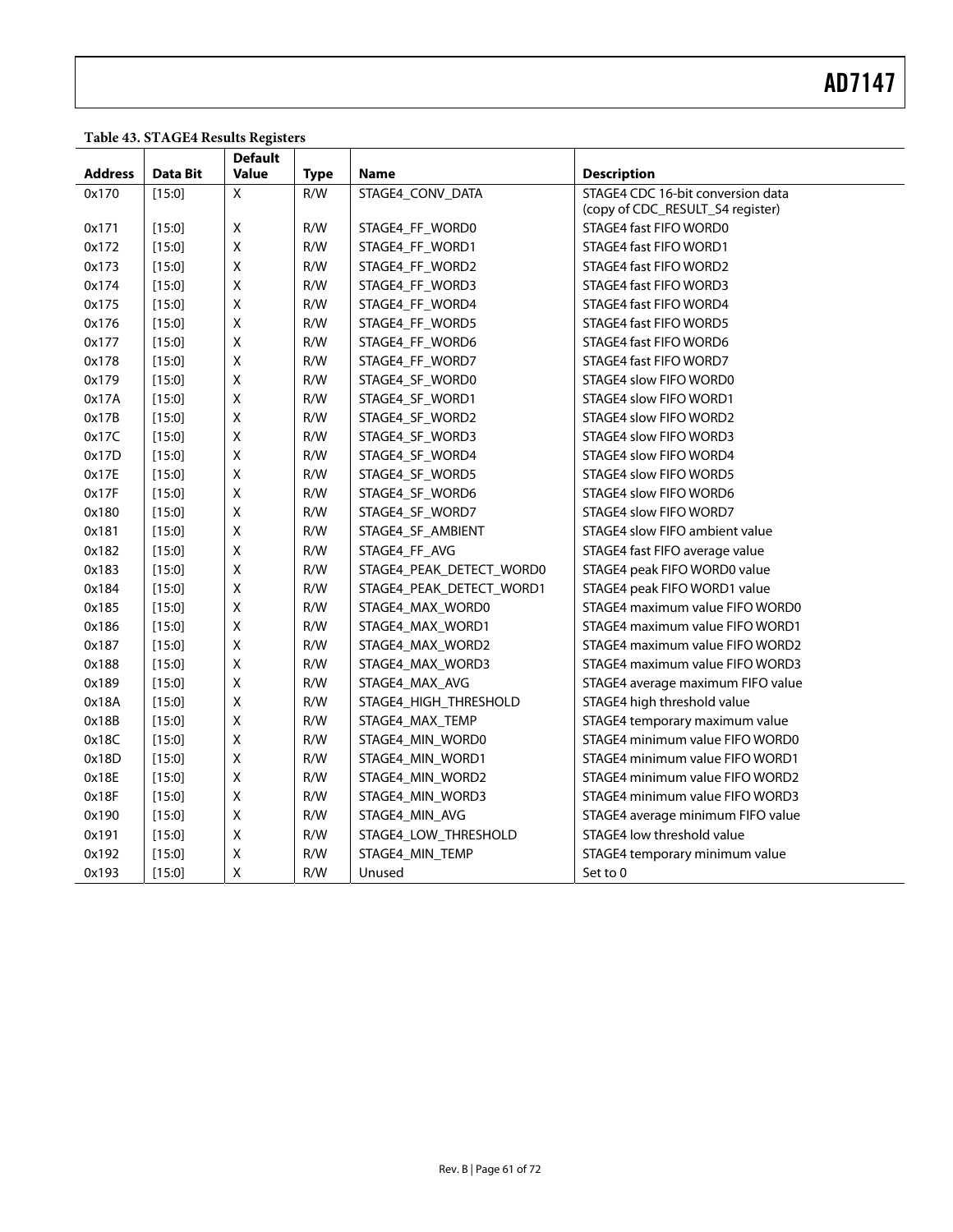**Table 44. STAGE5 Results Registers** 

|                |          | <b>Default</b>     |             |                          |                                   |
|----------------|----------|--------------------|-------------|--------------------------|-----------------------------------|
| <b>Address</b> | Data Bit | <b>Value</b>       | <b>Type</b> | Name                     | <b>Description</b>                |
| 0x194          | [15:0]   | $\mathsf X$        | R/W         | STAGE5_CONV_DATA         | STAGE5 CDC 16-bit conversion data |
|                |          |                    |             |                          | (copy of CDC_RESULT_S5 register)  |
| 0x195          | [15:0]   | X                  | R/W         | STAGE5_FF_WORD0          | STAGE5 fast FIFO WORD0            |
| 0x196          | [15:0]   | $\pmb{\mathsf{X}}$ | R/W         | STAGE5_FF_WORD1          | STAGE5 fast FIFO WORD1            |
| 0x197          | [15:0]   | $\pmb{\mathsf{X}}$ | R/W         | STAGE5 FF WORD2          | STAGE5 fast FIFO WORD2            |
| 0x198          | [15:0]   | $\mathsf X$        | R/W         | STAGE5 FF WORD3          | STAGE5 fast FIFO WORD3            |
| 0x199          | [15:0]   | X                  | R/W         | STAGE5_FF_WORD4          | STAGE5 fast FIFO WORD4            |
| 0x19A          | [15:0]   | $\pmb{\times}$     | R/W         | STAGE5 FF WORD5          | STAGE5 fast FIFO WORD5            |
| 0x19B          | [15:0]   | $\pmb{\times}$     | R/W         | STAGE5 FF WORD6          | STAGE5 fast FIFO WORD6            |
| 0x19C          | [15:0]   | $\mathsf X$        | R/W         | STAGE5 FF WORD7          | STAGE5 fast FIFO WORD7            |
| 0x19D          | [15:0]   | $\pmb{\mathsf{X}}$ | R/W         | STAGE5_SF_WORD0          | STAGE5 slow FIFO WORD0            |
| 0x19E          | [15:0]   | $\mathsf X$        | R/W         | STAGE5_SF_WORD1          | STAGE5 slow FIFO WORD1            |
| 0x19F          | [15:0]   | X                  | R/W         | STAGE5_SF_WORD2          | STAGE5 slow FIFO WORD2            |
| 0x1A0          | [15:0]   | $\pmb{\mathsf{X}}$ | R/W         | STAGE5_SF_WORD3          | STAGE5 slow FIFO WORD3            |
| 0x1A1          | [15:0]   | $\pmb{\mathsf{X}}$ | R/W         | STAGE5_SF_WORD4          | STAGE5 slow FIFO WORD4            |
| 0x1A2          | [15:0]   | $\pmb{\mathsf{X}}$ | R/W         | STAGE5 SF WORD5          | STAGE5 slow FIFO WORD5            |
| 0x1A3          | [15:0]   | $\mathsf X$        | R/W         | STAGE5 SF WORD6          | STAGE5 slow FIFO WORD6            |
| 0x1A4          | [15:0]   | $\mathsf X$        | R/W         | STAGE5_SF_WORD7          | STAGE5 slow FIFO WORD7            |
| 0x1A5          | [15:0]   | X                  | R/W         | STAGE5_SF_AMBIENT        | STAGE5 slow FIFO ambient value    |
| 0x1A6          | [15:0]   | $\mathsf X$        | R/W         | STAGE5_FF_AVG            | STAGE5 fast FIFO average value    |
| 0x1A7          | [15:0]   | $\pmb{\mathsf{X}}$ | R/W         | STAGE5_PEAK_DETECT_WORD0 | STAGE5 peak FIFO WORD0 value      |
| 0x1A8          | [15:0]   | $\mathsf X$        | R/W         | STAGE5_PEAK_DETECT_WORD1 | STAGE5 peak FIFO WORD1 value      |
| 0x1A9          | [15:0]   | $\mathsf X$        | R/W         | STAGE5 MAX WORD0         | STAGE5 maximum value FIFO WORD0   |
| 0x1AA          | [15:0]   | $\mathsf X$        | R/W         | STAGE5 MAX WORD1         | STAGE5 maximum value FIFO WORD1   |
| 0x1AB          | [15:0]   | X                  | R/W         | STAGE5_MAX_WORD2         | STAGE5 maximum value FIFO WORD2   |
| 0x1AC          | [15:0]   | $\pmb{\mathsf{X}}$ | R/W         | STAGE5_MAX_WORD3         | STAGE5 maximum value FIFO WORD3   |
| 0x1AD          | [15:0]   | $\pmb{\mathsf{X}}$ | R/W         | STAGE5_MAX_AVG           | STAGE5 average maximum FIFO value |
| 0x1AE          | [15:0]   | $\mathsf X$        | R/W         | STAGE5_HIGH_THRESHOLD    | STAGE5 high threshold value       |
| 0x1AF          | [15:0]   | $\mathsf X$        | R/W         | STAGE5 MAX TEMP          | STAGE5 temporary maximum value    |
| 0x1B0          | [15:0]   | $\mathsf X$        | R/W         | STAGE5 MIN WORD0         | STAGE5 minimum value FIFO WORD0   |
| 0x1B1          | [15:0]   | X                  | R/W         | STAGE5_MIN_WORD1         | STAGE5 minimum value FIFO WORD1   |
| 0x1B2          | [15:0]   | $\mathsf X$        | R/W         | STAGE5_MIN_WORD2         | STAGE5 minimum value FIFO WORD2   |
| 0x1B3          | [15:0]   | $\pmb{\mathsf{X}}$ | R/W         | STAGE5 MIN WORD3         | STAGE5 minimum value FIFO WORD3   |
| 0x1B4          | [15:0]   | $\mathsf X$        | R/W         | STAGE5 MIN AVG           | STAGE5 average minimum FIFO value |
| 0x1B5          | [15:0]   | $\mathsf X$        | R/W         | STAGE5_LOW_THRESHOLD     | STAGE5 low threshold value        |
| 0x1B6          | [15:0]   | $\mathsf X$        | R/W         | STAGE5_MIN_TEMP          | STAGE5 temporary minimum value    |
| 0x1B7          | [15:0]   | X                  | R/W         | Unused                   | Set to 0                          |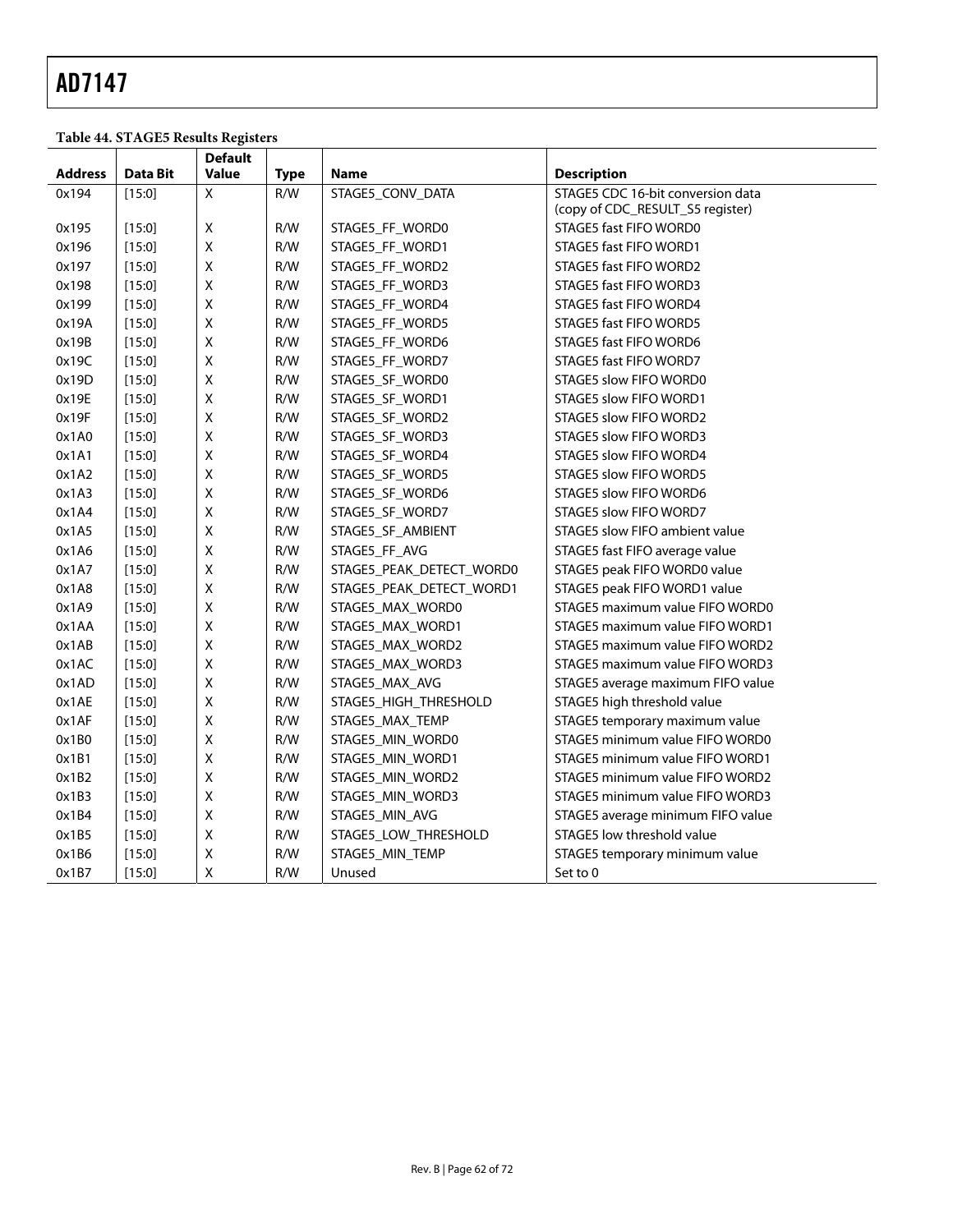|  |  |  | Table 45. STAGE6 Results Registers |
|--|--|--|------------------------------------|
|--|--|--|------------------------------------|

|                |                 | <b>Default</b>     |             |                          |                                   |
|----------------|-----------------|--------------------|-------------|--------------------------|-----------------------------------|
| <b>Address</b> | <b>Data Bit</b> | Value              | <b>Type</b> | <b>Name</b>              | <b>Description</b>                |
| 0x1B8          | [15:0]          | X                  | R/W         | STAGE6_CONV_DATA         | STAGE6 CDC 16-bit conversion data |
|                |                 |                    |             |                          | (copy of CDC_RESULT_S6 register)  |
| 0x1B9          | [15:0]          | $\mathsf X$        | R/W         | STAGE6 FF WORD0          | STAGE6 fast FIFO WORD0            |
| 0x1BA          | [15:0]          | Χ                  | R/W         | STAGE6_FF_WORD1          | STAGE6 fast FIFO WORD1            |
| 0x1BB          | [15:0]          | Χ                  | R/W         | STAGE6_FF_WORD2          | STAGE6 fast FIFO WORD2            |
| 0x1BC          | [15:0]          | Χ                  | R/W         | STAGE6 FF WORD3          | STAGE6 fast FIFO WORD3            |
| 0x1BD          | [15:0]          | Χ                  | R/W         | STAGE6_FF_WORD4          | STAGE6 fast FIFO WORD4            |
| 0x1BE          | [15:0]          | X                  | R/W         | STAGE6_FF_WORD5          | STAGE6 fast FIFO WORD5            |
| 0x1BF          | [15:0]          | Χ                  | R/W         | STAGE6 FF WORD6          | STAGE6 fast FIFO WORD6            |
| 0x1C0          | [15:0]          | Χ                  | R/W         | STAGE6 FF WORD7          | STAGE6 fast FIFO WORD7            |
| 0x1C1          | [15:0]          | Χ                  | R/W         | STAGE6 SF WORD0          | STAGE6 slow FIFO WORD0            |
| 0x1C2          | [15:0]          | X                  | R/W         | STAGE6_SF_WORD1          | STAGE6 slow FIFO WORD1            |
| 0x1C3          | [15:0]          | Χ                  | R/W         | STAGE6_SF_WORD2          | STAGE6 slow FIFO WORD2            |
| 0x1C4          | [15:0]          | Χ                  | R/W         | STAGE6_SF_WORD3          | STAGE6 slow FIFO WORD3            |
| 0x1C5          | [15:0]          | Χ                  | R/W         | STAGE6 SF WORD4          | STAGE6 slow FIFO WORD4            |
| 0x1C6          | [15:0]          | X                  | R/W         | STAGE6_SF_WORD5          | STAGE6 slow FIFO WORD5            |
| 0x1C7          | [15:0]          | X                  | R/W         | STAGE6_SF_WORD6          | STAGE6 slow FIFO WORD6            |
| 0x1C8          | [15:0]          | Χ                  | R/W         | STAGE6 SF WORD7          | STAGE6 slow FIFO WORD7            |
| 0x1C9          | [15:0]          | Χ                  | R/W         | STAGE6_SF_AMBIENT        | STAGE6 slow FIFO ambient value    |
| 0x1CA          | [15:0]          | X                  | R/W         | STAGE6_FF_AVG            | STAGE6 fast FIFO average value    |
| 0x1CB          | [15:0]          | Χ                  | R/W         | STAGE6_PEAK_DETECT_WORD0 | STAGE6 peak FIFO WORD0 value      |
| 0x1CC          | [15:0]          | Χ                  | R/W         | STAGE6_PEAK_DETECT_WORD1 | STAGE6 peak FIFO WORD1 value      |
| 0x1CD          | [15:0]          | Χ                  | R/W         | STAGE6_MAX_WORD0         | STAGE6 maximum value FIFO WORD0   |
| 0x1CE          | [15:0]          | Χ                  | R/W         | STAGE6_MAX_WORD1         | STAGE6 maximum value FIFO WORD1   |
| 0x1CF          | [15:0]          | Χ                  | R/W         | STAGE6_MAX_WORD2         | STAGE6 maximum value FIFO WORD2   |
| 0x1D0          | [15:0]          | Χ                  | R/W         | STAGE6_MAX_WORD3         | STAGE6 maximum value FIFO WORD3   |
| 0x1D1          | [15:0]          | $\pmb{\mathsf{X}}$ | R/W         | STAGE6 MAX AVG           | STAGE6 average maximum FIFO value |
| 0x1D2          | [15:0]          | $\pmb{\mathsf{X}}$ | R/W         | STAGE6_HIGH_THRESHOLD    | STAGE6 high threshold value       |
| 0x1D3          | [15:0]          | Χ                  | R/W         | STAGE6_MAX_TEMP          | STAGE6 temporary maximum value    |
| 0x1D4          | [15:0]          | X                  | R/W         | STAGE6_MIN_WORD0         | STAGE6 minimum value FIFO WORD0   |
| 0x1D5          | [15:0]          | Χ                  | R/W         | STAGE6 MIN WORD1         | STAGE6 minimum value FIFO WORD1   |
| 0x1D6          | [15:0]          | Χ                  | R/W         | STAGE6 MIN WORD2         | STAGE6 minimum value FIFO WORD2   |
| 0x1D7          | [15:0]          | X                  | R/W         | STAGE6_MIN_WORD3         | STAGE6 minimum value FIFO WORD3   |
| 0x1D8          | [15:0]          | Χ                  | R/W         | STAGE6 MIN AVG           | STAGE6 average minimum FIFO value |
| 0x1D9          | [15:0]          | Χ                  | R/W         | STAGE6_LOW_THRESHOLD     | STAGE6 low threshold value        |
| 0x1DA          | [15:0]          | Χ                  | R/W         | STAGE6_MIN_TEMP          | STAGE6 temporary minimum value    |
| 0x1DB          | [15:0]          | Χ                  | R/W         | Unused                   | Set to 0                          |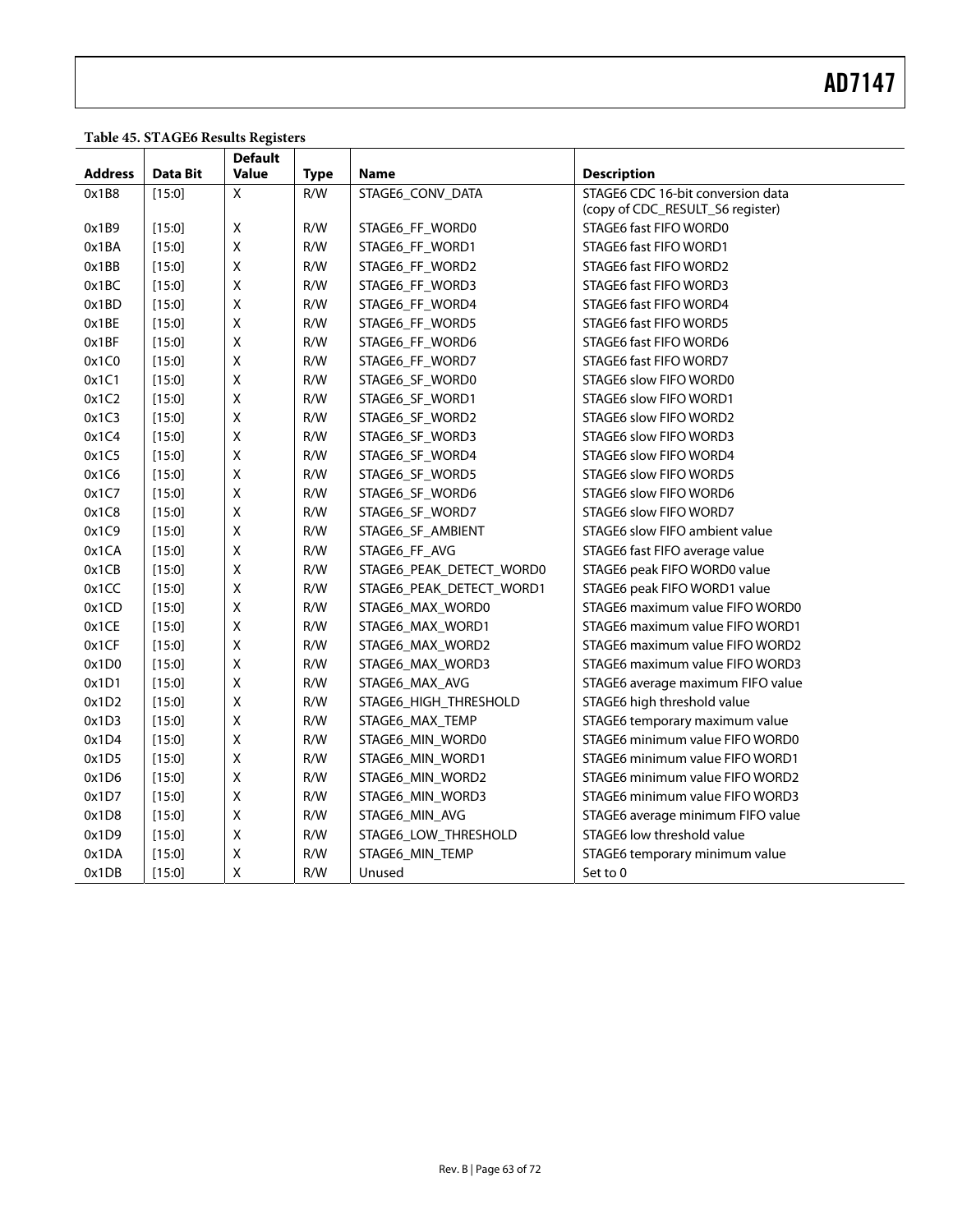**Table 46. STAGE7 Results Registers** 

|                |          | <b>Default</b>               |                    |                          |                                                                       |
|----------------|----------|------------------------------|--------------------|--------------------------|-----------------------------------------------------------------------|
| <b>Address</b> | Data Bit | <b>Value</b><br>$\mathsf{X}$ | <b>Type</b><br>R/W | Name                     | <b>Description</b>                                                    |
| 0x1DC          | [15:0]   |                              |                    | STAGE7_CONV_DATA         | STAGE7 CDC 16-bit conversion data<br>(copy of CDC_RESULT_S7 register) |
| 0x1DD          | [15:0]   | X                            | R/W                | STAGE7_FF_WORD0          | STAGE7 fast FIFO WORD0                                                |
| 0x1DE          | [15:0]   | Χ                            | R/W                | STAGE7_FF_WORD1          | STAGE7 fast FIFO WORD1                                                |
| 0x1DF          | [15:0]   | $\pmb{\mathsf{X}}$           | R/W                | STAGE7_FF_WORD2          | STAGE7 fast FIFO WORD2                                                |
| 0x1E0          | [15:0]   | $\mathsf X$                  | R/W                | STAGE7 FF WORD3          | STAGE7 fast FIFO WORD3                                                |
| 0x1E1          | [15:0]   | $\mathsf X$                  | R/W                | STAGE7_FF_WORD4          | STAGE7 fast FIFO WORD4                                                |
| 0x1E2          | [15:0]   | X                            | R/W                | STAGE7_FF_WORD5          | STAGE7 fast FIFO WORD5                                                |
| 0x1E3          | [15:0]   | $\mathsf X$                  | R/W                | STAGE7_FF_WORD6          | STAGE7 fast FIFO WORD6                                                |
| 0x1E4          | [15:0]   | X                            | R/W                | STAGE7_FF_WORD7          | STAGE7 fast FIFO WORD7                                                |
| 0x1E5          | [15:0]   | $\mathsf X$                  | R/W                | STAGE7_SF_WORD0          | STAGE7 slow FIFO WORD0                                                |
| 0x1E6          | [15:0]   | $\mathsf X$                  | R/W                | STAGE7_SF_WORD1          | STAGE7 slow FIFO WORD1                                                |
| 0x1E7          | [15:0]   | $\mathsf X$                  | R/W                | STAGE7_SF_WORD2          | STAGE7 slow FIFO WORD2                                                |
| 0x1E8          | [15:0]   | $\mathsf X$                  | R/W                | STAGE7_SF_WORD3          | STAGE7 slow FIFO WORD3                                                |
| 0x1E9          | [15:0]   | $\mathsf{X}$                 | R/W                | STAGE7_SF_WORD4          | STAGE7 slow FIFO WORD4                                                |
| 0x1EA          | [15:0]   | X                            | R/W                | STAGE7_SF_WORD5          | STAGE7 slow FIFO WORD5                                                |
| 0x1EB          | [15:0]   | $\mathsf X$                  | R/W                | STAGE7_SF_WORD6          | STAGE7 slow FIFO WORD6                                                |
| 0x1EC          | [15:0]   | $\pmb{\times}$               | R/W                | STAGE7_SF_WORD7          | STAGE7 slow FIFO WORD7                                                |
| 0x1ED          | [15:0]   | $\mathsf X$                  | R/W                | STAGE7 SF AMBIENT        | STAGE7 slow FIFO ambient value                                        |
| 0x1EE          | [15:0]   | $\mathsf X$                  | R/W                | STAGE7_FF_AVG            | STAGE7 fast FIFO average value                                        |
| 0x1EF          | [15:0]   | $\mathsf X$                  | R/W                | STAGE7_PEAK_DETECT_WORD0 | STAGE7 peak FIFO WORD0 value                                          |
| 0x1F0          | [15:0]   | X                            | R/W                | STAGE7_PEAK_DETECT_WORD1 | STAGE7 peak FIFO WORD1 value                                          |
| 0x1F1          | [15:0]   | $\mathsf X$                  | R/W                | STAGE7 MAX WORD0         | STAGE7 maximum value FIFO WORD0                                       |
| 0x1F2          | [15:0]   | $\mathsf X$                  | R/W                | STAGE7_MAX_WORD1         | STAGE7 maximum value FIFO WORD1                                       |
| 0x1F3          | [15:0]   | Χ                            | R/W                | STAGE7_MAX_WORD2         | STAGE7 maximum value FIFO WORD2                                       |
| 0x1F4          | [15:0]   | $\mathsf X$                  | R/W                | STAGE7_MAX_WORD3         | STAGE7 maximum value FIFO WORD3                                       |
| 0x1F5          | [15:0]   | Χ                            | R/W                | STAGE7 MAX AVG           | STAGE7 average maximum FIFO value                                     |
| 0x1F6          | [15:0]   | $\pmb{\mathsf{X}}$           | R/W                | STAGE7_HIGH_THRESHOLD    | STAGE7 high threshold value                                           |
| 0x1F7          | [15:0]   | $\mathsf X$                  | R/W                | STAGE7 MAX TEMP          | STAGE7 temporary maximum value                                        |
| 0x1F8          | [15:0]   | $\mathsf X$                  | R/W                | STAGE7 MIN WORD0         | STAGE7 minimum value FIFO WORD0                                       |
| 0x1F9          | [15:0]   | X                            | R/W                | STAGE7_MIN_WORD1         | STAGE7 minimum value FIFO WORD1                                       |
| 0x1FA          | [15:0]   | $\mathsf X$                  | R/W                | STAGE7_MIN_WORD2         | STAGE7 minimum value FIFO WORD2                                       |
| 0x1FB          | [15:0]   | X                            | R/W                | STAGE7_MIN_WORD3         | STAGE7 minimum value FIFO WORD3                                       |
| 0x1FC          | [15:0]   | X                            | R/W                | STAGE7 MIN AVG           | STAGE7 average minimum FIFO value                                     |
| 0x1FD          | [15:0]   | $\mathsf X$                  | R/W                | STAGE7_LOW_THRESHOLD     | STAGE7 low threshold value                                            |
| 0x1FE          | [15:0]   | Χ                            | R/W                | STAGE7_MIN_TEMP          | STAGE7 temporary minimum value                                        |
| 0x1FF          | [15:0]   | X                            | R/W                | Unused                   | Set to 0                                                              |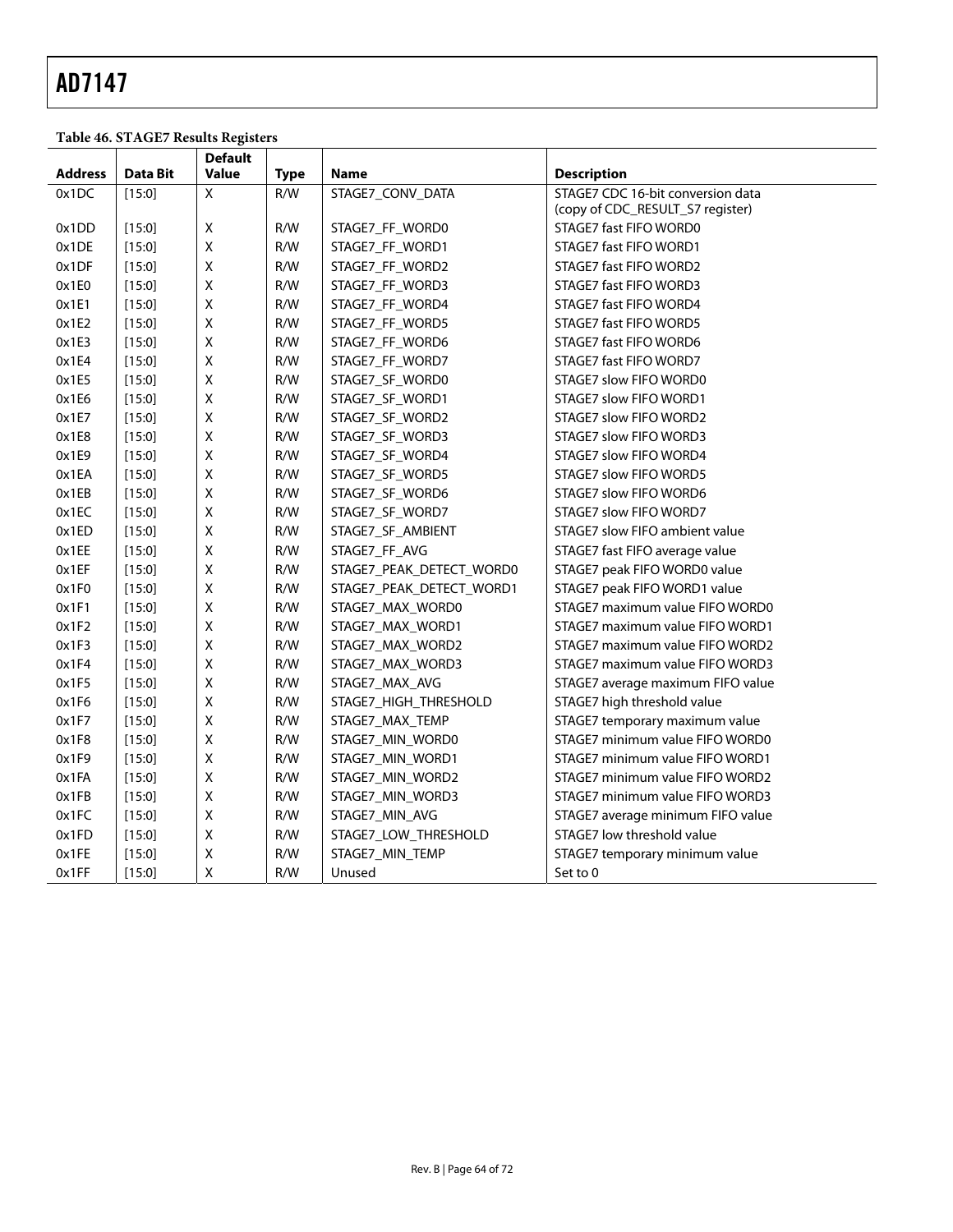#### **Table 47. STAGE8 Results Registers**

|                |                 | <b>Default</b>     |             |                          |                                   |
|----------------|-----------------|--------------------|-------------|--------------------------|-----------------------------------|
| <b>Address</b> | <b>Data Bit</b> | <b>Value</b>       | <b>Type</b> | <b>Name</b>              | <b>Description</b>                |
| 0x200          | [15:0]          | X                  | R/W         | STAGE8_CONV_DATA         | STAGE8 CDC 16-bit conversion data |
|                |                 |                    |             |                          | (copy of CDC_RESULT_S8 register)  |
| 0x201          | $[15:0]$        | $\mathsf X$        | R/W         | STAGE8 FF WORD0          | STAGE8 fast FIFO WORD0            |
| 0x202          | [15:0]          | $\mathsf X$        | R/W         | STAGE8_FF_WORD1          | STAGE8 fast FIFO WORD1            |
| 0x203          | [15:0]          | $\mathsf X$        | R/W         | STAGE8_FF_WORD2          | STAGE8 fast FIFO WORD2            |
| 0x204          | [15:0]          | $\mathsf X$        | R/W         | STAGE8_FF_WORD3          | STAGE8 fast FIFO WORD3            |
| 0x205          | [15:0]          | X                  | R/W         | STAGE8 FF WORD4          | STAGE8 fast FIFO WORD4            |
| 0x206          | [15:0]          | $\pmb{\mathsf{X}}$ | R/W         | STAGE8_FF_WORD5          | STAGE8 fast FIFO WORD5            |
| 0x207          | [15:0]          | $\pmb{\mathsf{X}}$ | R/W         | STAGE8_FF_WORD6          | STAGE8 fast FIFO WORD6            |
| 0x208          | [15:0]          | $\mathsf X$        | R/W         | STAGE8_FF_WORD7          | STAGE8 fast FIFO WORD7            |
| 0x209          | [15:0]          | $\pmb{\mathsf{X}}$ | R/W         | STAGE8_SF_WORD0          | STAGE8 slow FIFO WORD0            |
| 0x20A          | [15:0]          | $\mathsf X$        | R/W         | STAGE8_SF_WORD1          | STAGE8 slow FIFO WORD1            |
| 0x20B          | [15:0]          | X                  | R/W         | STAGE8_SF_WORD2          | STAGE8 slow FIFO WORD2            |
| 0x20C          | [15:0]          | X                  | R/W         | STAGE8_SF_WORD3          | STAGE8 slow FIFO WORD3            |
| 0x20D          | [15:0]          | $\pmb{\mathsf{X}}$ | R/W         | STAGE8_SF_WORD4          | STAGE8 slow FIFO WORD4            |
| 0x20E          | [15:0]          | $\mathsf X$        | R/W         | STAGE8_SF_WORD5          | STAGE8 slow FIFO WORD5            |
| 0x20F          | [15:0]          | $\mathsf X$        | R/W         | STAGE8_SF_WORD6          | STAGE8 slow FIFO WORD6            |
| 0x210          | [15:0]          | $\mathsf X$        | R/W         | STAGE8_SF_WORD7          | STAGE8 slow FIFO WORD7            |
| 0x211          | [15:0]          | $\mathsf X$        | R/W         | STAGE8_SF_AMBIENT        | STAGE8 slow FIFO ambient value    |
| 0x212          | [15:0]          | X                  | R/W         | STAGE8_FF_AVG            | STAGE8 fast FIFO average value    |
| 0x213          | [15:0]          | $\pmb{\mathsf{X}}$ | R/W         | STAGE8_PEAK_DETECT_WORD0 | STAGE8 peak FIFO WORD0 value      |
| 0x214          | [15:0]          | $\mathsf X$        | R/W         | STAGE8_PEAK_DETECT_WORD1 | STAGE8 peak FIFO WORD1 value      |
| 0x215          | [15:0]          | $\pmb{\mathsf{X}}$ | R/W         | STAGE8_MAX_WORD0         | STAGE8 maximum value FIFO WORD0   |
| 0x216          | [15:0]          | $\pmb{\mathsf{X}}$ | R/W         | STAGE8_MAX_WORD1         | STAGE8 maximum value FIFO WORD1   |
| 0x217          | [15:0]          | $\mathsf X$        | R/W         | STAGE8 MAX WORD2         | STAGE8 maximum value FIFO WORD2   |
| 0x218          | [15:0]          | $\pmb{\mathsf{X}}$ | R/W         | STAGE8 MAX WORD3         | STAGE8 maximum value FIFO WORD3   |
| 0x219          | [15:0]          | $\mathsf X$        | R/W         | STAGE8 MAX AVG           | STAGE8 average maximum FIFO value |
| 0x21A          | [15:0]          | $\pmb{\mathsf{X}}$ | R/W         | STAGE8_HIGH_THRESHOLD    | STAGE8 high threshold value       |
| 0x21B          | [15:0]          | $\mathsf X$        | R/W         | STAGE8 MAX TEMP          | STAGE8 temporary maximum value    |
| 0x21C          | [15:0]          | $\mathsf X$        | R/W         | STAGE8 MIN WORD0         | STAGE8 minimum value FIFO WORD0   |
| 0x21D          | [15:0]          | $\mathsf X$        | R/W         | STAGE8_MIN_WORD1         | STAGE8 minimum value FIFO WORD1   |
| 0x21E          | [15:0]          | $\mathsf X$        | R/W         | STAGE8_MIN_WORD2         | STAGE8 minimum value FIFO WORD2   |
| 0x21F          | [15:0]          | $\pmb{\mathsf{X}}$ | R/W         | STAGE8_MIN_WORD3         | STAGE8 minimum value FIFO WORD3   |
| 0x220          | [15:0]          | $\pmb{\mathsf{X}}$ | R/W         | STAGE8_MIN_AVG           | STAGE8 average minimum FIFO value |
| 0x221          | [15:0]          | $\mathsf X$        | R/W         | STAGE8_LOW_THRESHOLD     | STAGE8 low threshold value        |
| 0x222          | [15:0]          | Χ                  | R/W         | STAGE8_MIN_TEMP          | STAGE7 temporary minimum value    |
| 0x223          | [15:0]          | X                  | R/W         | Unused                   | Set to 0                          |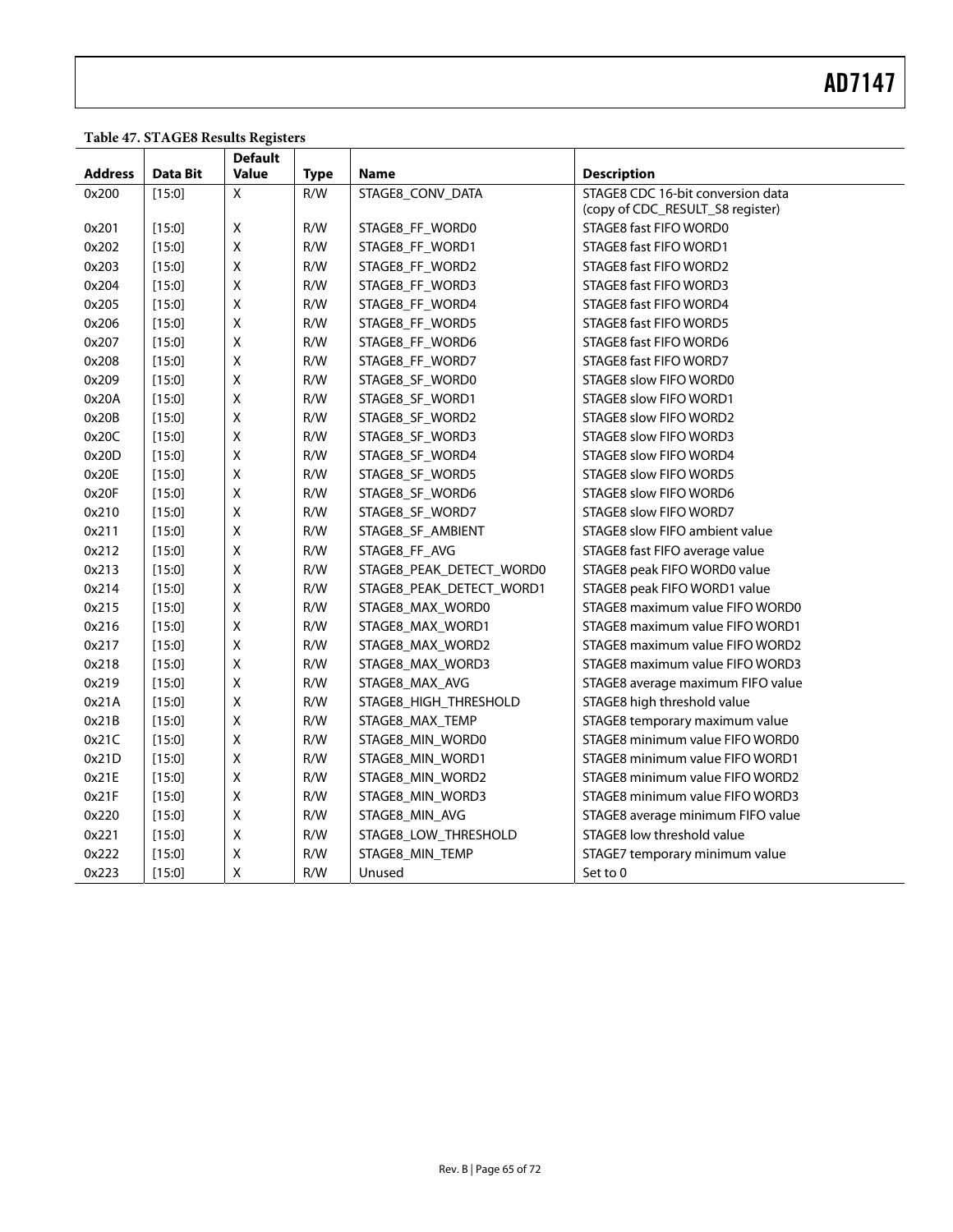**Table 48. STAGE9 Results Registers** 

|                |                 | <b>Default</b>     |             |                          |                                   |
|----------------|-----------------|--------------------|-------------|--------------------------|-----------------------------------|
| <b>Address</b> | <b>Data Bit</b> | Value              | <b>Type</b> | Name                     | <b>Description</b>                |
| 0x224          | $[15:0]$        | X                  | R/W         | STAGE9_CONV_DATA         | STAGE9 CDC 16-bit conversion data |
|                |                 |                    |             |                          | (copy of CDC_RESULT_S9 register)  |
| 0x225          | [15:0]          | Χ                  | R/W         | STAGE9_FF_WORD0          | STAGE9 fast FIFO WORD0            |
| 0x226          | $[15:0]$        | $\mathsf X$        | R/W         | STAGE9_FF_WORD1          | STAGE9 fast FIFO WORD1            |
| 0x227          | [15:0]          | $\pmb{\mathsf{X}}$ | R/W         | STAGE9 FF WORD2          | STAGE9 fast FIFO WORD2            |
| 0x228          | [15:0]          | $\mathsf X$        | R/W         | STAGE9_FF_WORD3          | STAGE9 fast FIFO WORD3            |
| 0x229          | [15:0]          | $\mathsf X$        | R/W         | STAGE9_FF_WORD4          | STAGE9 fast FIFO WORD4            |
| 0x22A          | [15:0]          | $\mathsf X$        | R/W         | STAGE9_FF_WORD5          | STAGE9 fast FIFO WORD5            |
| 0x22B          | [15:0]          | $\pmb{\mathsf{X}}$ | R/W         | STAGE9_FF_WORD6          | STAGE9 fast FIFO WORD6            |
| 0x22C          | [15:0]          | $\mathsf X$        | R/W         | STAGE9_FF_WORD7          | STAGE9 fast FIFO WORD7            |
| 0x22D          | [15:0]          | $\mathsf X$        | R/W         | STAGE9 SF WORD0          | STAGE9 slow FIFO WORD0            |
| 0x22E          | [15:0]          | $\mathsf X$        | R/W         | STAGE9 SF WORD1          | STAGE9 slow FIFO WORD1            |
| 0x22F          | [15:0]          | $\pmb{\mathsf{X}}$ | R/W         | STAGE9_SF_WORD2          | STAGE9 slow FIFO WORD2            |
| 0x230          | [15:0]          | $\mathsf X$        | R/W         | STAGE9_SF_WORD3          | STAGE9 slow FIFO WORD3            |
| 0x231          | [15:0]          | $\pmb{\mathsf{X}}$ | R/W         | STAGE9_SF_WORD4          | STAGE9 slow FIFO WORD4            |
| 0x232          | [15:0]          | X                  | R/W         | STAGE9_SF_WORD5          | STAGE9 slow FIFO WORD5            |
| 0x233          | [15:0]          | $\pmb{\times}$     | R/W         | STAGE9 SF WORD6          | STAGE9 slow FIFO WORD6            |
| 0x234          | [15:0]          | $\mathsf X$        | R/W         | STAGE9 SF WORD7          | STAGE9 slow FIFO WORD7            |
| 0x235          | [15:0]          | X                  | R/W         | STAGE9_SF_AMBIENT        | STAGE9 slow FIFO ambient value    |
| 0x236          | [15:0]          | $\mathsf X$        | R/W         | STAGE9_FF_AVG            | STAGE9 fast FIFO average value    |
| 0x237          | [15:0]          | $\pmb{\mathsf{X}}$ | R/W         | STAGE9_PEAK_DETECT_WORD0 | STAGE9 peak FIFO WORD0 value      |
| 0x238          | [15:0]          | X                  | R/W         | STAGE9_PEAK_DETECT_WORD1 | STAGE9 peak FIFO WORD1 value      |
| 0x239          | [15:0]          | $\pmb{\mathsf{X}}$ | R/W         | STAGE9 MAX WORD0         | STAGE9 maximum value FIFO WORD0   |
| 0x23A          | [15:0]          | $\mathsf X$        | R/W         | STAGE9 MAX WORD1         | STAGE9 maximum value FIFO WORD1   |
| 0x23B          | [15:0]          | X                  | R/W         | STAGE9_MAX_WORD2         | STAGE9 maximum value FIFO WORD2   |
| 0x23C          | [15:0]          | $\pmb{\mathsf{X}}$ | R/W         | STAGE9_MAX_WORD3         | STAGE9 maximum value FIFO WORD3   |
| 0x23D          | [15:0]          | $\mathsf X$        | R/W         | STAGE9 MAX AVG           | STAGE9 average maximum FIFO value |
| 0x23E          | [15:0]          | $\mathsf X$        | R/W         | STAGE9_HIGH_THRESHOLD    | STAGE9 high threshold value       |
| 0x23F          | [15:0]          | $\pmb{\mathsf{X}}$ | R/W         | STAGE9_MAX_TEMP          | STAGE9 temporary maximum value    |
| 0x240          | [15:0]          | $\mathsf X$        | R/W         | STAGE9_MIN_WORD0         | STAGE9 minimum value FIFO WORD0   |
| 0x241          | [15:0]          | $\mathsf X$        | R/W         | STAGE9 MIN WORD1         | STAGE9 minimum value FIFO WORD1   |
| 0x242          | [15:0]          | $\pmb{\mathsf{X}}$ | R/W         | STAGE9 MIN WORD2         | STAGE9 minimum value FIFO WORD2   |
| 0x243          | [15:0]          | $\pmb{\mathsf{X}}$ | R/W         | STAGE9_MIN_WORD3         | STAGE9 minimum value FIFO WORD3   |
| 0x244          | [15:0]          | $\pmb{\mathsf{X}}$ | R/W         | STAGE9_MIN_AVG           | STAGE9 average minimum FIFO value |
| 0x245          | [15:0]          | $\mathsf X$        | R/W         | STAGE9 LOW THRESHOLD     | STAGE9 low threshold value        |
| 0x246          | [15:0]          | $\mathsf X$        | R/W         | STAGE9_MIN_TEMP          | STAGE9 temporary minimum value    |
| 0x247          | [15:0]          | $\mathsf X$        | R/W         | Unused                   | Set to 0                          |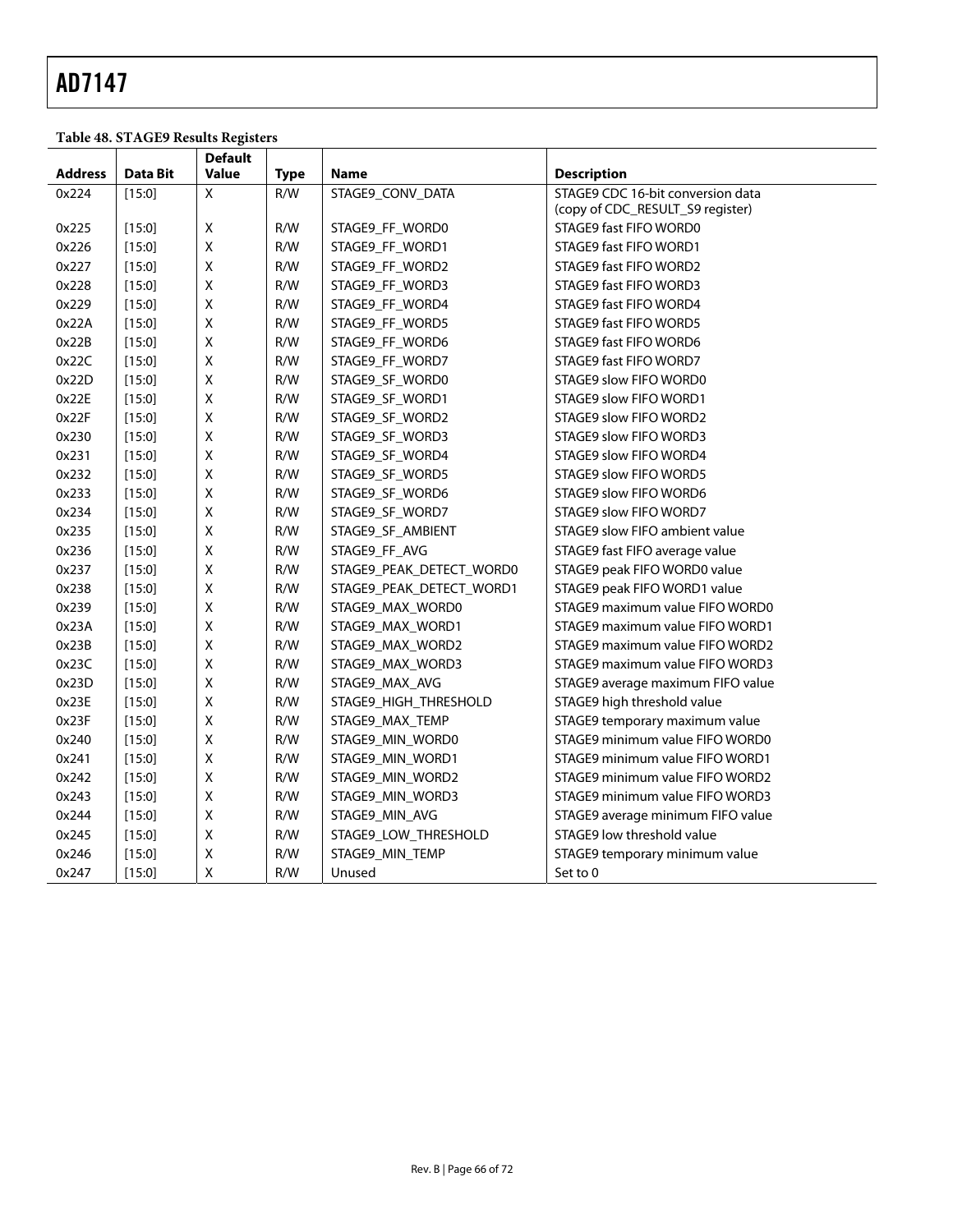#### **Table 49. STAGE10 Results Registers**

|                |          | <b>Default</b> |             |                           |                                    |
|----------------|----------|----------------|-------------|---------------------------|------------------------------------|
| <b>Address</b> | Data Bit | Value          | <b>Type</b> | <b>Name</b>               | <b>Description</b>                 |
| 0x248          | [15:0]   | X              | R/W         | STAGE10_CONV_DATA         | STAGE10 CDC 16-bit conversion data |
|                |          |                |             |                           | (copy of CDC_RESULT_S10 register)  |
| 0x249          | [15:0]   | $\mathsf X$    | R/W         | STAGE10 FF WORD0          | STAGE10 fast FIFO WORD0            |
| 0x24A          | [15:0]   | Χ              | R/W         | STAGE10_FF_WORD1          | STAGE10 fast FIFO WORD1            |
| 0x24B          | [15:0]   | X              | R/W         | STAGE10_FF_WORD2          | STAGE10 fast FIFO WORD2            |
| 0x24C          | [15:0]   | $\mathsf X$    | R/W         | STAGE10_FF_WORD3          | STAGE10 fast FIFO WORD3            |
| 0x24D          | [15:0]   | Χ              | R/W         | STAGE10_FF_WORD4          | STAGE10 fast FIFO WORD4            |
| 0x24E          | [15:0]   | Χ              | R/W         | STAGE10_FF_WORD5          | STAGE10 fast FIFO WORD5            |
| 0x24F          | [15:0]   | Χ              | R/W         | STAGE10 FF WORD6          | STAGE10 fast FIFO WORD6            |
| 0x250          | [15:0]   | $\mathsf X$    | R/W         | STAGE10_FF_WORD7          | STAGE10 fast FIFO WORD7            |
| 0x251          | [15:0]   | Χ              | R/W         | STAGE10_SF_WORD0          | STAGE10 slow FIFO WORD0            |
| 0x252          | [15:0]   | Χ              | R/W         | STAGE10_SF_WORD1          | STAGE10 slow FIFO WORD1            |
| 0x253          | [15:0]   | Χ              | R/W         | STAGE10_SF_WORD2          | STAGE10 slow FIFO WORD2            |
| 0x254          | [15:0]   | Χ              | R/W         | STAGE10_SF_WORD3          | STAGE10 slow FIFO WORD3            |
| 0x255          | [15:0]   | Χ              | R/W         | STAGE10_SF_WORD4          | STAGE10 slow FIFO WORD4            |
| 0x256          | [15:0]   | Χ              | R/W         | STAGE10_SF_WORD5          | STAGE10 slow FIFO WORD5            |
| 0x257          | [15:0]   | X              | R/W         | STAGE10_SF_WORD6          | STAGE10 slow FIFO WORD6            |
| 0x258          | [15:0]   | X              | R/W         | STAGE10_SF_WORD7          | STAGE10 slow FIFO WORD7            |
| 0x259          | [15:0]   | Χ              | R/W         | STAGE10_SF_AMBIENT        | STAGE10 slow FIFO ambient value    |
| 0x25A          | [15:0]   | X              | R/W         | STAGE10_FF_AVG            | STAGE10 fast FIFO average value    |
| 0x25B          | [15:0]   | $\mathsf X$    | R/W         | STAGE10_PEAK_DETECT_WORD0 | STAGE10 peak FIFO WORD0 value      |
| 0x25C          | $[15:0]$ | Χ              | R/W         | STAGE10_PEAK_DETECT_WORD1 | STAGE10 peak FIFO WORD1 value      |
| 0x25D          | [15:0]   | Χ              | R/W         | STAGE10_MAX_WORD0         | STAGE10 maximum value FIFO WORD0   |
| 0x25E          | [15:0]   | Χ              | R/W         | STAGE10_MAX_WORD1         | STAGE10 maximum value FIFO WORD1   |
| 0x25F          | [15:0]   | $\mathsf X$    | R/W         | STAGE10 MAX WORD2         | STAGE10 maximum value FIFO WORD2   |
| 0x260          | [15:0]   | Χ              | R/W         | STAGE10_MAX_WORD3         | STAGE10 maximum value FIFO WORD3   |
| 0x261          | [15:0]   | Χ              | R/W         | STAGE10_MAX_AVG           | STAGE10 average maximum FIFO value |
| 0x262          | [15:0]   | Χ              | R/W         | STAGE10_HIGH_THRESHOLD    | STAGE10 high threshold value       |
| 0x263          | [15:0]   | $\mathsf X$    | R/W         | STAGE10 MAX TEMP          | STAGE10 temporary maximum value    |
| 0x264          | [15:0]   | Χ              | R/W         | STAGE10_MIN_WORD0         | STAGE10 minimum value FIFO WORD0   |
| 0x265          | [15:0]   | Χ              | R/W         | STAGE10 MIN WORD1         | STAGE10 minimum value FIFO WORD1   |
| 0x266          | [15:0]   | $\mathsf X$    | R/W         | STAGE10 MIN WORD2         | STAGE10 minimum value FIFO WORD2   |
| 0x267          | [15:0]   | $\mathsf X$    | R/W         | STAGE10_MIN_WORD3         | STAGE10 minimum value FIFO WORD3   |
| 0x268          | [15:0]   | Χ              | R/W         | STAGE10_MIN_AVG           | STAGE10 average minimum FIFO value |
| 0x269          | [15:0]   | Χ              | R/W         | STAGE10_LOW_THRESHOLD     | STAGE10 low threshold value        |
| 0x26A          | [15:0]   | Χ              | R/W         | STAGE10_MIN_TEMP          | STAGE10 temporary minimum value    |
| 0x26B          | $[15:0]$ | $\mathsf{X}$   | R/W         | Unused                    | Set to 0                           |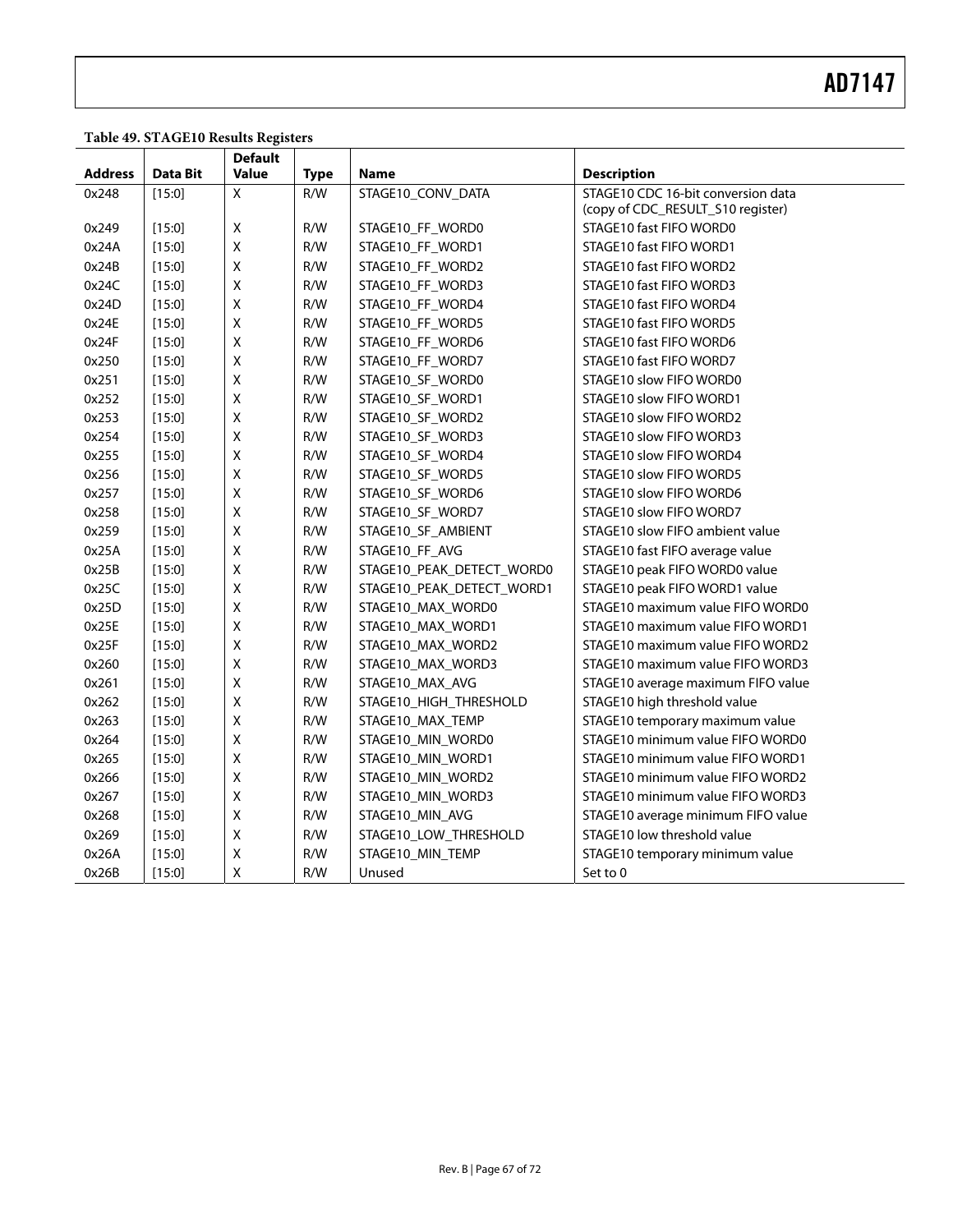#### **Table 50. STAGE11 Results Registers**

|                |          | <b>Default</b>          |             |                           |                                                                         |  |
|----------------|----------|-------------------------|-------------|---------------------------|-------------------------------------------------------------------------|--|
| <b>Address</b> | Data Bit | <b>Value</b>            | <b>Type</b> | <b>Name</b>               | <b>Description</b>                                                      |  |
| 0x26C          | [15:0]   | $\mathsf{x}$            | R/W         | STAGE11_CONV_DATA         | STAGE11 CDC 16-bit conversion data<br>(copy of CDC_RESULT_S11 register) |  |
| 0x26D          | [15:0]   | X                       | R/W         | STAGE11_FF_WORD0          | STAGE11 fast FIFO WORD0                                                 |  |
|                |          | $\pmb{\mathsf{X}}$      |             |                           |                                                                         |  |
| 0x26E<br>0x26F | [15:0]   | $\mathsf{X}$            | R/W<br>R/W  | STAGE11_FF_WORD1          | STAGE11 fast FIFO WORD1                                                 |  |
|                | [15:0]   |                         |             | STAGE11_FF_WORD2          | STAGE11 fast FIFO WORD2                                                 |  |
| 0x270          | [15:0]   | X<br>$\pmb{\mathsf{X}}$ | R/W         | STAGE11_FF_WORD3          | STAGE11 fast FIFO WORD3                                                 |  |
| 0x271          | [15:0]   |                         | R/W         | STAGE11_FF_WORD4          | STAGE11 fast FIFO WORD4                                                 |  |
| 0x272          | [15:0]   | $\pmb{\mathsf{X}}$      | R/W         | STAGE11_FF_WORD5          | STAGE11 fast FIFO WORD5                                                 |  |
| 0x273          | [15:0]   | $\pmb{\mathsf{X}}$      | R/W         | STAGE11_FF_WORD6          | STAGE11 fast FIFO WORD6                                                 |  |
| 0x274          | [15:0]   | $\mathsf{X}$            | R/W         | STAGE11_FF_WORD7          | STAGE11 fast FIFO WORD7                                                 |  |
| 0x275          | [15:0]   | $\pmb{\mathsf{X}}$      | R/W         | STAGE11_SF_WORD0          | STAGE11 slow FIFO WORD0                                                 |  |
| 0x276          | [15:0]   | $\pmb{\mathsf{X}}$      | R/W         | STAGE11_SF_WORD1          | STAGE11 slow FIFO WORD1                                                 |  |
| 0x277          | [15:0]   | $\mathsf X$             | R/W         | STAGE11_SF_WORD2          | STAGE11 slow FIFO WORD2                                                 |  |
| 0x278          | [15:0]   | $\mathsf X$             | R/W         | STAGE11_SF_WORD3          | STAGE11 slow FIFO WORD3                                                 |  |
| 0x279          | [15:0]   | X                       | R/W         | STAGE11_SF_WORD4          | STAGE11 slow FIFO WORD4                                                 |  |
| 0x27A          | [15:0]   | X                       | R/W         | STAGE11_SF_WORD5          | STAGE11 slow FIFO WORD5                                                 |  |
| 0x27B          | [15:0]   | $\pmb{\mathsf{X}}$      | R/W         | STAGE11_SF_WORD6          | STAGE11 slow FIFO WORD6                                                 |  |
| 0x27C          | [15:0]   | $\pmb{\mathsf{X}}$      | R/W         | STAGE11_SF_WORD7          | STAGE11 slow FIFO WORD7                                                 |  |
| 0x27D          | [15:0]   | $\mathsf{X}$            | R/W         | STAGE11_SF_AMBIENT        | STAGE11 slow FIFO ambient value                                         |  |
| 0x27E          | [15:0]   | $\pmb{\mathsf{X}}$      | R/W         | STAGE11 FF AVG            | STAGE11 fast FIFO average value                                         |  |
| 0x27F          | [15:0]   | $\mathsf X$             | R/W         | STAGE11_PEAK_DETECT_WORD0 | STAGE11 peak FIFO WORD0 value                                           |  |
| 0x280          | [15:0]   | X                       | R/W         | STAGE11_PEAK_DETECT_WORD1 | STAGE11 peak FIFO WORD1 value                                           |  |
| 0x281          | [15:0]   | $\pmb{\mathsf{X}}$      | R/W         | STAGE11_MAX_WORD0         | STAGE11 maximum value FIFO WORD0                                        |  |
| 0x282          | [15:0]   | X                       | R/W         | STAGE11_MAX_WORD1         | STAGE11 maximum value FIFO WORD1                                        |  |
| 0x283          | [15:0]   | X                       | R/W         | STAGE11_MAX_WORD2         | STAGE11 maximum value FIFO WORD2                                        |  |
| 0x284          | [15:0]   | $\pmb{\mathsf{X}}$      | R/W         | STAGE11_MAX_WORD3         | STAGE11 maximum value FIFO WORD3                                        |  |
| 0x285          | [15:0]   | $\mathsf X$             | R/W         | STAGE11_MAX_AVG           | STAGE11 average maximum FIFO value                                      |  |
| 0x286          | [15:0]   | $\pmb{\mathsf{X}}$      | R/W         | STAGE11_HIGH_THRESHOLD    | STAGE11 high threshold value                                            |  |
| 0x287          | [15:0]   | $\mathsf{X}$            | R/W         | STAGE11 MAX TEMP          | STAGE11 temporary maximum value                                         |  |
| 0x288          | [15:0]   | $\mathsf{X}$            | R/W         | STAGE11_MIN_WORD0         | STAGE11 minimum value FIFO WORD0                                        |  |
| 0x289          | [15:0]   | X                       | R/W         | STAGE11_MIN_WORD1         | STAGE11 minimum value FIFO WORD1                                        |  |
| 0x28A          | [15:0]   | $\pmb{\mathsf{X}}$      | R/W         | STAGE11 MIN WORD2         | STAGE11 minimum value FIFO WORD2                                        |  |
| 0x28B          | [15:0]   | $\pmb{\mathsf{X}}$      | R/W         | STAGE11_MIN_WORD3         | STAGE11 minimum value FIFO WORD3                                        |  |
| 0x28C          | [15:0]   | X                       | R/W         | STAGE11_MIN_AVG           | STAGE11 average minimum FIFO value                                      |  |
| 0x28D          | [15:0]   | $\pmb{\mathsf{X}}$      | R/W         | STAGE11_LOW_THRESHOLD     | STAGE11 low threshold value                                             |  |
| 0x28E          | [15:0]   | $\pmb{\mathsf{X}}$      | R/W         | STAGE11_MIN_TEMP          | STAGE11 temporary minimum value                                         |  |
| 0x28F          | [15:0]   | X                       | R/W         | Unused                    | Set to 0                                                                |  |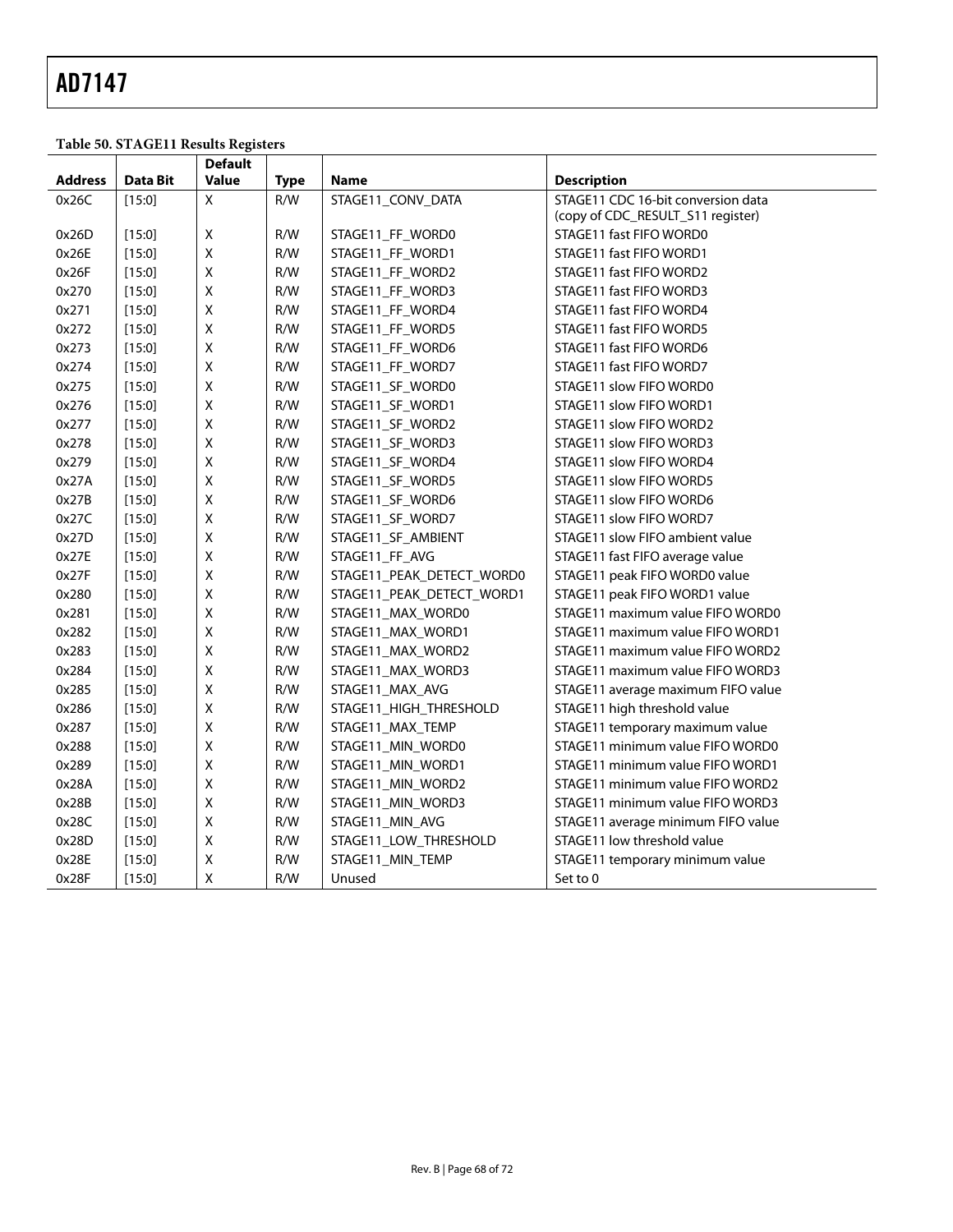**082908-A**

## OUTLINE DIMENSIONS



Figure 63. 24-Lead Frame Chip Scale Package [LFCSP\_VQ]  $4$  mm  $\times$  4 mm Very Thin Quad (CP-24-3) Dimensions shown in millimeters

#### **ORDERING GUIDE**

|                                 | <b>Temperature</b>                 |                      | <b>Serial Interface</b>  |                            | Package       |
|---------------------------------|------------------------------------|----------------------|--------------------------|----------------------------|---------------|
| Model                           | Range                              | <b>Description</b>   | <b>Description</b>       | <b>Package Description</b> | <b>Option</b> |
| AD7147ACPZ-REEL <sup>1</sup>    | $-40^{\circ}$ C to $+85^{\circ}$ C | Wake up on touch     | SPI Interface            | 24-Lead LFCSP VQ           | $CP-24-3$     |
| AD7147ACPZ-500RL7 <sup>1</sup>  | $-40^{\circ}$ C to $+85^{\circ}$ C | Wake up on touch     | SPI Interface            | 24-Lead LFCSP VQ           | $CP-24-3$     |
| AD7147PACPZ-RL1                 | $-40^{\circ}$ C to $+85^{\circ}$ C | Wake up on proximity | SPI Interface            | 24-Lead LFCSP VQ           | $CP-24-3$     |
| AD7147PACPZ-500R7 <sup>1</sup>  | $-40^{\circ}$ C to $+85^{\circ}$ C | Wake up on proximity | SPI Interface            | 24-Lead LFCSP VQ           | $CP-24-3$     |
| AD7147ACPZ-1REEL <sup>1</sup>   | $-40^{\circ}$ C to $+85^{\circ}$ C | Wake up on touch     | <sup>2</sup> C Interface | 24-Lead LFCSP VO           | $CP-24-3$     |
| AD7147ACPZ-1500RL7 <sup>1</sup> | $-40^{\circ}$ C to $+85^{\circ}$ C | Wake up on touch     | $I2C$ Interface          | 24-Lead LFCSP VO           | $CP-24-3$     |
| AD7147PACP7-1RL1                | $-40^{\circ}$ C to $+85^{\circ}$ C | Wake up on proximity | $I2C$ Interface          | 24-Lead LFCSP VQ           | $CP-24-3$     |
| AD7147PACPZ-1500R7 <sup>1</sup> | $-40^{\circ}$ C to $+85^{\circ}$ C | Wake up on proximity | $I2C$ Interface          | 24-Lead LFCSP VQ           | $CP-24-3$     |
| EVAL-AD7147EBZ <sup>1</sup>     |                                    |                      | <b>SPI Interface</b>     | <b>Evaluation Board</b>    |               |
| EVAL-AD7147-1EBZ <sup>1</sup>   |                                    |                      | $I2C$ Interface          | <b>Evaluation Board</b>    |               |

 $1 Z =$  RoHS Compliant Part.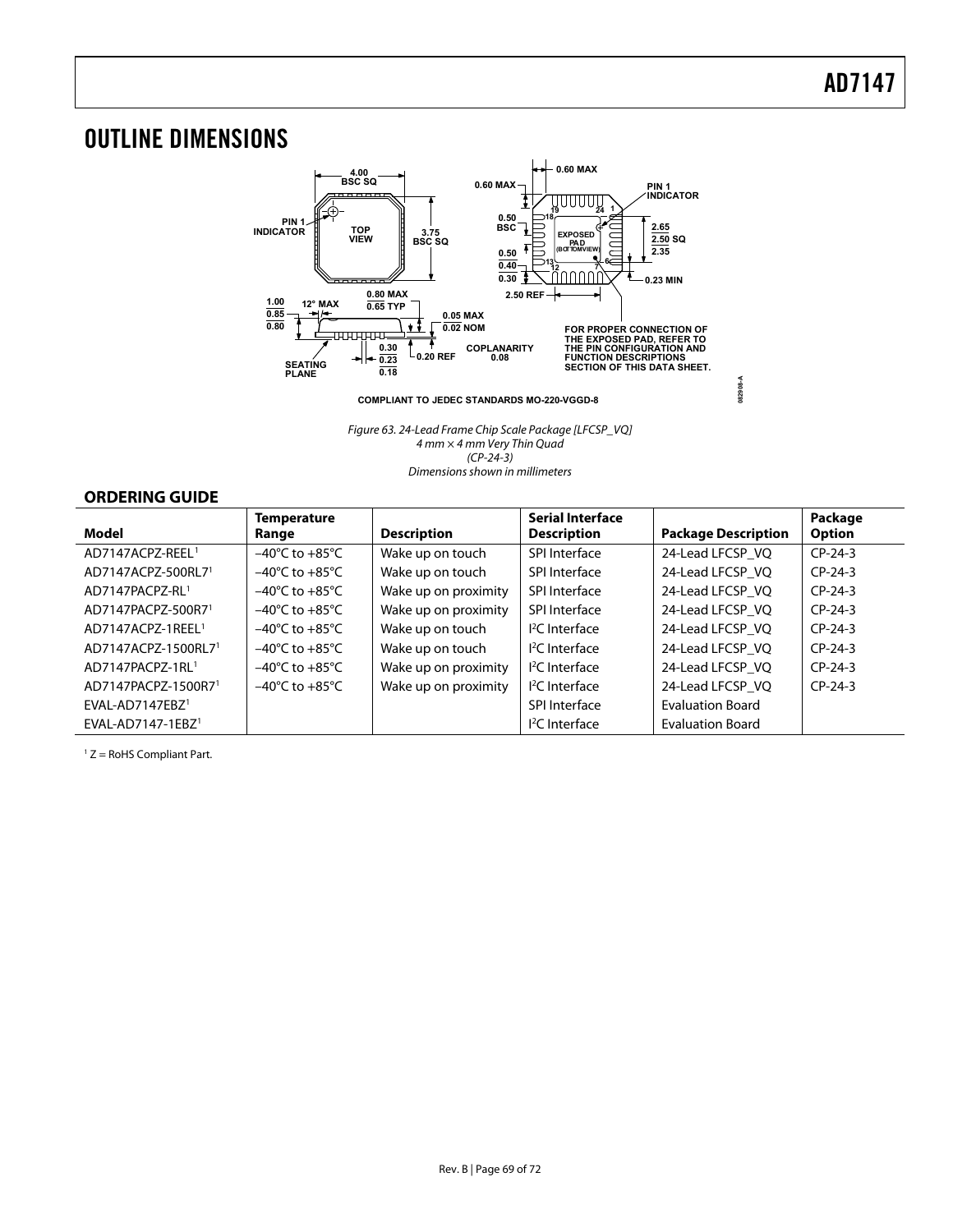# **NOTES**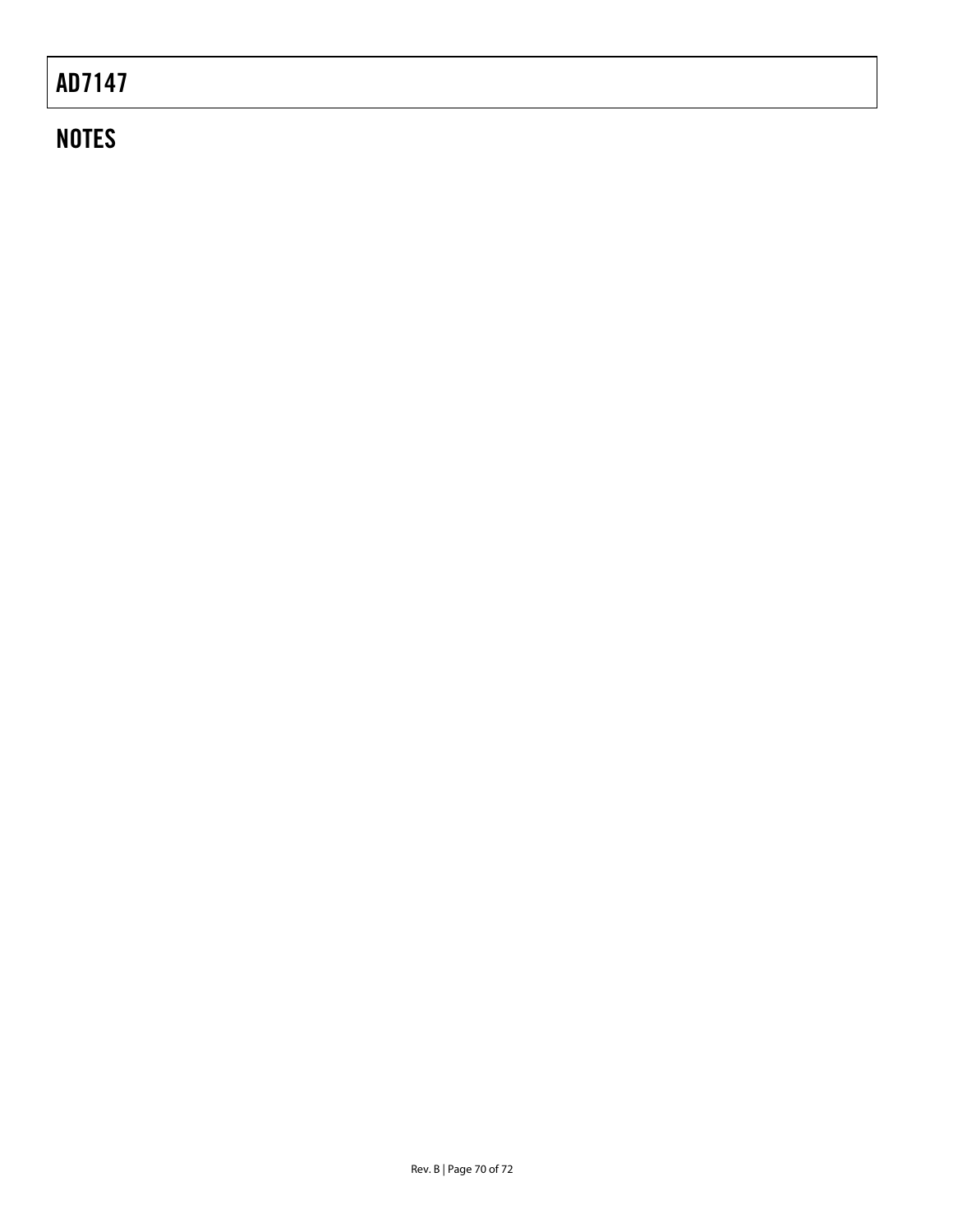# **NOTES**